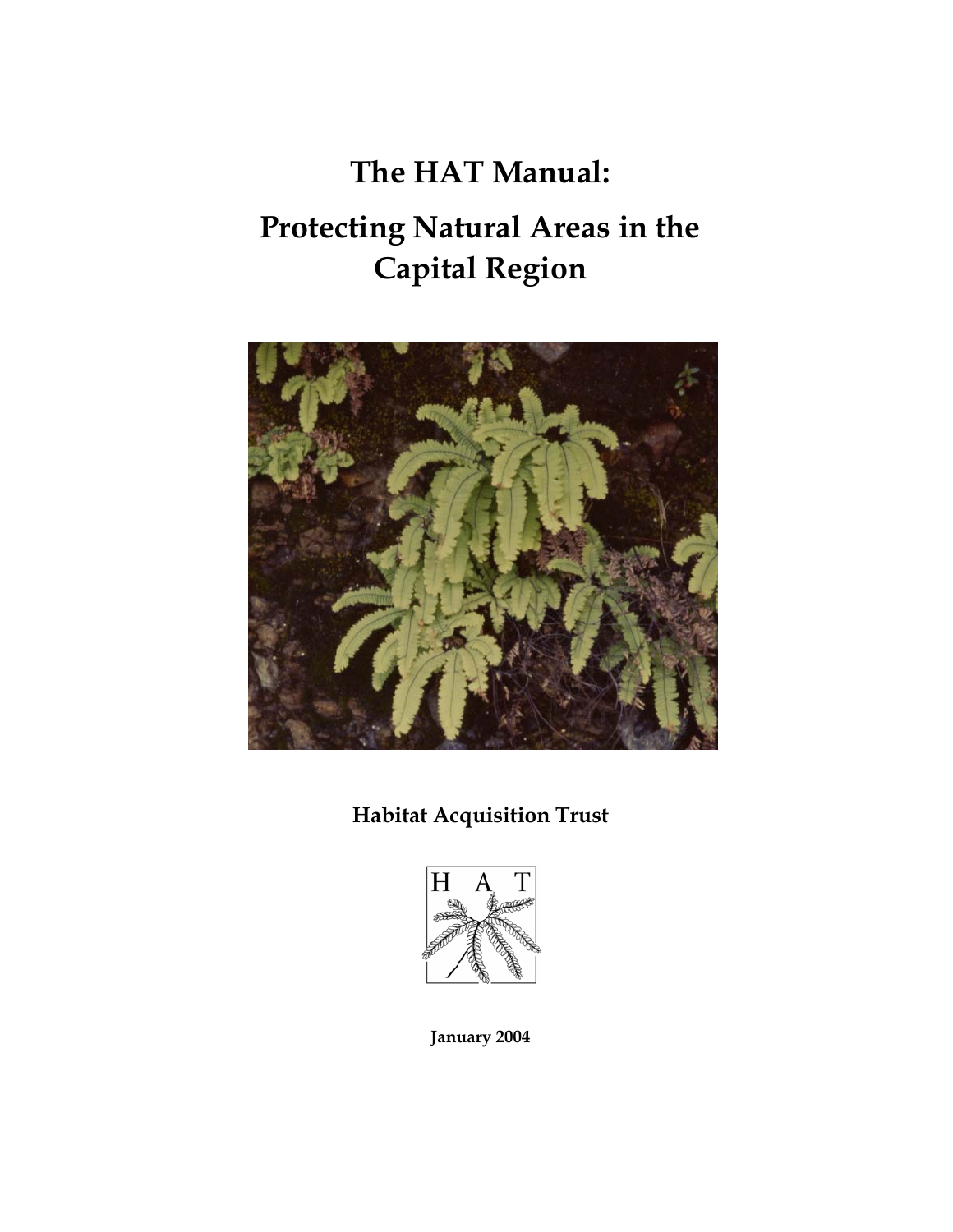Copyright 2004 Habitat Acquisition Trust

HAT is a non-profit, charitable (88962 6545 RR0001) society under Canadian and British Columbian law.



**Habitat Acquisition Trust**  PO Box 8552 Victoria, BC V8W 3S2 T: 250.995.2428 F: 250.920.7975 E: hatmail@hat.bc.ca W: www.hat.bc.ca

#### **Disclaimer**

You may photocopy this document freely provided you cite it as follows: Habitat Acquisition Trust. 2004. The HAT Manual: Protecting Natural Areas in the Capital Region. Habitat Acquisition Trust. Victoria, BC.

Cover Photo by Adolf Ceska. Printed in Victoria, BC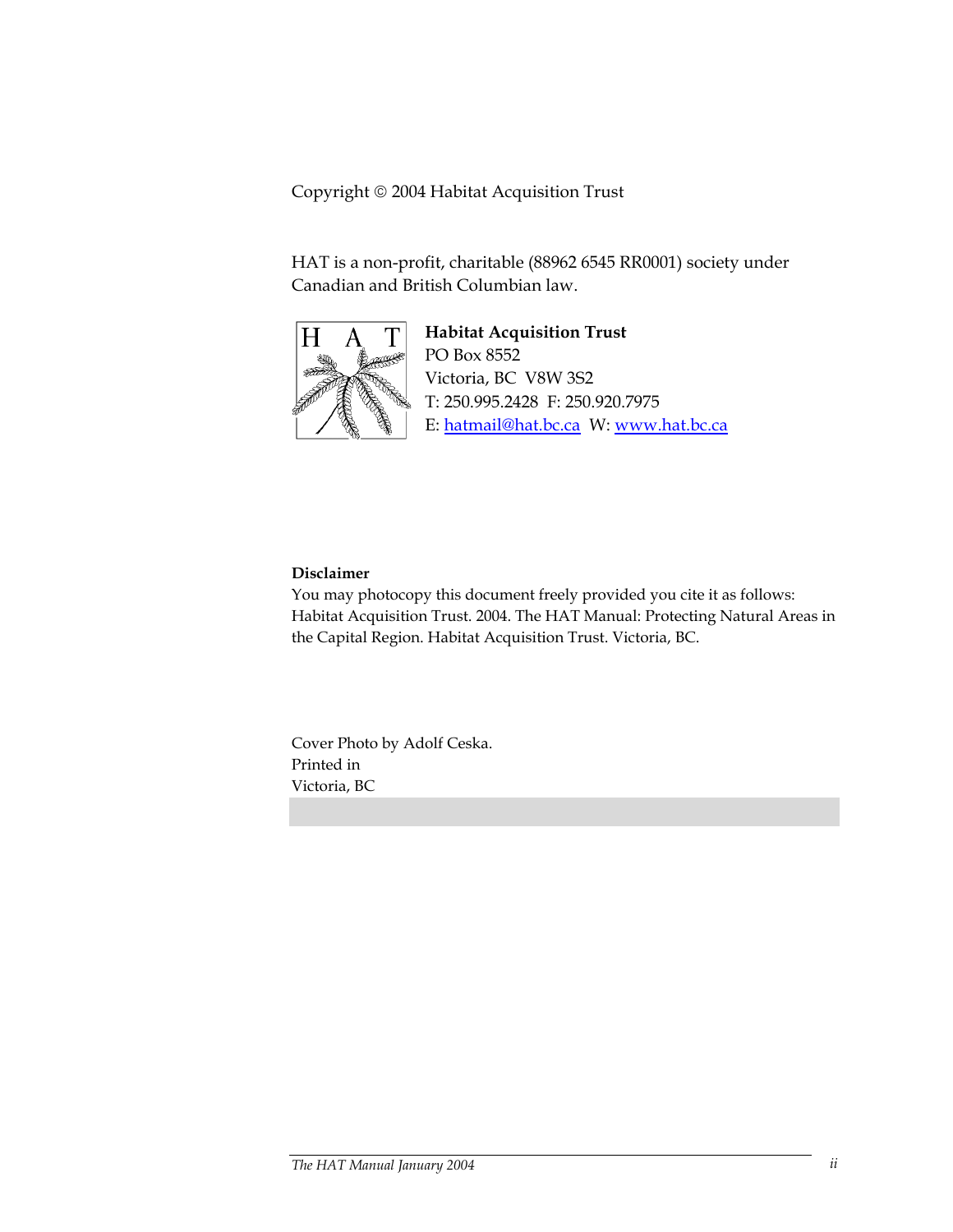#### Foreword

*This manual was created by Habitat Acquisition Trust (HAT), a non-profit regional land trust founded in 1996. HAT's mission is to promote the preservation of the natural environment on southern Vancouver Island and the southern Gulf Islands by conserving habitats by acquisition, conservation covenants, or other legal mechanisms; and by promoting habitat stewardship, education and research.* 

*The manual has been designed in three ring binder format to facilitate the updating of information. HAT intends to place future additions to this manual on its website (www.hat.bc.ca) for downloading. If you have comments on this first version, or suggestions for examples, please contact us at hatmail@hat.bc.ca* 

*HAT gratefully acknowledges the contributions of our funding partners, without whom this manual would not have been created:* 

*The Real Estate Foundation of British Columbia TD Friends of the Environment Foundation Georgia Basin Ecosystem Initiative Nature Conservancy of Canada BC Conservation Data Centre, BC Ministry of Sustainable Resource Management* 



THE REAL ESTATE **FOUNDATION** OF BRITISH COLUMBIA





**British Columbia Conservation Data Centre**





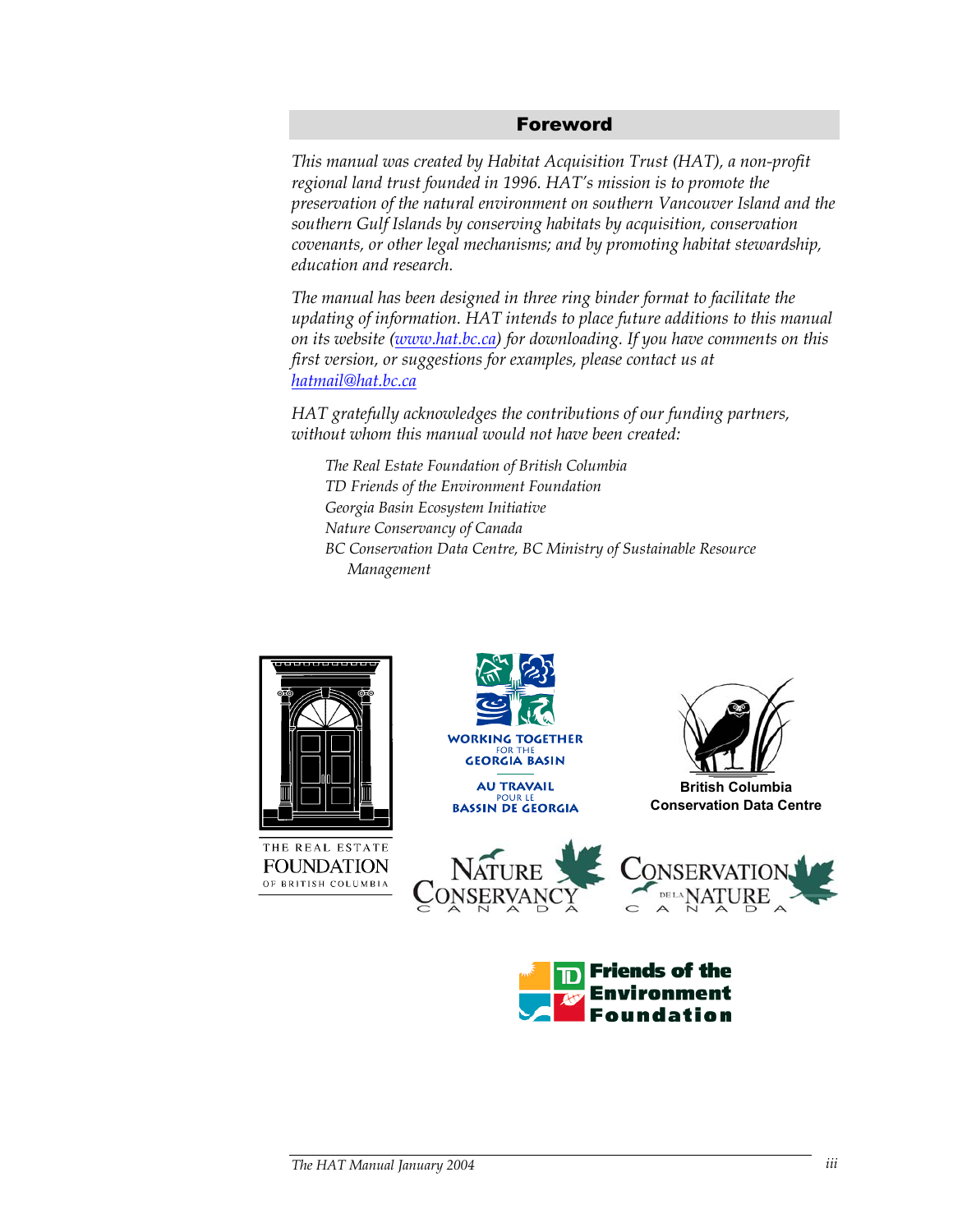#### Acknowledgements

This manual would never have been written without the dedication and hard work of those actively involved in the protection of natural areas in the Capital Region. Thank you - and may your work be an inspiration to others.

Judith Cullington of Judith Cullington & Associates and Kevin Key of KeyPlan were the principal authors of this manual, with significant contributions from Clare Frater and Bruce Whittington. Our thanks to the many people who gave time and effort to contribute to this manual and to review and comment on drafts: Peter Heron, Rob Buchan, Matthew Baldwin, Adriane Pollard, Beth Gibson, Andrew Harcombe, Marlene Caskey, Claudia Copley, Susan Austen, Linda Adams, Erik Karlsen and Boyd Pyper. Many thanks to Gail Harcombe, for the many hours spent editing and designing this document. Thanks also to the participants at workshops at the Association of Vancouver Island and Coastal Communities and LTA, The Land Trust Alliance of British Columbia meetings, for their suggestions and comments. We gratefully acknowledge RicohCanada for their generous assistance to the printing of this manual.

And finally a special thank you to Bruce Whittington for his patience during the development of the manuscript.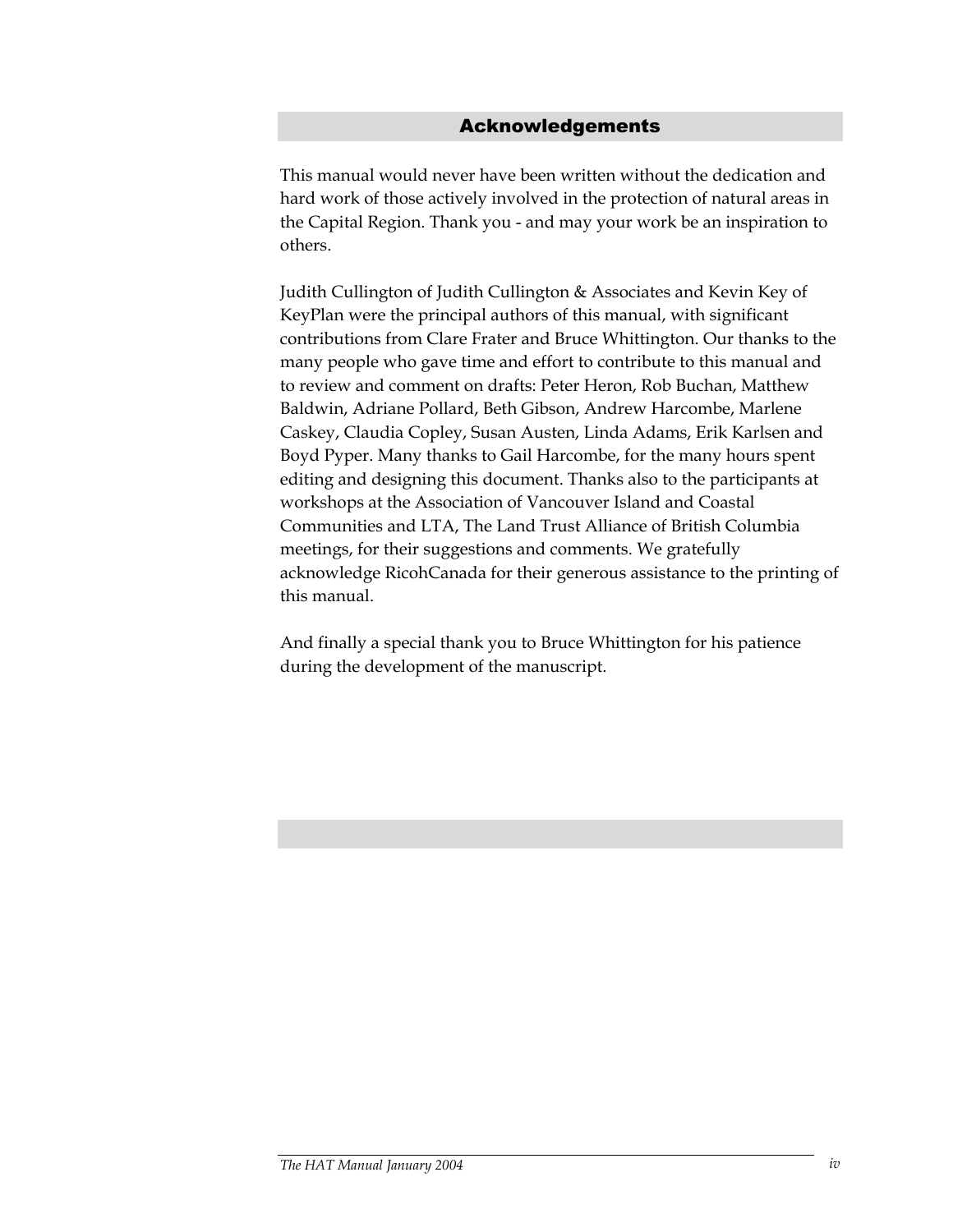## Table of Contents

| 1. |                                                                  |  |  |  |  |  |
|----|------------------------------------------------------------------|--|--|--|--|--|
| 2. |                                                                  |  |  |  |  |  |
|    |                                                                  |  |  |  |  |  |
|    |                                                                  |  |  |  |  |  |
|    |                                                                  |  |  |  |  |  |
|    |                                                                  |  |  |  |  |  |
|    |                                                                  |  |  |  |  |  |
|    |                                                                  |  |  |  |  |  |
| 3. |                                                                  |  |  |  |  |  |
|    |                                                                  |  |  |  |  |  |
|    |                                                                  |  |  |  |  |  |
|    |                                                                  |  |  |  |  |  |
|    | 3.2.2. Reduced Costs for Developers and Communities  13          |  |  |  |  |  |
|    |                                                                  |  |  |  |  |  |
|    | 3.2.4. Lower Costs, More Benefits for Homeowners 14              |  |  |  |  |  |
|    |                                                                  |  |  |  |  |  |
|    |                                                                  |  |  |  |  |  |
|    |                                                                  |  |  |  |  |  |
|    |                                                                  |  |  |  |  |  |
|    |                                                                  |  |  |  |  |  |
|    |                                                                  |  |  |  |  |  |
|    |                                                                  |  |  |  |  |  |
|    |                                                                  |  |  |  |  |  |
|    |                                                                  |  |  |  |  |  |
|    | 3.5. Additional Information on the Benefits of Natural Areas  19 |  |  |  |  |  |
| 4. |                                                                  |  |  |  |  |  |
|    |                                                                  |  |  |  |  |  |
|    |                                                                  |  |  |  |  |  |
|    |                                                                  |  |  |  |  |  |
|    |                                                                  |  |  |  |  |  |
|    |                                                                  |  |  |  |  |  |
|    |                                                                  |  |  |  |  |  |
|    |                                                                  |  |  |  |  |  |
|    | 4.2.5. Additional Information on Policies and Plans 29           |  |  |  |  |  |
|    |                                                                  |  |  |  |  |  |
|    |                                                                  |  |  |  |  |  |
|    |                                                                  |  |  |  |  |  |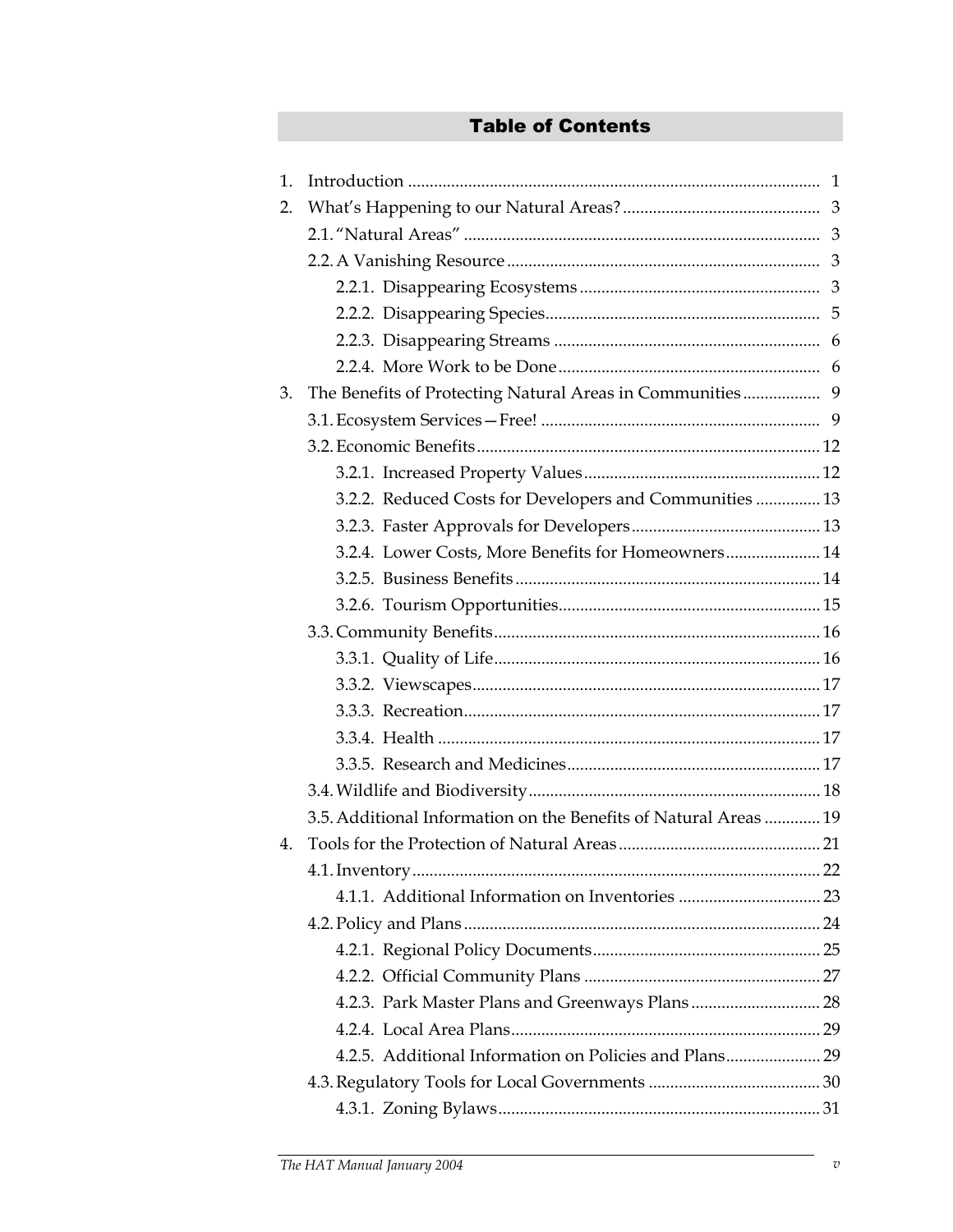|    | 4.3.6. Additional Information on Regulatory Tools for      |  |
|----|------------------------------------------------------------|--|
|    |                                                            |  |
|    | 4.4. Tools for Federal and Provincial Governments 38       |  |
|    |                                                            |  |
|    |                                                            |  |
|    | 4.4.3. Standards and Best Management Practices 41          |  |
|    | 4.4.4. Additional Information on Regulatory Tools for      |  |
|    |                                                            |  |
|    | 4.5. Incentives for the Protection of Natural Areas  44    |  |
|    | 4.5.1. Encouraging Development in Less Environmentally     |  |
|    |                                                            |  |
|    | 4.5.2. Economic Incentives for Land Protection 48          |  |
|    |                                                            |  |
|    |                                                            |  |
|    |                                                            |  |
|    | 4.6.2. Acquisition by Federal or Provincial Government  55 |  |
|    | 4.6.3. Acquisition by Conservation Organisations  55       |  |
|    |                                                            |  |
|    | 4.6.5. Additional Information on Land Acquisition 57       |  |
|    |                                                            |  |
|    | 4.7.1. Landowner Stewardship and Naturescaping 59          |  |
|    |                                                            |  |
|    |                                                            |  |
|    |                                                            |  |
|    |                                                            |  |
|    | 4.7.6. Additional Information on Landowner Actions  62     |  |
| 5. |                                                            |  |
| 6. |                                                            |  |
|    | Appendix. The Nature of Decisions: A Guide for Local       |  |
|    |                                                            |  |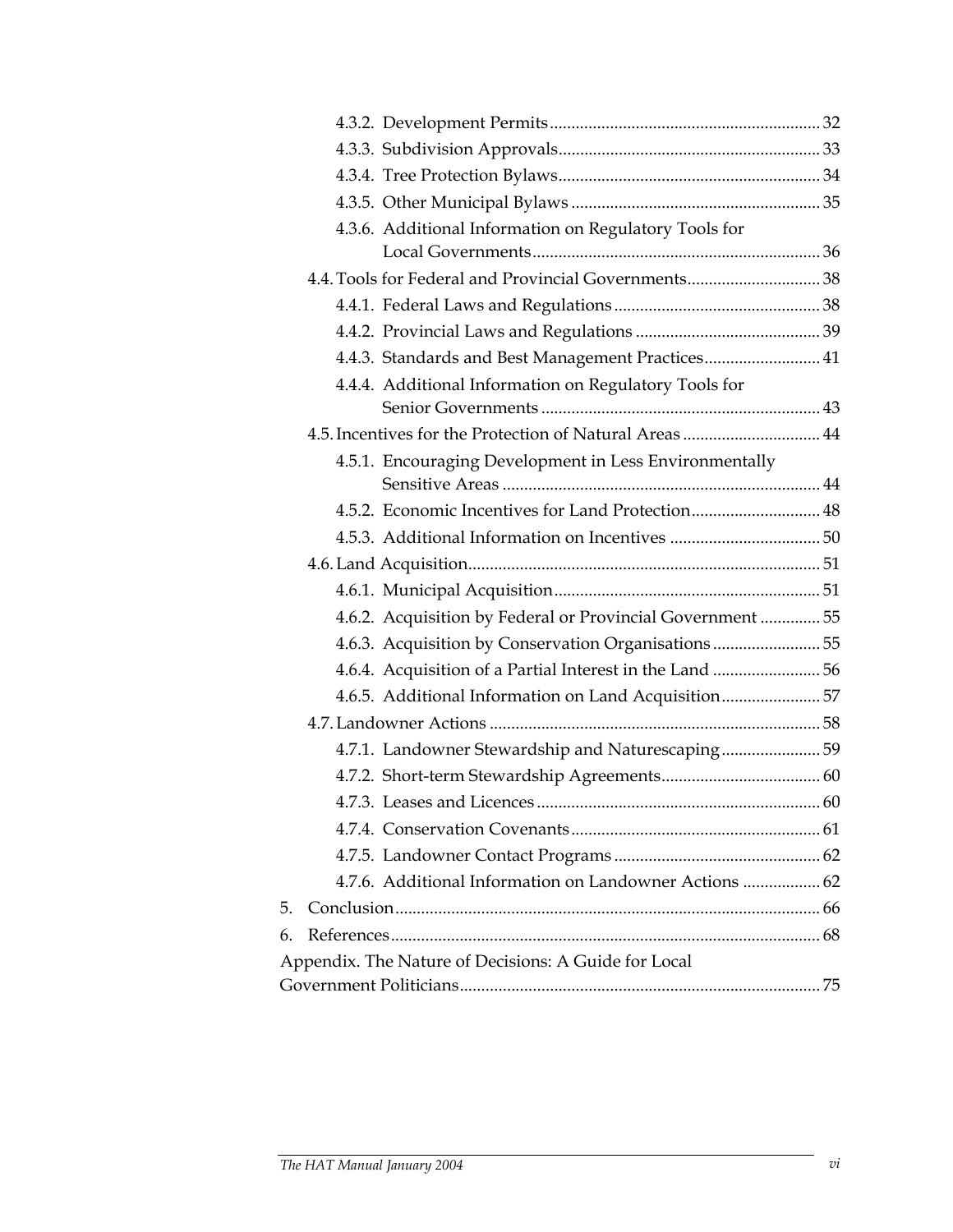#### 1. Introduction

During the course of a three-year term of office in local government, an elected official will make approximately 4000 decisions — small and large—related to governance. Decisions range from the position taken on an issue in a telephone call with a constituent, to a comment or suggestion to staff on a project, and to the casting of a vote on a major resolution for an item such as a budget or an Official Community Plan.

The results of those decisions can change  $-$  have changed  $-$  the landscape and nature of the Capital Region (Capital Regional District ─ CRD). Bit by bit, we have ditched and piped our streams, paved roads, and urbanised the landscape. Each of these decisions has been made with the best intentions, but the cumulative impact has been a high environmental cost. Should we care? And if we do care, what can we do? This is what the *HAT Manual* is about.

The *HAT Manual* is a reference document, pulling together information from a wide variety of sources. Its focus is the Capital Region, but it is applicable to many other British Columbia communities.

- **Chapter 2** discusses the **state of natural areas** in the Capital Region;
- **Chapter 3** looks at the **benefits of protecting natural areas**;
- **Chapter 4** summarises the **tools available to local governments, developers, conservation organisations and landowners who want to protect natural areas;**
- Local governments play a crucial role in the protection of natural areas in this region. The **Appendix**, written by planner Kevin Key of *KeyPlan*, provides an insight into the **nature of decisions** and the **role of local government politicians**.

The manual is intended for use by people who want to protect natural areas, but may not be sure of the options open to them. This includes local government decision-makers: elected officials such as mayors and councillors, regional board directors and chairs. It includes those appointed to help with decision making – members of Advisory Planning Commissions, Environmental Advisory Committees and other volunteer roles. It includes developers who are trying to be more environmentally sensitive, while still providing homes for people to live. It includes members of conservation organisations, community groups and individuals who are trying to make a difference.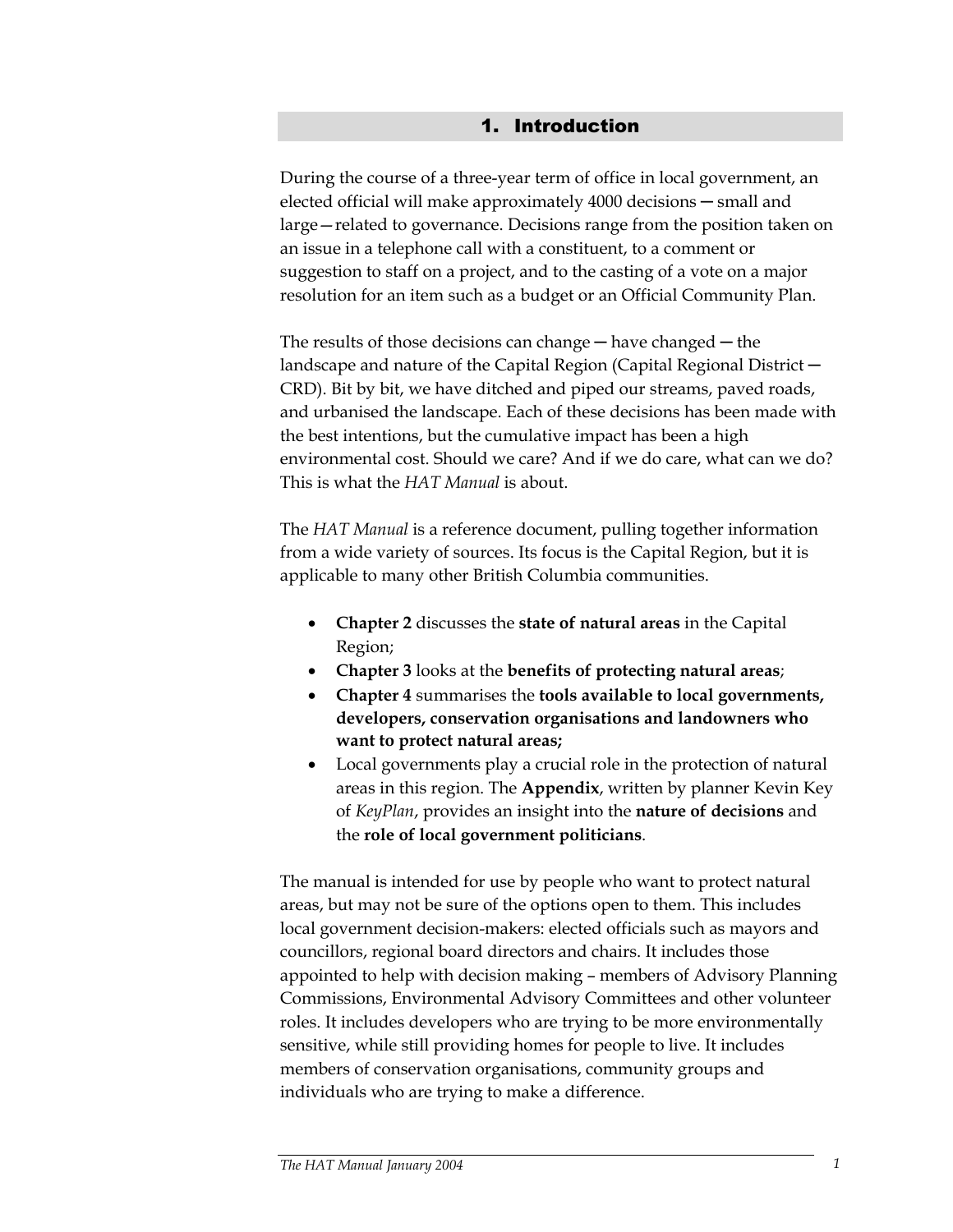The authors hope that this manual will help people to understand the values – economic, environmental and social – of protecting natural areas. It's not just about spaces for birds or rare plants. It's about building communities that are nice places to live. It's about realising economic benefits as well as having a nice place to go for a walk. It's about the dayto-day decisions we make in our communities.

We can choose – choose to grow and develop in ways that protect natural areas in and around our communities.

It's up to all of us.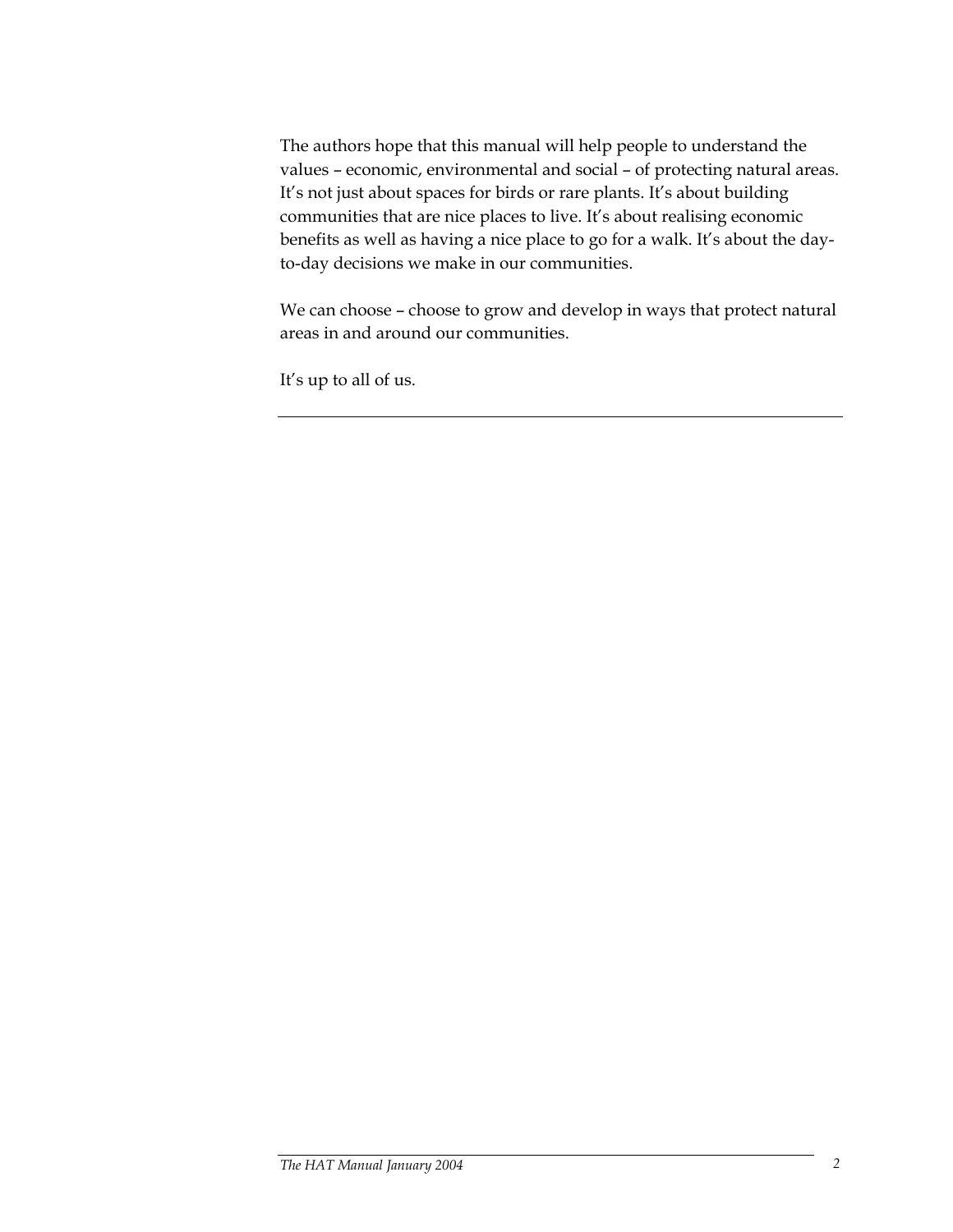## 2. What's Happening to our Natural Areas?

#### 2.1 "Natural Areas"

We have used the term "natural areas" throughout this document to apply to the remnants of relatively natural ecosystems that remain in the Capital Region. This includes the "sensitive ecosystems" that were identified by the federal/provincial Sensitive Ecosystems Inventory; "environmentally sensitive areas" identified in many municipal plans; and many small patches of wildlife habitat that can be found throughout the region. Natural areas include forests, woodlands, natural meadows, lakes, rivers, wetlands and riparian (streamside) areas, beaches, foreshores, cliffs and rocky outcrops. They have all been affected by human activities to some degree, but they still provide nice viewscapes for people, important habitats for wildlife, and a reminder of what this region once looked like. (Golf courses, cultivated lands and manicured city parks are not "natural areas," although they may contain patches of natural areas within them.)

What all natural areas have in common  $-$  unfortunately  $-$  is their increasing rarity.



M. O'Shaughnessy

#### 2.2 A Vanishing Resource

#### 2.2.1 Disappearing Ecosystems

An inventory of remnant natural ecosystems on the east coast of Vancouver Island and adjacent Gulf Islands found that less than 8% of this area remained in a relatively natural state (Ward et al. 1998). And a recent review found that — at least in selected areas — more than one in nine of these sensitive ecosystems has been developed or modified since the original inventory 6-8 years earlier (MWLAP 2002a).

 *"If the present rate of disturbance were to continue, all of the remaining natural sensitive ecosystems could be impacted within the next few decades." (Ibid.)* 

The Sensitive Ecosystems Inventory (1993-1997) recorded the remaining sensitive ecosystems in the Capital Region: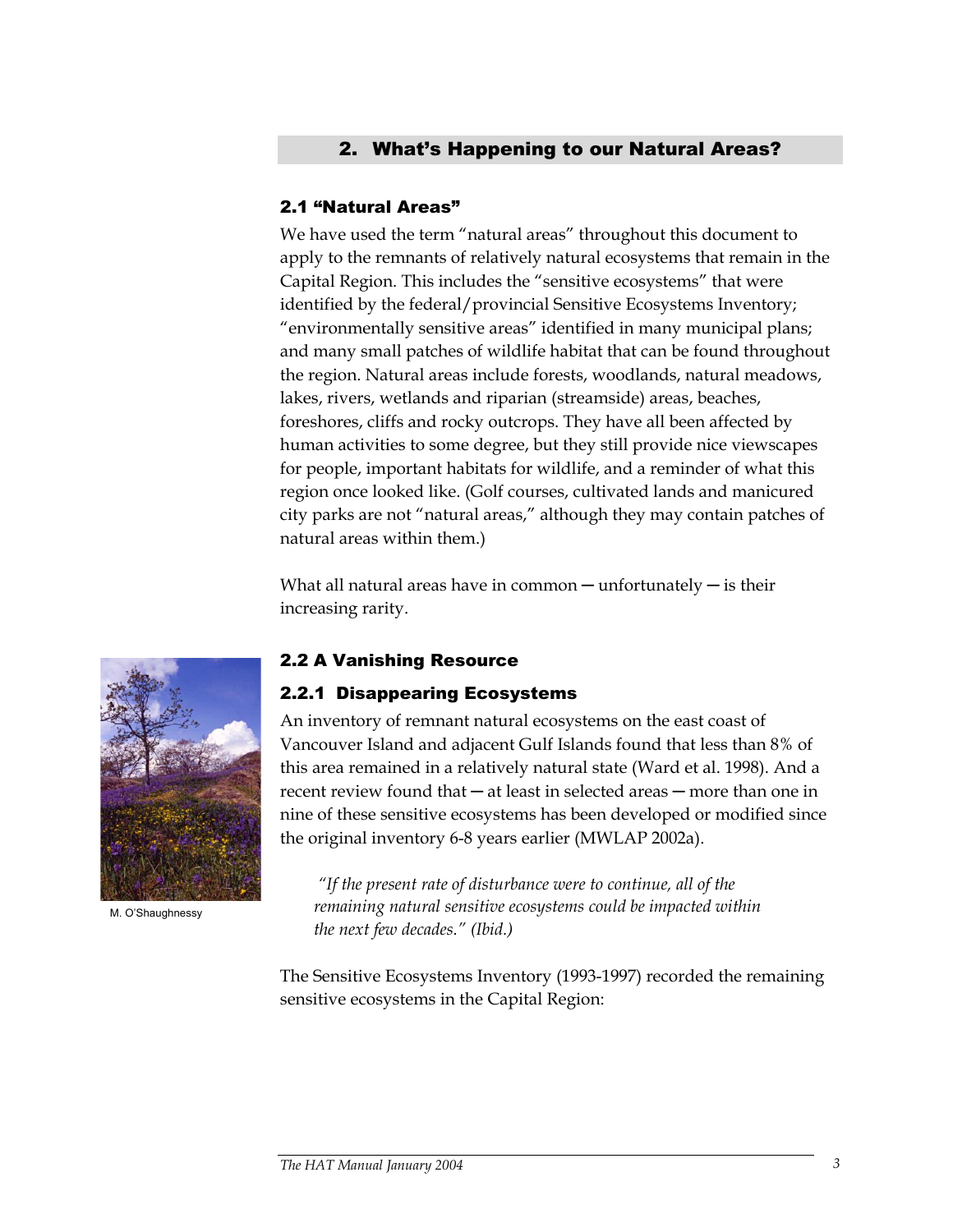|                         | <b>Sensitive Ecosystems</b> |              |                |                |                  |          |              |              |  |
|-------------------------|-----------------------------|--------------|----------------|----------------|------------------|----------|--------------|--------------|--|
|                         | CB                          | HT           | OF             | RI             | $S_{\rm V}$      | WD       | <b>WN</b>    | <b>TOTAL</b> |  |
| Central Saanich         | 9                           | 17           | 18             | 18             | 28               | 7        | 7            | 104          |  |
| Colwood                 | $\mathbf 1$                 | 3            | 132            | 25             | $\boldsymbol{0}$ | 20       | 15           | 200          |  |
| Esquimalt               | $\overline{4}$              | 8            | $\overline{4}$ | $\theta$       | $\theta$         | 14       | $\mathbf{0}$ | 30           |  |
| Highlands               | $\overline{2}$              | 184          | 135            | 15             | 1                | 344      | 55           | 752          |  |
| Langford                | $\mathbf{0}$                | 109          | 157            | 64             | $\mathbf{0}$     | 285      | 26           | 647          |  |
| Metchosin               | 56                          | 230          | 658            | 52             | 3                | 149      | 48           | 1227         |  |
| North Saanich           | $\theta$                    | $\mathbf{1}$ | 42             | 9              | $\overline{2}$   | 16       | 9            | 79           |  |
| Oak Bay                 | 18                          | 11           | $\overline{4}$ | $\overline{4}$ | $\theta$         | 29       | $\theta$     | 66           |  |
| Saanich                 | 25                          | 54           | 334            | 19             | $\overline{2}$   | 199      | 99           | 755          |  |
| Sidney                  | $\mathbf{0}$                | $\theta$     | $\theta$       | 3              | $\mathbf{0}$     | $\theta$ | $\Omega$     | 3            |  |
| Victoria                | 6                           | 18           | 3              | $\Omega$       | $\theta$         | 22       | $\mathbf{1}$ | 50           |  |
| View Royal              | $\overline{2}$              | 29           | 388            | 7              | $\mathbf{0}$     | 24       | 33           | 492          |  |
| Total<br>(incorporated) | 124                         | 663          | 1874           | 215            | 35               | 1110     | 294          | 4315         |  |
| Unincorporated          | 188                         | 379          | 3158           | 166            | 3                | 46       | 244          | 4185         |  |
| <b>Total</b>            | 312                         | 1043         | 5032           | 382            | 38               | 1156     | 538          | 8501         |  |

#### **Area (ha) of sensitive ecosystems in the Capital Sub-unit1**

Figures have been rounded to the nearest hectare. The total area of the Capital sub-unit is 61,793 ha. This chart does not include data from the Gulf Islands.

CB – Coastal Bluff

- HT Terrestrial Herbaceous
- OF Older Forest
- RI Riparian
- SV Sparsely Vegetated
- WD Woodland
- WN Wetland

For definitions of the ecosystem types, see the Sensitive Ecosystems Inventory information.

As this table shows, in some municipalities there are only small amounts of sensitive ecosystem remaining.

Garry oak ecosystems (including Garry oak/arbutus woodlands, Garry oak/Douglas-fir forests and associated meadows) are one of the four

<u>.</u>

<sup>&</sup>lt;sup>1</sup> Note that this inventory is being updated (2003), and more recent data may be available. Check the SEI website at http://srmwww.gov.bc.ca/sei/index.html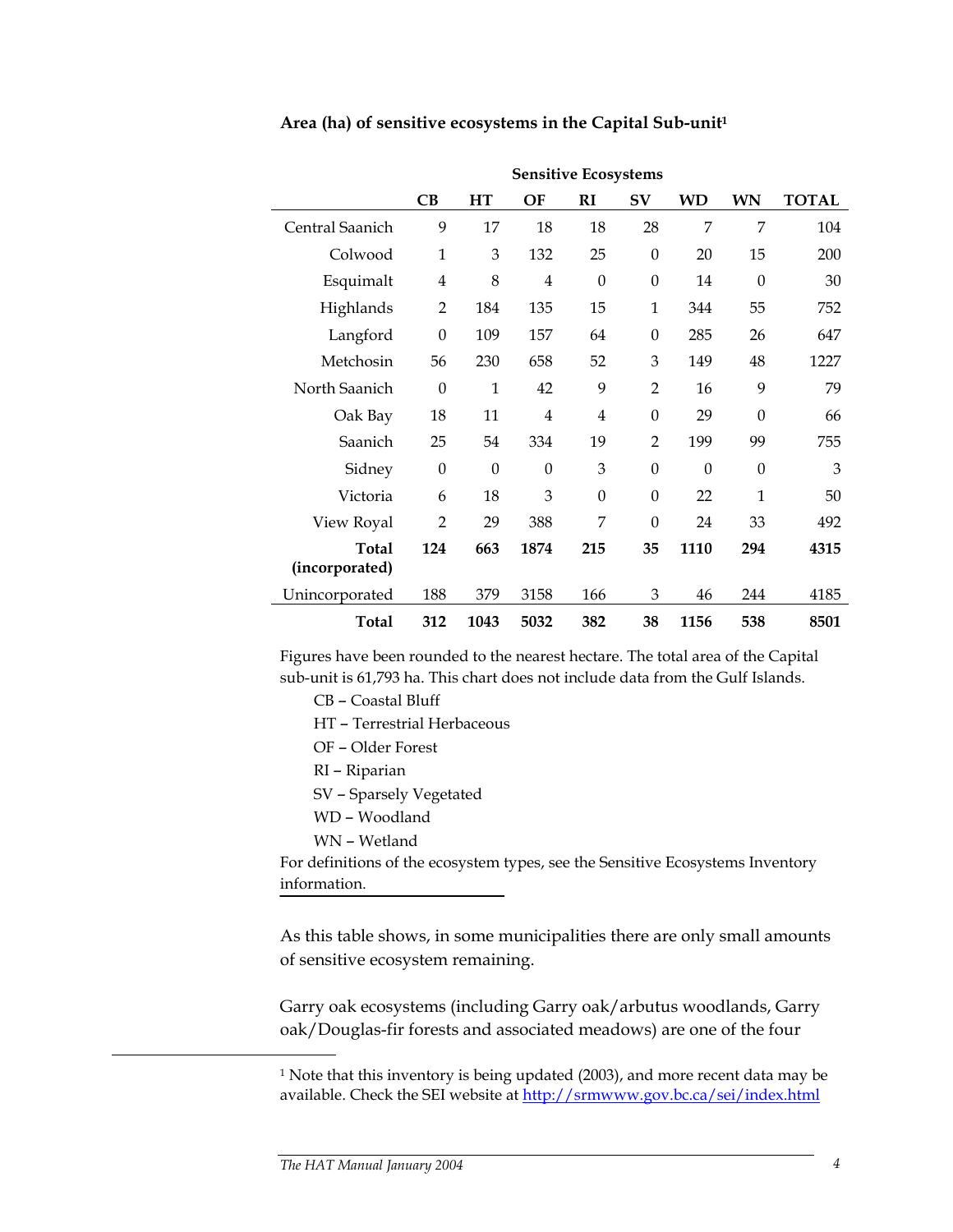most endangered ecosystems in Canada. The Capital Region is – or was – home to a large portion of Canada's Garry oak and associated ecosystems, giving rise to many local names such as "Oak Bay" and "Royal Oak." A comparison of the presence of Garry oak ecosystems in the Victoria area in 1800 and 1997 shows that less than 5% of the original Garry oak ecosystems remain, and this mostly in isolated fragments that do not allow for genetic mixing of species from one area to another (Lea 2002).



B. Whittington

#### 2.2.2 Disappearing Species

As the ecosystems disappear, so do the species they support.

There are 226 species on the provincial "at-risk" list in the south Vancouver Island forest district (BC Species Explorer 2002). This includes 69 animal species such as Great Blue Herons, Red-legged Frogs, Sharptailed Snakes, Northern Goshawks and Moss' elfin butterflies. There are also 157 vascular plant species at risk, including the phantom orchid, deltoid balsamroot, fragrant popcornflower and purple sanicle.

Other species have disappeared altogether. Plants such as the globe gilia, spurred lupine and Lobb's water-buttercup are extirpated (no longer found in this area) (CDC 2000). The Streaked Horned Lark was considered extirpated on Vancouver Island, until a single individual was seen in 2002 (Beauchesne and Cooper 2002).

The greatest cause of species decline is the loss and fragmentation of habitats, caused by urban and agricultural development, forestry, road building and recreational use of lands. In addition to loss of habitats through development, plants and animals are also placed at risk by the growing incursion of invasive, non-native species. Plants such as Scotch broom, gorse, purple loosestrife, English holly and ivy take over native vegetation, radically changing the habitats and removing the food sources for native species. Other concerns include the use and accumulation of pesticides and other chemicals on land and in water.

 *"The greatest threat to species at risk in British Columbia is habitat loss through activities such as urban development, agriculture and timber management. The number of species at risk is highest in the southern regions of the province, where a high level of biodiversity coincides with rapid human development." (MWLAP 2002b)*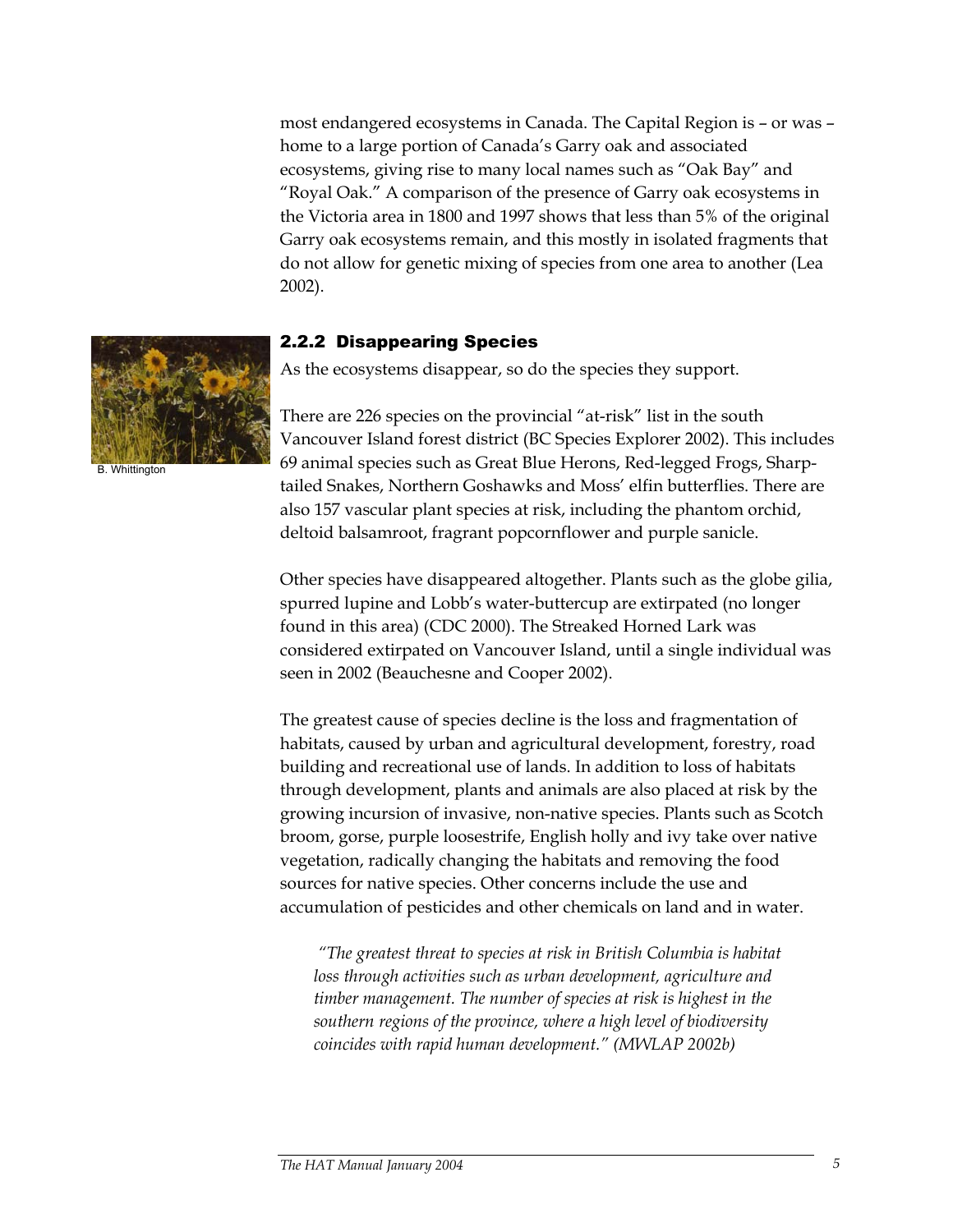*A report by the North American Free Trade Association notes that North America is facing "widespread crisis" due to its shrinking biodiversity. The report notes that loss and alteration of habitat is the main threat to biodiversity (NACEC 2002).* 

## 2.2.3 Disappearing Streams

Streams have disappeared as they are culverted and ditched. There are no data for Victoria, but studies in the Lower Fraser Valley show that of the original 779 streams, 117 no longer exist, and that "Most of the remaining 662 streams are under significant stress due to landscape alterations in watersheds, riparian zone degradation, and pollution, and are classified as threatened or endangered." (Fraser River Action Plan 1997)

Changes to upland areas of the watershed can also affect the stream. By the time 10% of the watershed is covered with impervious surfaces (such as pavement), there are probably already negative impacts to stream habitats (MWLAP and Environment Canada 2002). A watershed with more than 30% impervious surfaces will show signs of significant damage to fish and stream habitat. Three of Greater Victoria's watersheds (Cecilia, Mount Douglas and Bowker) already have more than 30% total impervious area, and another four (Colwood, Millstream, Colquitz and Hobbs) have more than 10% total impervious area (CRD Roundtable on the Environment 2003b).



D. Greer

#### 2.2.4 More Work to be Done

There is some good news. Twenty percent of the CRD coastline is in protected parkland (CRD Roundtable on the Environment 2003a). There have been a number of additions to the protected areas in this region in recent years, including additions to regional parks and national park acquisitions in the southern Gulf Islands. Conservation organisations such as the Habitat Acquisition Trust, The Land Conservancy, the Islands Trust Fund and the Nature Conservancy of Canada have been helping landowners to protect natural areas on their properties through conservation covenants and other measures. Significant progress has been made on the completion of the Sea to Sea Greenbelt. Volunteer groups such as Streamkeepers and Wetlandkeepers are working on restoration projects. There are many community groups and partnerships working to protect natural areas throughout the Capital Region.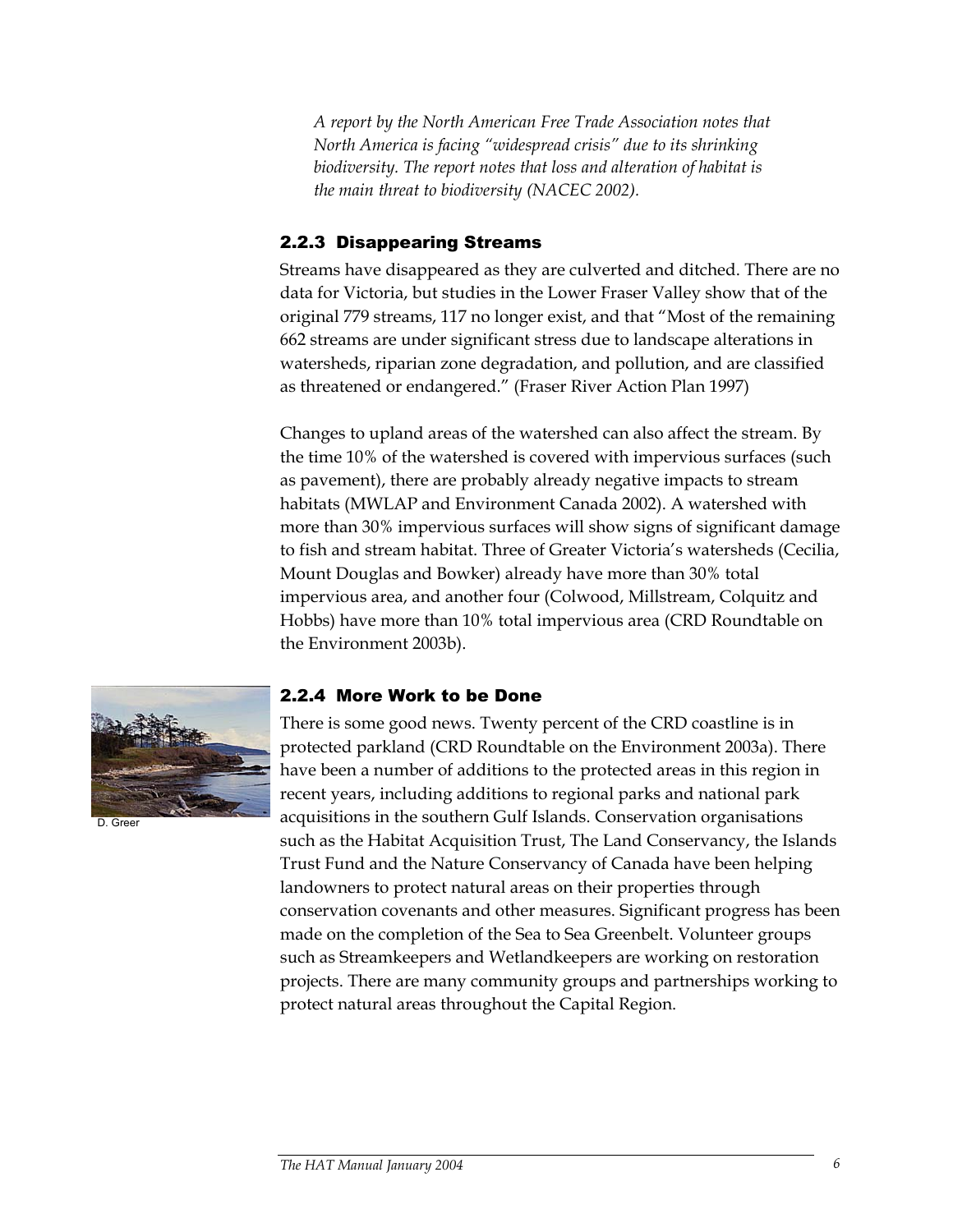*"The Esquimalt Lagoon Stewardship Initiative is a coalition of community and environmental groups, government agencies and First Nations working together to protect, enhance and restore the health of Esquimalt Lagoon." (Esquimalt Lagoon Stewardship Initiative 2002)* 

However, much remains to be done. Research by the CRD Roundtable on the Environment (2003a) shows that only 34% of Sensitive Ecosystems Inventory (SEI) sites in the Capital Regional District are in some form of protected area (federal, provincial, regional or municipal park or ecological reserve). Many other smaller sites, not identified by the SEI, also merit protection as valuable components of the Capital Region's greenspace.

If we don't protect our natural assets, we may lose them forever.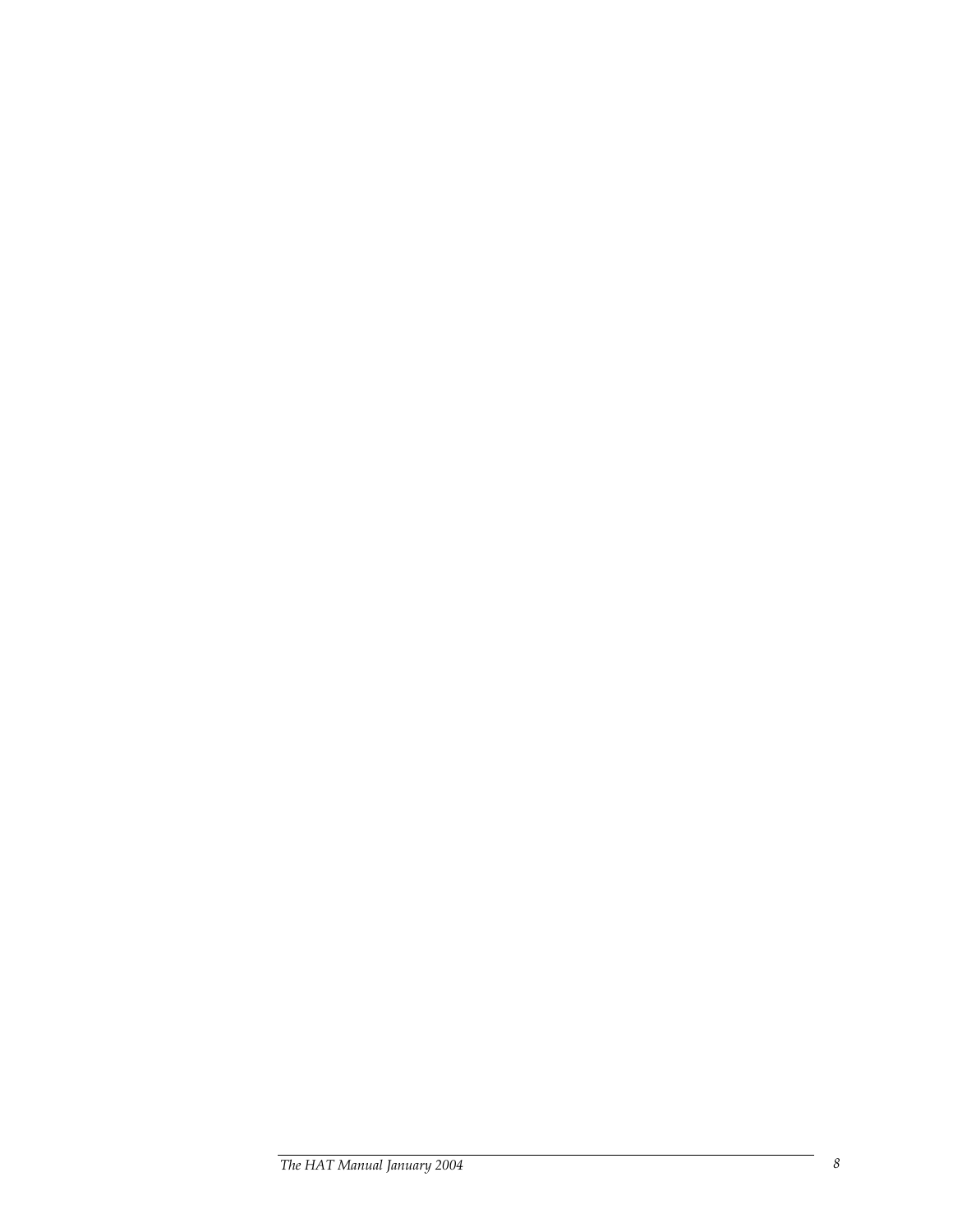## 3. The Benefits of Protecting Natural Areas in Communities

*"Ecologists have provided convincing data that doing the right thing by maintaining biodiversity is not only virtuous, it's also good business."(Mark Winston 2000)* 

*"For Canadians of all ages, protecting the environment is not an option – it is something that we simply must do. It is a fundamental value – beyond debate, beyond discussion." (Paul Martin 2001)* 

Why should we bother protecting natural areas? Quite simply, it benefits us. It's good for the economy. It's good for the livability of our region. It's good for the biodiversity of our region. And it's good for our health.

Sometimes you hear "we can't afford to protect this area." Perhaps we should think just as hard about the costs of not protecting that area. Ironically, we often realise the value of natural areas only when they are gone. The B.C. Ministry of Water, Land and Air Protection estimated that one Lower Mainland community could have avoided stormwater flooding damage of about \$2.5 million on one stream alone had riparian buffers been in place (MWLAP 2001c).

Read on to sample just some of the benefits of protecting natural areas.



B. Whittington

#### 3.1 Ecosystem Services – Free!

*"No one would run a business without accounting for capital outlay. Yet all too often we overlook these costs as they relate to natural capital, for which there are no known substitutes at any price and which are essential for human survival. Not accounting for these [ecological functions] costs has led to waste on a huge scale." (Paul Martin 2001)* 

*The next time you pass a tree on the street, think of its value. A 50 year-old urban tree is worth an estimated \$57,000, based on an annual value of \$73 for air conditioning, \$75 for soil benefits, \$50 for air pollution control and \$75 for wildlife habitats, compounded at 5% interest over 50 years (National Tree Community Foundation 1992).* 

Ecosystems provide the infrastructure and services that allow us to live and work on this planet. They provide foods and medicines, fibres for clothing, wood for our homes and enjoyment though activities such as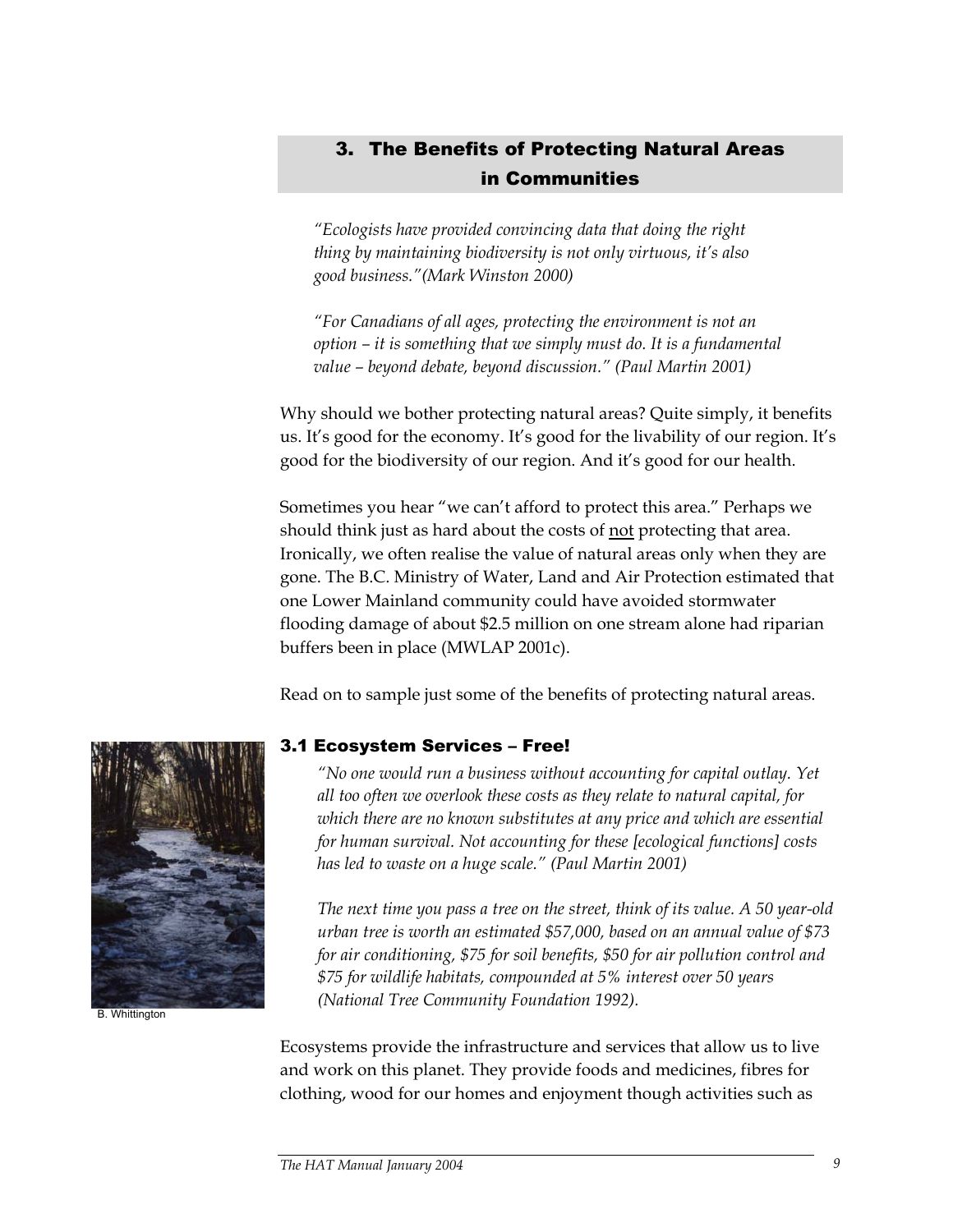eco-tourism. A team of ecologists and economists estimated the annual value of the world's ecosystems, and found (conservatively) that ecosystems provide at least US\$33 trillion worth of services annually. (This compares to the world GNP of about US\$18 trillion per year.) (Costanza et al. 1997)

*"Ecosystems regulate our climate, clean our fresh water, regulate and clean atmospheric gases, maintain genetic diversity, sustain the water cycle, recycle nutrients, and pollinate our crops. Simply put, at no cost to us, ecosystems provide the services that allow us to live on the Earth." (McPhee et al. 2000)* 

Ecosystems provide a variety of "services" that we often take for granted, such as stormwater management, cleaning the air and water, pollinating crops and controlling pests.

#### **Stormwater management**

Natural areas soak up the rainfall. By retaining streams and wetlands as well as the natural vegetation, municipalities can dramatically reduce the need for expensive storm sewer infrastructure. Residents of Johnson County, Kansas, saved US\$120 million on engineered stormwater controls by setting aside US\$600,000 worth of riparian greenways. The streams of southern Staten Island, New York, have saved that community hundreds of millions of dollars because they handle rainwater so efficiently that there is no need to build more storm sewers (Sandborn 1996).

*"Retaining natural wetlands can avoid the ironic situation where, after decades of draining and filling wetlands, communities are having to build expensive artificial wetlands to fulfil the pollutioncleansing and hydrological functions of the original wetlands." (Ibid.)* 

#### **Cleaning the air**

Trees and shrubs produce oxygen, while absorbing carbon dioxide and atmospheric pollutants from the atmosphere. A study by American Forests found that the Puget Sound region has lost 37% of its high vegetation and tree canopy coverage over the past 25 years. This lost tree canopy would have removed about 35 million lbs. (13,000,000 kg) of pollutants from the atmosphere annually, at a value of approximately US\$95 million dollars (American Forests 1998). The tree canopy in Portland, Oregon still absorbs an estimated 2 million lbs. (750,000 kg) of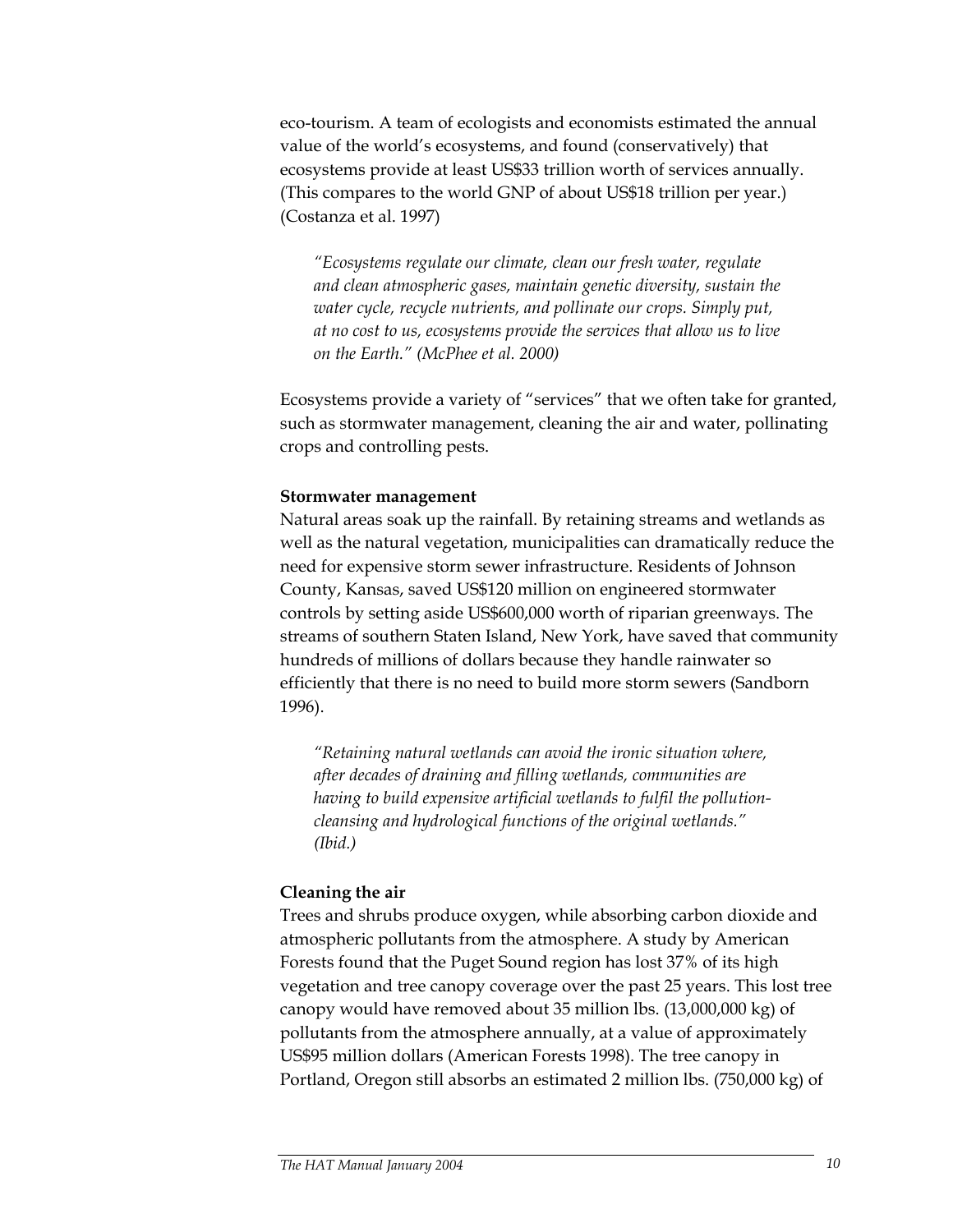pollutants from the air every year, worth an estimated US\$4.8 million (American Forests 2002a).

*"Researchers estimate that planting 95,000 trees… would result in a net benefit of US\$38 million over 30 years." (Burton 2002)* 

American Forests suggests that an average of 40% of a community should be left in a forested state, in order to fully gain the benefits of trees. This is based on 15% for commercial areas; 25% for urban residential areas; and 60% for suburban areas (American Forests 2002b).

#### **Cleaning and replenishing the water**

Wetlands act as water filters that clean oils and other pollutants from the water before they reach our creeks and streams. This process is so efficient that many developments build engineered wetlands to filter water from roads and parking lots.

Natural areas allow rainwater to soak into the soil, and replenish the water table.



```
 D. Copley
```
#### **Pollinating crops and controlling pests**

Natural areas provide habitats and food sources for many natural pollinators. The services they provide we often take for granted – until they are gone. In 1970, foresters in New Brunswick began using a chemical called fenitrothian to control spruce budworm. Unfortunately fenitrothian is highly toxic to wild bees. Without natural pollinators, the local commercial blueberry crop was reduced by 665 tonnes (Kingsmill 1993).

Don't like mosquitoes? Thank the bats and birds who help to consume millions of the pests. And then make sure you protect the natural areas where these useful predators live.

*"What happens when those natural systems that we take for granted – ecosystems that provide us with clean air and water – start to fail? Or, in economic terms, start to become more scarce, like diamonds?" (Green Business News 2002)*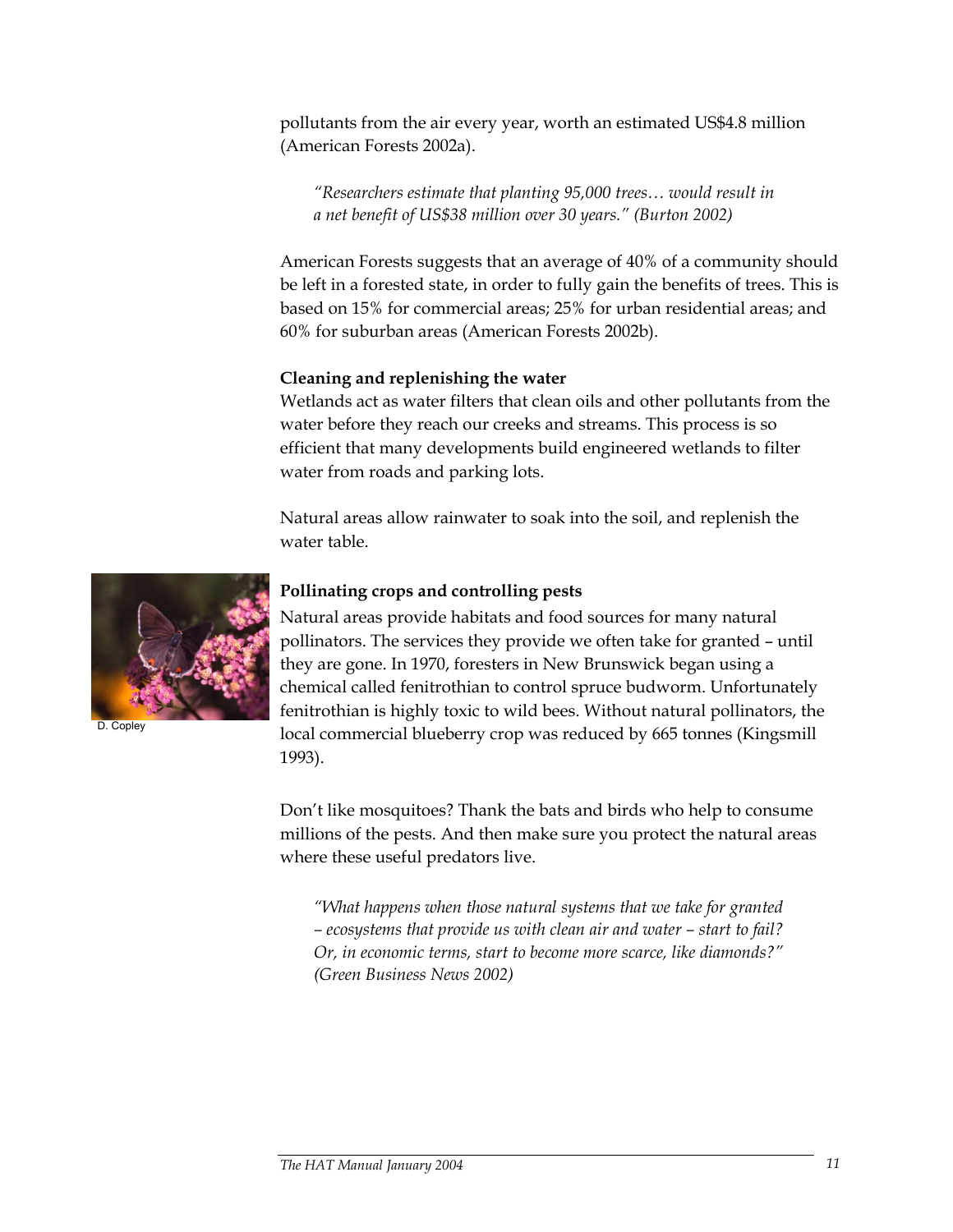#### 3.2 Economic Benefits

Paul Martin (2001) stated "I believe… that the state of our environment is inextricably linked to our country's economic performance."

 *"Without prices being set, nature becomes an all-you-can-eat buffet. And I don't know anyone who doesn't overeat at a buffet." (Sandor 2002)* 

The economic benefits of protecting natural areas aren't always obvious, but they can be significant.

#### 3.2.1 Increased Property Values

Where are the most desirable places to live in Greater Victoria? Places like Broadmead Village are often cited, because they offer a combination of nice homes, nearby shops and schools, and – not least – trees and parks that help to create the ambience of the area.

Properties adjacent to natural areas are worth more. This is good for the developer, who sells at a higher price, and the municipality, who benefits from higher property taxes. A study of properties in the Lower Mainland and south Vancouver Island found that residential property values increase by 15-20% when close to greenways (Quayle and Hamilton 1999). Other studies have shown that property values increase by as much as 23-33% when adjacent to parkland. Increases in property values as a result of greenspace acquisition in a Boulder, Colorado neighbourhood increased property taxes sufficiently to pay back the original investment in just a few years (Sandborn 1996).

Quayle and Hamilton (1999) found that people who live near greenways tend to live in their houses longer than those who do not. This lower turnover rate results in more stable neighbourhoods and a greater sense of community. As well, houses near greenways tend to sell more quickly. Faster sales also save developers money by earning a faster return on their investment. The National Association of Home Builders has encouraged the planting of trees because it increases the marketability of new developments (Petit 1998).

*"Positive impacts on property values are generally the greatest when the natural open space has some recreational access, limited use, few or no developed facilities, limited vehicular access, and effective maintenance and security." (Curran 2001)* 



*The HAT Manual January 2004* 12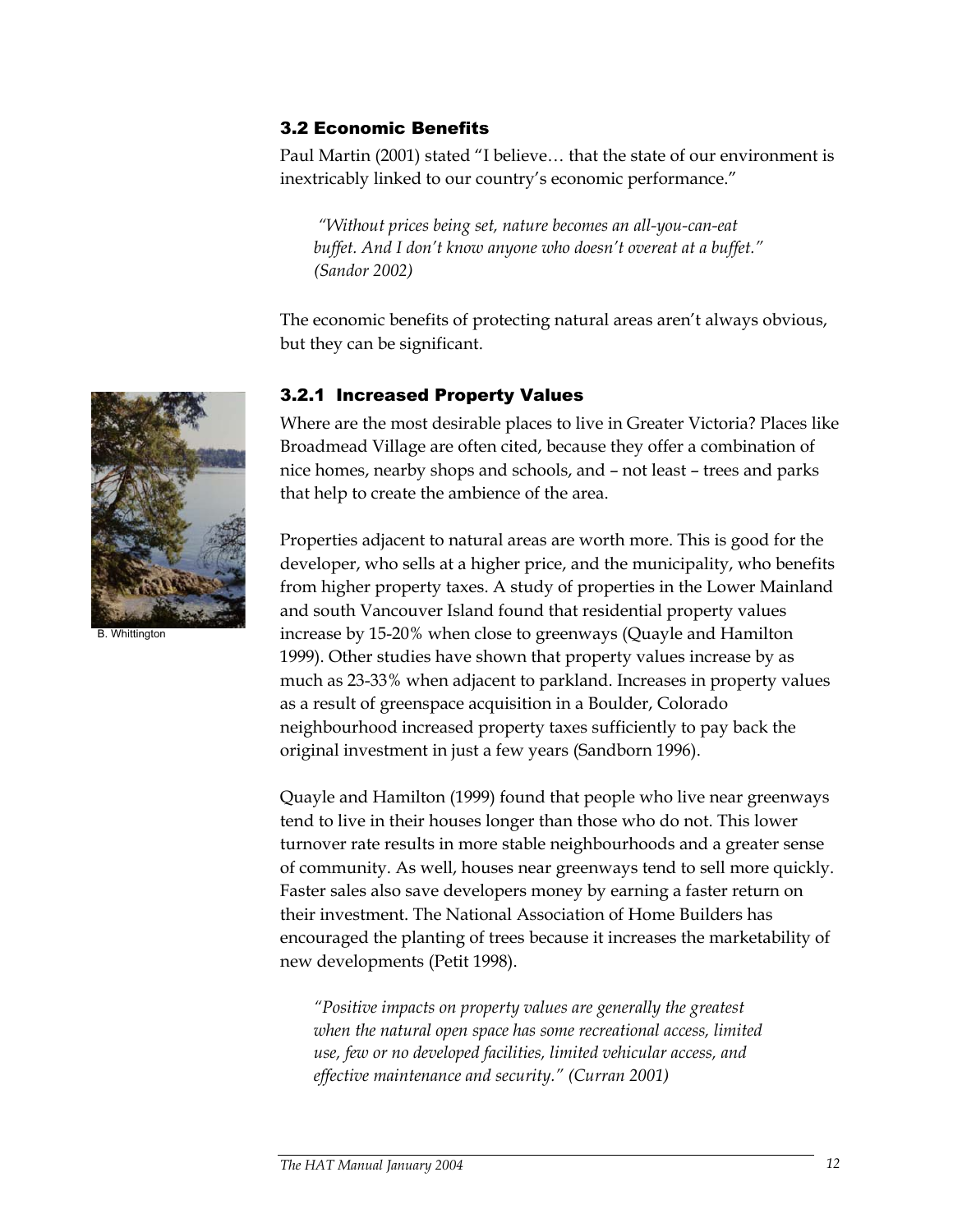#### 3.2.2 Reduced Costs for Developers and Communities

If new residential areas are clustered in one part of a lot in order to protect a natural area (see Chapter 4), there can be considerable savings to the developer.

Major capital savings in the construction costs can be achieved through shorter, narrower roads and shorter lengths of water, gas and sewer lines, and power and telephone lines. This also saves money for the local governments and utilities companies (and therefore taxpayers) when they take over the maintenance of these systems.

*"Cluster development can reduce the capital cost of subdivision development by 10 to 33%, primarily by reducing the length of infrastructure needed to serve the development. It can also reduce the area that needs to be cleared and graded, a cost saving of up to US\$5000 per acre." (Center for Watershed Protection 1996)* 

Other "nature-friendly" designs can help to reduce costs. Planting with drought-resistant native plants can reduce the time and money needed for watering and mowing roadside verges.

*"Corporate landowners can save between US\$270 to \$640 per acre in annual mowing and maintenance costs when open lands are managed as a natural buffer rather than turf." (Wildlife Habitat Enhancement Council 1992)* 

#### 3.2.3 Faster Approvals for Developers

Developers often have to go through a public approval process, and the longer this takes, the more costly it is. Public support is generally higher where projects have clearly and genuinely taken the environment into consideration – and higher public support often translates into a less contentious, and thus faster, approval process.

*"Developers who design for natural areas tend to get their application processed much faster because we can recognise protection in the design. Otherwise, we have to negotiate a different design or protection measures. There is definitely time and money savings right there." (A. Pollard, pers. comm.)* 

Developers may also benefit from free publicity because "green" developments attract lots of media interest. For one "green" multi-unit property in Vancouver, developers "relied on on-site signage, word of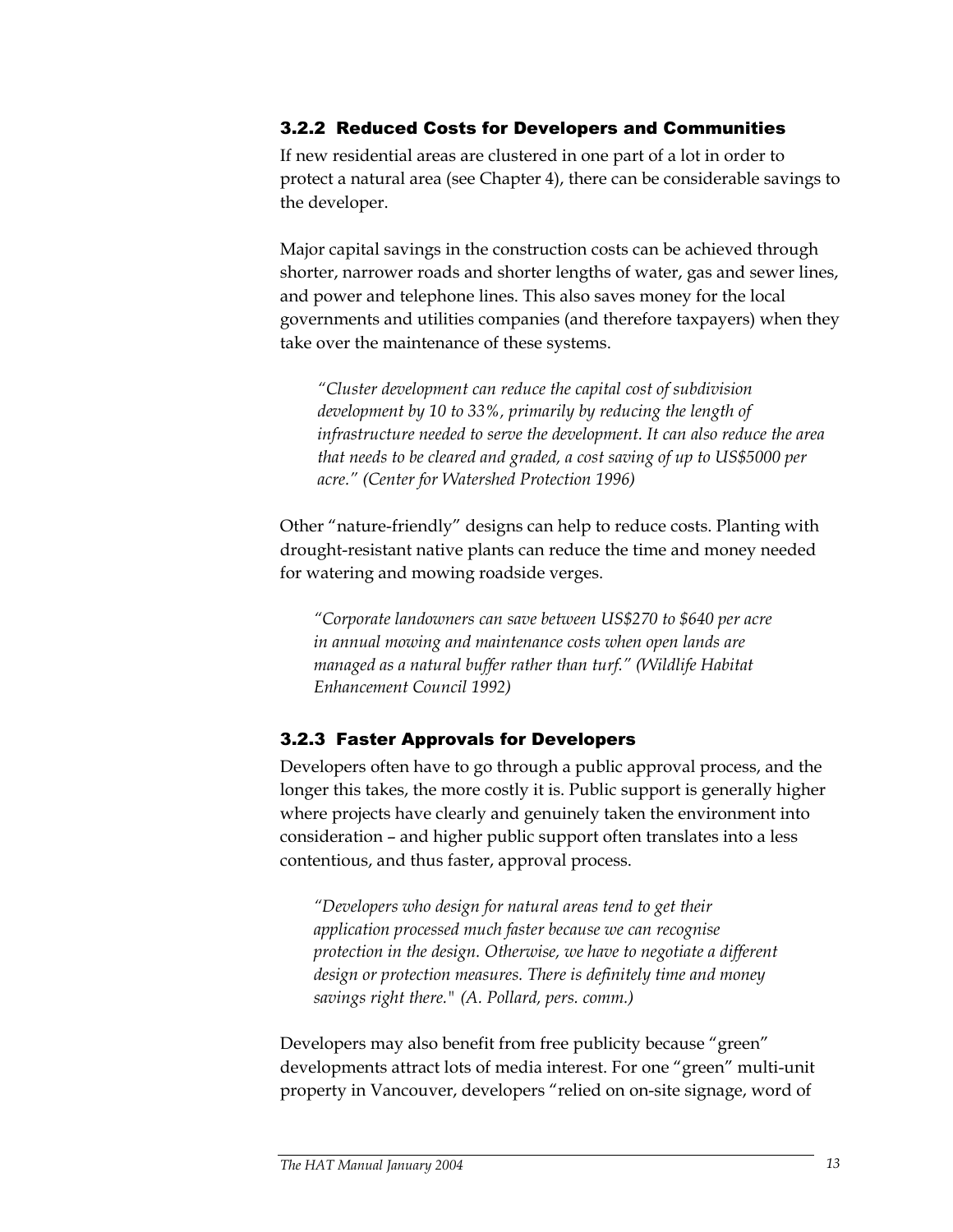mouth and personalised marketing, saving an estimated \$650,000 in advertising and \$850,000 in real estate agents' leasing and sales fees." (Curran 2001) They pre-sold 75% of the units.

## 3.2.4 Lower Costs, More Benefits for Homeowners

Where trees shade a home, the heating costs are lower in winter (because of the windbreak effect) and air conditioning costs are lower in summer (because of the shade provided). Homes and businesses that retain trees save 20 to 25% in their energy bills for heating and cooling, compared to homes where trees are cleared (Schueler 1996).

*"Deciduous trees placed on south and west sides provide shade and can lower air conditioning costs by 10-15%." (International Society of Arboriculture 1995)* 

## 3.2.5 Business Benefits

*"Practising healthy environmental stewardship isn't just a matter of good citizenship, it's a matter of good business." (Reiten 1990)* 

The livability of a region gives it a competitive edge in economic development.

A 1998 survey of new residents to the state of Oregon found that they had moved to the state primarily because of the high quality of life, particularly its natural environment (Helvoigt 1999). Many jobs, particularly those in the high-tech sector, can be located anywhere – and communities are finding out that a healthy natural environment can be a key "selling" feature in attracting growth to their community. Cities such as Sacramento, California and Boulder, Colorado, aggressively market their urban greenspaces to attract new business.

Developments that incorporate innovative designs and features, particularly those that protect or enhance the local environment (such as retaining mature trees rather than planting new ones), can be seen as positive to a consumer or purchaser. This gives opportunities to create "brand differentiation" in the competitive market.

*"On a beautiful site… [Vancouver Island Technology Park]'s nature-like campus setting offers: pathways and trails; a salmonbearing creek; access to parkland, wilderness areas and gardens in the adjacent facilities; quiet places to think, talk or unwind…" (Vancouver Island Technology Park 2002)* 



B. Whittington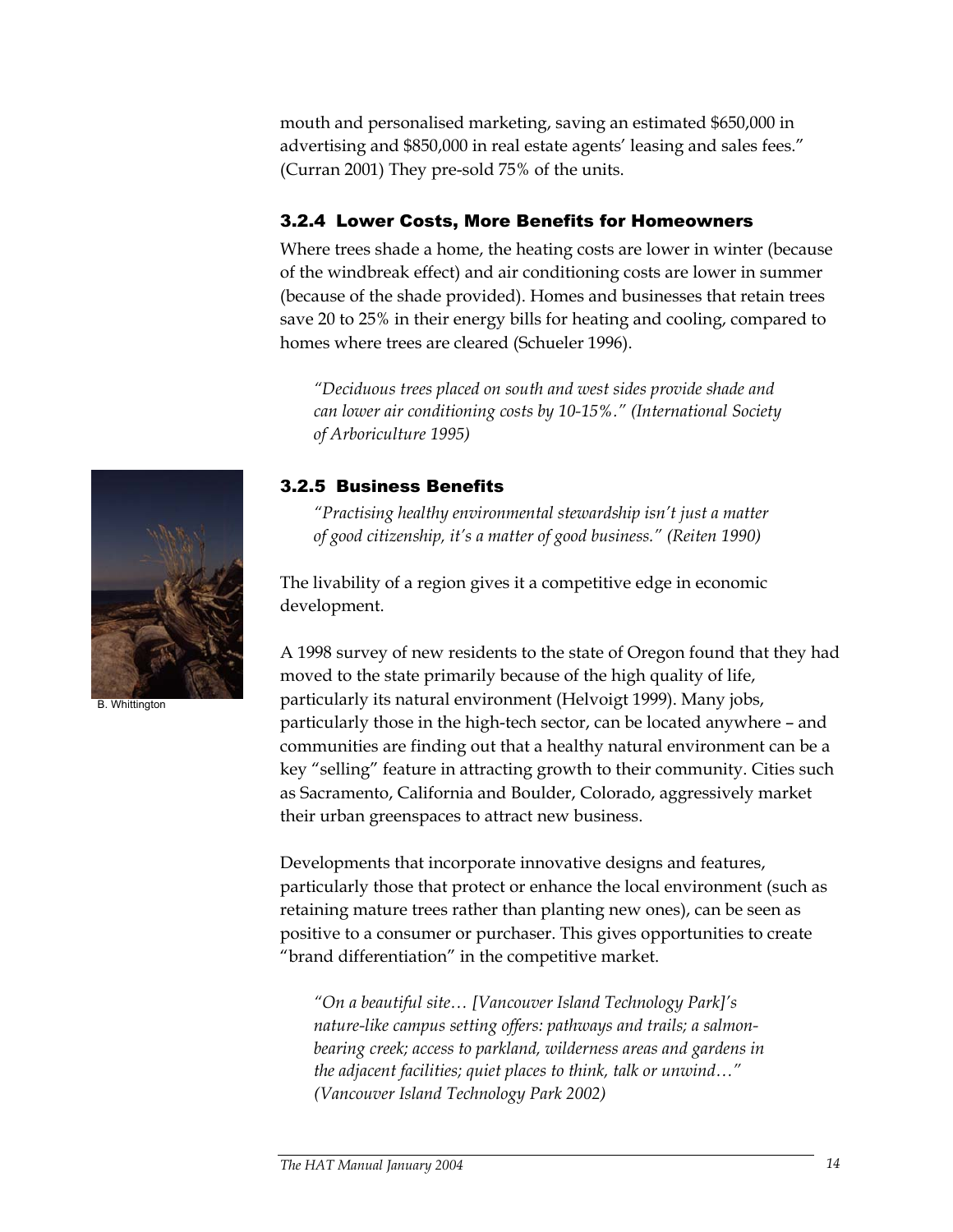## 3.2.6 Tourism Opportunities

Tourism is an important economic force in the Capital Region. Tourism Victoria notes that the natural environment is one of the key features that draw tourists to this region. In 2000, more than half the visitors surveyed indicated that scenery and natural environment was a very important reason for visiting. Walking and hiking tied for first place with dining out as the most popular activity for visitors (Tourism Victoria 2000).

*"The Islands are recognized as a premiere bird-watching destination and draw both ornithologists and amateur birders from around the world." (Tourism Vancouver Island 2002)* 

*"Over 380 different species [of birds] have been recorded in this region with average yearly totals in Victoria of over 240 species… The variety and diversity of habitat offers an exciting birding tour for any birder." (Victoria, Vancouver Island and Gulf Islands Travel and Business Guide 2002)* 

Eco-tourism is a rapidly growing industry for which the protection of the natural environment is vital. In 1996, 2,500,000 British Columbians participated in nature-related activities, spending a total of \$1938 million and creating 34,100 jobs (Environment Canada 2000).

Natural parks are a major economic generator. For every dollar invested by the provincial government in the protected areas system in 2000, visitors spend about \$10. Almost one-third of these expenditures were from out-of-province visitors (making provincial parks the equivalent of a significant export industry) (MWLAP 2001a). The Capital Regional District parks also generate considerable revenues locally. Regional parks and trails attracted more than 2.3 million visitors in 2000 (CRD Parks 2000a).

*"…regional parks and trails attract people from outside this region. Expenditures by those visitors… include travel costs, lodging and accommodations, guide services, meals, groceries and purchase of equipment." (CRD Parks 2000b)* 



B. Whittington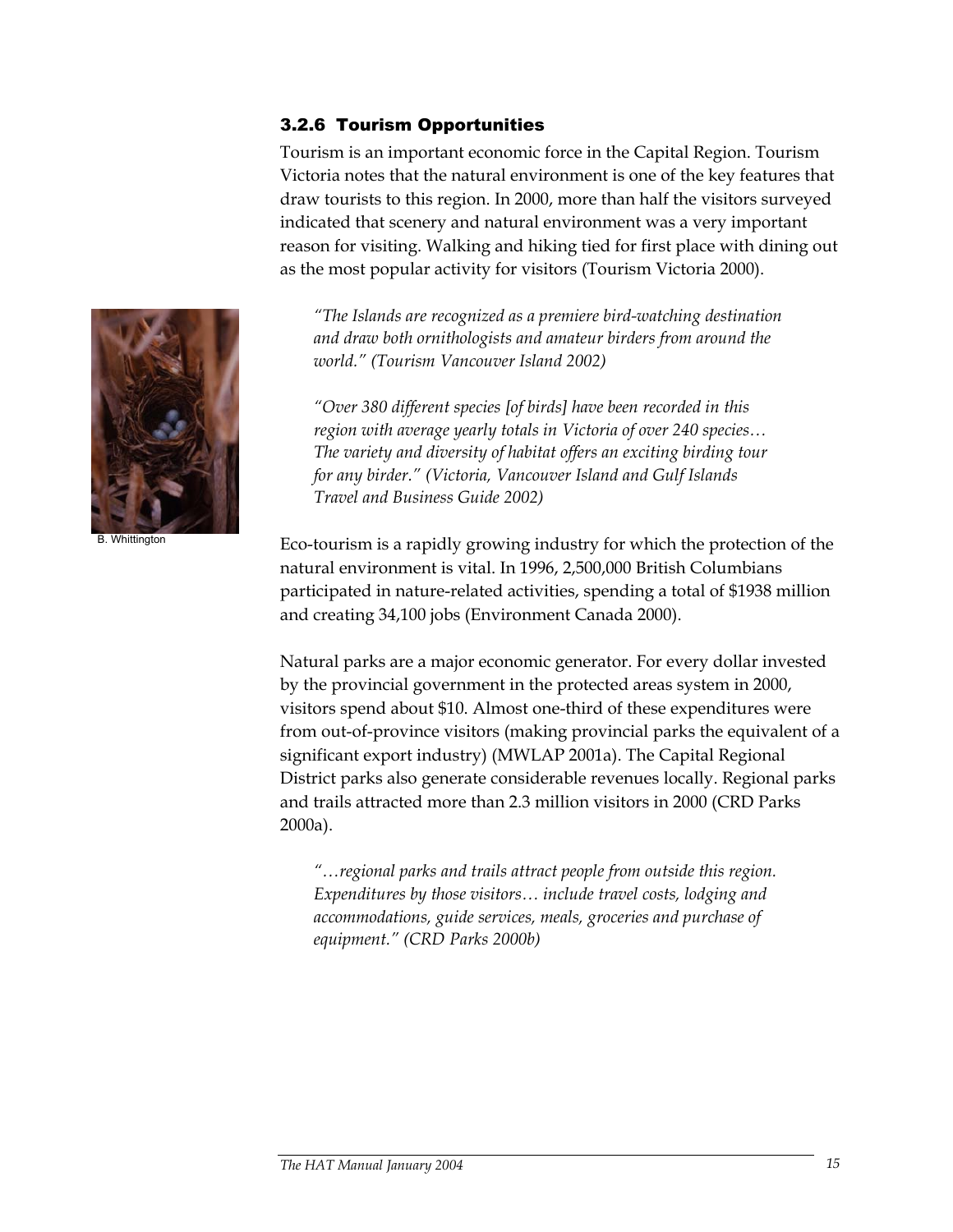

**B.** Whittingtor

#### 3.3 Community Benefits

*"Clean air, fresh water, the sun rising through the mist on a mountain lake, an abundance of life on the land, in the air, and in the sea—the value of these things is incalculable." (Gore 1992)* 

There are many reasons for protecting natural areas which cannot be measured in dollars and cents, including less quantifiable benefits such as quality of life, livability and aesthetics.

## 3.3.1 Quality of Life

People like living near greenspace — that's why we're willing to pay more for nearby properties. Natural open spaces and walking/biking paths can be among the most important features in a residential neighbourhood (Warrick and Alexander 1997).

Polls show that environmental values are important to us (Reid 2000):

- 90% of Canadians continue to be concerned about the state of wildlife and natural habitats;
- 90% of British Columbians feel strongly that nature is crucial to human survival; and
- 76% of British Columbians are concerned about species loss.

In a study of "environmental autobiographies" describing favourite childhood places, over 80% of university students cited "wild or leftover places… that were never specifically designed. If they grew up in a developing suburb, they remembered the one vacant lot at the end of the street that wasn't developed." (C. Cooper-Marcus, pers. comm.)

*"There may not be obvious benefits to protecting green-spaces and establishing parklands, but many of us have fond memories experienced in parks. Whether it is a park near your home, a memory from your childhood, or a park you pass on the way to work, parks and green-spaces are important to us. They provide recreation; trees add beauty and reduce the effects of pollution. Did you know that parks could have the residual effect of raising property values and reducing crime? By giving people a greater sense of pride in where they live by improving the area's appearance and the quality of the environment, parks and open space do all those things and more." (District of Langford 2002)*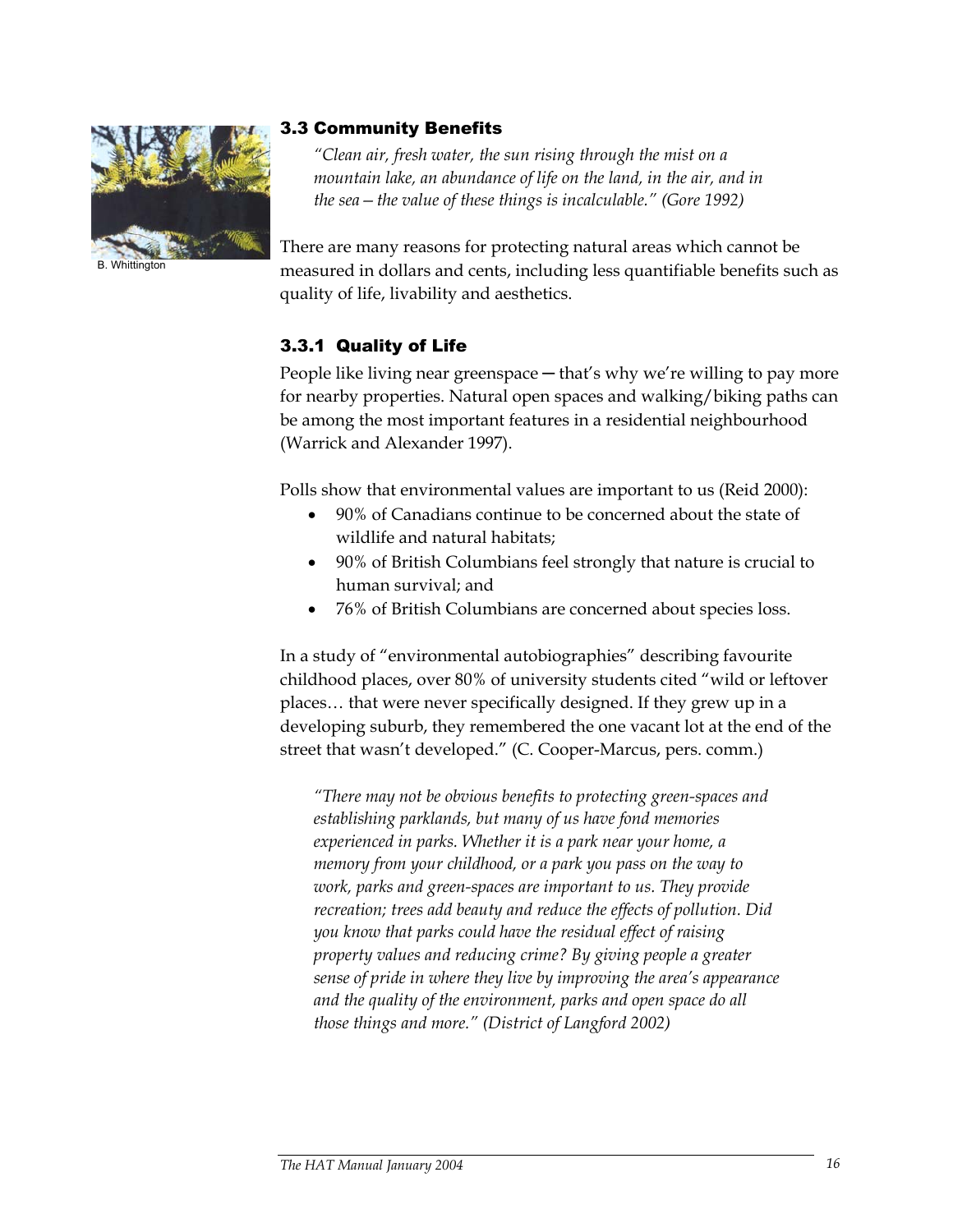

B. Whittington

#### 3.3.2 Viewscapes

In Greater Victoria, we are accustomed to views of forests and woodlands, vegetated rocky bluffs, shorelines, inland cliffs and patches of meadow. Even natural areas that we cannot access have value in our society as viewscapes. The Sooke Hills provide a pleasing backdrop to many Victoria residents, even if they never go there. The scenic beauty of these and other ecosystems is a source of pleasure and pride for local residents and source of attraction to visitors from around the world.

## 3.3.3 Recreation

North American trends show that outdoor recreation participation rates are increasing significantly for those types of activities encouraged locally in Capital Regional District parks – wildlife viewing, nature study, bird watching and beach recreation – while rates are decreasing for more facility-oriented activities such as field sports and ice sports. Between 1991 and 1996, visits to CRD Parks increased by 100% while the population of the region increased by less than 10% (CRD Parks 2000a).

*Economists have calculated that each acre of coastal wetland contributes from US\$800 to \$9000 to the local economy through recreation, fishing and flood protection (Kirkby 1993).* 

## 3.3.4 Health

Apart from giving us clean air and clean water, natural areas contribute to our mental and physical health. Sometimes we need to just 'get away from it all' or 'take a walk in the woods' – by having natural areas close to home we contribute to our mental health by being able to return to nature on a daily basis rather than experiencing it infrequently on camping and hiking trips.

Greenways contribute to people getting out for walks and viewing nature (Quayle and Hamilton 1999). And the exercise is good for our physical health too.

#### 3.3.5 Research and Medicines

Natural areas contain a wealth of information. Current research in oldgrowth forests is providing information on forest genetics and ecology that is allowing the commercial forest industry to increase production.

Almost half of all prescription drugs used to treat diseases are derived from living organisms. For example, the bark of the Pacific western yew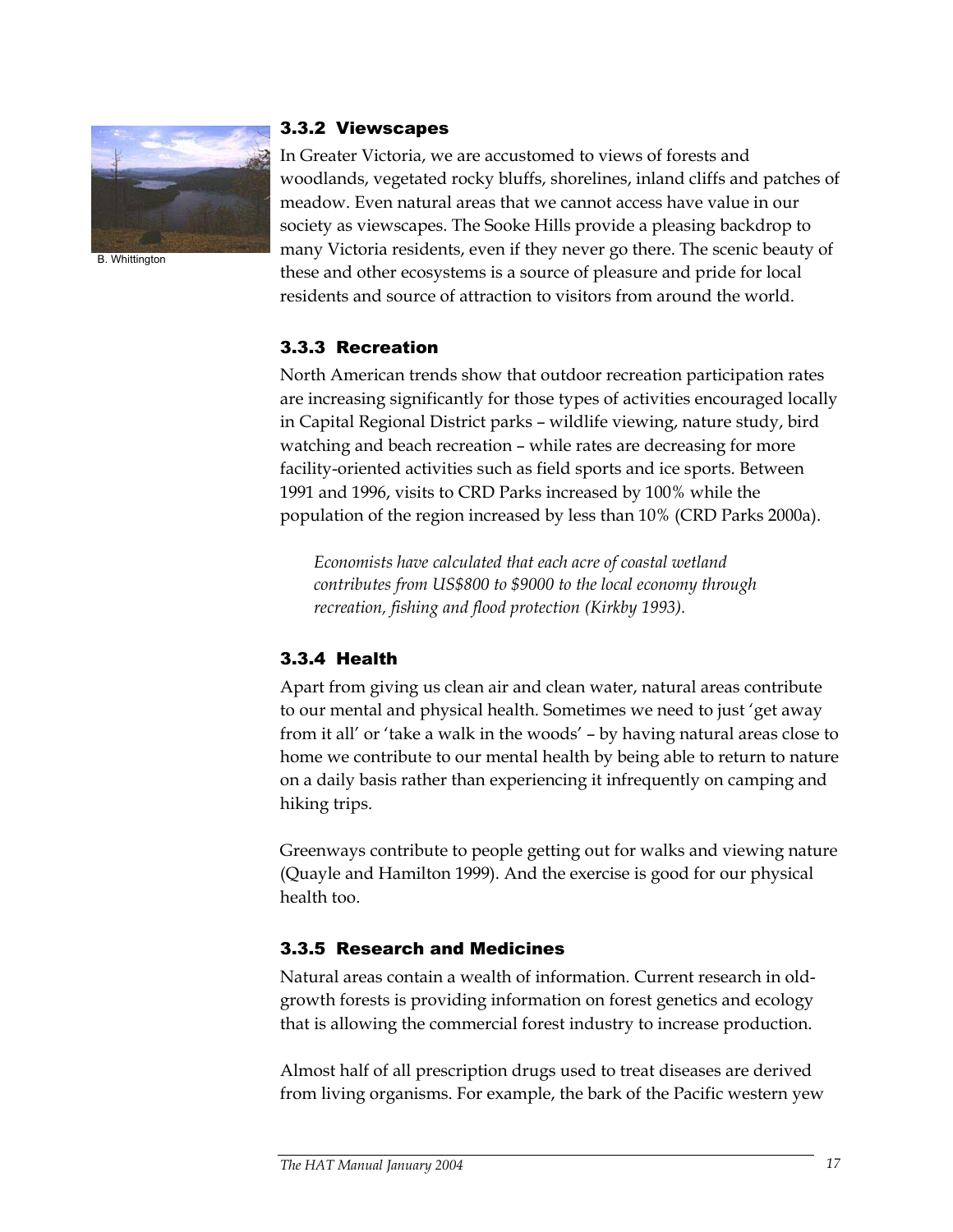contains taxol, a compound that damages cancerous cells but not normal ones. Of Canada's 134 native tree species, 38 have one or more recorded medical uses (Canadian Wildlife Service 2002).

Plant-based medicines from uncultivated plants are worth US\$50 billion each year. Anti-cancer drugs from one species, the rosy periwinkle, are valued at US\$250 million annually, and help to save 30,000 lives from Hodgkin's disease and leukaemia in the U.S. each year (Winston 2000).

*"Frogs may one day be the source of some astonishing medicines. Researchers…have found numerous medical uses for compounds extracted from the secretions of frogs, such as a non-addictive painkiller 200 times more powerful than morphine… a possible treatment for schizophrenia, and a natural glue that could replace stitches after surgery." (Canadian Wildlife Service 2002)* 

More is unknown than known about natural systems. If these species and ecosystems disappear, we may never know what we have lost. The US National Research Council estimated that if only one as-yet-undiscovered plant species with medicinal value goes extinct every two years, the cumulative retail loss from drugs not invented will total about US\$300 billion by the year 2050 (Winston 2000).



D. Greer

#### 3.4 Wildlife and Biodiversity

Just like us, wildlife needs a place to live. Some species are able to adapt well to urban and suburban environments, such as pigeons, sparrows, racoons and dandelions. Even some of the rarer native species have coped fairly well in low-density residential areas and medium-sized parks.

Many species, however, are less adaptable, and need more natural settings to survive. Although a small patch of woodland may seem like just an isolated piece with no value, it may have incalculable value as a feeding, breeding or nesting area for some local species. If we are to retain the diversity of wildlife species in the Capital Region, we have to retain a diversity of habitats.

"Biodiversity" is variety of life on earth. It includes the diversity of ecosystems (ecosystem diversity), of species (species diversity), and the diversity within species (genetic diversity). Canada is a signatory to the 1992 UN Convention on Biological Diversity, a commitment to conserve the biodiversity of the planet. Many people believe that biodiversity has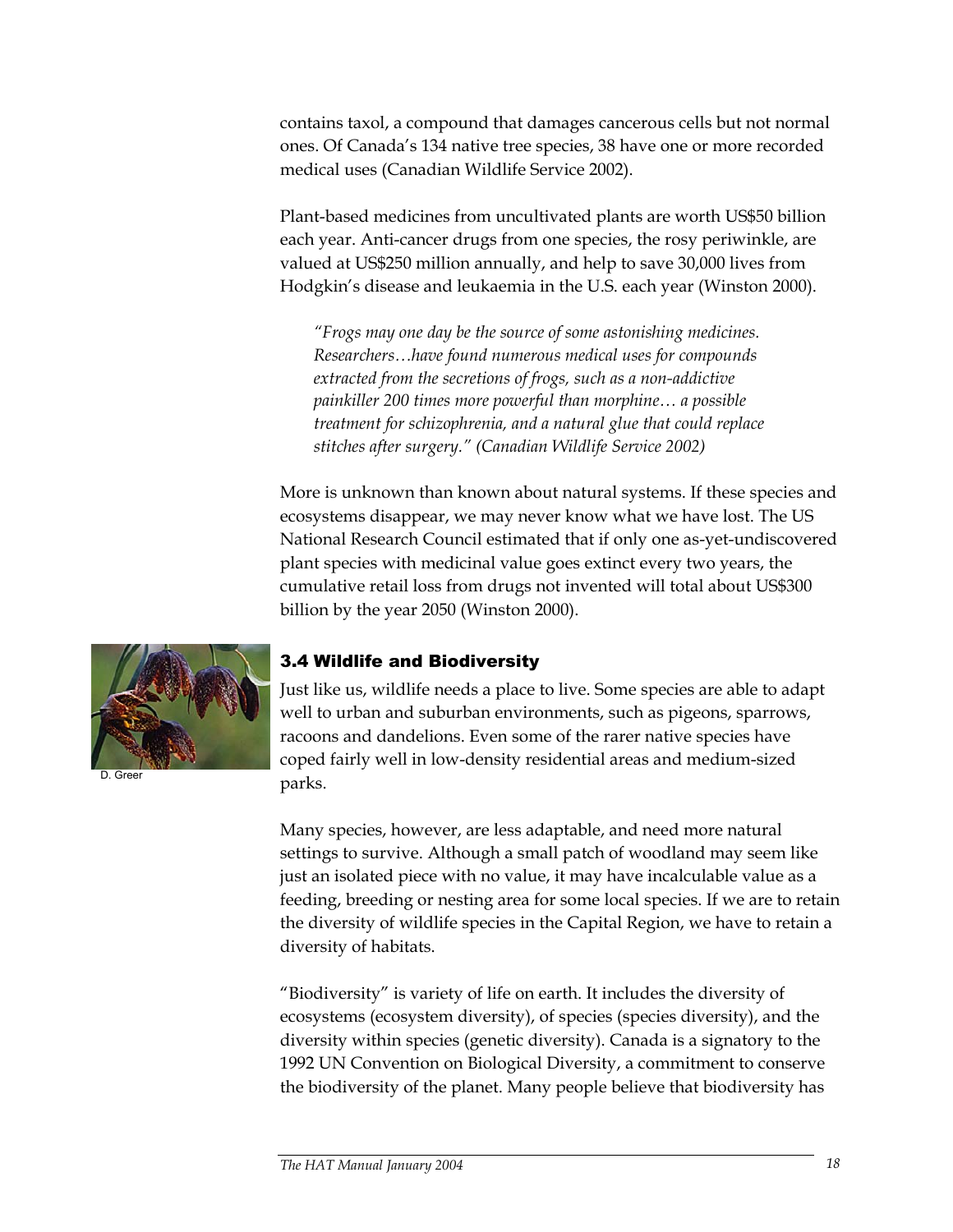an intrinsic value that is worth protecting regardless of its value to humans.

Scientists sometimes liken the loss of biodiversity to the rivets holding an airplane together. You can lose several rivets, and the airplane will still fly. But at some point, one too many rivets is removed and the plane crashes. Our problem is, we don't know how close we are to that "one last rivet." Another way of looking at this is the threads in a complex tapestry. You can pull out a few threads and still see the picture. But pull too many threads – especially in one area – and the picture unravels.

## 3.5 Additional Information on the Benefits of Natural Areas

#### **Corridors of Green and Gold: Impact of Riparian Suburban Greenways on Property Values**

Moura Quayle and Stan Hamilton. 1999. Prepared for Fraser River Action Plan, Fisheries and Oceans Canada.

This report examines the economic effect of riparian greenways on adjacent property values in several suburban communities in the Lower Mainland and east coast Vancouver Island.

#### **Hinterland Who's Who: The Benefits of Wildlife**

Environment Canada: Canadian Wildlife Service. 2000.

One of the "Hinterland Who's Who" series. The brochure discusses the importance of wildlife to Canadians in economic terms, for recreational uses, for science, agriculture and for medicine. Available on-line at www.cws-scf.ec.gc.ca/hww-fap/benefits/benefits.html

#### **Economic Benefits of Natural Green Space Protection**

Deborah Curran. 2001. Co-published by the POLIS Project on Ecological Governance (University of Victoria) and Smart Growth British Columbia.

A research paper prepared for the District of Saanich. It reviews the literature documenting the effect of natural open space preservation on property values, and discusses the economic benefits of this approach for land developers and municipalities. Available on-line from Smart Growth BC website under "Reports and Publications": www.smartgrowth.bc.ca/index.cfm?group\_id=3440



B. Whittington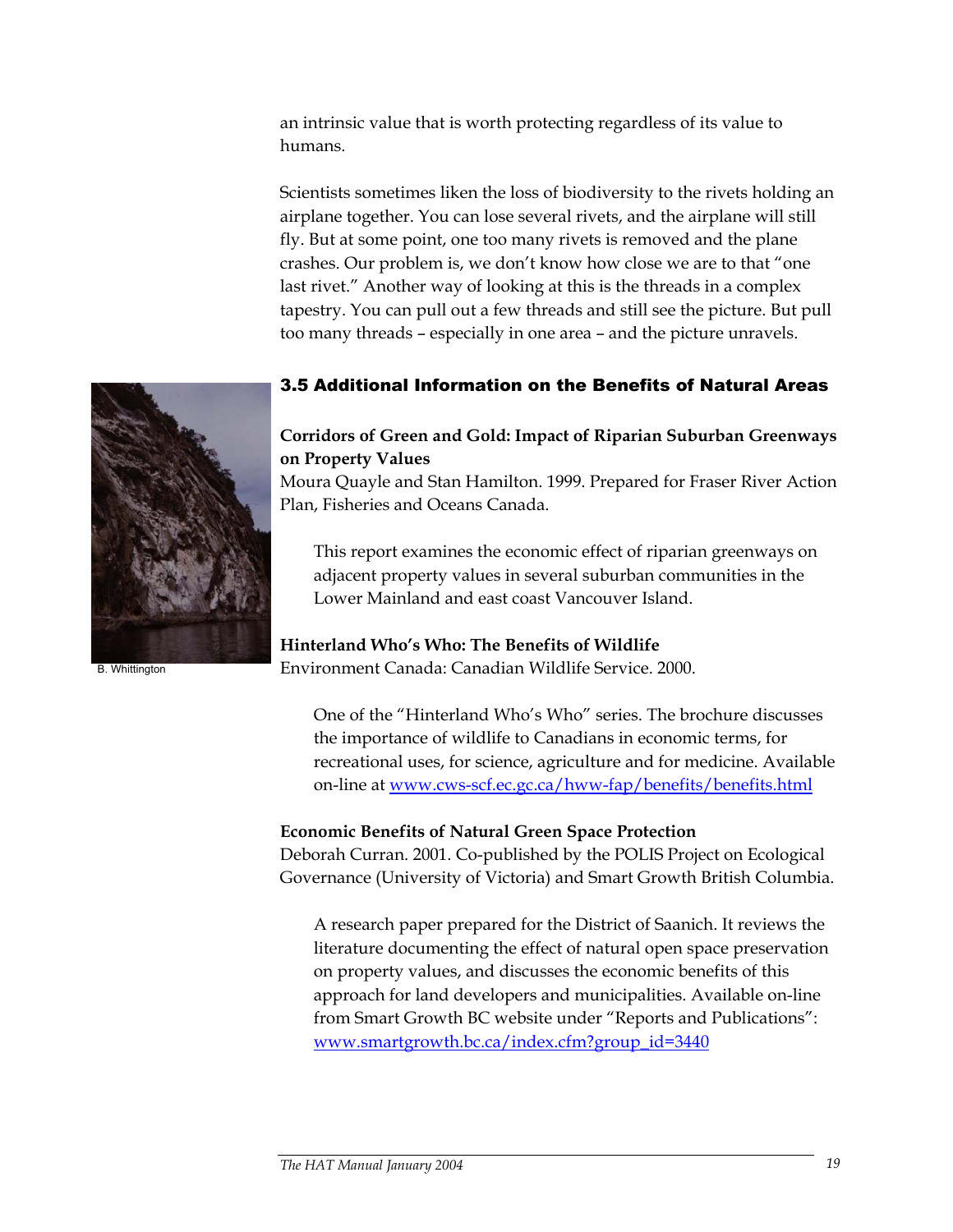#### **The Importance of Nature to Canadians: The Economic Significance of Nature-related Activities**

Environment Canada: Canadian Wildlife Service, 2000

Results of a 1996 national survey that assesses the social and economic values of nature-related activities to Canadians. Updates the information previously available from the "Importance of Wildlife to Canadians" surveys. Available on-line at www.ec.gc.ca/press/000607\_b\_e.htm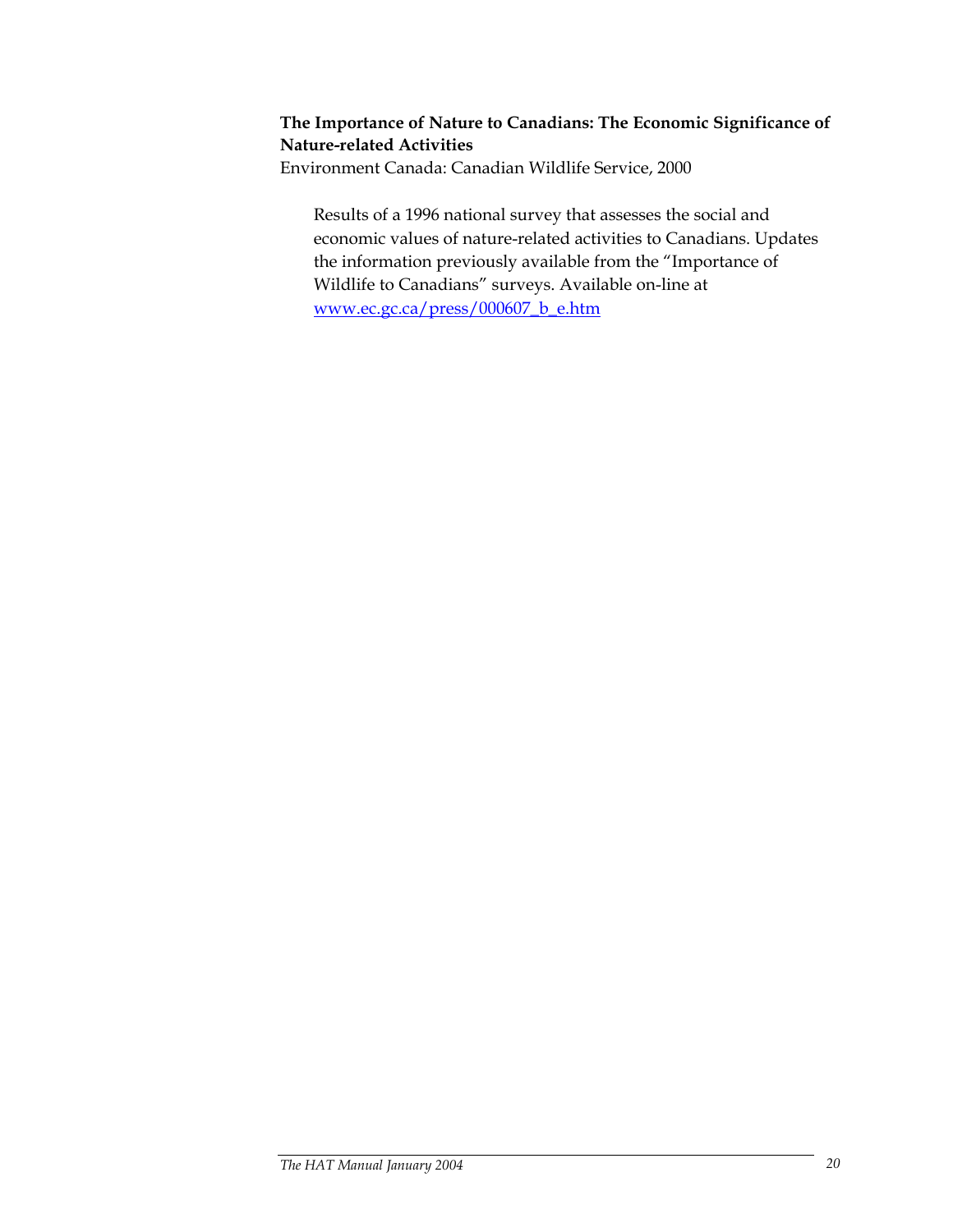## 4. Tools for the Protection of Natural Areas

The first step in protecting a natural area is wanting to protect it. Once decision-makers have agreed that they would like to protect a natural area, there are many ways this can be done. This chapter deals with the tools that local governments, developers, conservation organisations and landowners can use. We have provided some examples of the use of these tools, but many more examples exist. All it takes is the willpower and sometimes a little creativity.

Protecting natural areas in the Capital Region involves:

- K**nowing what to protect, and why.** Inventories provide information to determine which areas should be a priority for protection (see section 4.1: Inventory);
- **Planning for protection:** This information should be reflected in local government policies and plans (see section 4.2: Policy and Plans);
- **Knowing what tools are available** to protect natural areas, especially if the money to purchase land is limited. These tools fall into four categories:
	- **Regulatory tools** that governments can use to protect natural areas (see section 4.3: Regulatory Tools for Local Governments and section 4.4: Tools for Federal and Provincial Governments);
	- **Incentives**, economic and otherwise, which will encourage private landowners and developers to protect natural areas (see section 4.5: Incentives for the Protection of Natural Areas);
	- **Acquisition** of natural areas, by local governments and others (see section 4.6: Land Acquisition); and
	- **Landowner stewardship tools** that individual landowners can apply (see section 4.7: Landowner Actions).

These tools are discussed briefly in the following sections, with references to additional sources for more detailed information.

*Note: The material provided is for information only. Any local government or conservation organisation planning to use these tools is advised to seek additional information and consult with qualified legal counsel. Legislation changes over time, so some reference sources become outdated. Readers are encouraged to check the provincial government website at*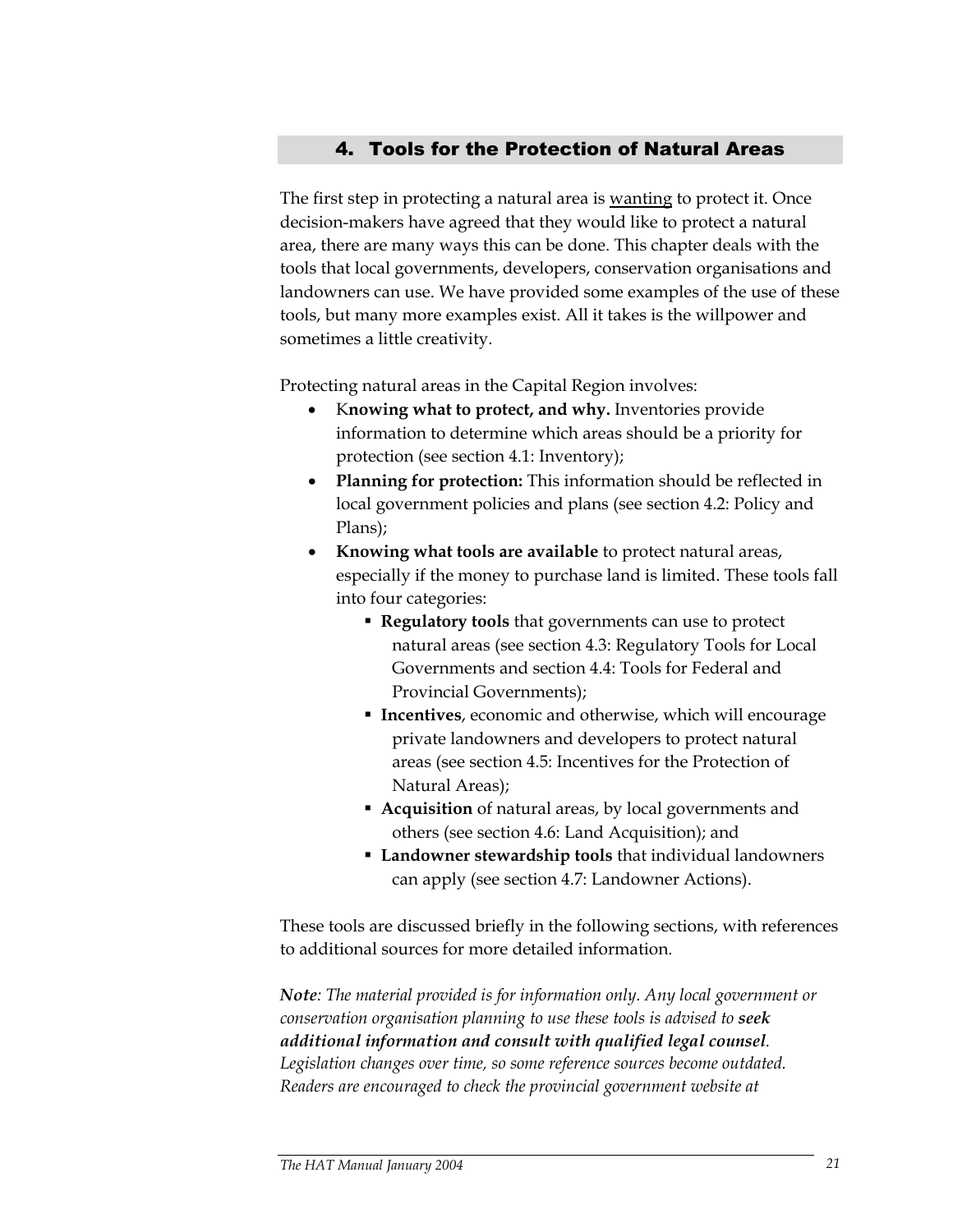*(www.qp.gov.bc.ca/statreg/) for up-to-date copies of the* Local Government Act *and other legislation.* 

## 4.1 Inventory

In order to protect natural areas, you first have to know where they are! There are several sources of information in the Capital Region that provide a starting point, listed below. However, when making a decision about any property, nothing replaces a first-hand look by a professional ecologist, who can tell you which are the most sensitive areas and important values of that land.

In the Capital Region, sources of inventory information include:

- The **Sensitive Ecosystems Inventory** (SEI): A federal/provincial **inventory** that has mapped sensitive ecosystems on east Vancouver Island and adjacent Gulf Islands. Copies of the maps are available at all local government offices. Note that this inventory only maps sensitive ecosystems larger than 0.5 ha. For more information see the Sensitive Ecosystems Inventory reports, or srmwww.gov.bc.ca/sei/index.html
- The **Conservation Data Centre** (Ministry of Sustainable Resource Management) maintains a **database** with information on locations of rare plants, animals and plant communities, and other features such as significant trees. For more information contact the Conservation Data Centre or visit srmwww.gov.bc.ca/cdc/
- The **Capital Regional District** has developed a **Natural Areas Atlas** that includes information from a variety of sources, including the SEI, fisheries information, Conservation Data Centre rare element occurrences, etc. For more information visit www.naturalareasatlas.ca
- **Victoria Natural History Society** (VNHS): The VNHS **Green Spaces Project** has been conducting field work in a number of locations in the Capital Region. For more information visit the Conservation Connection website (www.conservationconnection.bc.ca) and follow the links to VNHS Green Spaces Project.
- The **Islands Trust** has **Landscape Classification Mapping** that identifies natural and modified ecosystems on the southern Gulf Islands. Its purpose is to provide information for decision-makers, landowners and conservation groups, and will be used for developing a Regional Conservation Plan for the Islands Trust Area.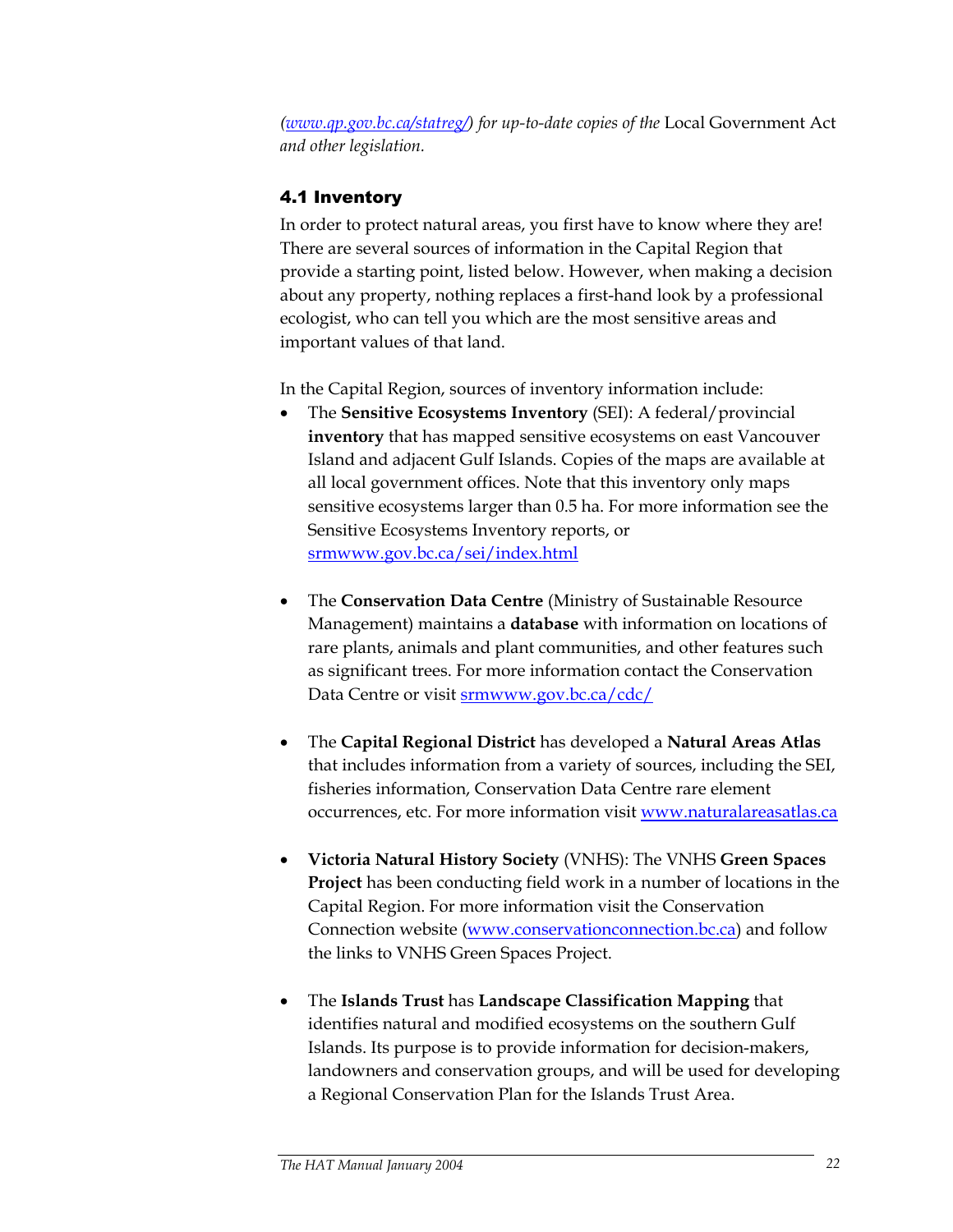- Some municipalities have conducted additional **inventories** in all or parts of their jurisdiction. For example, Saanich has developed an Environmentally Sensitive Areas Atlas, and Central Saanich has developed a Resource Atlas. Contact your municipality to find out what information exists.
- There are many **consultants' reports** that have been prepared for a variety of purposes. Contact your local planning department and local land trust organisations for sources specific to your municipality.
- Many individuals and communities have prepared their own **maps** of their area to document important natural features. For example, the **Common Ground Community Mapping Project** has supported several community mapping initiatives in this region. For information see www3.telus.net/cground/

*"On Salt Spring Island, one woman walked up and down a watershed, preparing a 'treasure' map which helped convince provincial ministry officials to put restrictive covenants on the creek and swamp areas which created a… fresh and salt water canal needed by spawning salmon." (Harrington 1999)* 



B. Whittington

## 4.1.1 Additional Information on Inventories

## **Sensitive Ecosystems Inventory: East Vancouver Island and Gulf Islands**

Environment Canada and Ministry of Environment, Lands and Parks.

There are two technical reports in addition to the maps themselves:

- Sensitive Ecosystems Inventory: East Vancouver Island and Gulf Islands 1993-1997. Volume 1: Methodology, Ecological Descriptions and Results. Ward, P. et al., 1998. Technical Report Series No. 320, Canadian Wildlife Service, Pacific and Yukon Region, British Columbia.
- Sensitive Ecosystems Inventory: East Vancouver Island and Gulf Islands 1993-1997. Volume 2: Conservation Manual. McPhee, M. et al., 2000. Technical Report Series No. 345, Canadian Wildlife Service, Pacific and Yukon Region, British Columbia.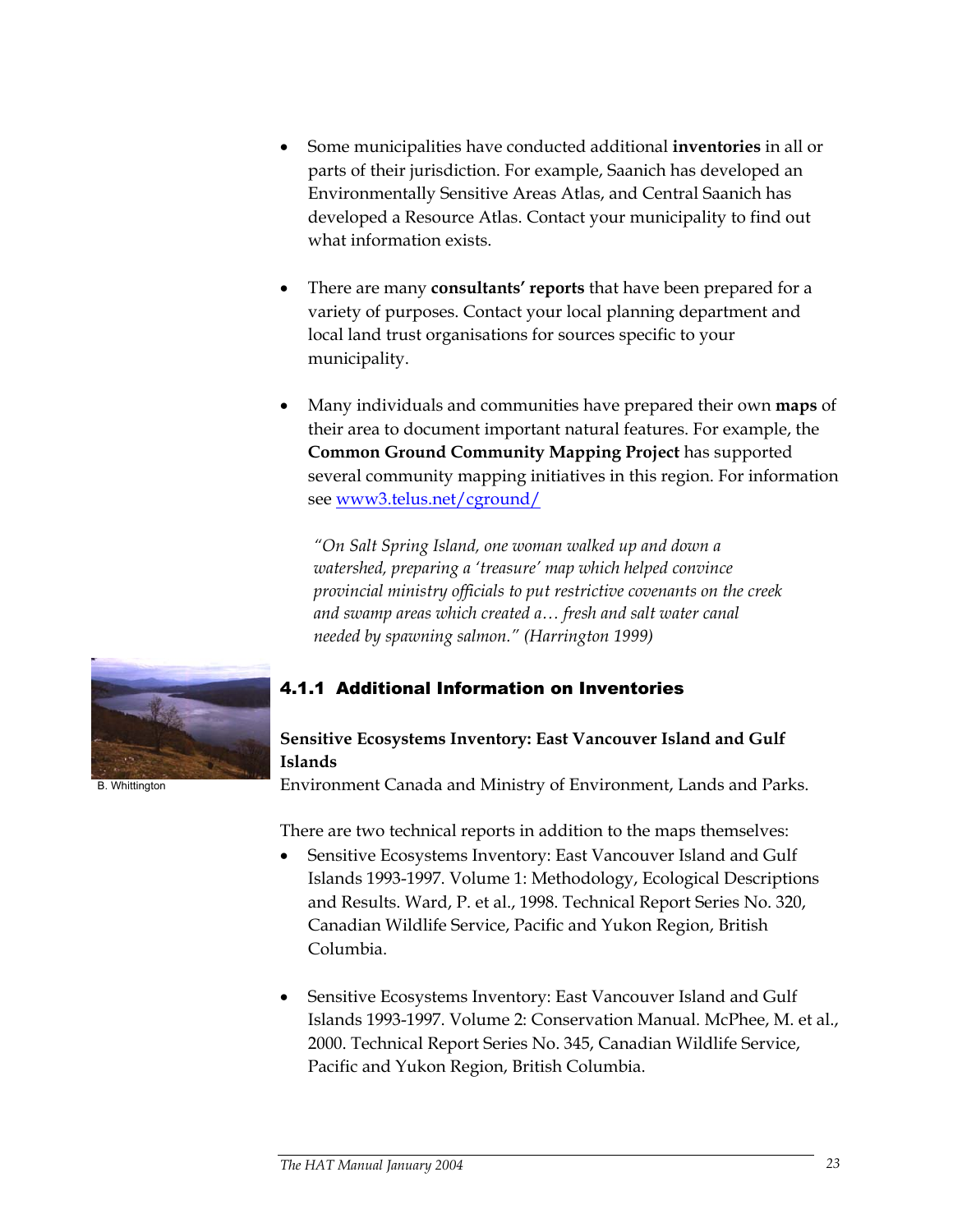Volume 1 (Technical Report) explains the methodology used in the SEI, provides technical descriptions of the sensitive ecosystems and provides results of the inventory by region and municipality. Volume 2 (Conservation Manual) provides management recommendations for each of the ecosystem types, and describes how local and senior governments can use the available tools to protect sensitive ecosystems.

#### **Giving the Land a Voice: Mapping Our Home Places**

Sheila Harrington (editor). Land Trust Alliance of British Columbia. Revised edition 1999.

*Giving the Land a Voice* explains the importance of encouraging people to map their home places, and better understanding their relationship to the land. The manual describes basic cartographic techniques, doing base maps and surveys, and includes many examples of maps produced by individuals and communities.

## 4.2 Policy and Plans

Natural areas are valuable community assets and should be clearly identified as such in all plans and policy decisions. Identifying important natural areas helps developers, who then know that their development plans will need to take these assets into account, and local government decision-makers, who then know that their decisions must address the protection and management of these areas.

At the same time, it is important to realise that some landowners may feel that having part of their land recognised as an environmentally sensitive area may limit or eliminate any development potential from their land. Some of the incentives (see section 4.5) may help to address these concerns.

There are many levels of planning/policy document that can and should address natural area protection:

- at the regional level: regional growth strategies and regional park plans;
- at the municipal level: Official Community Plans, greenways plans and/or park master plans;
- at a neighbourhood level: Local Area Plans or neighbourhood plans.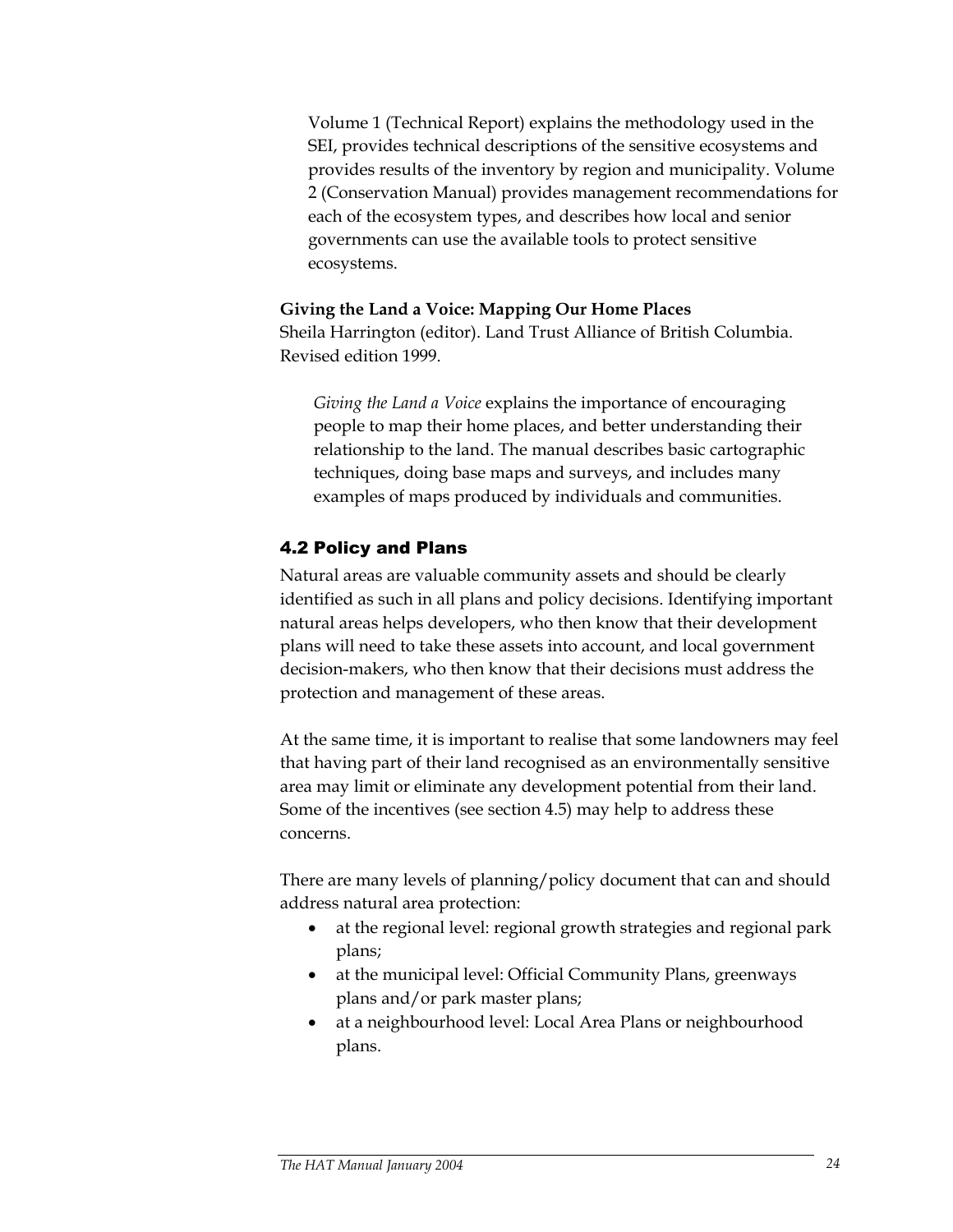## 4.2.1 Regional Policy Documents

Region-wide policy documents relating to natural areas in the Capital Regional District (CRD) include the *Regional Green/Blue Spaces Strategy*, the *CRD Parks Master Plan* and the *Regional Growth Strategy*. In the Islands Trust area, growth and development is subject to the Islands Trust Policy Statement.



B. Whittington

#### 4.2.1.1 Regional Green/Blue Spaces Strategy

In 1997, the Capital Regional District and Provincial Capital Commission prepared a *Regional Green/Blue Spaces Strategy* that identified "natural and semi-natural areas, both land and water, that are of ecological, scenic, renewable resource, outdoor recreation and/or greenway value." This strategy identified four principal elements:

- **Green/Blue Space Core Areas:** existing parks, valuable unprotected land and marine environments, and the region's water supply lands;
- **Greenways:** corridors that link green/blue spaces;
- **Renewable Resource Working Landscapes:** agricultural and managed forest lands; and
- **Valuable Remnant Ecosystems:** sensitive environmental lands not included in green/blue space core areas.

This document has been a basis for both the Capital Region's District Parks Master Plan and the Regional Growth Strategy.

*"All of us who live in the Capital Regional District cherish the natural environment that is so essential to our quality of life… [W]e cannot be complacent. As the region's population continues to grow, we must ensure that the stewardship of the natural environment remains integral to all forms of urban, suburban and rural development." (*Regional Green/Blue Spaces Strategy*, CRD Parks and Provincial Capital Commission 1997)* 

#### 4.2.1.2 Regional Park Master Plan

The CRD Parks Master Plan (2000) is a strategic document that sets out the vision and purpose of CRD Parks for the coming years. Protecting the natural environment is considered CRD Parks' primary responsibility.

The Parks Master Plan identifies areas of regional park interest (as well as potential regional trails). CRD Parks is now working with municipalities, land trusts and others to acquire additions to the regional parks system.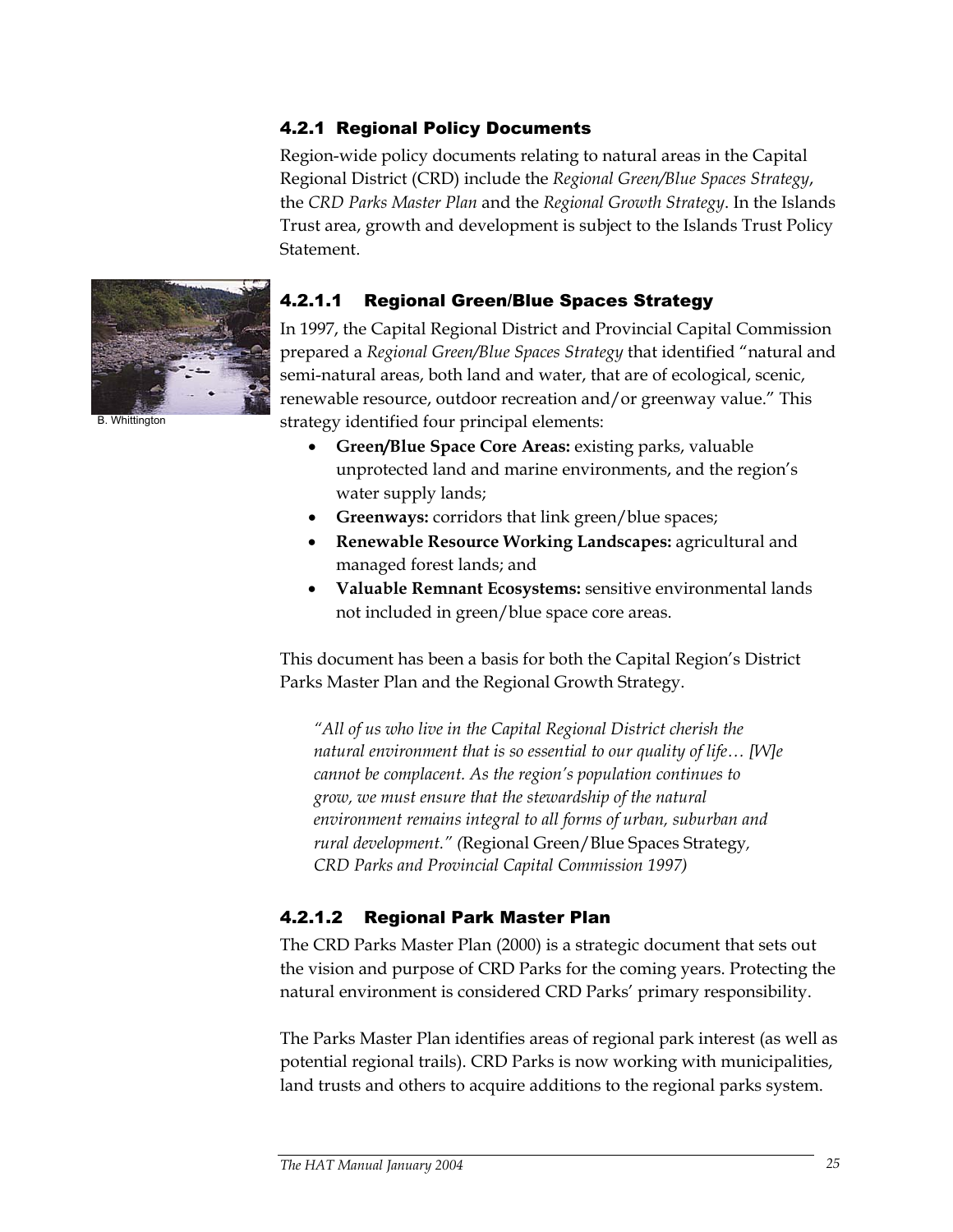## 4.2.1.3 Regional Growth Strategy

A regional growth strategy is a plan that defines and shapes the form of settlement at a regional scale. Its purpose is to "promote human settlement that is socially, economically, and environmentally healthy and that makes efficient use of public facilities and services, land and resources." (CRD 2003) It provides an opportunity to identify natural areas and promote their protection.

The Regional Growth Strategy for the Capital Region (Ibid.) defines a common vision, goals and regional priorities and strategies to manage growth to the year 2026. It is founded in part on the 1997 Regional Green/Blue Spaces Strategy, and balances environmental objectives with other, competing needs related to such things as housing, agriculture, employment, and transportation. Through its support in implementing the Regional Green/Blue Spaces Strategy, the Regional Growth Strategy aims to protect the landscape character, ecological heritage and biodiversity of the Capital Region.

A Regional Growth Strategy is an important tool to protect natural areas as it identifies the areas of critical ecological value within the region, and shows how they are linked together. This encourages municipalities to think beyond their borders about connecting their greenspace with their neighbours'.

Part of the Regional Growth Strategy is the establishment of an Urban Containment Boundary. The Urban Containment Boundary is designed to curtail sprawl, which has enormous negative impact on the natural environment. (Municipalities may also have an urban containment boundary: the District of Saanich has had one since 1964.)

*In CRD-wide surveys taken during the creation of the Regional Growth Strategy, 82% of respondents agreed that an Urban Containment Boundary should be created and 81% said it is acceptable to severely restrict the expansion of built-up areas outside the Urban Containment Boundary (Campbell Goodall Traynor Consultants Ltd. 2000).* 

Once a Regional Growth Strategy is approved, municipalities are required to prepare Regional Context Statements to their Official Community Plan with policies demonstrating how they will conform to the Regional Growth Strategy.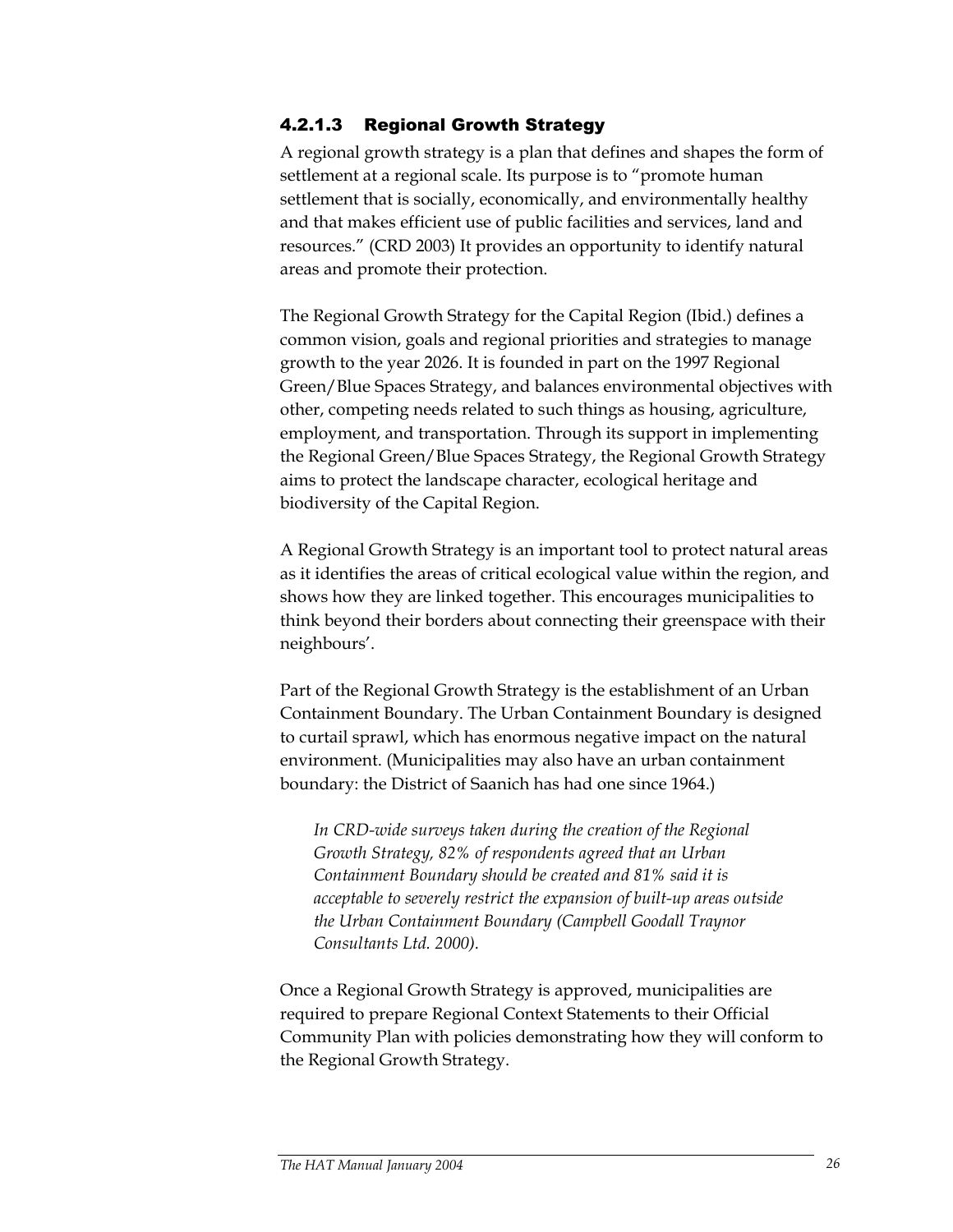

B. Whittington

## 4.2.1.4 Islands Trust Policy Statement

The Regional Growth Strategy for the Capital Region does not apply to the Gulf Islands. These are covered instead by the Islands Trust Policy Statement.

In recognition of the international significance and fragility of the Gulf Islands, the provincial government enacted the *Islands Trust Act* in 1974. It created the Islands Trust, a federation of local island governments with land use planning jurisdiction and a unique conservation mandate. The Islands Trust Policy Statement provides regional policy for the Trust Area, guiding the development of Official Community Plans and land use regulations so that the Islands are protected for residents and all British Columbians.

## 4.2.2 Official Community Plans

*"An official community plan is a statement of objectives and policies to guide decisions on planning and land use management, within the area covered by the plan, respecting the purposes of local government." [Local Government Act s.875 (1)]* 

An Official Community Plan (OCP) guides community development. It articulates a vision for the future, with policies and objectives to support that vision. It does not directly regulate land use and development, but zoning bylaws and development permits must be consistent with the Official Community Plan.

An Official Community Plan must:

- identify restrictions on the use of land that is environmentally sensitive to development; and
- show the location of public facilities, including parks.

An Official Community Plan may:

- identify the zoning map for all parts of the municipality (see section 4.3.1: Zoning Bylaws);
- identify environmentally sensitive areas as Development Permit Areas (see section 4.3.2: Development Permit Areas) in the Official Community Plan, and describe what restrictions will apply to development; and
- contain goals and policy statements that define a local government's intention to protect and conserve natural areas. Sample statements to protect environmentally sensitive areas are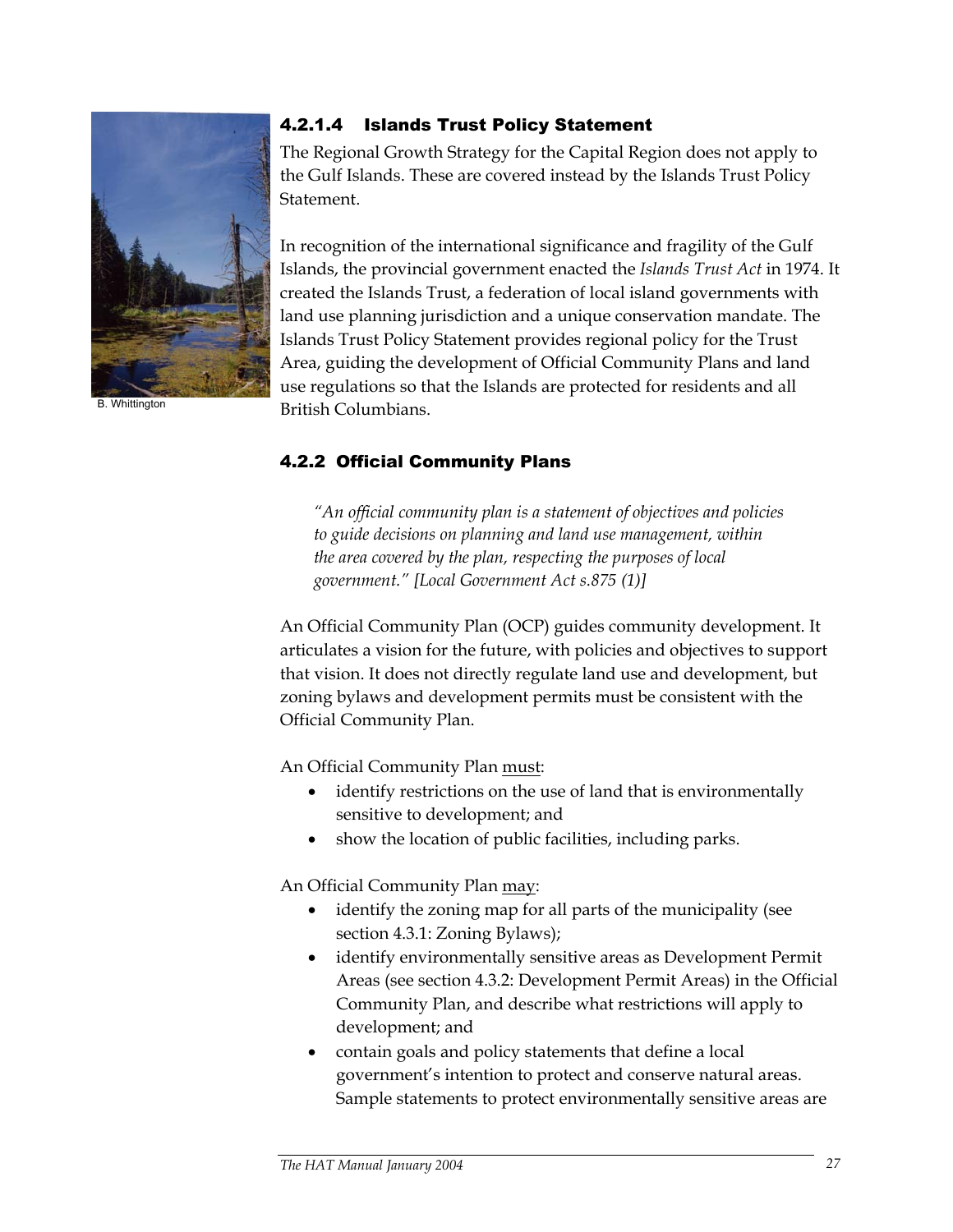provided in the Sensitive Ecosystems Inventory Conservation Manual (McPhee et al. 2000).

*"Promote preservation of sensitive ecosystem areas and their living resources in a natural condition and maintain these areas free of development and human activity to the maximum extent possible. (Ibid)"* 

*"Manage recreational access into ecosystems to minimise impacts especially during wildlife nesting season." (Ibid.)* 

The Official Community Plan is a useful tool for identifying and establishing guidelines for the development of natural areas. Note, however, that Official Community Plans are frequently amended by Council decisions, and identification of an area in an Official Community Plan is no guarantee of protection. When decision-makers are faced with a development project, they will balance a variety of needs, including housing, commercial, parks, transportation, and the environment.

Environmental values are given specific priority in some Official Community Plans:

*"Because environmental impacts of human action are often irreversible and because Highlands residents place a high value on the quality of the local environment, Goal 1 will be considered the most important goal. Actions to achieve other goals will be taken only if they do not compromise the integrity of the natural environment." (District of Highlands Official Community Plan 1997).* 

#### 4.2.3 Park Master Plans and Greenways Plans

A Park Master Plan looks at the system of parks within a region or municipality (federal, provincial, regional and municipal parks). Greenways Plans identify recreational greenways (trails) and/or ecological greenways (wildlife corridors). When natural areas are connected by wildlife corridors, their value as wildlife habitat increases.

Both types of plan can be used to identify environmentally sensitive areas and recreational greenspace. The advantage of these types of plans is that they focus on both the ecological and recreational values, and also look at the links between these areas. These plans are best incorporated into the Official Community Plan, but can also be used as stand-alone policy documents.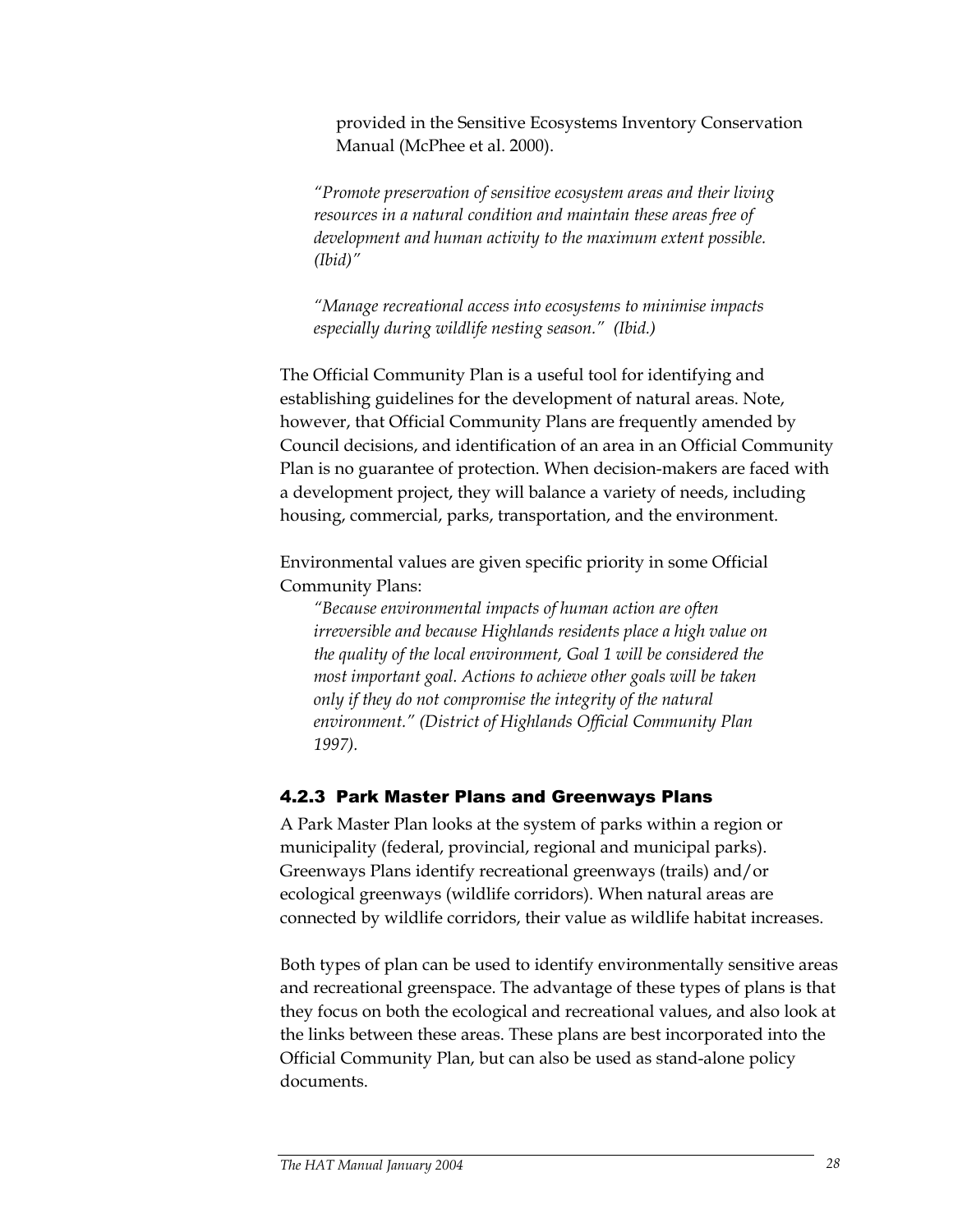*"The proposed environmental greenways system in View Royal… comprises riparian zones, shorelines, islets in and rocky bluffs overlooking Esquimalt Harbour, and salmon bearing watercourses during spawning periods. Of particular importance are the Millstream and Craigflower Creek riparian zones…" (Town of View Royal 2000)* 

## 4.2.4 Local Area Plans

More detailed local area plans may be prepared for some neighbourhoods. These plans form part of an Official Community Plan but allow for greater policy detail and focus on smaller natural areas than the municipality-wide plan.

The creation of local area plans allows the residents and property owners in those neighbourhoods to identify natural areas worthy of protection and other valuable greenspaces that may only be used and enjoyed by those within an immediate neighbourhood.

Local area plans can include strong policy statements to protect the natural environment. This level of detail can provide greater clarity of policy than the community-wide Official Community Plan.

The Willis Point Community Plan is strongly focused on maintaining the existing natural environment: "[A] high priority for this community plan is to safeguard the ecological integrity of our natural environment, ensuring that the fundamental link between the land and water is never severed." (Willis Point Community Plan 2003)



C. Copley

## 4.2.5 Additional Information on Policies and Plans

#### **Regional Green/Blue Spaces Strategy**

Capital Regional District Parks and Provincial Capital Commission. 1997.

The Strategy identifies why we should protect and maintain regional green/blue space areas, which regionally significant green/blue space areas should be protected and maintained, who can contribute, and how protection and maintenance can be achieved.

#### **Capital Regional District Parks Master Plan**  Capital Regional District Parks. 2000.

The CRD Parks Master Plan is a strategic, system-wide document. It provides a vision and purpose for CRD Parks, and gives direction for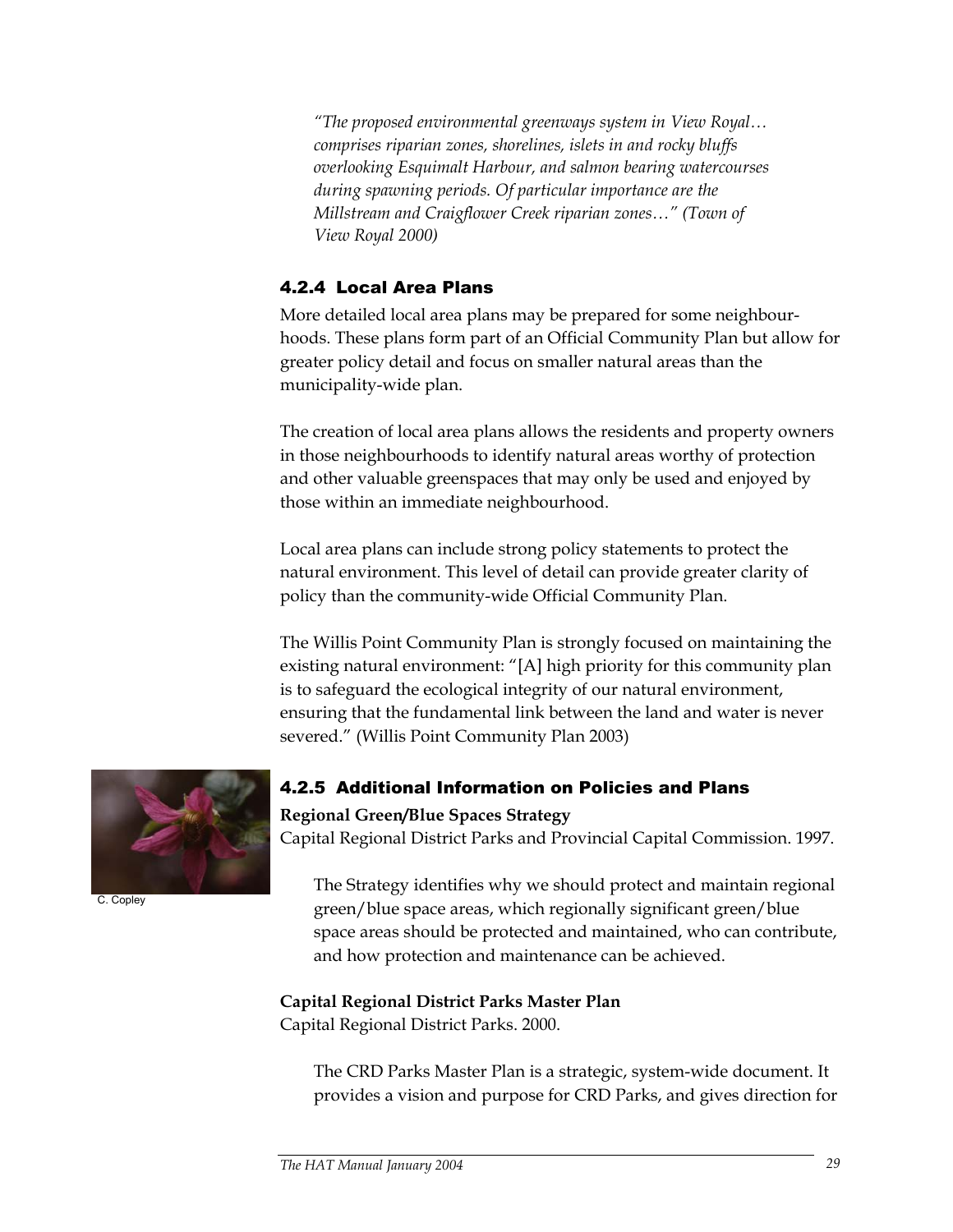stewardship in protecting the natural environment, and providing opportunities for outdoor experiences and activities.

#### **Capital Regional District Regional Growth Strategy**

CRD Regional Planning Services. 2003.

The regional growth strategy is a large scale planning initiative designed to address future growth and development issues in the Capital Regional District. It was developed in concert with 13 member municipalities and the CRD electoral areas, and several provincial agencies. For more information see www.crd.bc.ca/regplan/RGS/

#### **Sensitive Ecosystems Inventory: East Vancouver Island and Gulf Islands 1993-1997. Volume 2: Conservation Manual**

McPhee, M., P. Ward, J. Kirkby, L. Wolfe, N. Page, K. Dunster, N. Dawe, and I. Nykwist. 2000. Technical Report Series No. 345, Canadian Wildlife Service, Pacific and Yukon Region, British Columbia.

The Conservation Manual describes how Official Community Plans can be used to protect sensitive ecosystems. Available on-line through srmwww.gov.bc.ca/sei/index.html

## **Community Greenways: Linking Communities to Country, and People to Nature**

Lanarc Consultants Ltd. 1995. Department of Fisheries and Oceans, Ministry of Environment, Lands and Parks, British Columbia.

A manual on the benefits of greenways, and how to plan for, implement and manage a greenways network in communities. Part of the Stewardship Series of publications. Available on-line at www.stewardshipcentre.bc.ca/sc\_bc/stew\_series/bc\_stewseries.asp

#### **Islands Trust Policy Statement**

For more information see www.islandstrust.bc.ca

#### 4.3 Regulatory Tools for Local Governments

Local governments (municipalities and regional districts) that wish to protect natural areas in their jurisdiction have the authority to enact a variety of bylaws to help them do so. This section focuses on the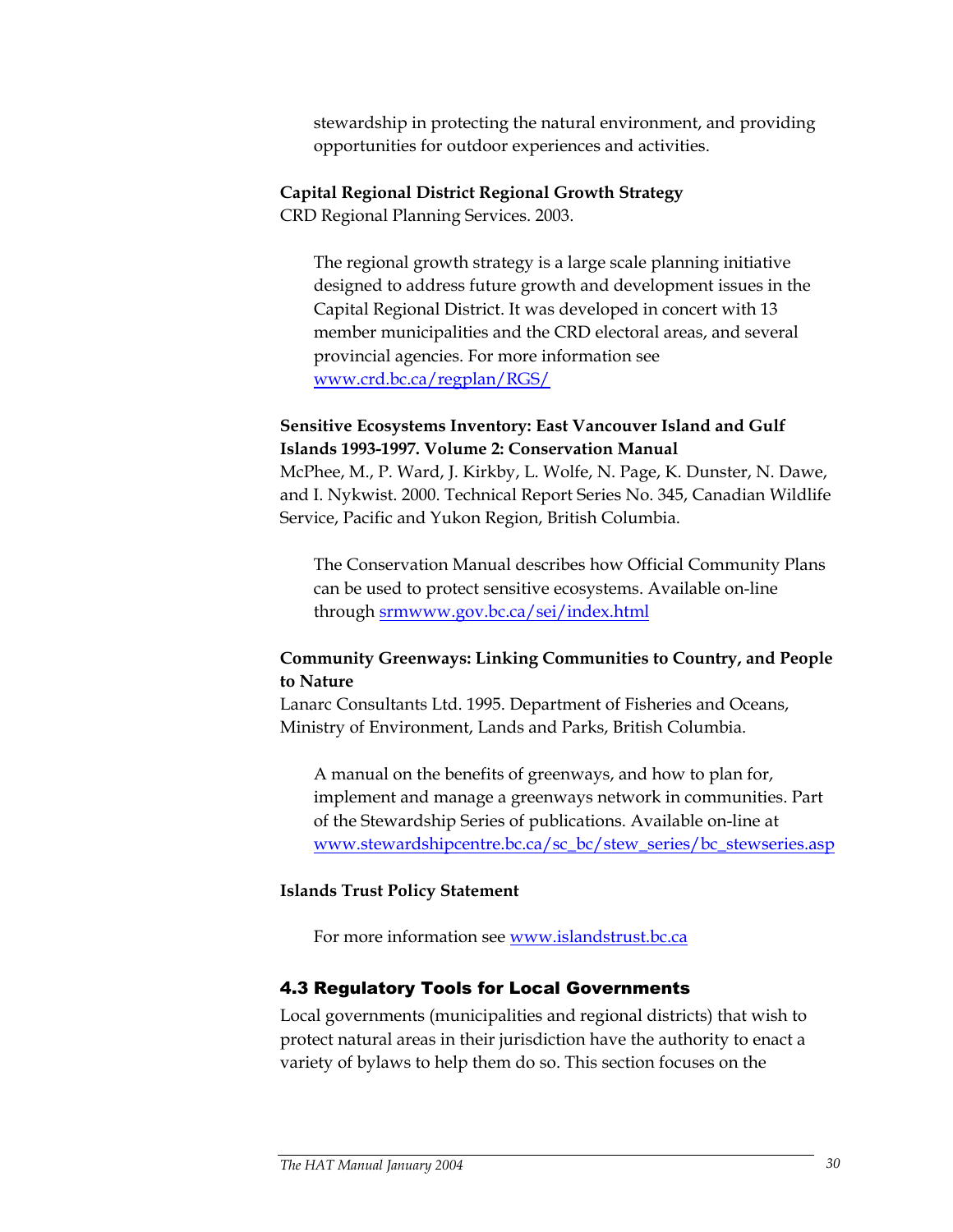regulatory tools available to municipalities. Regional Districts have many, but not all, of the same powers for the regulation of unincorporated areas.

The specific wording of these bylaws varies from municipality to municipality, and not all municipalities will have the same legislation – for example, some municipalities have tree protection bylaws, some do not. Many municipalities have copies of their current bylaws on their websites (see www.civicnet.gov.bc.ca/ .

# 4.3.1 Zoning Bylaws

Zoning bylaws control four major aspects of settlement: location (by creating distinctive zones); use (what can and cannot occur on land), density (the size and number of buildings that may be constructed), and siting (the location of buildings and other structures, including setbacks). Zoning may be altered by Council decision, usually at the request of a developer.

### **Zoning bylaws can be used to protect natural areas:**

- Zoning bylaws can include setback provisions that require buildings, parking lots or other uses to remain a certain distance from a specified boundary (such as the high water mark or a property boundary). This can be used to protect stream corridors or other natural features from development.
- During re-zoning negotiations, some areas can be developed at higher density in return for the protection of environmentally sensitive areas. (See also section 4.5.1.1: Clustering.)
- Zoning bylaws can establish "Comprehensive Development Areas" for large or complex sites. This means development on that site will be considered in its entirety, rather than looking at piecemeal development of the property. This allows for more careful site planning for the protection of environmentally sensitive areas.

*"Through the use of comprehensive development zones, the City of Burnaby is able to achieve all of its site-specific environmental goals. The City also has a policy that if sensitive areas are within a proposed subdivision, the land is dedicated as a condition of the rezoning." (Harris 2001).* 

Public lands may be zoned as parks. (Private lands may not be zoned as park, as this is seen as taking away a landowner's rights). Most municipalities have one or more "park" zones in their zoning bylaw,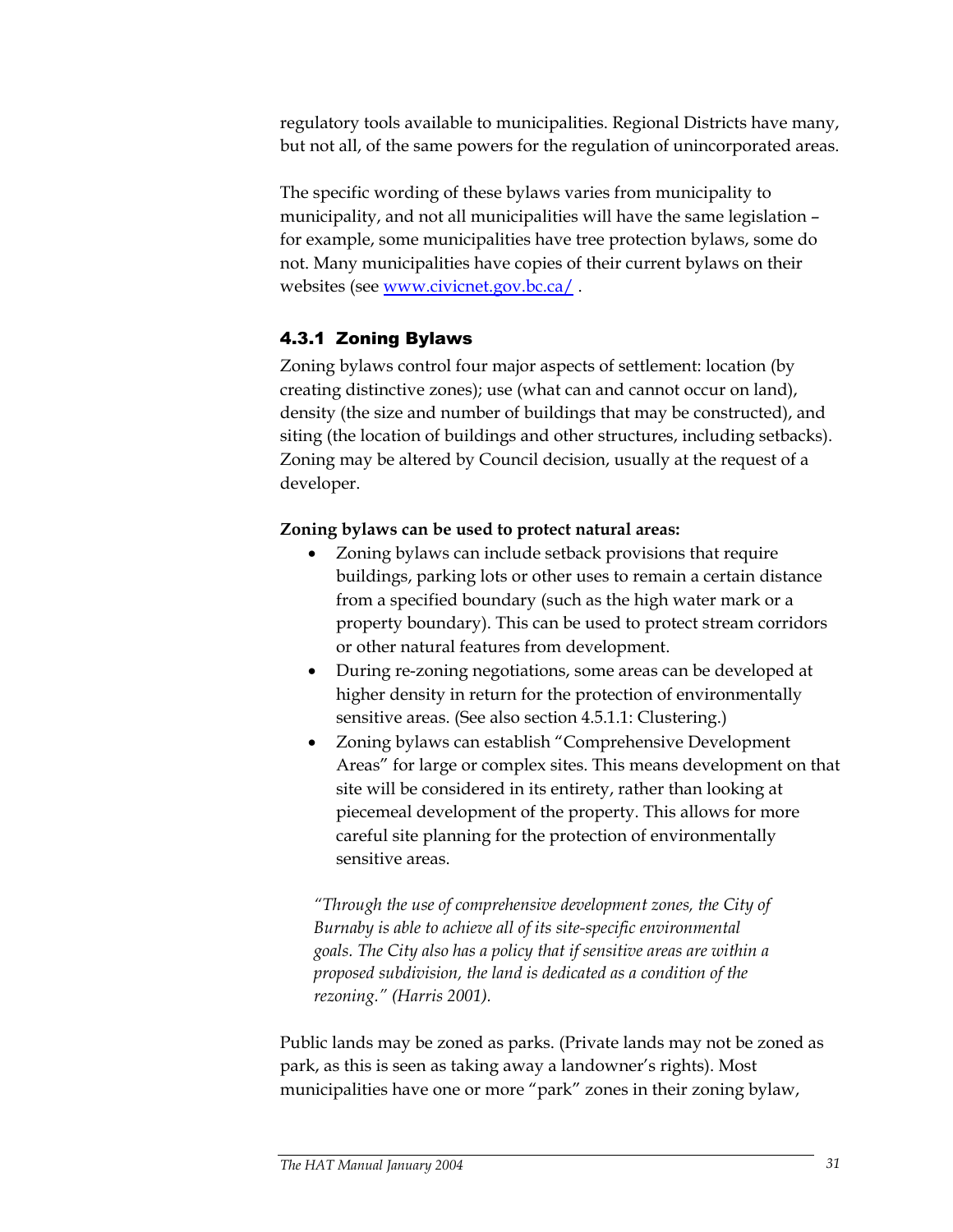which can be used to protect natural areas. Be aware that some municipal "parks" are focused strictly on developed parks such as playfields and playgrounds. A community plan to protect a natural area should have a "natural park" zone that allows the area to remain in a relatively natural state, perhaps with some trail development. Linear parks are a good option to protect wildlife corridors as well as trails.

*"The City of Surrey differentiates between active and passive parks; active parks being playing fields and recreation areas, passive parks being important habitat and environmentally sensitive areas. With an acquisition budget of between \$15 and \$20 million per year funded through development cost charges and cash-in-lieu of park land dedication, significant tracts of land are acquired." (Ibid.)* 



C. Copley

Very low density zones can be used to protect natural features. If a landowner has a very large lot (over 4 ha), typically only a small portion of the lot is developed for the homestead, and the remainder stays in a relatively natural condition. Metchosin, Langford and Highlands all use large lots to protect the rural nature of their communities. (The downside of low density development is that it encourages sprawl.)

*The District of Highlands uses a greenbelt zone (minimum lot size for subdivision is 12 hectares), as a way of preventing piecemeal rural subdivision until a development plan can be provided that may create very small clustered lots and preserve large, contiguous areas most appropriate for such preservation (K. Key, pers. comm.).* 

(See also section 4.5.1: Encouraging Development in Less Environmentally Sensitive Areas for more information.)



B. Whittington

### 4.3.2 Development Permits

Official Community Plans can establish Development Permit Areas (DPAs), which can only be developed in accordance with specified guidelines. Development cannot occur in these areas until a development permit has been obtained. The Sensitive Ecosystems Inventory Conservation Manual (McPhee et al. 2000) describes a variety of ways in which DPA guidelines can be worded to protect environmentally sensitive areas.

Development permits can:

• Establish special requirements that apply to the development or redevelopment of an area, including the preservation, protection,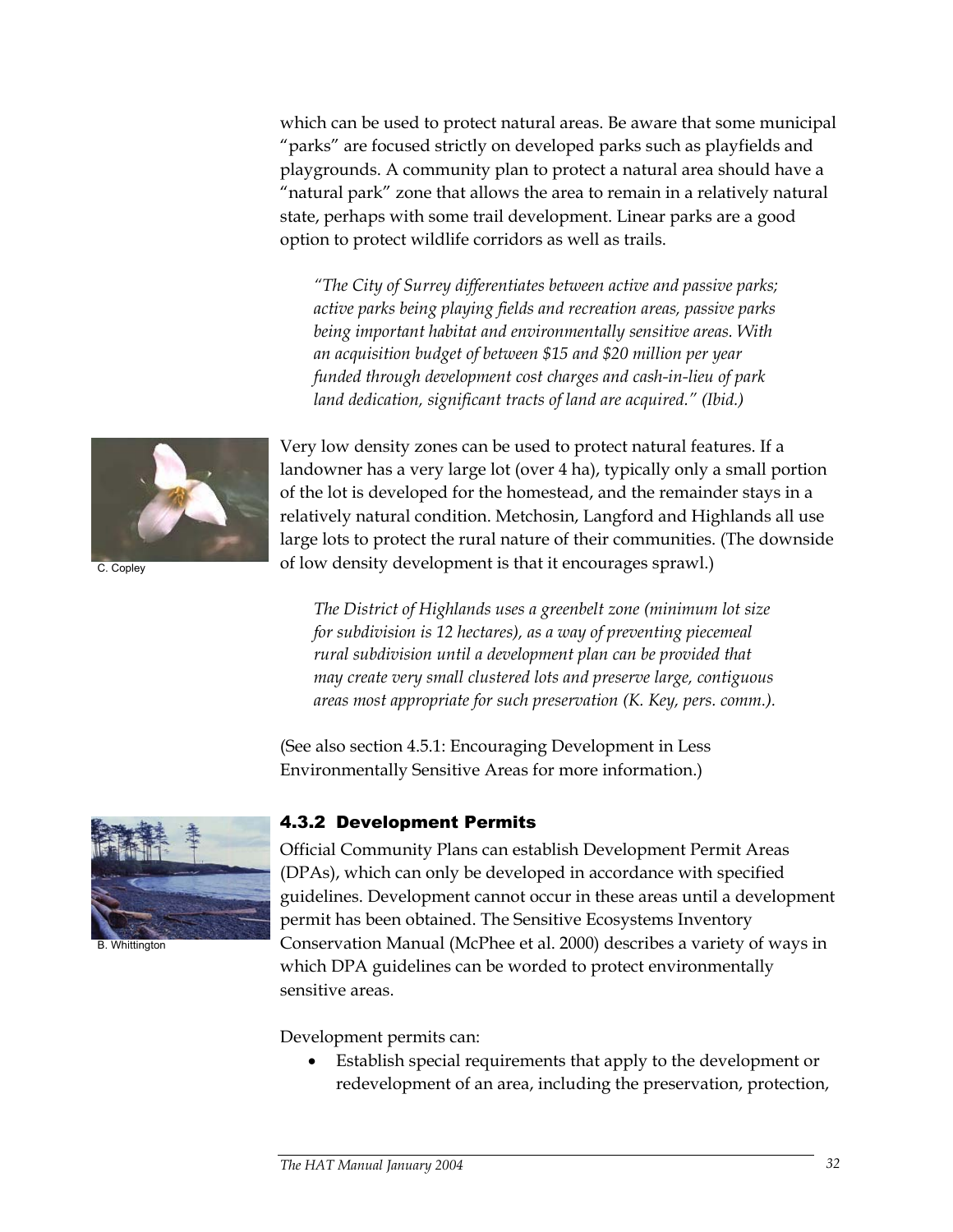restoration or enhancement of the natural environment, its ecosystems and biodiversity; and

• Require Development Approval Information to be prepared by qualified environmental professionals prior to development approval. This could include an extensive inventory of the site's natural values.

Like any tool, development permits have their challenges. One is the belief that a development permit protects things such as natural features. Although the legislation states that land requiring a development permit cannot be altered, subdivided, or built upon without a development permit, local governments may grant exemptions. More importantly, development permits do not prohibit development; rather they allow it subject to certain stated guidelines.

Several municipalities (including the District of Langford, City of Colwood and the District of Highlands) have identified all of the Sensitive Ecosystems Inventory sites as DPAs in their Official Community Plan. This ensures these sensitive ecosystems are considered during the development approval process.

*The District of Langford has three types of Development Permit Area for environmental protection (District of Langford 1999):* 

- *Riparian zones;*
- *Sensitive ecosystems; and*
- *Areas with potential habitat and biodiversity values.*

# 4.3.3 Subdivision Approvals

Subdivision proposals must be examined and approved by an Approving Officer (a designated municipal employee) to ensure that they conform to local bylaws.

### **To protect natural areas, the Approving Officer may:**

- Refuse to approve a subdivision if it is considered "against the public interest." [*Land Title Act* s.85(3)] This could include refusing development in an environmentally sensitive area (if sufficient cause can be shown);
- Request up to 5% of the land be dedicated for park or public open space (see also section 4.6.1.1: Park Dedication by Subdivision);
- Seek restrictive covenants (*Land Title Act* s. 219) or conservation covenants to protect environmentally sensitive areas (see section 4.7.4: Conservation Covenants);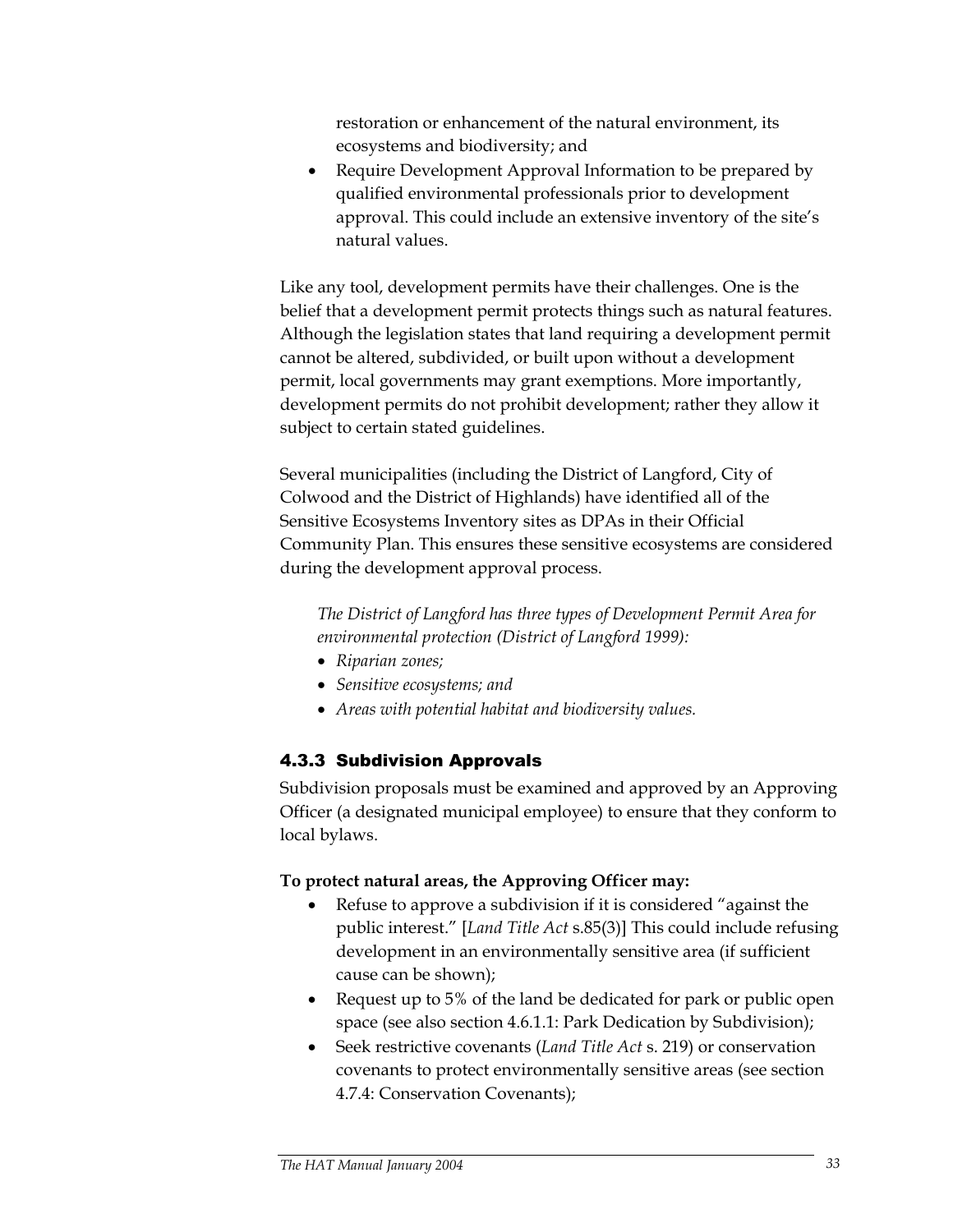- Ask for more detailed studies of environmentally sensitive areas, or request an Environmental Impact Assessment;
- Reduce the number of permitted lots; and
- Have the subdivision redesigned for natural area protection.

*In the District of Saanich, preliminary reviews of all subdivisions, rezoning and development permit applications are conducted for environmental concerns as part of the Environmental and Social Review (ESR) process (A. Pollard, pers. comm.).* 

*In Langford, fire marshals requested that trees close to a proposed subdivision (adjacent to a park) be cut to reduce the fire hazard. Instead, the subdivision approval required that sprinklers be installed in all homes to reduce the fire hazard* – *sparing the trees (M. Baldwin, pers. comm.).*

Secondary development approvals may be required after the initial subdivision. For example, a residential subdivision of vacant lots may be approved but still require permits for tree cutting or building within close proximity to a watercourse or lake. Piecemeal, site-by-site approvals may have a cumulative, negative environmental effect that would not have been acceptable if it was identified as a whole during the conceptual and planning phase of a project. This can be prevented by ensuring that the effects of subsequent development of a property are well thought out at the time of subdivision, and by ensuring that the layout will minimise negative environmental effects.

### 4.3.4 Tree Protection Bylaws

Municipalities may enact a Tree Protection Bylaw to restrict or prohibit tree removal, or encourage retention or replanting of tree cover in urbanising areas.

#### **Tree protection bylaws can be used to:**

- Designate environmentally sensitive areas as areas for special tree cutting regulations;
- Require permits for cutting or removal of trees in the municipality;
- Prohibit tree removal in environmentally sensitive areas. (Permits can restrict removal to hazard trees only, and specify that any trees removed must be replaced);
- Restrict tree removal before and after a development;



B. Whittington



D. Greer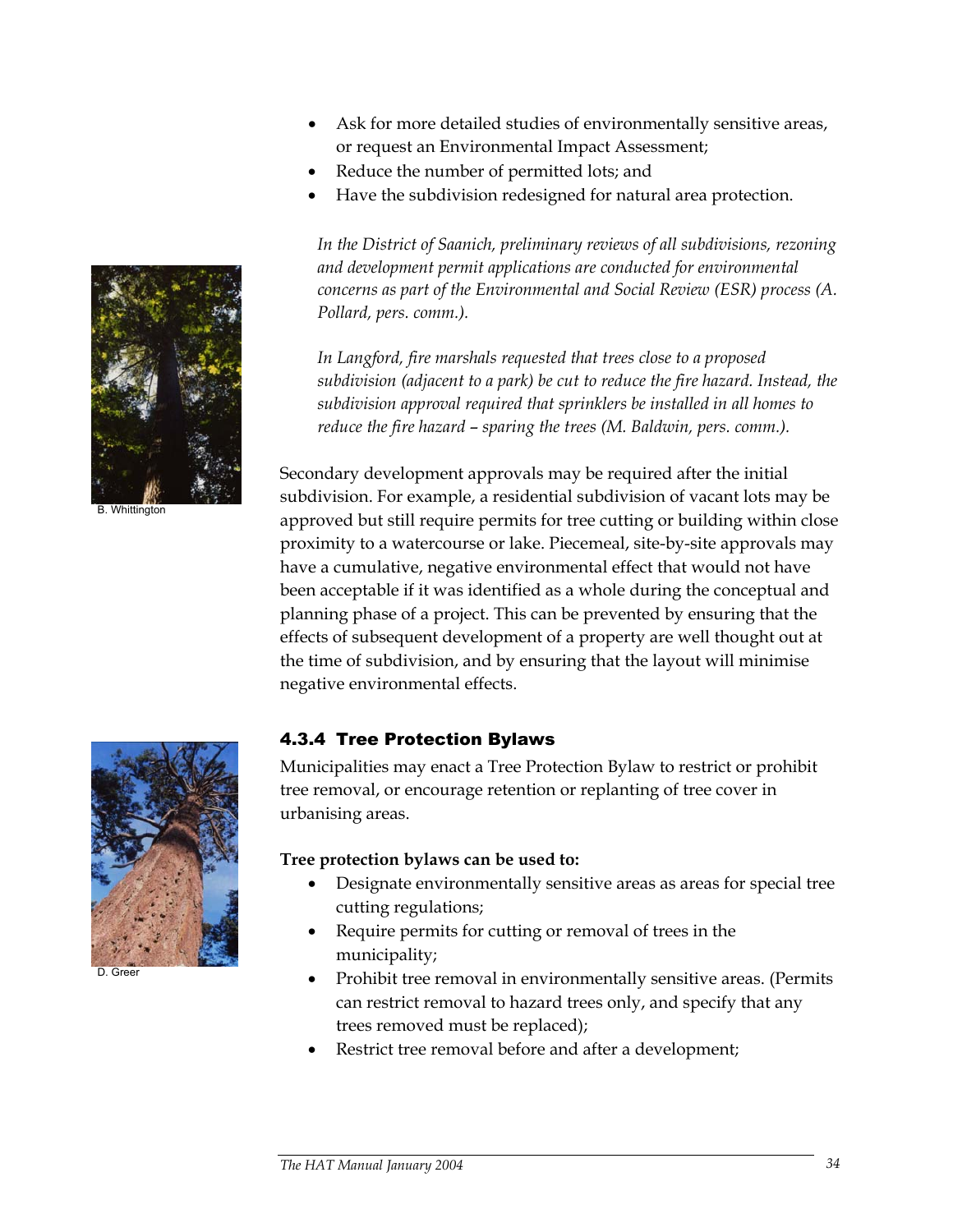- Establish a maximum treeless area associated with development. (The municipality may specify that existing native trees remain on the site, or that replacement native trees be planted); and/or
- Identify significant trees (heritage, landmark or wildlife) and set standards for their protection.

*The District of Metchosin has a Tree Management Bylaw that provides restrictions on the removal of trees.* 

*The District of Oak Bay has a Garry oak Tree Protection Bylaw that protects Garry oaks outside of the building envelope in the setbacks provisions of the zoning bylaw.*

*"A 'wildlife tree' is any standing dead or live tree with special characteristics that provide valuable habitat for the conservation or enhancement of wildlife. Wildlife trees provide feeding, nesting, denning and shelter habitat for over 80 species of birds, mammals and amphibians in British Columbia." (Ministry of Environment, Lands and Parks 1998)* 

# 4.3.5 Other Municipal Bylaws

# 4.3.5.1 Animal Control Bylaws

Municipalities can enact bylaws to control pets and livestock.

### **Animal control bylaws can be used to:**

- Regulate or restrict the keeping of domestic animals (rabbits, goats, horses, sheep etc.) in areas where their grazing may damage natural habitats; and
- Require dog (and cat) owners to keep their pets leashed in specified public areas, to avoid disturbance to the wildlife.

# 4.3.5.2 Soil Removal and Deposit Bylaws

### **Soil bylaws can be used to:**

- Require permits for soil removal and deposition (above a specified amount), so that a natural area is protected during and after land development;
- Prohibit certain soil contaminants that can leach out into aquatic habitats;
- Set erosion control standards to ensure that the soil does not wash its sediments into a stream or water body; and
- Require a buffer area around environmentally sensitive areas.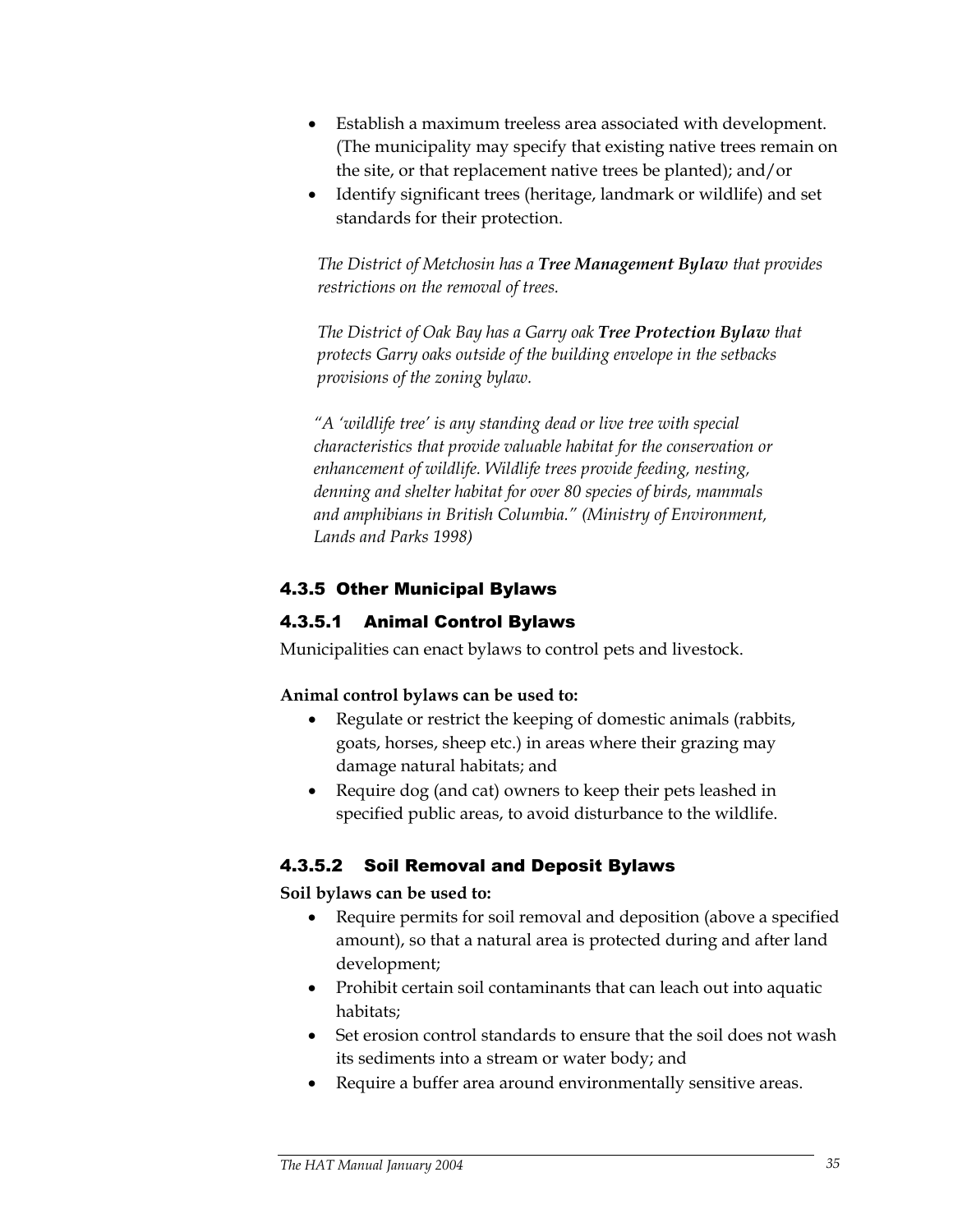*The District of North Vancouver has enacted an Environmental Protection and Preservation Bylaw – a comprehensive bylaw that permits a development only if it meets certain requirements. Permits are needed for soil removal and deposit, tree removal, and development on aquatic areas and sloping land (Harris 2001).* 

# 4.3.5.3 Landscaping Bylaw

**Landscaping bylaws can be used to:** 

- Set standards for screening and landscaping in order to preserve and enhance natural areas; and
- Regulate the provision of landscaping including the use of native species.

# 4.3.5.4 Watercourse Protection Bylaws

### **Watercourse protection bylaws can be used to:**

- Prevent the damming or obstruction of watercourses;
- Incorporate the benefits of flood protection with habitat protection;
- Require permits for all work in a watercourse or watercourse leave area, and require detailed plans and an environmental impact statement as part of the permit application;
- Require that all watercourses remain above ground (encouraging bridges rather than culverts); and
- Require that the standards of design and construction from the Land Development Guidelines (Chillibeck et al. 1992) be met (see section 4.4.6: Standards and Best Management Practices).

# 4.3.6 Additional Information on Regulatory Tools for Local Governments

### **Stewardship Bylaws: A Guide for Local Government**

Lanarc Consultants Ltd. 1997. Co-published by Fisheries and Oceans Canada and the Ministry of Environment, Lands and Parks.

A guide to the stewardship bylaws available to municipalities and regional districts in British Columbia. Includes sample bylaw wording. Part of the Stewardship Series of publications. Available on-line at

www.stewardshipcentre.bc.ca/sc\_bc/stew\_series/bc\_stewseries.asp



D. Copley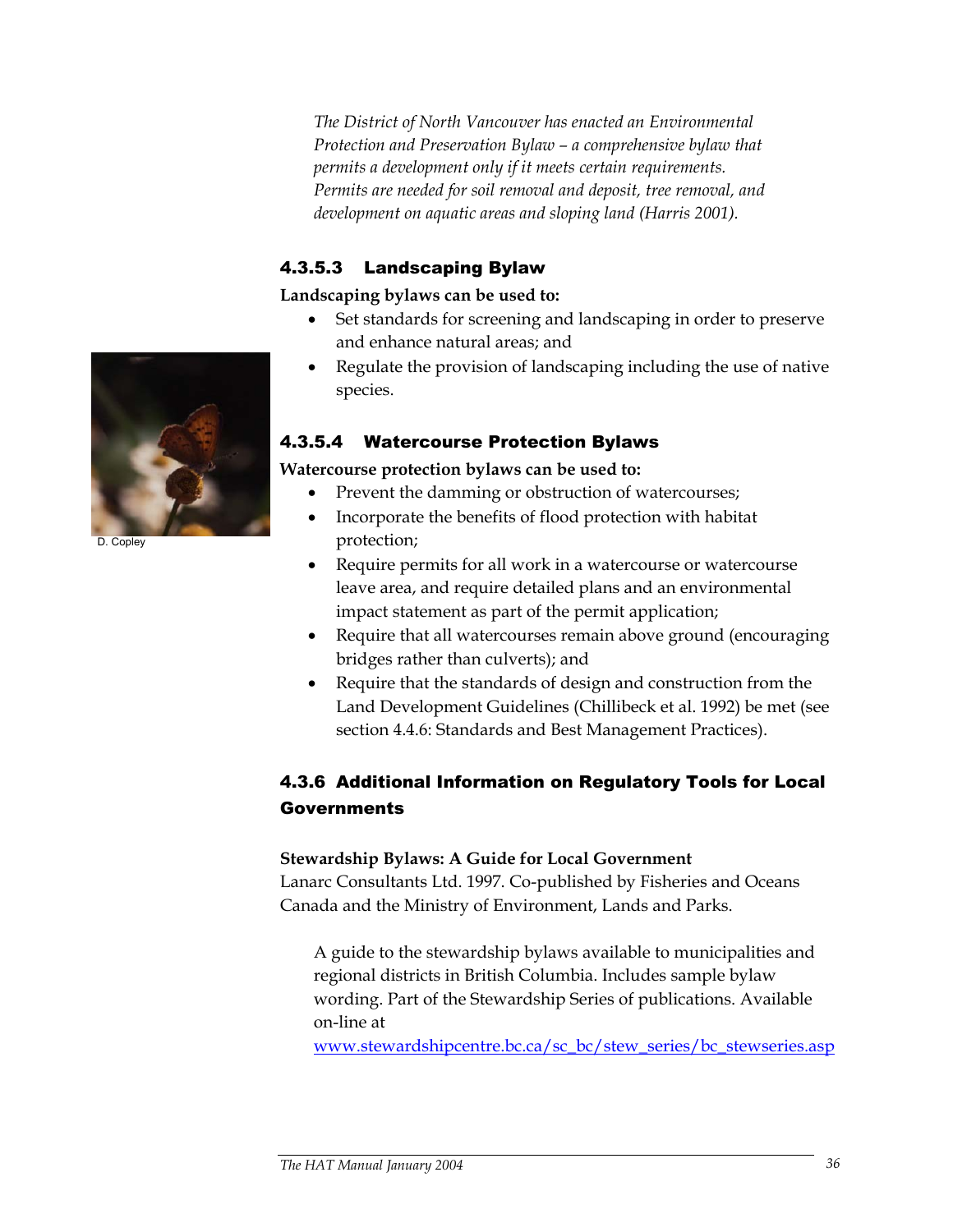#### **The Smart Growth Toolkit**

Smart Growth BC. 2001. Smart Growth BC, Vancouver.

An overview of the tools available to promote smart growth, including tools available to local governments and to citizens groups. For copies contact Smart Growth BC, www.smartgrowth.bc.ca

**The Smart Growth Guide to Local Government Law and Advocacy**  Linda Nowlan, Chris Rolfe and Kathy Grant. 2001. West Coast Environmental Law.

A comprehensive guide to local government planning processes, with a view to promoting 'smart growth', including the protection of green space in communities. Available from Smart Growth BC, www.smartgrowth.bc.ca

#### **Sensitive Ecosystems Inventory: East Vancouver Island and Gulf Islands 1993-1997. Volume 2: Conservation Manual**

M. McPhee, P. Ward, J. Kirkby, L. Wolfe, N. Page, K. Dunster, N. Dawe, and I. Nykwist. 2000. Environment Canada, Canadian Wildlife Service Technical Report Series 345.

Section Two, Conservation Tools, describes a variety of regulatory tools available to local governments, senior governments (federal and provincial), landowners and citizen groups. Available on-line from srmwww.gov.bc.ca/sei/index.html

**Environmental Stewardship and Complete Communities: A Report on Municipal Environmental Initiatives in British Columbia 1999**  Deborah Curran. 1999. Eco-Research Chair, Environmental Law and Policy, University of Victoria.

This report describes a selection of urban sustainability initiatives by local governments across British Columbia, including tools used to protect environmentally sensitive areas and create parks and greenways.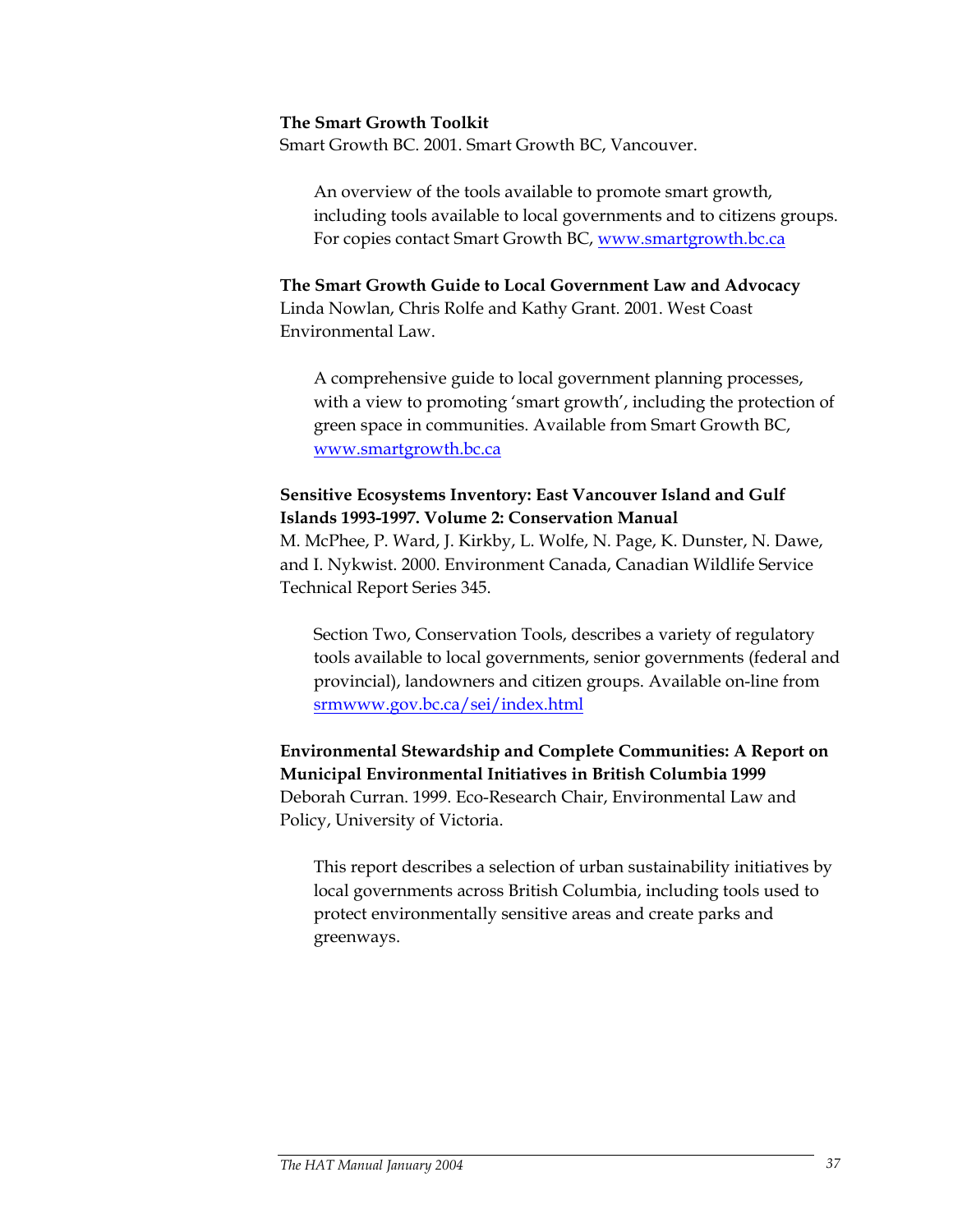**Programs for Land-Based Habitat Conservation in B.C.: A Report to the CRD Roundtable Sub-Committee on Land-Based Habitat**  Nitya Harris. 2001. Report prepared for the Capital Regional District Roundtable on the Environment.

This report outlines the initiatives, targets, programs and policies for the protection and conservation of land-based habitat implemented by local governments within and outside the Capital Regional District. Issues examined included areas of remnant natural terrestrial ecosystems, status of endangered plants, and population trends of bird species. Available on-line at www.crd.bc.ca/rte/habitrpt.pdf

### 4.4 Tools for Federal and Provincial Governments

Senior governments – the provincial and federal governments – also have powers that can be used to protect natural areas in the Capital Region.

# 4.4.1 Federal Laws and Regulations

Federal laws that can help to protect natural areas include the following.

# 4.4.1.1 *Species at Risk Act*

The purposes of the *Species at Risk Act* (SARA) are to prevent Canadian indigenous species, subspecies, and distinct populations from becoming extirpated or extinct, to provide for the recovery of endangered or threatened species, and encourage the management of other species to prevent them from becoming at risk. SARA will provide for the scientific assessment and listing of species, for species recovery, for protection of critical habitat, for compensation, for permits and for enforcement. It will provide protection for the species listed in Schedule 1 to the Act. (This list will be updated on a regular basis.)

SARA) was passed on December 12, 2002. It will not be fully in effect until all related regulations are passed.2 More information will become available as regulations are fully developed.

In addition, the *Accord for the Protection of Species at Risk* (1996) between the provinces, territories and Canada committed each jurisdiction to "establish complimentary legislation and programs that provide for effective protection of species at risk".

<u>.</u>

<sup>&</sup>lt;sup>2</sup> For the most updated information, see http://www.speciesatrisk.gc.ca/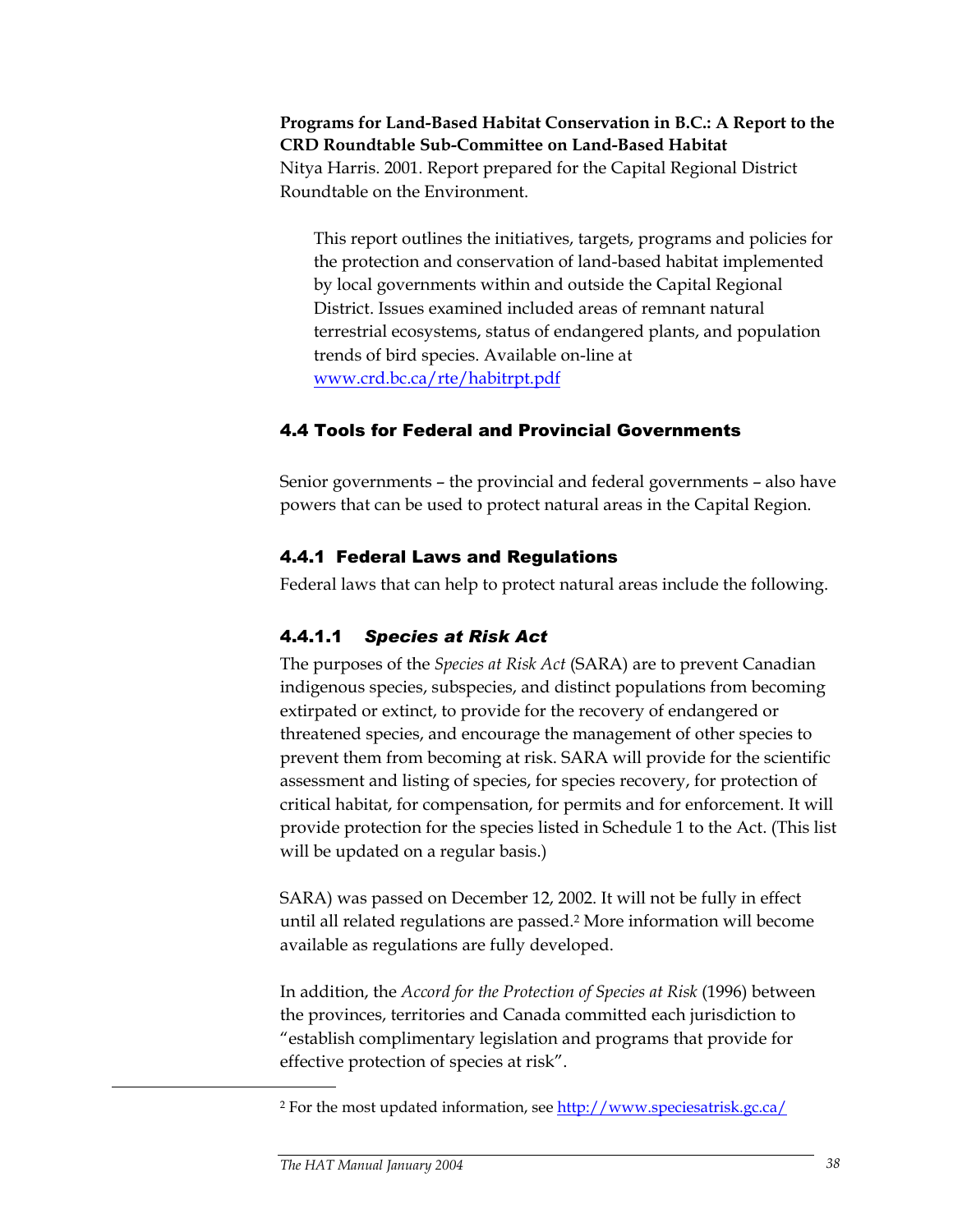SARA is the federal response to this Accord. However, where provinces do not meet their commitments to the accord, the "safety net" provisions in SARA may apply within areas of provincial and municipal jurisdiction.



B. Whittington

#### 4.4.1.2 Canada *Fisheries Act*

The *Fisheries Act* allows for the protection or restoration of productive fish habitat. The federal government will review and authorise (or not) development proposals that have the potential to affect fish habitat. They may require some form of compensation (including the creation of alternative fish habitat) if there is unavoidable destruction of fish habitat.

The *Fisheries Act* also contains provisions to prosecute offenders for unauthorised destruction of fish habitat.

*Fish habitat is defined as "spawning grounds and nursery, rearing, food supply and migration areas on which fish depend either directly or indirectly in order to carry out their life processes." (Fisheries Act*, s. 34)

# 4.4.1.3 *Canadian Environmental Assessment Act*

This Act is used for a full-scale assessment of large projects with the potential to affect the environment. (There is also a provincial B.C. *Environmental Assessment Act* with some overlapping responsibilities.)

B. Whittington

# 4.4.1.4 *Canada Wildlife Act* and *Migratory Birds Convention Act*

The *Canada Wildlife Act* applies to National Wildlife Areas, of which there are currently none in the Capital Region.

The *Migratory Birds Convention Act* applies to Migratory Bird Sanctuaries. There are three in the Capital Region – Esquimalt Lagoon, Victoria Harbour and Shoal Harbour. The Act primarily covers restrictions on hunting, and avoiding the disturbance or destruction of migratory birds' nests, eggs or shelters.

# 4.4.2 Provincial Laws and Regulations

Provincial laws that can help to protect natural areas include the following.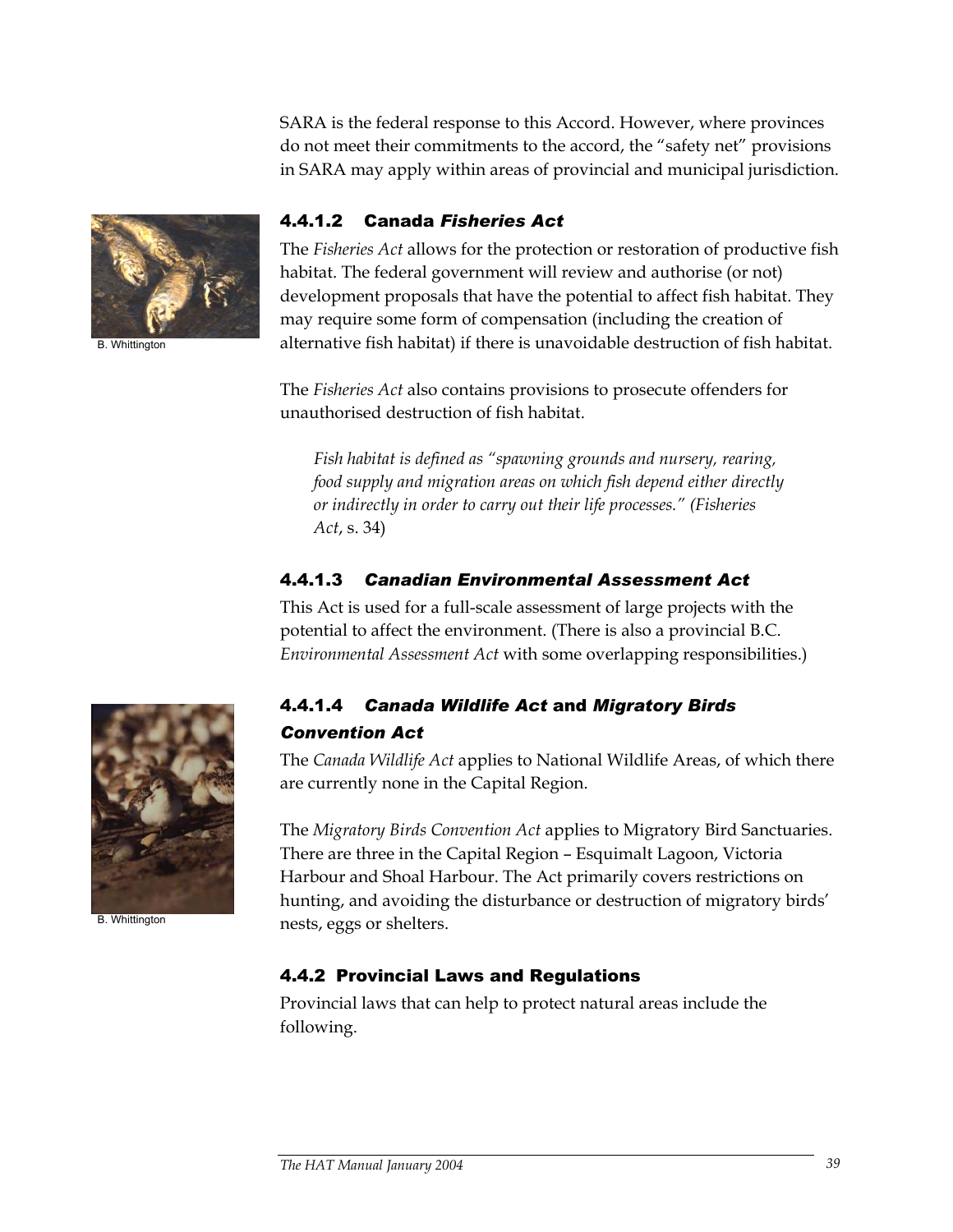# 4.4.2.1 *Local Government Act*

The *Local Government Act* gives a wide variety of powers to local governments, including the powers to create Official Community Plans and Regional Growth Strategies, both discussed above.

## 4.4.2.2 Islands Trust Act

The *Islands Trust Act* gives local governments in the Islands Trust Areas a special mandate to preserve and protect the unique environment and amenities of the Islands Trust Area. The Act recognises the provincial significance of the Trust Area, and indicates that the provincial government will cooperate with others to protect British Columbia's coastal islands.

The Islands Trust includes the Islands Trust Fund; a land trust dedicated to conservation in the Trust Area.

# 4.4.2.3 *Fish Protection Act*

One of the major impacts of the *Fish Protection Act* is the ability to protect riparian (streamside) vegetation in urban areas. The Streamside Protection Regulation, enacted in January 2001, enables local governments to establish "streamside protection and enhancement areas" in residential, commercial and industrial zones and to identify these areas through their land use plans and regulations. This creates a buffer zone along streams in which the natural vegetation is protected, and no development is allowed.

The purpose of the regulation is

"to provide protection for the features, functions and conditions that are vital in the natural maintenance of stream health and productivity. These vital features, functions and streamside area conditions are numerous and varied and include such things as sources of large organic debris (fallen trees and tree roots), areas for stream channel migration, vegetative cover to help moderate water temperature, provision of food, nutrients and organic matter to the stream, stream bank stabilization and buffers for streams from excessive silt and surface runoff pollution." (MWLAP 2002c)

This regulation is still being phased in, and has been controversial in some areas. Unless its provisions are changed, it should be fully in place by 2006.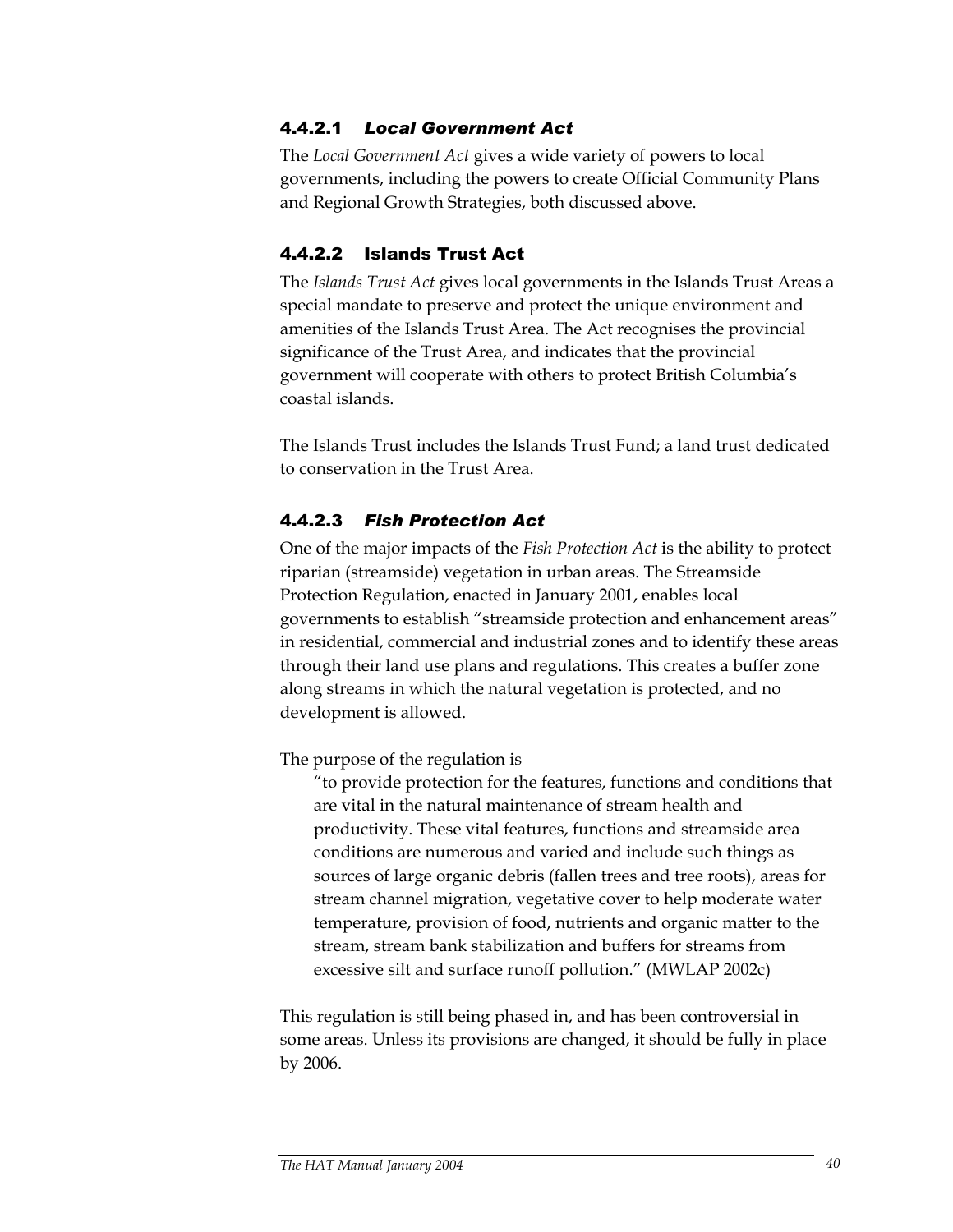*The District of Langford and District of Highlands both have a 30m minimum setback for development in riparian areas, using the recommended setback of the Streamside Protection Regulation (District of Langford Zoning Bylaw subsection 3.16.01).* 

# 4.4.2.4 *Wildlife Act*

The *BC Wildlife Act* focuses on designated endangered species and the control of Wildlife Management Areas, of which there are none in this region. However, its provision may be used to protect the nests of eagles, herons, peregrine falcons, osprey, gyrfalcon or burrowing owls.

# 4.4.2.5 *Water Act*

The *Water Act* regulates the use of surface water. Notification can be required for works in or around streams.

# 4.4.3 Standards and Best Management Practices

In addition to legislative powers, the federal and provincial governments provide information in the form of standards and best management practices to which local governments are encouraged to adhere. These include those described in the following sections:

# 4.4.3.1 Land Development Guidelines for the Protection of Aquatic Habitat

The Land Development Guidelines have been around for over a decade, and provide a number of specific standards and guidelines intended to "protect fish populations and their habitat from the damaging effects of land development activities" (Chillibeck et al. 1992). It includes information on leave strips, erosion and sediment control, instream work, culverts and fish passage mechanisms.

All work in and around streams should meet these guidelines.

# 4.4.3.2 Best Management Practices for Land Developments

The Ministry of Water, Land and Air Protection (Vancouver Island Regional Office) has documented the Ministry's environmental objectives and recommendations for land development and land management proposals (MWLAP 2001b). This document also specifies requirements where the proposed land development is wholly or partly regulated by provincial legislation.



B. Whittington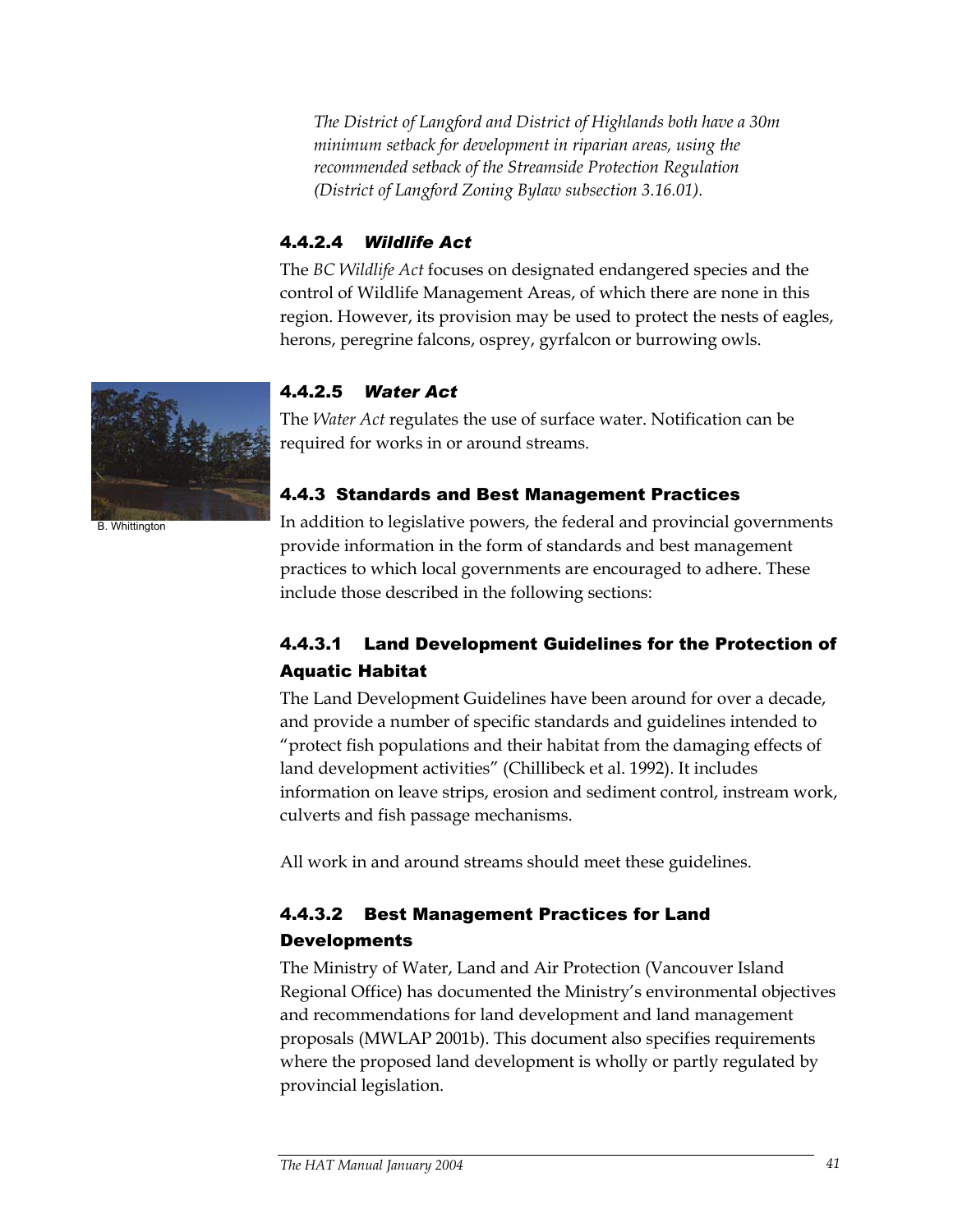The document addresses a wide range of best management practices that can be used to protect natural habitats, including:

- habitat management and protection (watercourses, riparian habitat, sensitive ecosystems, rare plants, wildlife habitat);
- mechanisms to protect sensitive habitats;
- work in and around streams:
- fish habitat protection; and
- considerations during construction.

The document includes a variety of specific recommendations such as on setbacks from sensitive ecosystems, buffer areas around nests, etc.

# 4.4.3.3 Stormwater Guidelines

At first glance, the management of stormwater may seem irrelevant to the protection of natural areas. However, the way we manage stormwater can have huge impacts on stream habitats (water quality and quantity). Further, many scientists are recommending that we retain more natural areas because of their contributions to stormwater management (see Chapter 3: Benefits).

The federal and provincial governments have recently released a document outlining best management practices for stormwater management. *Stormwater Planning: A Guidebook for British Columbia* promotes an integrated approach to stormwater planning that encourages the retention of forest cover and the reduction of impervious surfaces (surfaces such as pavement that do not allow water to pass through).

*"Objective 7: Limit impervious area to less than 10% of total watershed area. Objective 8: Retain 65% forest cover across the watershed." Stormwater Planning: A Guidebook for British Columbia (MWLAP and Environment Canada 2002)*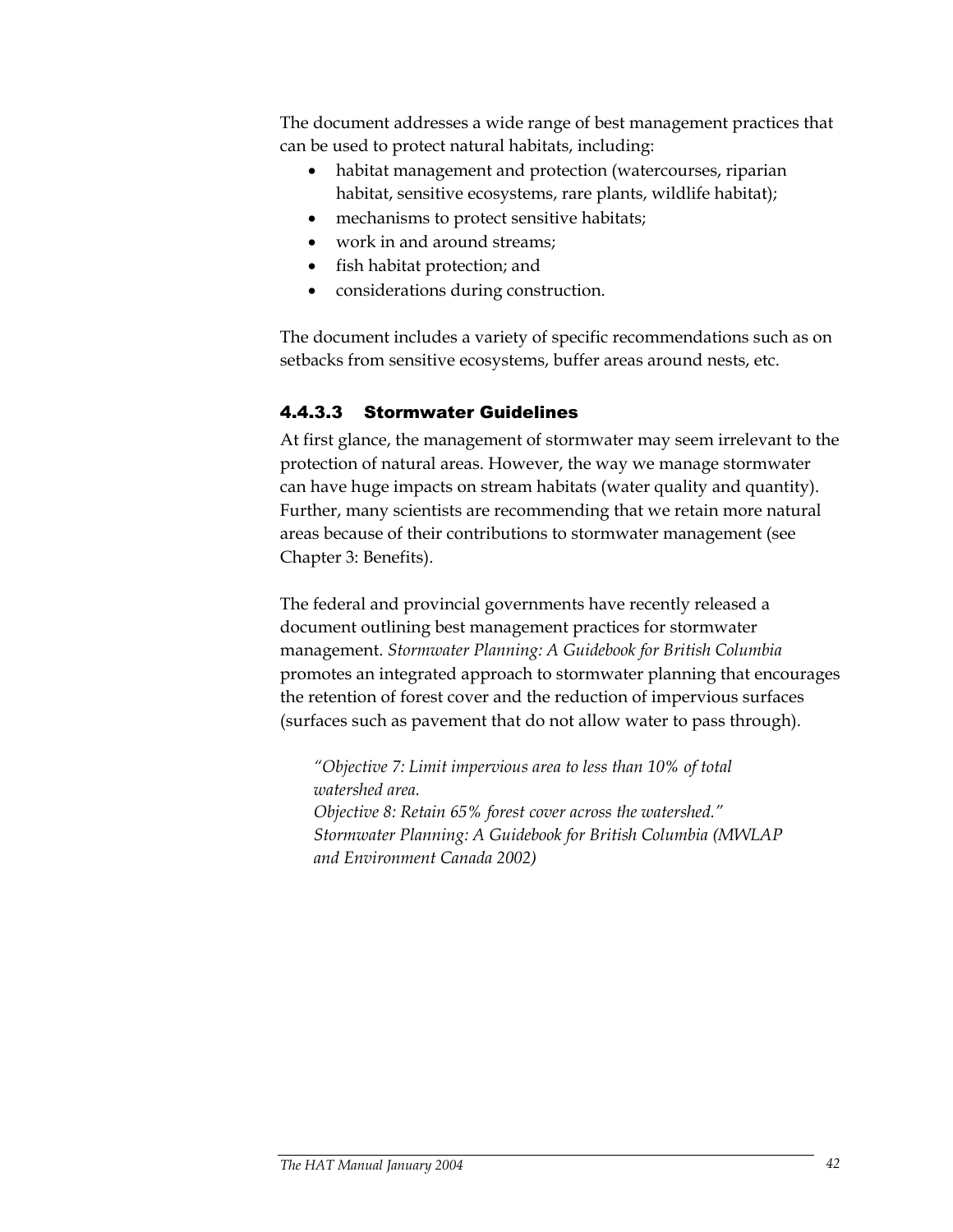# 4.4.4 Additional Information on Regulatory Tools for Senior Governments

#### *Species at Risk Act*

For information and updates on the *Species at Risk Act*, see the Environment Canada website www.speciesatrisk.gc.ca/species/index\_e.cfm

#### **Sensitive Ecosystems Inventory: East Vancouver Island and Gulf Islands 1993-1997. Volume 2: Conservation Manual**

M. McPhee , P. Ward, J. Kirkby, L. Wolfe, N. Page, K. Dunster, N. Dawe, and I. Nykwist. 2000. Environment Canada, Canadian Wildlife Service Technical Report Series 345.

Section Two, Conservation Tools, describes a variety of regulatory tools available to senior governments (federal and provincial). Available on-line from srmwww.gov.bc.ca/sei/index.html

#### **Land Development Guidelines for the Protection of Aquatic Habitat**

B. Chillibeck, G. Chislett and G. Norris. 1992. Fisheries and Oceans Canada and Ministry of Environment, Land and Parks.

Guidelines for the protection of fish and fish habitat during land development activities.

# **Environmental Objectives, Best Management Practices and Requirements for Land Developments**

Ministry of Water, Land and Air Protection. Version 3. March 2001.

This best management practices document sets out the expectations of the Ministry's Vancouver Island regional office for proactive environmental management and protection with respect to land development activities. Available on-line at wlapwww.gov.bc.ca/vir/region\_reports.html. Updated versions will be posted from time to time.

#### **Stormwater Planning: A Guidebook for British Columbia**  Ministry of Water, Land and Air Protection and Environment Canada. 2002.

The Guidebook presents a framework for effective stormwater management for British Columbia. It provides a comprehensive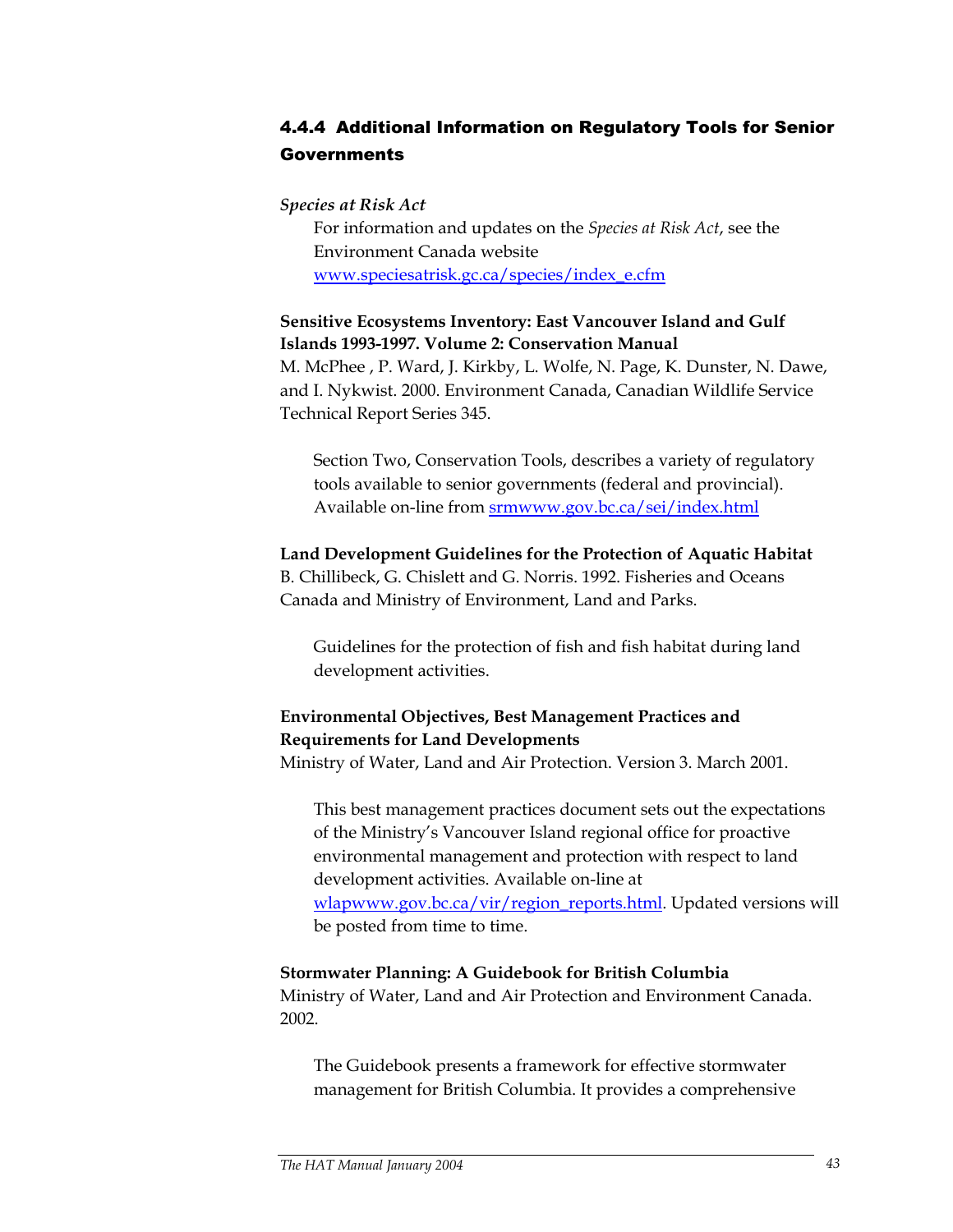understanding of the issues and a framework for implementing an integrated approach to stormwater management. Case study experiences are included.

#### **Provincial legislation**

Copies of provincial legislation are available on-line at www.legis.gov.bc.ca/legislation/index.htm

#### **Federal legislation**

Copies of federal legislation are available on-line at http://laws.justice.gc.ca/en/publaw/index.html

# 4.5 Incentives for the Protection of Natural Areas

Sometimes natural areas get protected, not because there is a legal requirement to do so, but because there are financial or other incentives to protect these lands. Through the use of economic and other incentives it is sometimes possible to harness the power and motivations of the marketplace to encourage conservation.

Some incentives encourage more development in a less environmentally sensitive area; in return for the protection of a natural area elsewhere (see Clustering, Density Bonusing, Density Transfer and Alternative Development Standards below). These may also bring developers the incentive of lower servicing costs, and speedier approvals because of greater public support.

Some incentives provide economic benefits for landowners who provide for the protection of their property (see Riparian Tax Relief, Assessment Relief and Ecological Gifts).

# 4.5.1 Encouraging Development in Less Environmentally Sensitive Areas

### 4.5.1.1 Clustering

The term "clustering" is used where development is concentrated in one part of a land parcel, allowing another part of the site to be protected as greenspace.

Clustering benefits developers by reducing the amount of infrastructure, while allowing the same number of building units. This can reduce the capital cost of subdivision by 10–33%. For example, clustering can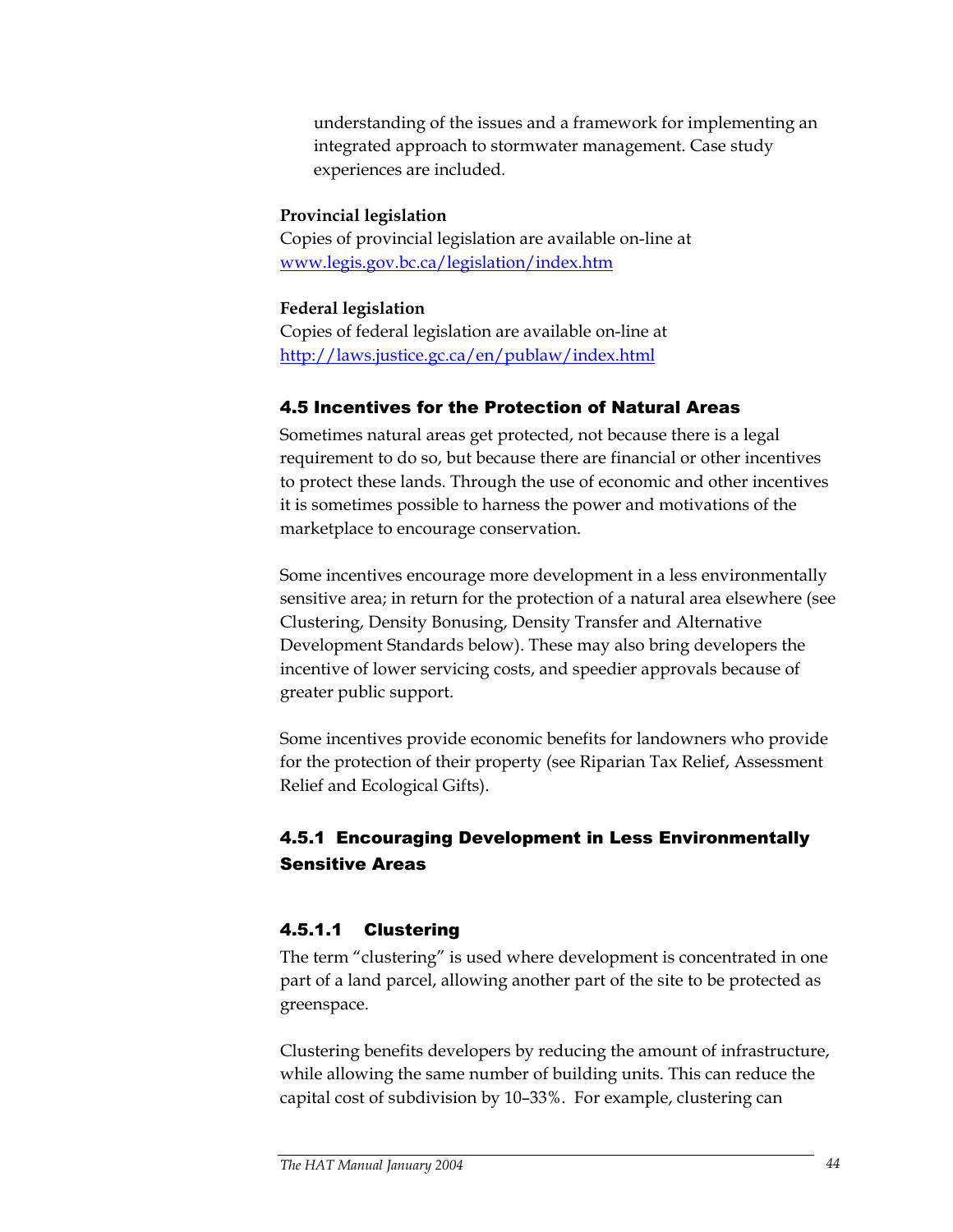minimise the amount of new road construction – one of the most expensive costs of development – needed to access the lots. There can be similar savings in the construction and maintenance of sewer and water lines, hydro lines, sidewalks, etc. Clustering also reduces the size of area to be cleared and graded.

*"Cluster development can reduce the need to clear and grade 35 to 60% of the total site area. Since the total cost to clear, grade and install erosion control practices can range up to \$5000 per acre, reduced clearing can be a significant cost savings to builders." (Schueler 1995)* 

The community benefits both from the retention of greenspace, and lower costs of maintaining the infrastructure (e.g., road maintenance costs) after the development is complete.

The developer can also benefit, as properties sell more easily and at higher prices when there is greenspace nearby (see Chapter 3: Benefits).

*The Loma Linda subdivision in Langford used clustering to preserve an environmentally sensitive area (ESA). The residents jointly own the ESA through strata title, and a conservation covenant protects the ESA from development in the long term (M. Baldwin, pers. comm.).* 

### 4.5.1.2 Density Bonusing

Density bonusing may also be called an amenity bonus.

Density bonuses allow a developer to increase the density of development (i.e. create additional lots) on a given site, in return for the provision of public amenities. Greenspace is considered a public amenity. For example, on a large parcel of land, the zoning might permit a maximum of 10 residential lots, but the Council might agree to "upzone" the property to allow 12 lots if public parkland and trail corridors are provided and constructed.

The developer benefits from the sale of additional lots, and the community benefits from the public amenity and from increased tax revenues from the increased floor space. This density bonus is voluntary – it may be suggested by a Council but cannot be required.

The amenities do not have to be on the land that is being developed but they must be precisely described. For example, "one extra residential lot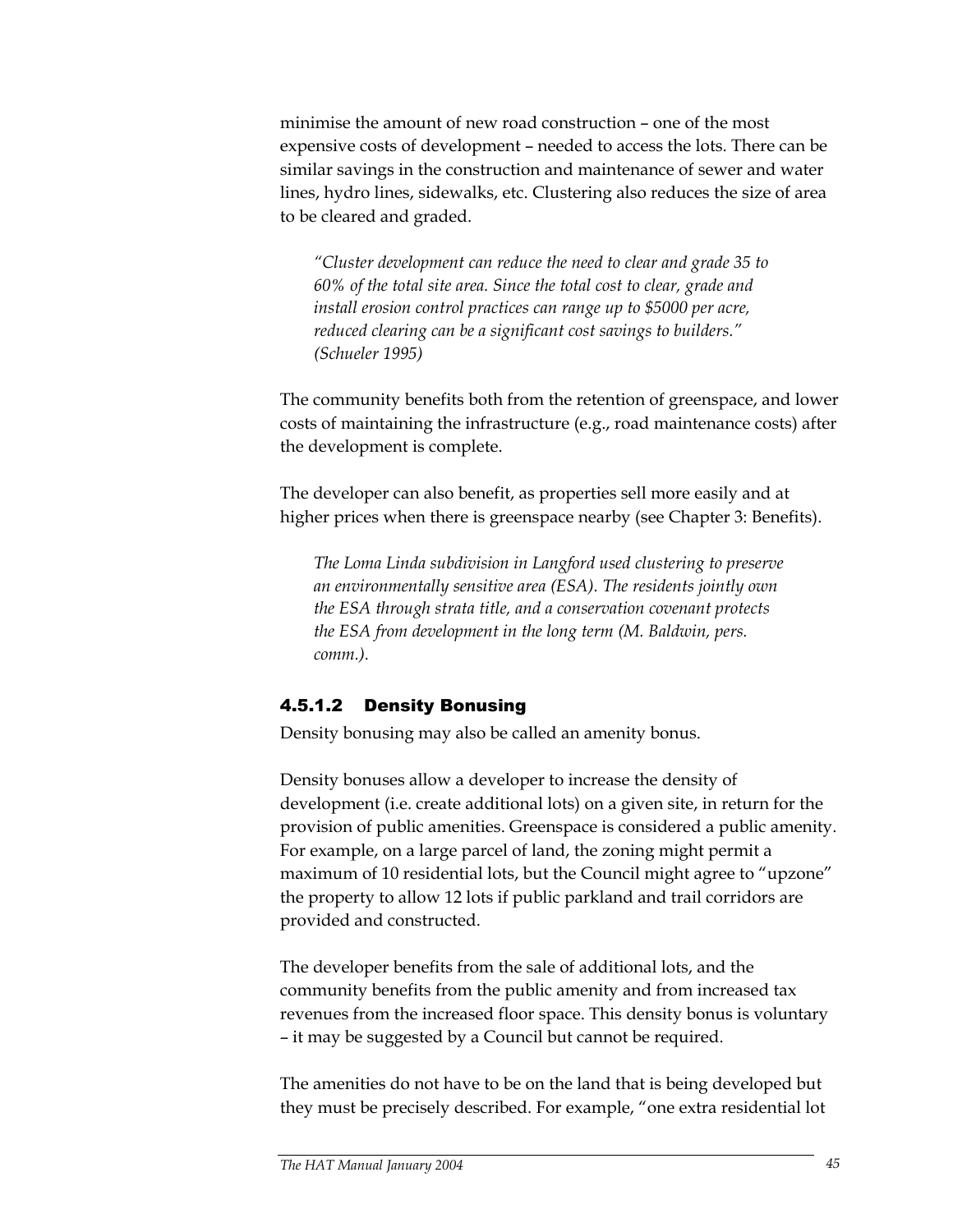will be permitted if the following is provided: 1 ha of parkland (as shown on Map A) is dedicated and a multi-use trail 1.5 metres wide within a five metre wide corridor between the Road and the Park (as shown on Map B)." Because the park and trail amenities need to be described fairly accurately in the rezoning bylaw, it is vital to have these area and routes identified either in the Official Community Plan or during the conceptual planning process.

It is also possible for the amenity to be provided in cash to be put in a reserve fund for future parkland purchases and physical improvements.

*The District of Highlands has successfully used the density-bonus provisions of the Local Government Act to acquire almost 1000 hectares of parkland and has over 125 hectares of private land protected by conservation covenants (K. Key, pers. comm.).* 

*In View Royal, one development property has protected four acres of heron nesting habitat through a restrictive covenant. It includes a 'green' buffer around the perimeter with a swath along the waterfront for common use. In return, the development received a density bonus to enlarge the project from 45 to 72 home sites. 3*

#### 4.5.1.3 Density Transfer

Density transfer means allowing the permitted density from one parcel of land to be transferred to another property. Under the *Local Government Act*, which controls these types of transaction, there are currently no provisions for making this type of deal – but there are no legal restrictions either. It can be a complex arrangement, but has some merits and might be considered under the right circumstances.

Advantages in the transfer of density include: placing roads and home sites in the best areas for groundwater, sewage disposal, views, shared services, driveways etc. and avoiding hazard lands and environmentally sensitive areas. The developer benefits, as the same number of lots can be built, but the servicing costs are lower (because fewer roads, sewers, etc. need to be built). The community benefits from additional greenspace at little or no cost. Policy and mapping for this process should be established in the Official Community Plan.

 $\ddot{\phantom{a}}$ 

<sup>&</sup>lt;sup>3</sup> Background information prepared for the Sensitive Ecosystems Inventory. Unpublished.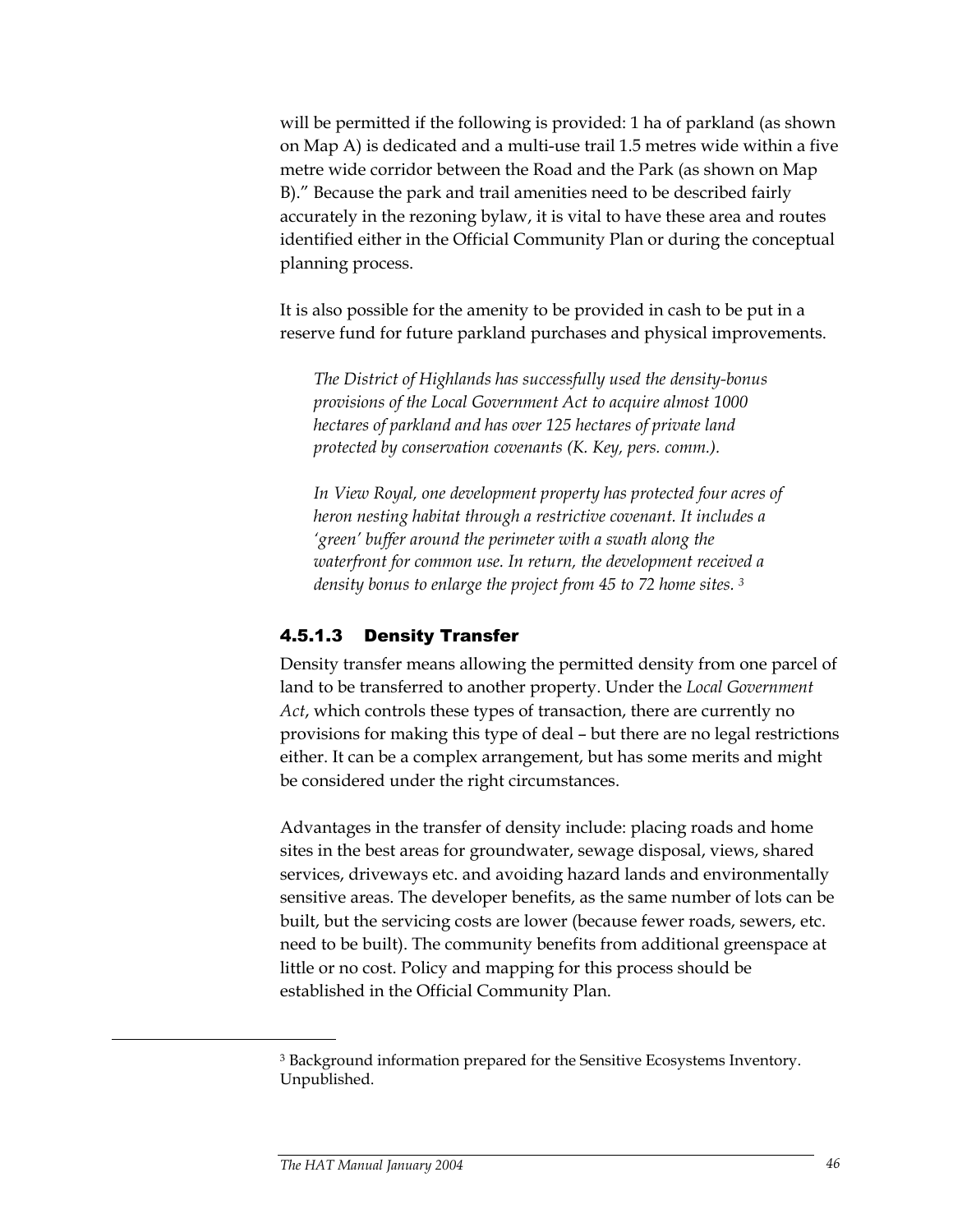Density transfer consists of a sending area (where development might have notable negative impacts or where desired parkland exists) and a receiving area (where development is more suitable). Salt Spring Island has designated "donor" and "receiving" areas for the transfer of development potential. Donor areas include environmentally sensitive areas, watersheds, intact forest lands and other areas requiring protection. A developer is allowed to transfer development potential from the donor area to a receiving area, and the donor site is then covenanted to protect it from future development. The donor developer is compensated by the receiving developer in a private transaction. The transfer is achieved through rezoning both the donor and receiving sites. A 32 hectare park has been obtained this way on Salt Spring Island, and protection of 100 additional hectares has just been completed.

*"Density transfer works in circumstances where the lot would be difficult or expensive to develop anyway, so often it's to the benefit of the owner to transfer that latent development potential to somewhere else, where there is already infrastructure, less costly to develop." (L. Adams, pers. comm.)* 

# 4.5.1.4 Alternative Development Standards

Alternative Development Standards (ADS) are ways to develop land that "save money, decrease the environmental impacts and make better communities." (van Hausen 2002)

ADS include:

- narrower road standards that use less land for roads leaving more for habitat protection;
- higher density land uses clustering of houses, or building up rather than out, again saving land for other purposes such as conservation; and
- the promotion of greenway policies that promote pedestrian/bicycling links and wildlife corridors.

There are an increasing number of examples of the use of ADS in BC, along with compelling sources of information on the cost savings associated with their use.

*"Using a City of Surrey site for illustrative purposes, a denser development (248 units on 5.6 ha compared to 41 units on 4.3 ha) reduced unit land development and infrastructure costs to \$4400 per unit as opposed to \$23,500 per unit for standard development." (Ibid.)*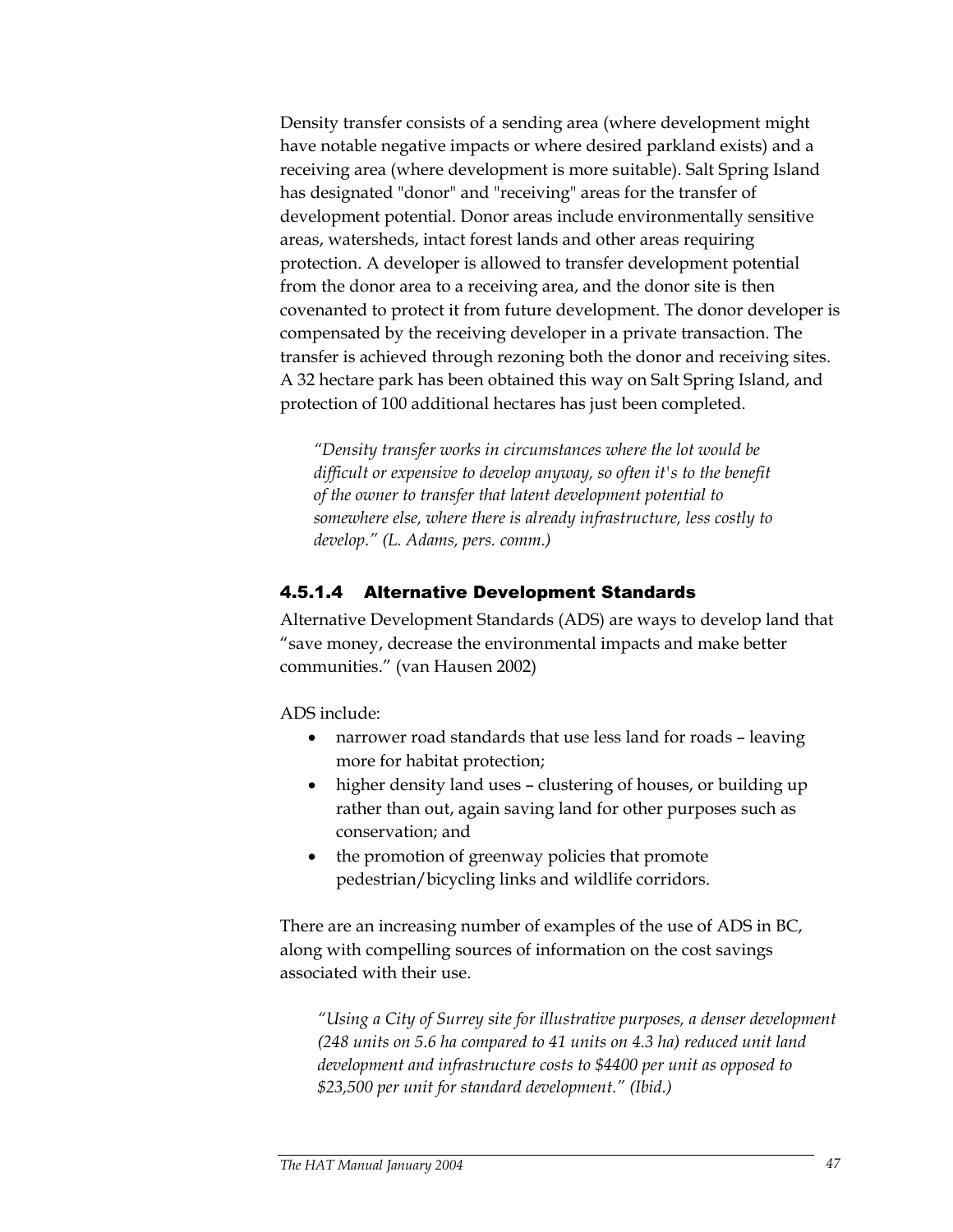#### 4.5.2 Economic Incentives for Land Protection

#### 4.5.2.1 Riparian Tax Relief

The *Local Government Act* allows for a property tax exemption for a landowner who conserves land along a watercourse or lake. The exemption is voluntary and requires approval by Council through a sitespecific bylaw and the registration of a covenant on the riparian land. The exemption applies only to that part of the land that is riparian, not the entire property. The legislation also allows the municipality to require repayment of the taxes that had been exempted (plus interest) if conditions in the bylaw or the covenant are contravened.

*"[E]ligible riparian property means property that meets all the following requirements:* 

*(a) the property must be riparian land;* 

*(b) the property must be subject to a covenant under section 219 of the* Land Title Act *that relates to the protection of the property as riparian property;* 

*(c) the municipality granting the exemption under this section must be a covenantee in whose favour the covenant referred to in paragraph (b) is made;* 

*(d) any other requirements prescribed under subsection (6)."*  [*Local Government Act*, s.941 (1)(b)]

### 4.5.2.2 Assessment Relief

Some local governments are offering tax relief to landowners who covenant their land, to offset the loss of development potential.

The Islands Trust has succeeded in having special provincial regulations enacted to offer property tax relief to landowners who covenant natural areas for protection. Where landowners have permanently protected eligible natural features on their land, they can receive 65% reduction on property taxes for the protected area. The Natural Area Protection Tax Exemption Program is now (2003) in place as a pilot program in the Gambier Island area, and can be extended to other parts of the Islands Trust Area where there are agreements in place with the applicable Regional District (L. Adams, pers. comm.).

*The City of Victoria is investigating a tax incentive program for property owners on the Gorge Waterway who restore the shoreline, remove docks, and then register a conservation covenant on the property's title. The City is hoping to do this in partnership with local conservation organisations (B. Sikstrom, pers. comm.)*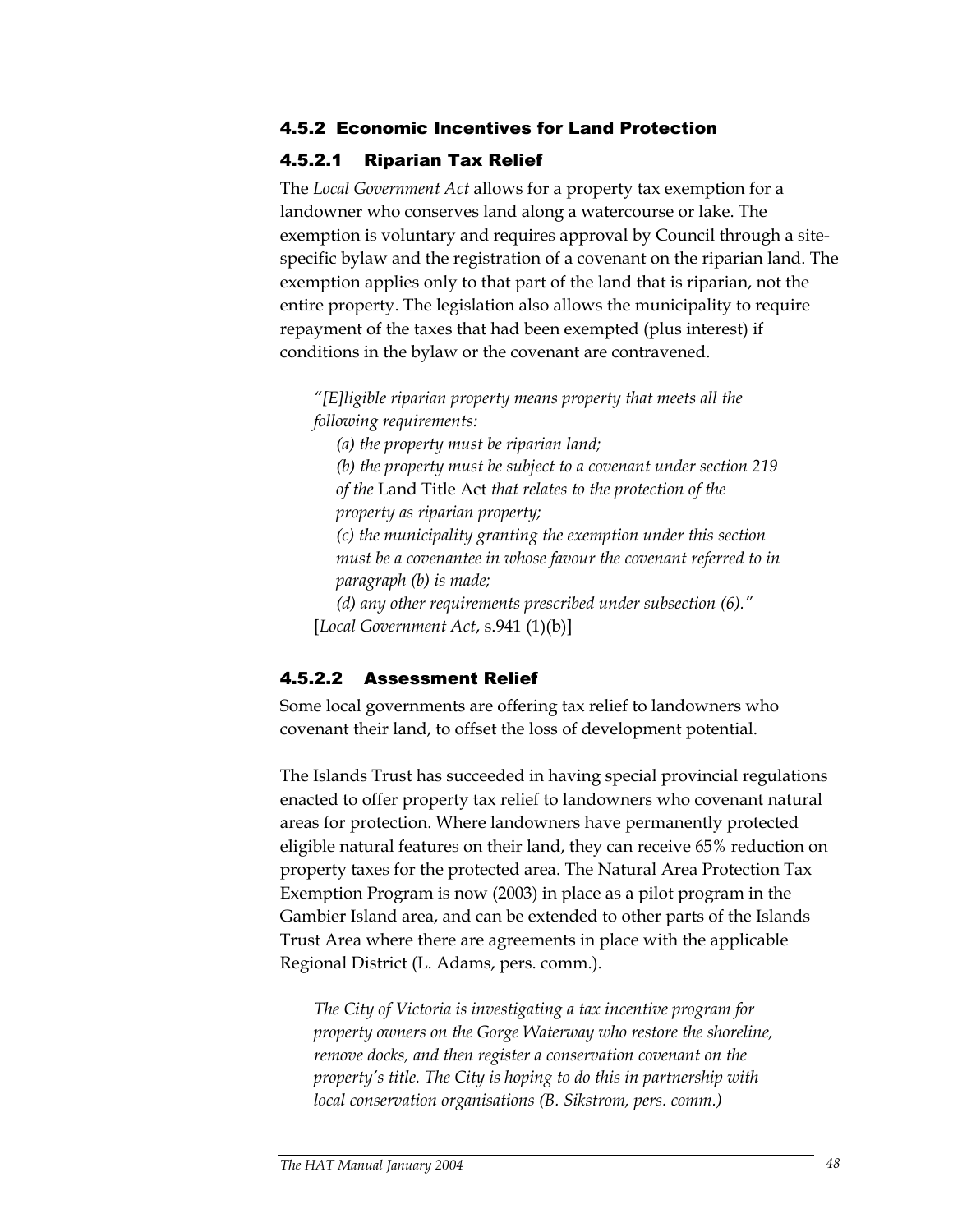# 4.5.2.3 Ecological Gifts

If a person or corporation donates environmentally sensitive land to an approved government or organisation, they may be eligible for a federal tax credit for the value of the land donated (corporations receive a deduction). Eligible recipients include the federal, provincial or territorial governments, Canadian municipalities, or one of about 136 approved charities.4

Ecological gifts are gifts of the full title to a property, or of the value of a conservation covenant attached. Landowners are able to receive federal and provincial tax assistance for donations of environmentally sensitive land and conservation covenants. Unlike other charitable donations, these credits and deductions can be used against up to 100% of annual income. Unused portions of the tax credit or deduction can be carried forward for up to five additional years. The February 2000 federal budget introduced further changes to the *Income Tax Act* that reduced by 50%, the amount that would otherwise be included as income on any capital gains associated with the gift.

*A private forest company donated a property to the Village of Cumberland on Vancouver Island. Because there were sensitive wetlands on the site, the forest company was able to receive significant tax benefits from this donation (M. Fraser, pers. comm.).* 

"Environmentally sensitive lands" include lands designated or protected by government (including lands identified as sensitive ecosystems in the Sensitive Ecosystems Inventory), sites that are deemed to have significant actual or potential ecological value, and natural buffers around sensitive areas such as streams or wetlands. The Ministry of Water, Land and Air Protection and Environment Canada can certify lands as "environmentally sensitive."

*As with most tax laws, the provisions are complex and legal advice should be sought.* 

<u>.</u>

<sup>&</sup>lt;sup>4</sup> For a list of qualified recipients of ecological gifts, see http://www.cwsscf.ec.gc.ca/ecogifts/intro\_e.cfm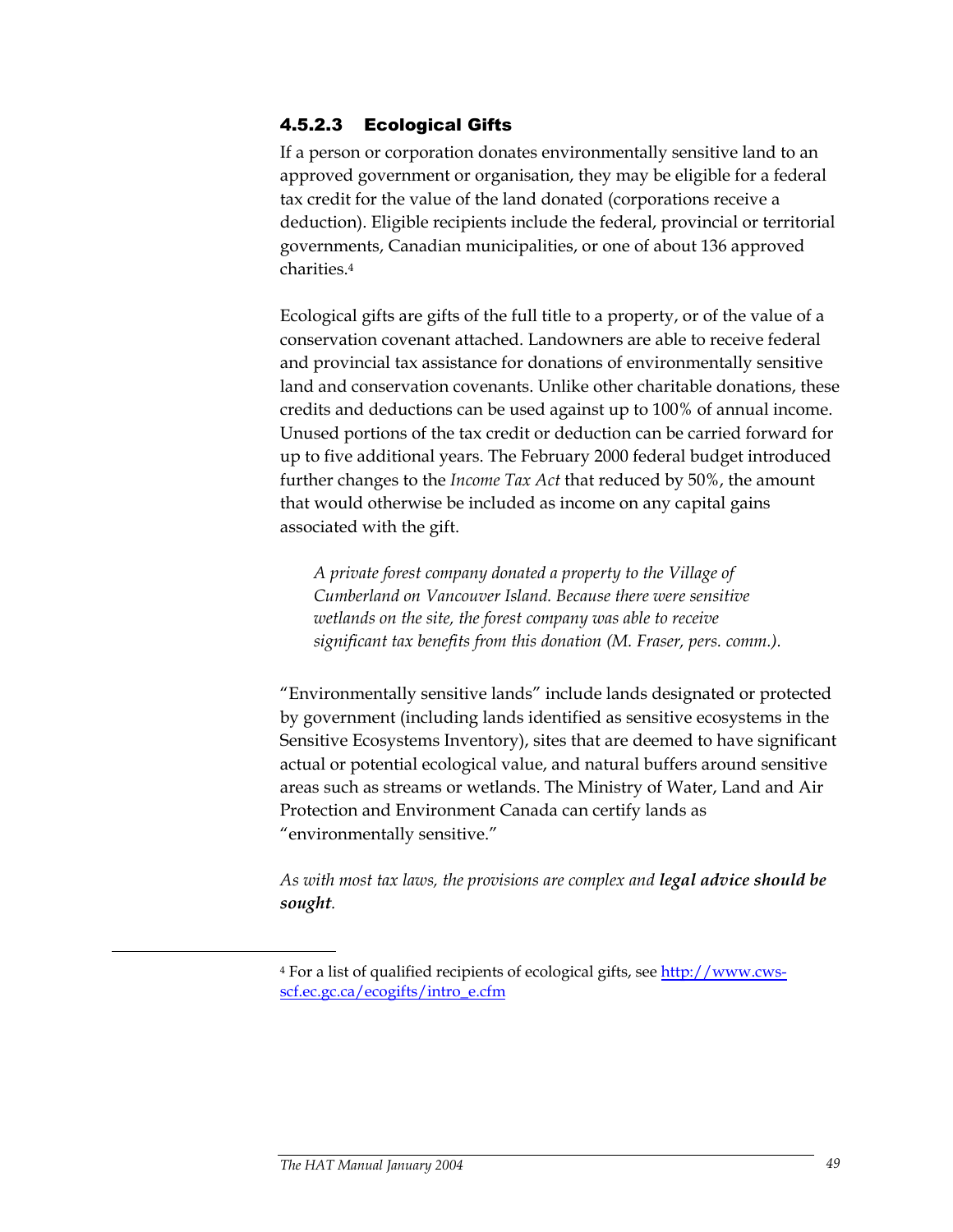#### 4.5.3 Additional Information on Incentives

**The Smart Growth Guide to Local Government Law and Advocacy.**  Linda Nowlan, Chris Rolfe and Kathy Grant. 2001. West Coast Environmental Law.

A comprehensive guide to local government planning processes, with a view to promoting 'smart growth', including the protection of green space in communities. Available from Smart Growth BC, www.smartgrowth.bc.ca

#### **Density Bonus Provisions of the Municipal Act: A Guide and Model Bylaw**

Ministry of Municipal Affairs and Housing. 1997.

A guide to density bonuses, including a model zoning bylaw amendment with a provision for density bonusing.

#### **Leading Edges: Alternative Development Standards in British Columbia Municipalities**

Michael von Hausen with Bryce Gauthier. 2002. Real Estate Foundation of British Columbia and The Land Centre.

A look at alternative development standards in use in some British Columbia municipalities, the value of this approach and some of the barriers to implementing ADS.

# **Green Space and Growth: Conserving Natural Areas in B.C. Communities**

Calvin Sandborn. 1996. Prepared for the Commission on Resources and Environment, Wildlife Habitat Canada, Fisheries and Oceans Canada and Ministry of Municipal Affairs and Housing.

A research paper that reviews ways to conserve natural areas in urban and rural areas, with suggestions as to how the tools to protect natural areas might be expanded.

# **Ecological Gifts: Implementing Provisions of the Income Tax Act of Canada**

Compiled by Clayton Rubec and Manjit Kerr-Upal. Updated October 18, 2000. Canadian Wildlife Service, Environment Canada, Ottawa, ON.

A review of the recent changes to the *Income Tax Act* relating to the donation of environmentally sensitive land, and an outline of the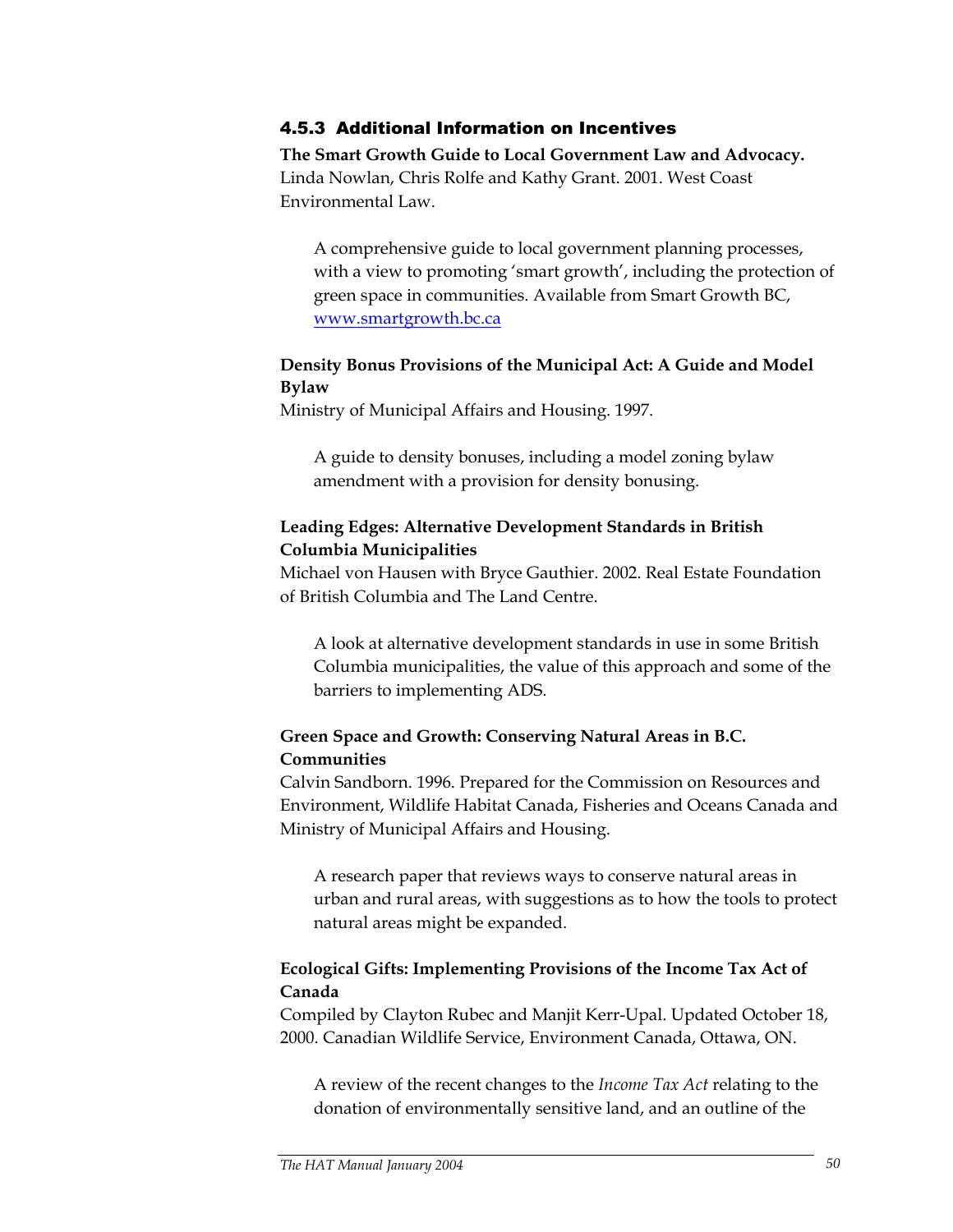process for certifying ecological gifts, as well as criteria for defining environmentally sensitive lands. For copies contact Environment Canada, ecogifts@ec.gc.ca

Information is also available at http://www.cwsscf.ec.gc.ca/ecogifts/intro\_e.cfm

# **Giving It Away: Tax Implications of Gifts to Protect Private Land**

Ann Hillyer and Judy Atkins. 2000. West Coast Environmental Law Research Foundation, Vancouver BC.

A guide for government agencies and conservation organisations about the potential tax benefits and tax liabilities of gifts of land or an interest in the land, where the gift is made for the protection of ecologically significant spaces or environmentally significant features. A guide to the laws, regulations and policies governing tax issues when a landowner donates private land or grants a conservation covenant. Also available at www.wcel.org

#### **Natural Area Protection Tax Exemption Program**

More information on this program can be found on the Islands Trust website at www.islandstrust.bc.ca

# 4.6 Land Acquisition

Sometimes the best way to protect a natural area is for a local government or conservation organisation to purchase the land outright.

Historically, the acquisition and management of natural spaces was left to government, often through the purchase of land as a public park. While this is still an important role, the escalation of land prices and the reduced availability of agencies to purchase lands outright have led to new approaches.

Revisions to provincial legislation over the last decade have meant that local governments and land trusts can work more flexibly and cooperatively with land developers and landowners to acquire lands for the protection of natural areas.

# 4.6.1 Municipal Acquisition

There are several ways in which a municipality can acquire land for the purposes of protecting natural values:

• Acquisition during **subdivision**;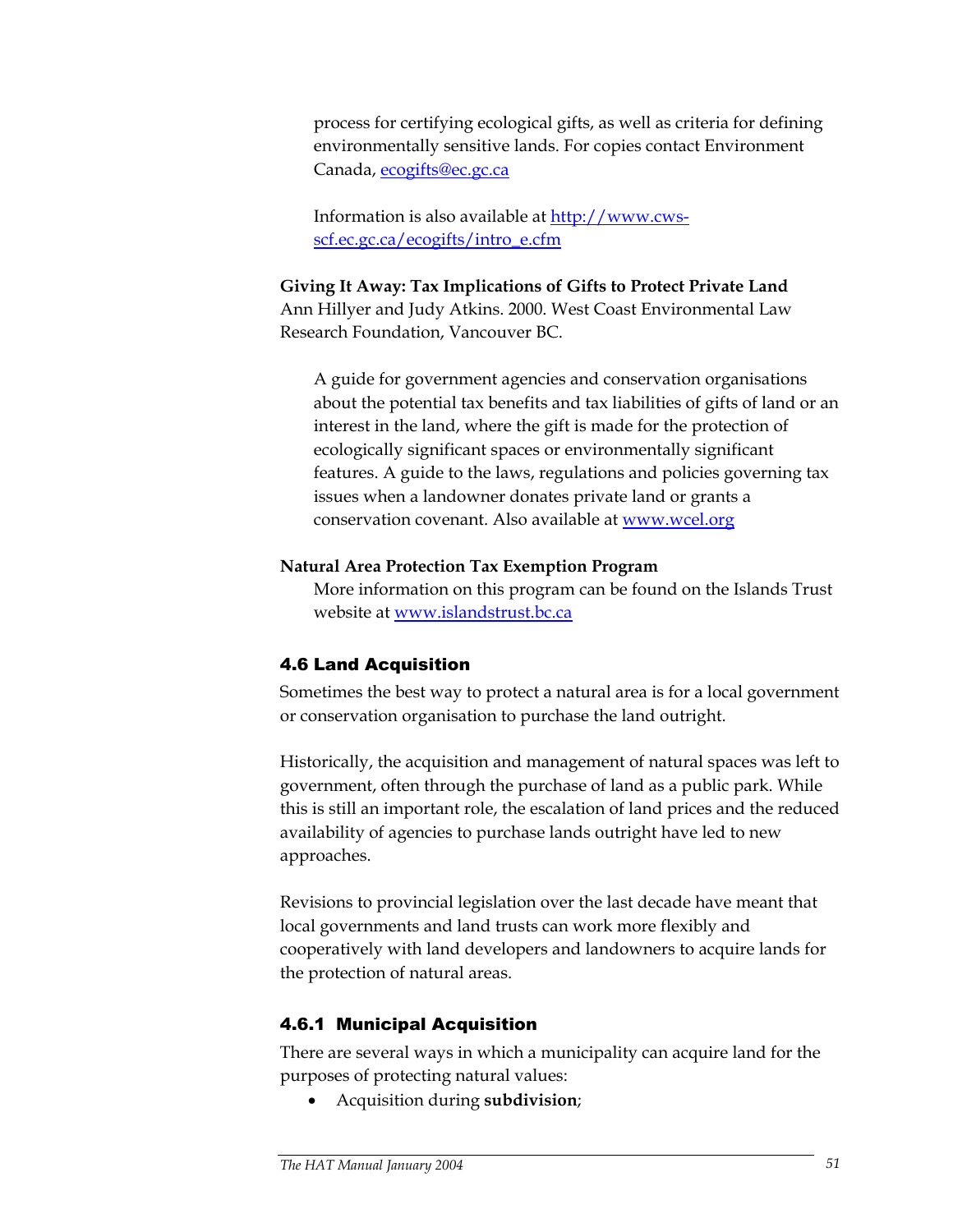- **Donation or transfer** of land from a private owner, perhaps using eco-gifting;
- **Direct purchase** from a private owner, perhaps using funds from a park acquisition fund; or
- **Joint purchase** with the help of another level of government or a non-government organisation.

Acquisition can be a useful tool, when:

- Land acquisition is the only option to prevent land development;
- Land acquisition offers the best long term protection of the natural values of the property; or
- The owner is willing to sell at or below a fair market price.

It is important to also consider the long-term use and management of the acquired area, to ensure that natural values are protected in the long term. The area should be managed to ensure that recreational or other uses do not damage ecological features, and it may be necessary to remove or control invasive species that could destroy habitat values.

If the area is created as a municipal park, it may be useful to place a conservation covenant on the property (with a conservation organisation as one of the covenant holders) (see also section 4.7.4: Conservation Covenants). This would prevent a future council deciding the area would be better as a ball field or other type of park use.

# 4.6.1.1 Park Dedication by Subdivision

When land is subdivided, there can be an opportunity to acquire park land at no cost to the municipality. (This does not apply where fewer than three lots are being created, or where the smallest lot is larger than two hectares.) This option is best suited for small parks within a subdivision, and could be used for acquiring areas with environmentally sensitive features.

The *Local Government Act* (section 941) requires that when land is subdivided, either land or an equivalent payment must be provided for public parkland. The municipality can require the developer to provide up to 5% of the area as park (at no cost) in a location acceptable to the municipality. If there is no suitable park land, the developer may pay the municipality "an amount that equals the market value of the land required for park purposes." (The developer can voluntarily provide more than this—see options under section 4.5.1.2: Density Bonusing.)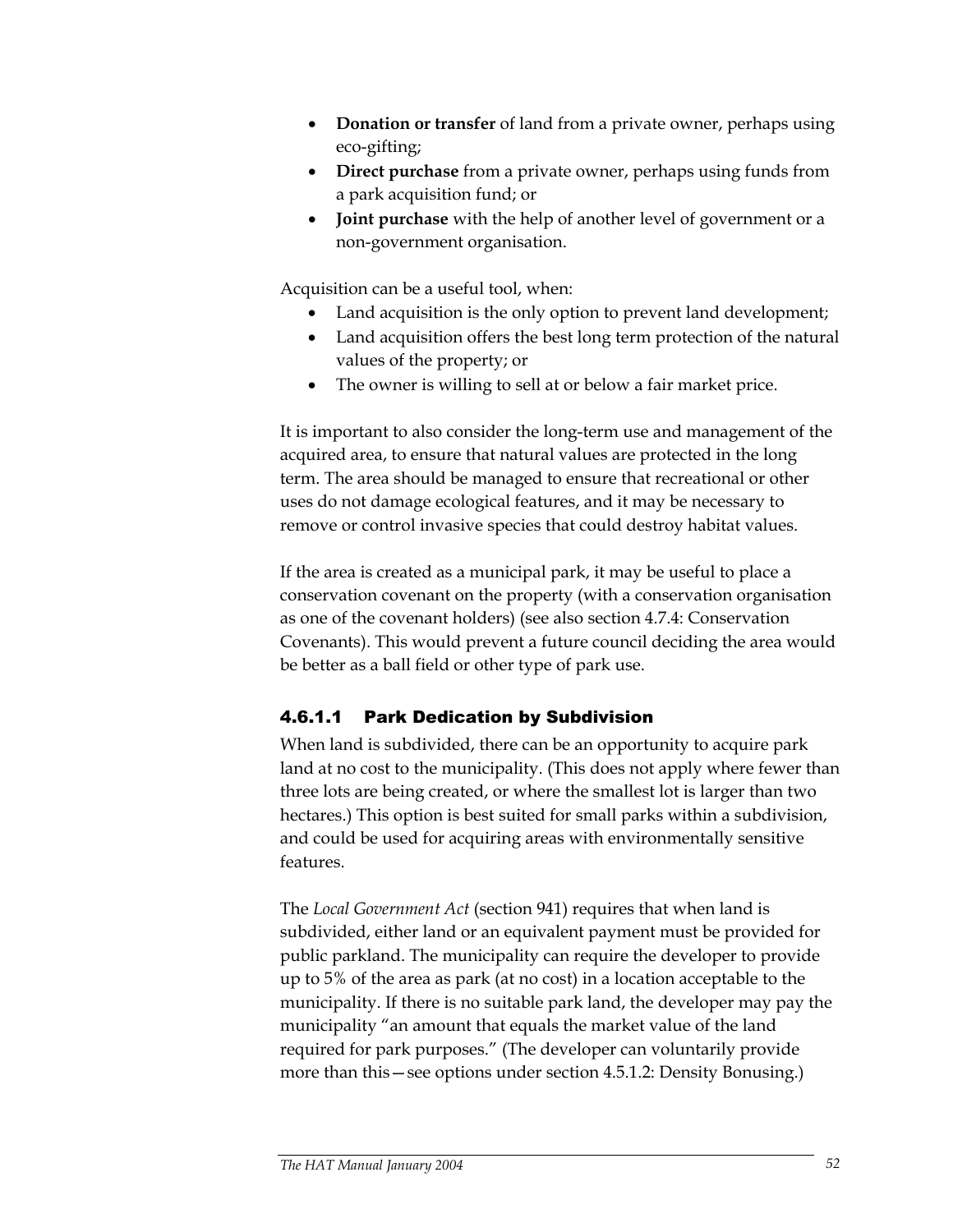It is important to identify critical or desirable areas in the Official Community Plan so that Council and developers know which part of the subdivision is best set aside as park. All too often the 5% represents an undevelopable part of the property, rather than the site with the best ecological or park values.

Where the 'parkland' is taken as a cash value, this money must be placed in a park acquisition fund.

# 4.6.1.2 Donation of Land

Private landowners may choose to donate their land to the local government, or a non-governmental agency such as a land trust, to ensure the long-term protection of its natural values. This may qualify for a tax credit (see 4.5.2.3: Ecological Gifts). The donated land is often further protected by a conservation covenant to ensure the donor's wishes are carried out.

*In 2002, the Nature Trust of BC acquired a substantial interest in a 147 hectare parcel of land on Savary Island that contains Western Canada's only intact example of a rare forested dune ecosystem. Acquisition was made possible by a private donation as well as contributions from the Ministry of Water, Land and Air Protection and Environment Canada.* (Nature Trust 2002)

The donation may be an outright gift (with no conditions attached), or a conditional donation (specifying what happens to the land if the conditions are not met). The donor may also retain a Life Estate, specifying that the land will be donated to a conservation organisation or local government, but retaining the right for the landowner (and sometimes the landowner's children) to live out their lives on the land. On their death, title of the land will transfer to the recipient.

*An older couple wanted to donate their land – which included undisturbed Garry oak habitat – as a nature appreciation park. They gave their land to the municipality on two conditions. First, they could remain in their home for as long as they lived. Second, the*  land was protected by a conservation covenant (held by the Nature *Conservancy of Canada) (Cited in Harrington 1999).* 

Land may also be donated or returned to the provincial Crown. The Ministry of Water, Land and Air Protection recommends that this mechanism be used to protect streams, wetlands and riparian areas, bird nest trees and other environmentally sensitive lands (MWLAP 2001b).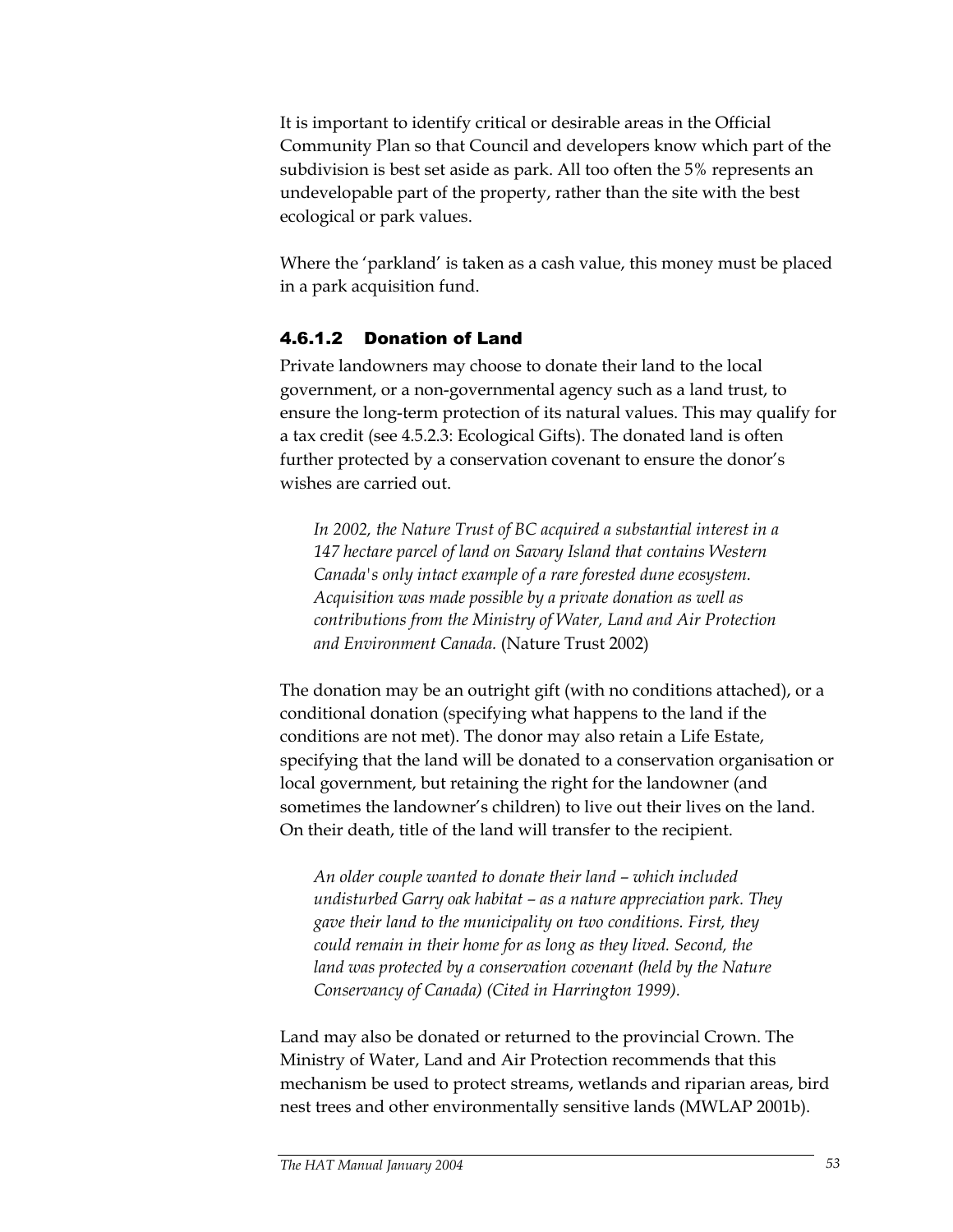# 4.6.1.3 Direct Purchase and Park Acquisition Funds

Buying land can be expensive. Its value is typically based on an appraisal that values the land at its 'highest and best' use and the existing zoning of the land (often residential) is considered.

Some local governments have created a park acquisition fund that allows them to place funds received from density bonuses, donations, development cost charges, and other sources. This allows them to respond quickly to opportunities to purchase lands for park as they arise.

Municipalities should have a plan in place (for example in the Official Community Plan or in a Park Master Plan) that identifies park acquisition priorities so that competition for the funds does not create conflicts.

*Part of the purchase price for a 16 ha park in the City of Colwood came from a contribution to the municipality's park acquisition fund that had been made by a nearby development (S. Lawrence, pers. comm.).* 

Funding for parks acquisition can come from directed property taxes. The CRD's Parks Acquisition Fund is derived from household assessments, and the District of Langford's trail system is being developed through an average annual property tax surcharge. Both these levies were publicly supported by referenda. Other municipalities could hold similar referenda to support parks acquisition.

*In 2000, the CRD Board created a Parks Land Acquisition Fund for the purchase of high priority additions to the regional park system. The fund is based on an annual levy of \$10 per average household assessment over ten years (2000 to 2009). In the first two years of the Fund, CRD Parks expanded regional parkland by 1608 hectares through six purchases (CRD 2002).* 

# 4.6.1.4 Joint Purchase with Another Government or a Non-Government Organisation

Often, a municipality or a non-governmental organisation may jointly purchase a property with the help of another level of government, and/or a land trust organisation (see also section 4.6.3: Acquisition by Conservation Organisations).

*The District of Saanich has a partnership with The Land Conservancy of BC (TLC) to acquire an addition to Christmas Hill.*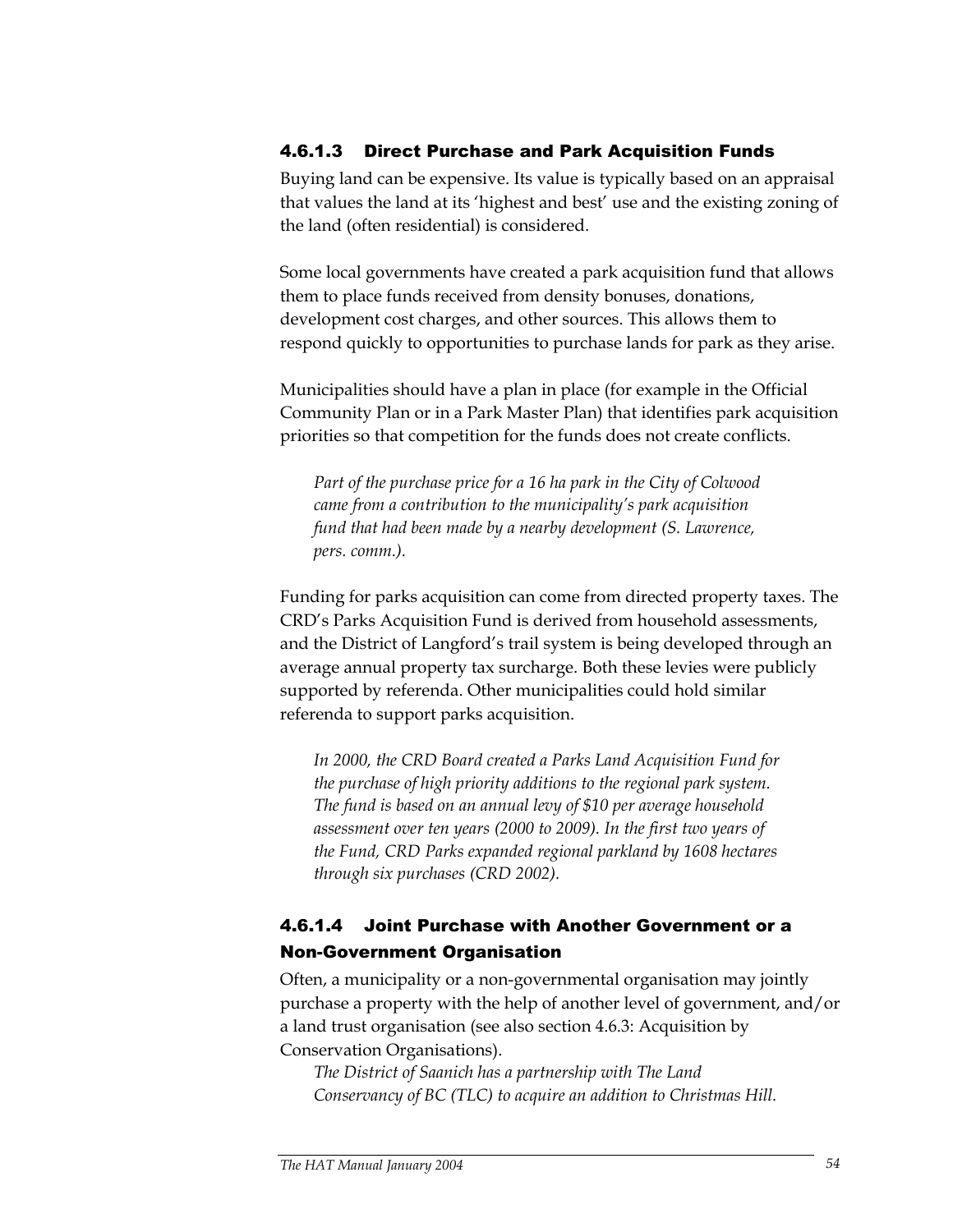*The District provided an interest free loan to TLC to purchase the property. TLC is raising the funds necessary to repay the loan, and will transfer the land to the District. This means the District will acquire the land for the cost of the interest (The Land Conservancy 2003).* 

The Galiano Conservancy Association (GCA), the Islands Trust Fund, and Habitat Acquisition Trust (HAT) initiated the purchase of Laughlin Lake in 1999. HAT's environmental expertise helped to document numerous listed species which resulted in the site being deemed environmentally sensitive which in turn levered funds from the federal government's Georgia Basin Ecosystem Initiative to complete the purchase in 2003.

On occasion, the Province may make Crown land available to municipalities for park purposes. Park lands may also be transferred between agencies to rationalise park management.

# 4.6.2 Acquisition by Federal or Provincial Government

Lands may also be purchased directly by the provincial and/or federal governments.

*In June 2001, CRD Parks and Environment Canada purchased 5.8 hectares of land on the east slope of Mill Hill Regional Park. In addition, the owner of the property donated 2.09 hectares to CRD Parks for regional park purposes. The total area acquired was 7.89 hectares (CRD 2001).* 

# 4.6.3 Acquisition by Conservation Organisations

More than ever before, a variety of conservation organisations are readily available to dispense information, education and expertise on natural features and green spaces. If a community or an organisation determines that a certain property contains ecologically valuable land, the organisation can work with willing municipalities and landowners to protect or acquire that property.

All or part of a property may be purchased by a land trust or other conservation group. Ecologically significant lands can be purchased in partnerships with local governments, businesses or community organisations. Commitments by municipalities towards a portion of the cost can significantly assist non-profit land trusts/community conservation organisations to seek donations and raise funds from the general public and other sources such as private foundations.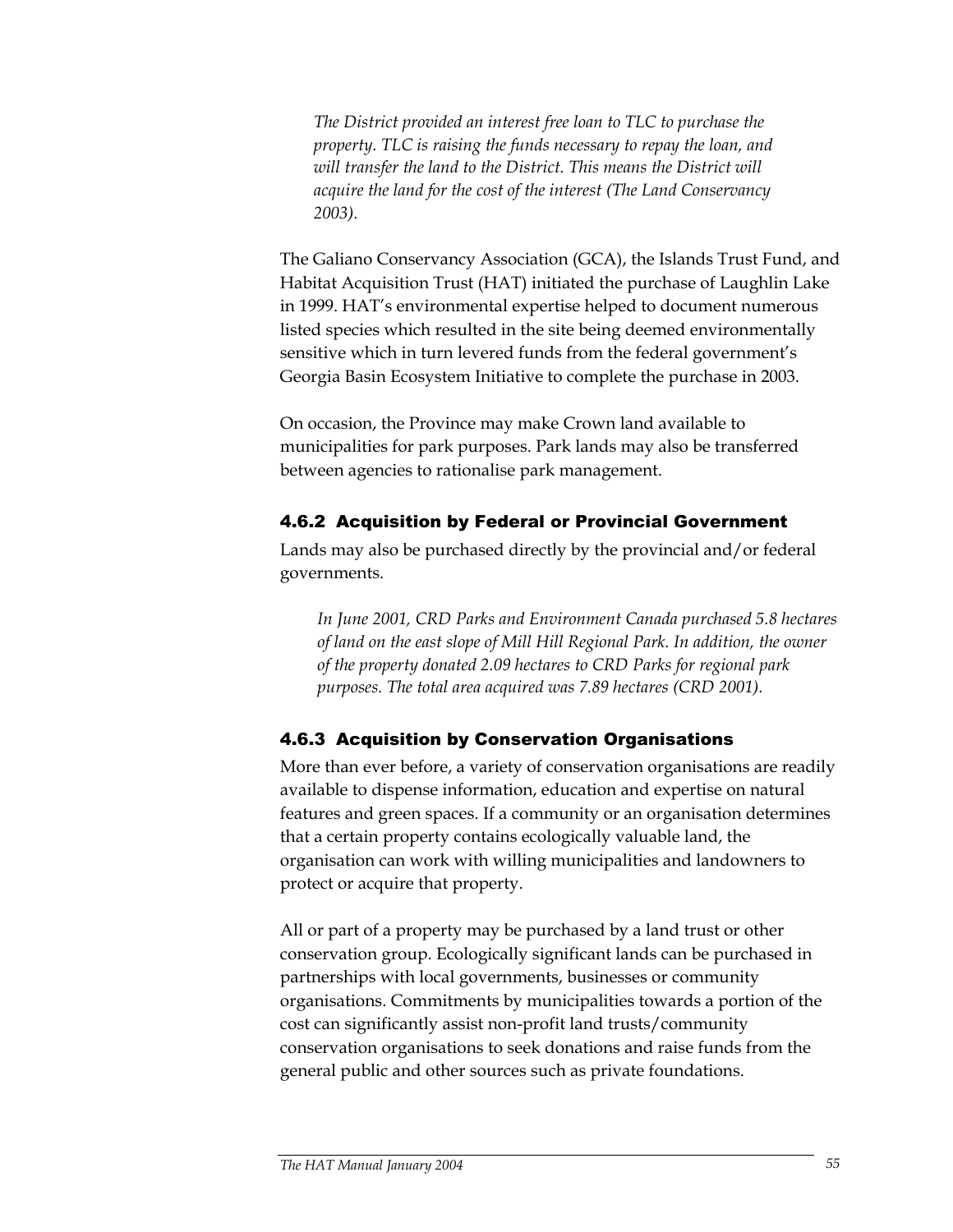The conservation organisation may elect to retain ownership of the property following acquisition, or it may turn land over to a municipality or other agency. The land is usually placed under a conservation covenant to ensure its long-term protection.

*The Nature Conservancy of Canada (NCC) has purchased a 12 ha Garry oak preserve near Duncan. The property was under threat of development but after tremendous community support, \$150,000 was raised by the Elkington/Garry Oak Committee and the Cowichan Community Land Trust Society. The federal and provincial governments and Shell Canada also contributed to the purchase costs. NCC is continuing to raise funds for site restoration and conservation (Nature Conservancy of Canada 2002).* 

*The Land Conservancy (TLC) has embarked on a campaign called "Ours Forever" to raise funds to support the acquisition of sites in the Capital Region.5* 

# 4.6.4 Acquisition of a Partial Interest in the Land

Sometimes it is not necessary to acquire the whole parcel of land in order to protect natural values.

# 4.6.4.1 Easements and Statutory Rights-of-Way

Trail access or wildlife movement corridors across private land can be secured through the granting of an 'easement' or statutory right-of-way under the *Land Title Act* (section 218). Statutory rights-of-way are granted only to governments, and may be donated or purchased. A right-of-way can be negotiated with property owners even if they are not subdividing their land (with the landowner's consent). An easement or statutory right-of-way may be acquired as park at a later time.

This approach provides a less-expensive alternative to acquisition of an entire property.

-

<sup>5</sup> For more information, see http://www.conservancy.bc.ca/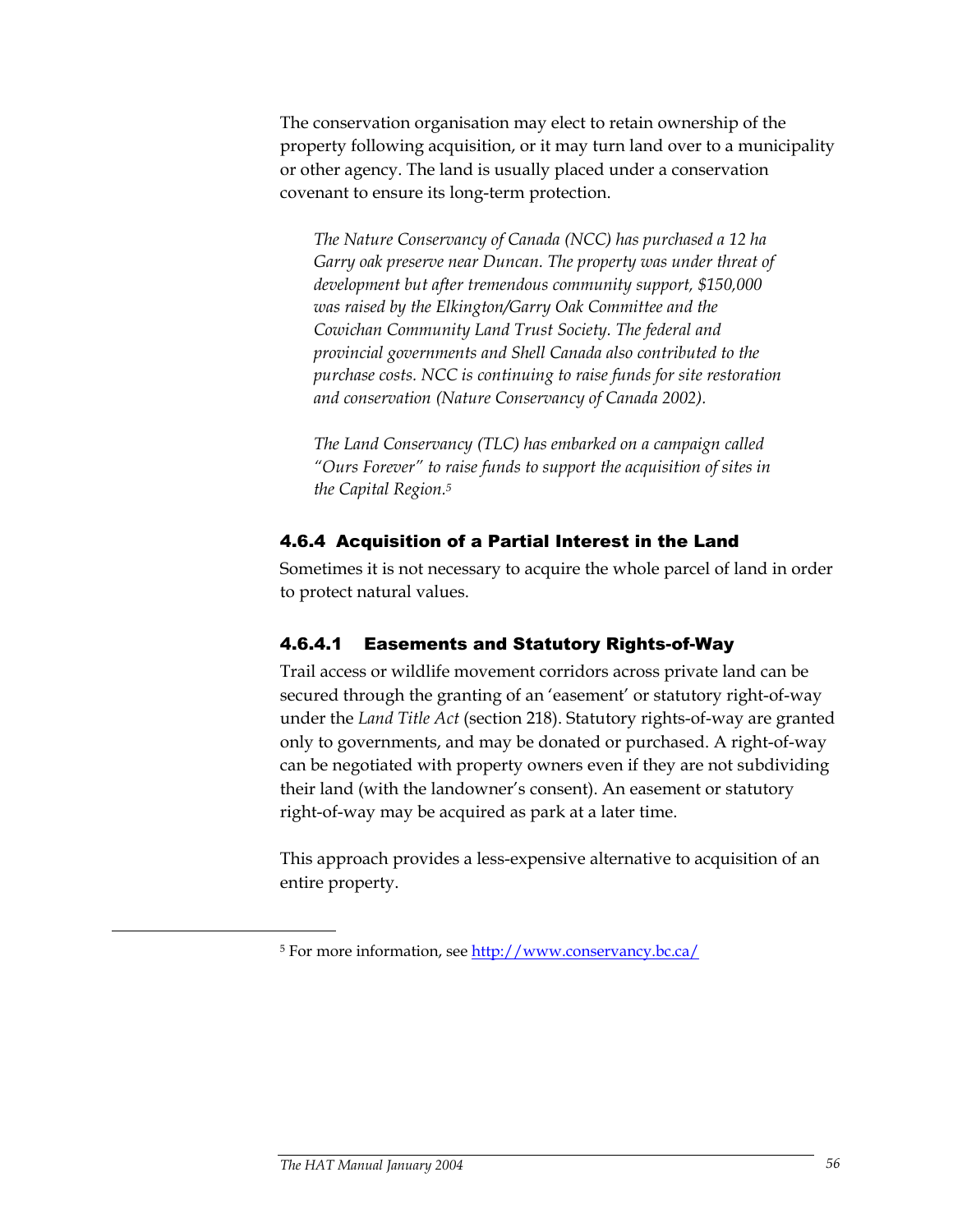## 4.6.4.2 Profits à Prendre

A *profit à prendre* is a right to enter land owned by someone else and take something off the land. Although it is not very commonly used, a *profit à prendre* has potential to help preserve natural areas because a landowner wanting to protect the old growth timber on his or her property, for example, could grant a *profit à prendre* to a conservation group with respect to that timber. The conservation organisation would have the exclusive right to decide whether and what trees would be cut or not cut. (Usually the conservation organisation will decide not to cut trees, or only in a selective manner, thus preserving the natural area.)

A *profit à prendre* can last indefinitely. If an owner grants a *profit à prendre* to a conservation organisation and then sells the property, the new owner will still have to abide by the terms of the *profit à prendre*.

### 4.6.5 Additional Information on Land Acquisition

# **Green Space and Growth: Conserving Natural Areas in B.C. Communities**

Calvin Sandborn. 1996. Prepared for the Commission on Resources and Environment, Wildlife Habitat Canada, Fisheries and Oceans Canada and Ministry of Municipal Affairs and Housing.

A research paper that reviews ways to conserve natural areas in urban and rural areas, with suggestions as to how the tools to protect natural areas might be expanded.

# **Ecological Gifts: Implementing Provisions of the Income Tax Act of Canada**

Compiled by Clayton Rubec and Manjit Kerr-Upal. Updated October 18, 2000. Canadian Wildlife Service, Environment Canada, Ottawa.

A review of the recent changes to the Income Tax Act relating to the donation of environmentally sensitive land, and an outline of the process for certifying ecological gifts, as well as criteria for defining environmentally sensitive lands. For copies contact Environment Canada, ecogifts@ec.gc.ca

### **Giving It Away: Tax Implications of Gifts to Protect Private Land**  Hillyer, Ann and Judy Atkins. 2000. West Coast Environmental Law Research Foundation, Vancouver, BC.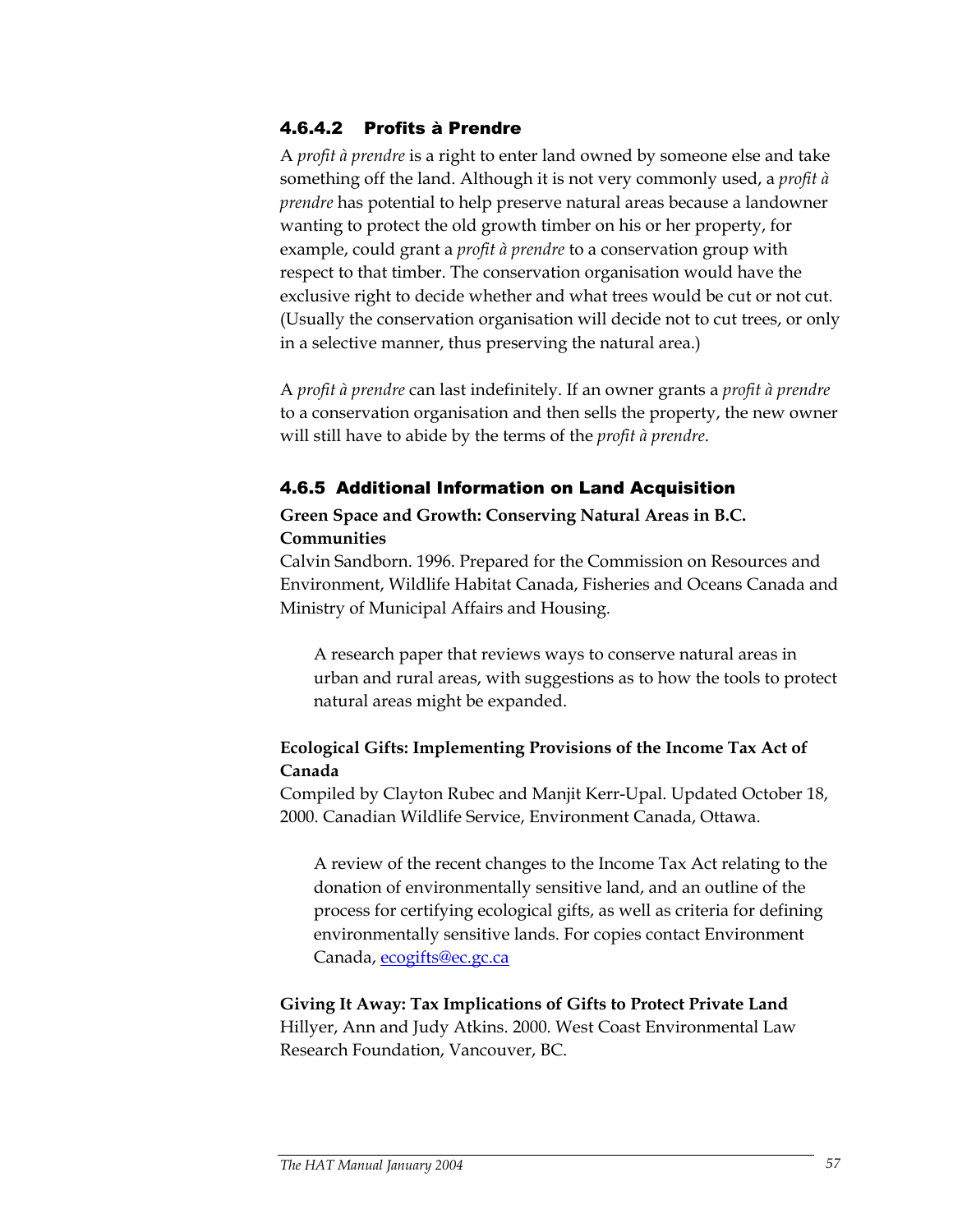A guide for government agencies and conservation organisations about the potential tax benefits and tax liabilities of gifts of land or an interest in the land, where the gift is made for the protection of ecologically significant spaces or environmentally significant features. A guide to the laws, regulations and policies governing tax issues when a landowner donates private land or grants a conservation covenant. Also available at www.wcel.org

### **Stewardship Options: A Guide for Private Landowners in British Columbia**

Penn, B. 1996. Ministry of Environment, Lands and Parks, British Columbia.

A publication for private landowners who want to protect and maintain wildlife habitat on their property. Part of the Stewardship series of publications. Available on-line at www.stewardshipcentre.bc.ca/sc\_bc/stew\_series/bc\_stewseries.asp

Conservation contacts for land trusts and other conservation organisations can be found through: Land Trust Alliance of British Columbia, http://landtrustalliance.bc.ca Connecting for Conservation, www.conservationconnection.bc.ca/

# 4.7 Landowner Actions

Many individual property owners are interested in protecting natural values on their land. This applies to people who put a hummingbird feeder on their apartment balcony or plant flowers to attract butterflies to backyards, as well as to large lot landowners who protect whole wetlands or forest areas on their property.

The sum of these individual actions can do a great deal to protect the biodiversity of the Capital Region, because so many natural areas have already been lost.

Landowners who wish to conserve the natural values of their property have several options:

- Retain ownership, and manage the land themselves (see 4.7.1: Landowner Stewardship and Naturescaping);
- Retain ownership, but involve others in the conservation and maintenance of the area. This may involve an informal agreement (see 4.7.2.1: Short-term Stewardship Agreements) or a more formal legal option (see 4.7.2.2: Conservation Covenants); or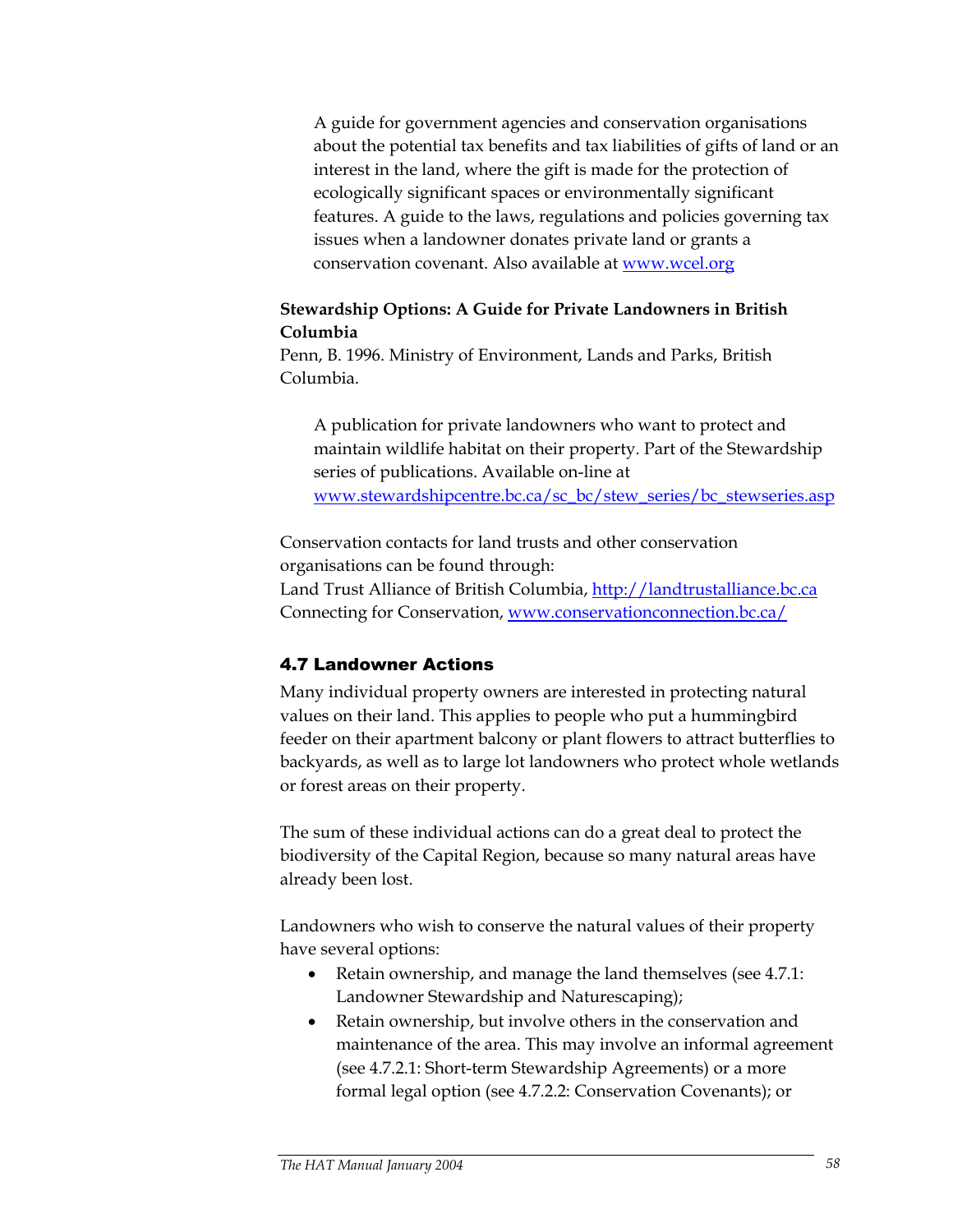• Transfer ownership of all or part of the property to a government or conservation organisation (see section 4.6.1.2: Donations above).

# 4.7.1 Landowner Stewardship and Naturescaping

Stewardship of land is simply using it and maintaining it in a way that does not diminish the natural features of the property. The concept of land stewardship does not exclude the development of land or economic benefits, but seeks to incorporate a variety of land uses with sound ecological practices.

There are many opportunities for individual citizens, organisations and businesses to protect natural features on their private property. Even a backyard can be maintained to make an ecological contribution.

*"Restoration of wildlife habitat happens gradually, one yard at a time. Each private outdoor space is unique, each is important, and each is potentially part of a much larger network of private and public greenspace." Naturescape British Columbia (Campbell and Pincott 1995)* 

"Naturescaping" means using plant species that are native to the area, and/or species that will provide food and shelter for birds, insects, butterflies and other local wildlife. This helps to preserve biodiversity. The advantages of using native species are that they are adapted to local conditions, and once established need less watering, and little or no use of pesticides or herbicides. By reducing lawns and manicured gardens and replacing them with natural ecosystems, communities can reduce the human labour and financial costs associated with managing conventional urban landscapes.

*In North America the area dedicated to exotic lawn cover in residential properties is approximately 83,000 square kilometres. North American residential lawns receive approximately four times the pesticides and herbicides per hectare as agricultural crops do (Ingram 1999).* 

The Naturescape British Columbia program provides information to landowners and homeowners on ways to protect and enhance the natural values of their property.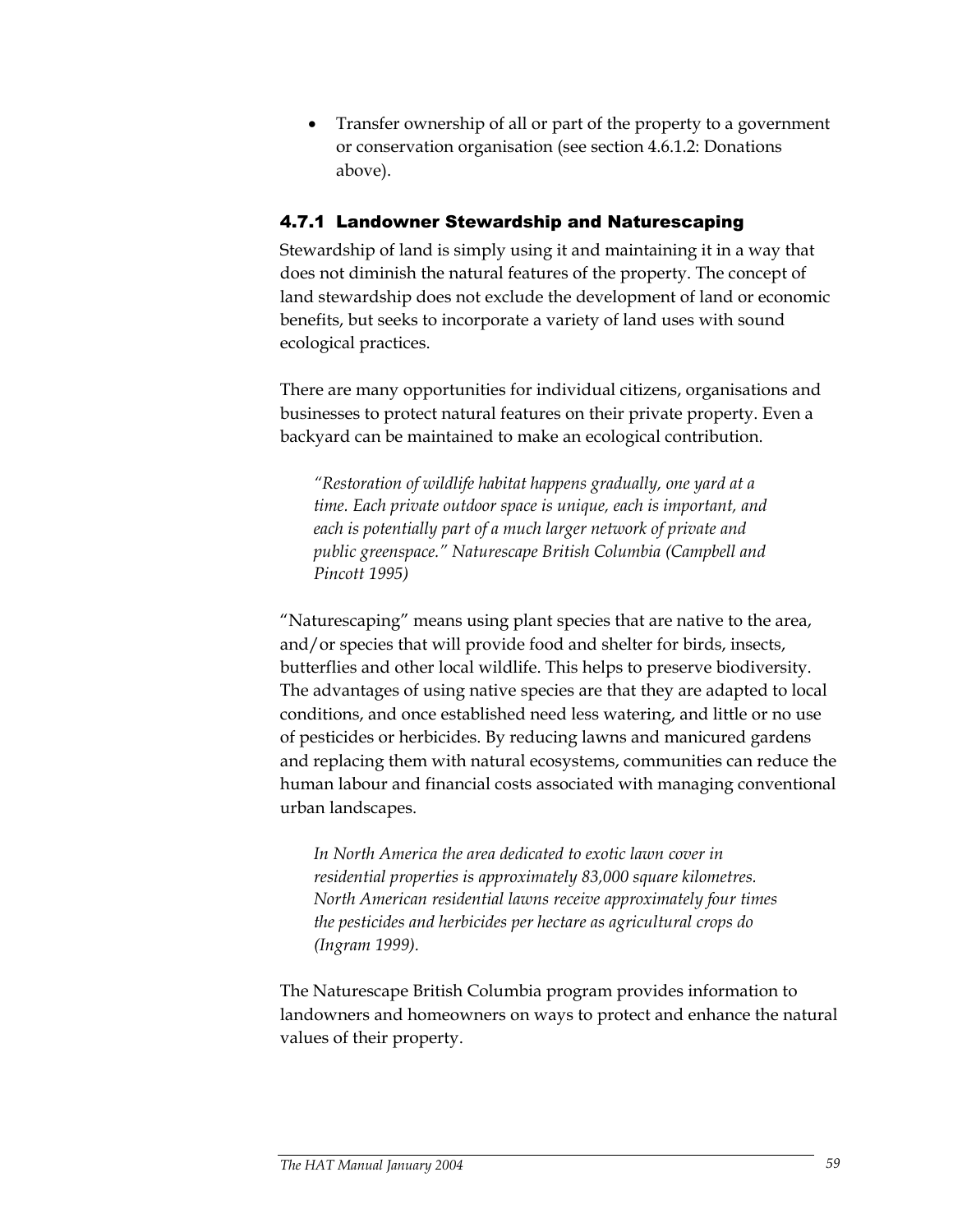# 4.7.2 Short-term Stewardship Agreements

Some landowners may want outside assistance with the conservation of their land, without making a long-term commitment. There are several options.

# 4.7.2.1 Handshake Agreements

A handshake agreement is a verbal commitment between a landowner and a conservation organisation to protect or manage the land in certain ways. For example, a conservation organisation may agree to remove invasive plants from a wetland on a regular basis.

# 4.7.2.2 Management Agreements

This could include a simple written contact to manage the land in a certain way. This type of agreement is not binding on future landowners, and may include a time-limit for the agreement.

*"Mr. T. has a marsh on his ranch that both he and Muskrats Forever, a national conservation organisation protecting wetlands, are interested in conserving for wildlife habitat. Together they draw up a written agreement that states Mr. T. cannot drain the marsh for pasture or let the cattle graze by it. In return for limiting his use of the land, Muskrats Forever agrees to look after the marsh and fence it from his cattle." (Fictional example* in *Penn 1996)* 



B. Whittington

#### 4.7.3 Leases and Licences

A landowner may enter a lease or licensing arrangement part with a conservation organisation, in return for an annual rent or licence fee.

*"Mr. and Mrs. R. inherited a large property that encompassed extensive nesting grounds of sandhill cranes… They contacted the…Sandhill Crane Foundation, and negotiated a lease that allowed the Foundation to enter and care for the property and cranes in return for an annual rent that covered the owners' taxes." (Ibid.)* 

These voluntary agreements are usually renewable, but are not binding on future owners of the land. Voluntary agreements are a good option for a landowner who is unsure about entering a more formal, long-term conservation covenant. Just getting to the point of a verbal agreement usually entails a discussion of the valuable natural features that exist, and that education can further enhance the private stewardship that has been maintained in the past.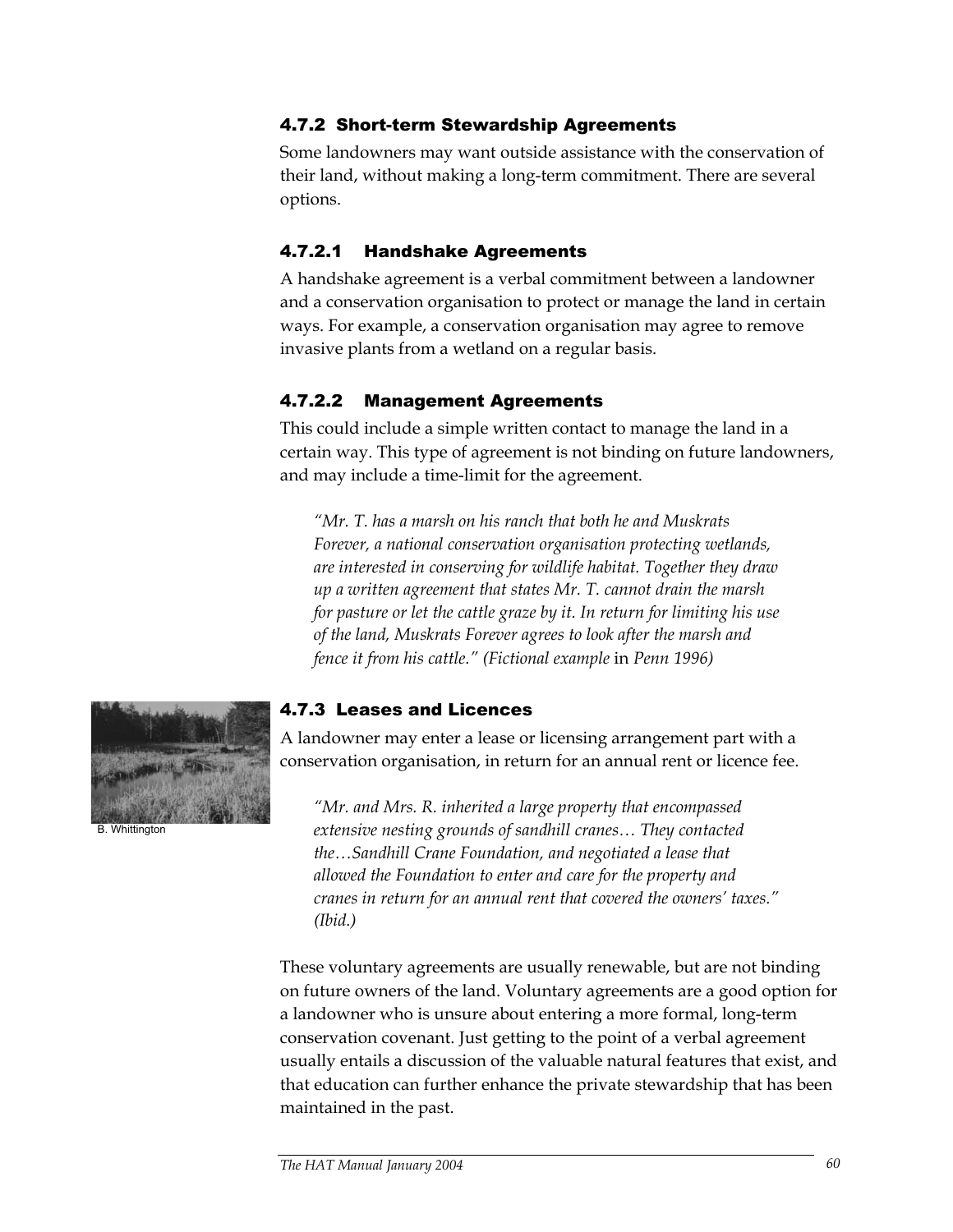#### 4.7.4 Conservation Covenants

*Note: Conservation covenants, provided for under the* Land Title Act *(s. 219), are quite different from restrictive covenants.* 

Conservation covenants are long-term agreements that can conserve all, or a portion, of a property. The landowner retains ownership of their property but agrees to protect or manage the land in certain ways that respect and protect various natural features. The conservation covenant also conveys certain specifically-identified rights and responsibilities (such as the right to an annual inspection) to a land conservation organisation or a public agency.

The covenants are binding on subsequent owners of the land on which they are registered. Under certain circumstances, there may be tax benefits to the landowner.

Agencies eligible to hold conservation covenants include local governments or a registered conservation organisation such as a land trust. In the Capital Region, land trusts such as Habitat Acquisition Trust, Nature Conservancy of Canada, The Land Conservancy and the Islands Trust Fund all hold conservation covenants. Many covenants are a threeway agreement between the landowner, the local government and a conservation organisation as this provides the best long-term protection and the best use of resources to manage and monitor the land.

*Habitat Acquisition Trust holds covenants on many properties in the Capital Region, including Ayum Creek in Sooke, Matthews Point on Galiano Island, the Whitney-Griffiths property in Metchosin, and the Bailin property in North Saanich.*

An organisation holding the conservation covenant is responsible for monitoring compliance with the terms of the agreement, and has the right to enforce the restrictions under provincial or territorial laws and to require restoration should the terms be broken.

Conservation covenants may be used to protect public as well as private lands.

*Conservation covenants are complex legal documents and legal advice should be sought.*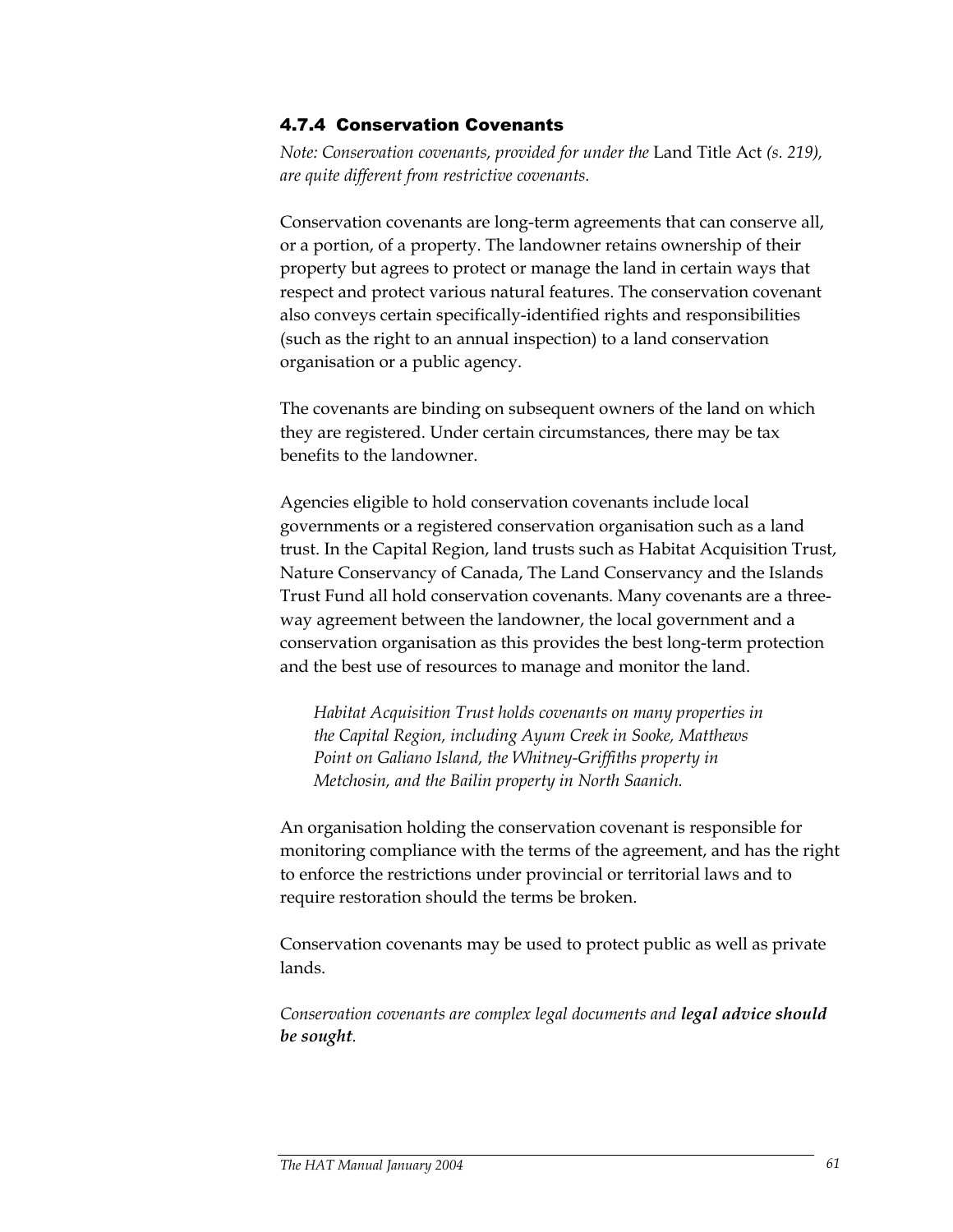#### 4.7.5 Landowner Contact Programs

Landowners are often unaware of the ecological values of their property. Conservation organisations may initiate a landowner contact program to let people know about environmentally sensitive areas on their property, and to provide information on how to protect and manage their areas.

*The Cowichan Community Land Trust has an ongoing program to contact landowners in the Cowichan Valley who have lands that have been identified as part of the Sensitive Ecosystem Inventory. The success of this has generated an interest among landowners which has led some to place voluntary conservation covenants on their property (Cowichan Community Land Trust).6* 

The key to success with landowner contact is building a relationship based on respect, understanding, and trust. Most landowners appreciate the effort made to inform them about the ecological values of their property – whether or not they opt to participate in a program. They must be respected for their actions, whatever they decide.

*Habitat Acquisition Trust is working on the "Good Neighbours" project, undertaking direct landowner contact in six areas: Esquimalt Lagoon, Mount Douglas Park, Oak Haven Park, Uplands Park, Swan Lake/Christmas Hill and Highrock Cairn Park. The landowner contact specialists are educating property owners about the significance of the adjacent sensitive areas, offering resource materials and support as required, and encouraging them to consider voluntary stewardship options (Habitat Acquisition Trust, 2003).7*

## 4.7.6 Additional Information on Landowner Actions

**Naturescape British Columbia: Caring for Wildlife Habitat at Home**  S. Campbell, 1975. Naturescape British Columbia.

A series of publications that provide detailed information on the benefits of "naturescaping" and the species to use. Part of the Stewardship series of publications. Available on-line at www.stewardshipcentre.bc.ca/sc\_bc/stew\_series/bc\_stewseries.asp

<u>.</u>

<sup>&</sup>lt;sup>6</sup> For more information, see  $\frac{\text{http://www.island.net/~colt}}{\text{a}$ <br><sup>7</sup> For more information, contact Habitat Acquisition Trust or go to http://www.hat.bc.ca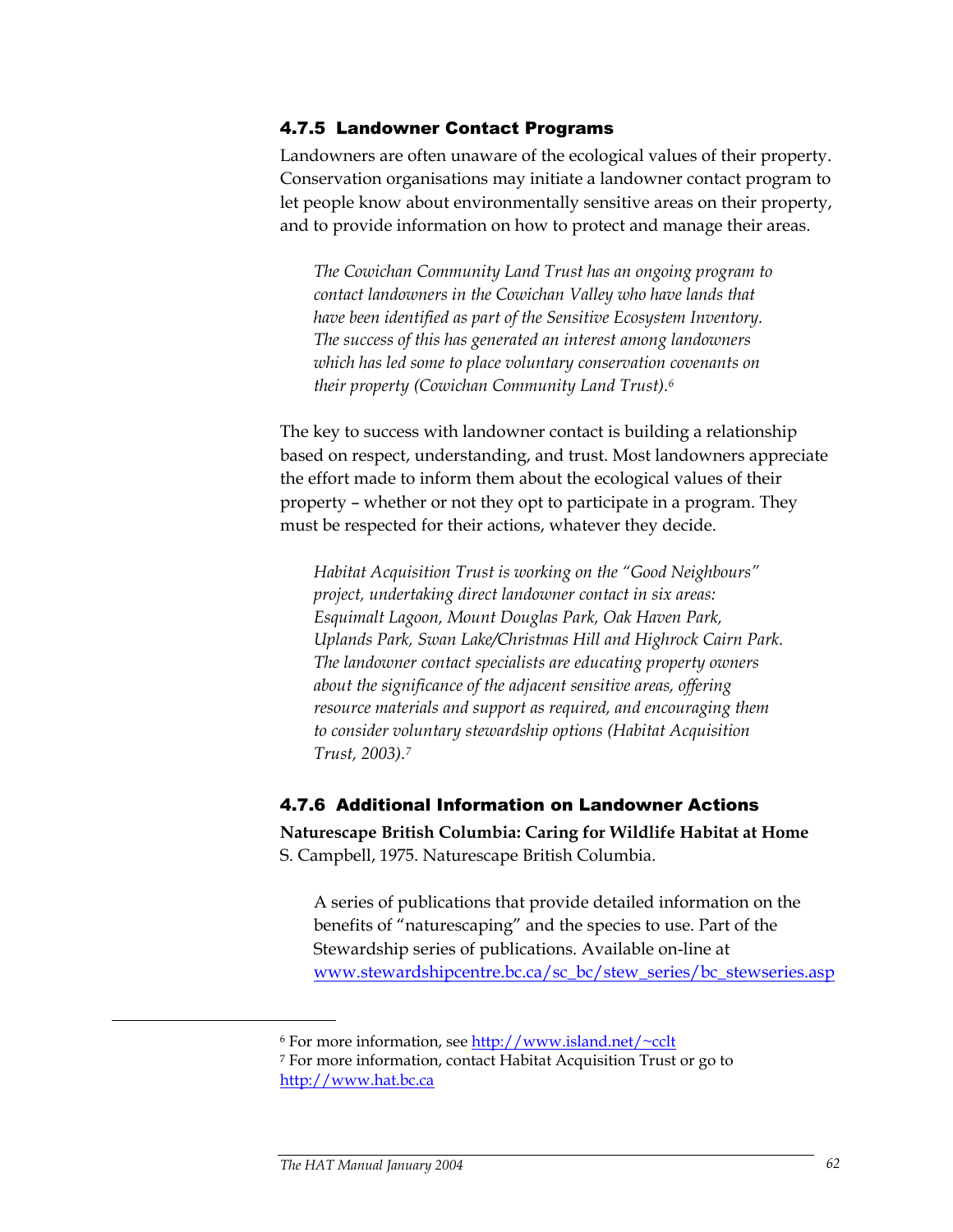#### **Stewardship Options: A Guide for Private Landowners in British Columbia**

Briony Penn. 1996. Ministry of Environment, Lands and Parks, British Columbia.

A publication for private landowners who want to protect and maintain wildlife habitat on their property. Part of the Stewardship series of publications. Available on-line at www.stewardshipcentre.bc.ca/sc\_bc/stew\_series/bc\_stewseries.asp

# **Greening Your Title: A Guide to Best Practices for Conservation Covenants**

Ann Hillyer, and J. Atkins. 2000. West Coast Environmental Law.

A guide to the best practices associated with the use of conservation covenants, with a focus on their use for the protection of ecologically significant private land. Available from West Coast Environmental Law, www.wcel.org

### **Giving It Away: Tax Implications of Gifts to Protect Private Land**

Ann Hillyer and Judy Atkins. 2000. West Coast Environmental Law Research Foundation, Vancouver B.C.

A guide for government agencies and conservation organisations about the potential tax benefits and tax liabilities of gifts of land or an interest in the land, where the gift is made for the protection of ecologically significant spaces or environmentally significant features. A guide to the laws, regulations and policies governing tax issues when a landowner donates private land or grants a conservation covenant. Available at www.wcel.org

# **Here Today, Here Tomorrow: Legal Tools for the Voluntary Protection of Private Land in British Columbia**

Barbara Findlay and Ann Hillyer. 1994. West Coast Environmental Law Association.

A report written for conservation groups, individual landowners, real estate professionals and other interested parties looking for information about the legal tools available to conserve private land. Available at www.wcel.org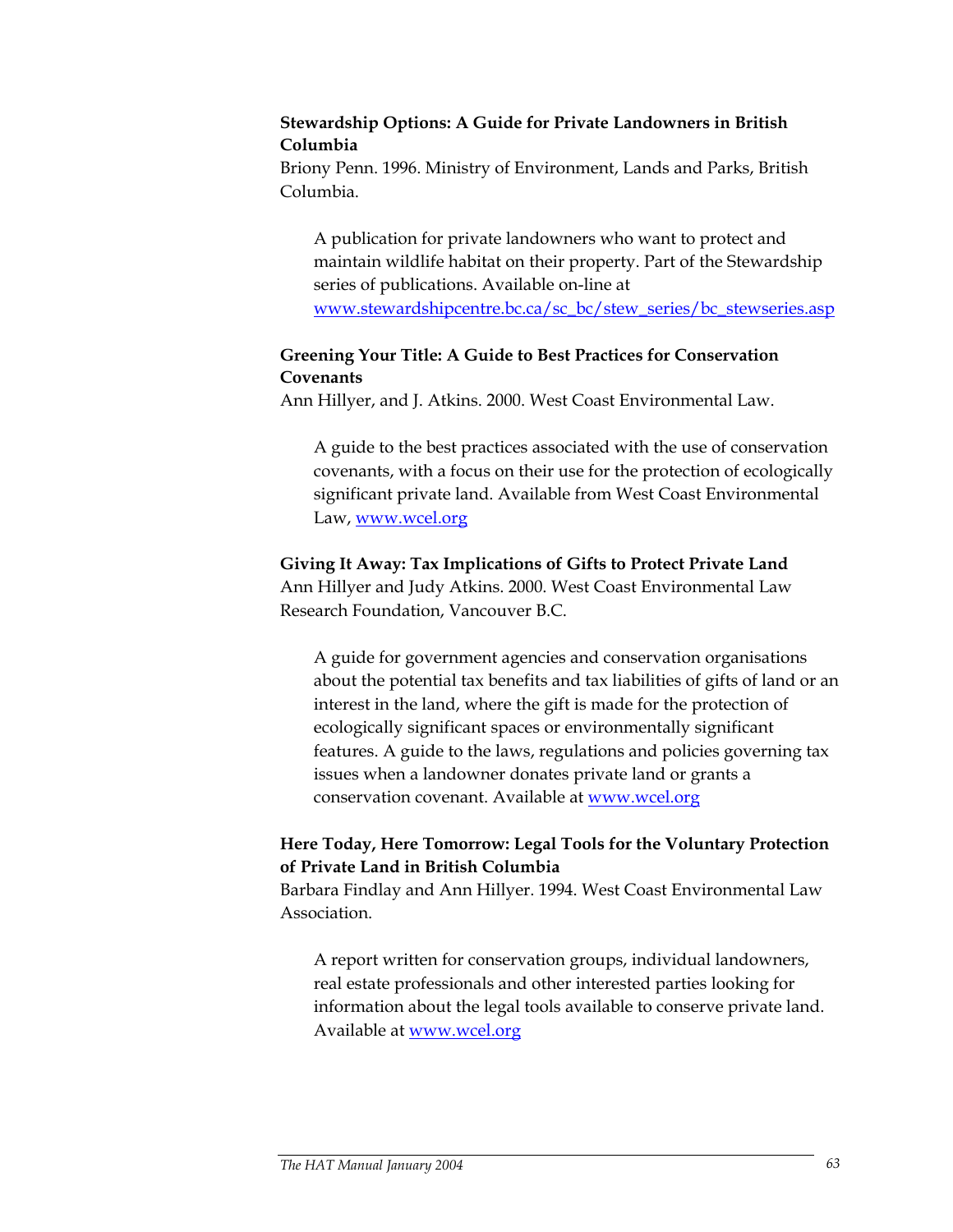#### **Leaving a Living Legacy: Using Conservation Covenants in B.C.**

William J. Andrews and David Loukidelis. 1996. West Coast Environmental Research Foundation.

A comprehensive look at the use of conservation covenants. Available at www.wcel.org

#### **Landowner Contact Guide**

Theresa Duynstee. 1997. Ministry of Environment, Lands and Parks & Environment Canada, British Columbia.

A guidebook for individuals and community groups interested in promoting stewardship with private landowners. It describes a systematic approach designed to provide landowners with information about ecological values and stewardship practices, and how to help landowners to maintain the natural features of the land. Part of the Stewardship series of publications. Available on-line at www.stewardshipcentre.bc.ca/sc\_bc/stew\_series/bc\_stewseries.asp

#### **Green Legacies: A Donor's Guide for B.C.**

Habitat Conservation Trust Fund, Stewardship Centre for B.C. 2002. Part of the Stewardship Series of documents.

A compendium of tax, legal and administrative implications for people interested in donating land or cash for conservation. Available on-line at www.stewardshipcentre.bc.ca/green\_legacies\_web/index.asp

# **On the Ground: A Volunteer's Guide to Monitoring Stewardship Agreements**

Land Trust Alliance of BC, BC Stewardship Centre. 2002.

This step-by-step manual leads volunteers and staff through the stages of developing Stewardship Agreements, outlining the various kinds of legal agreements including Conservation Covenants.

#### **Brochures from the Land Trust Alliance of British Columbia**

A series of brochures on various aspects of land conservation, including:

- Preserving Natural and Cultural Features of Land with a Conservation Covenant;
- Your Land Conservation Options; and
- Tax Benefits of your Conservation Donation.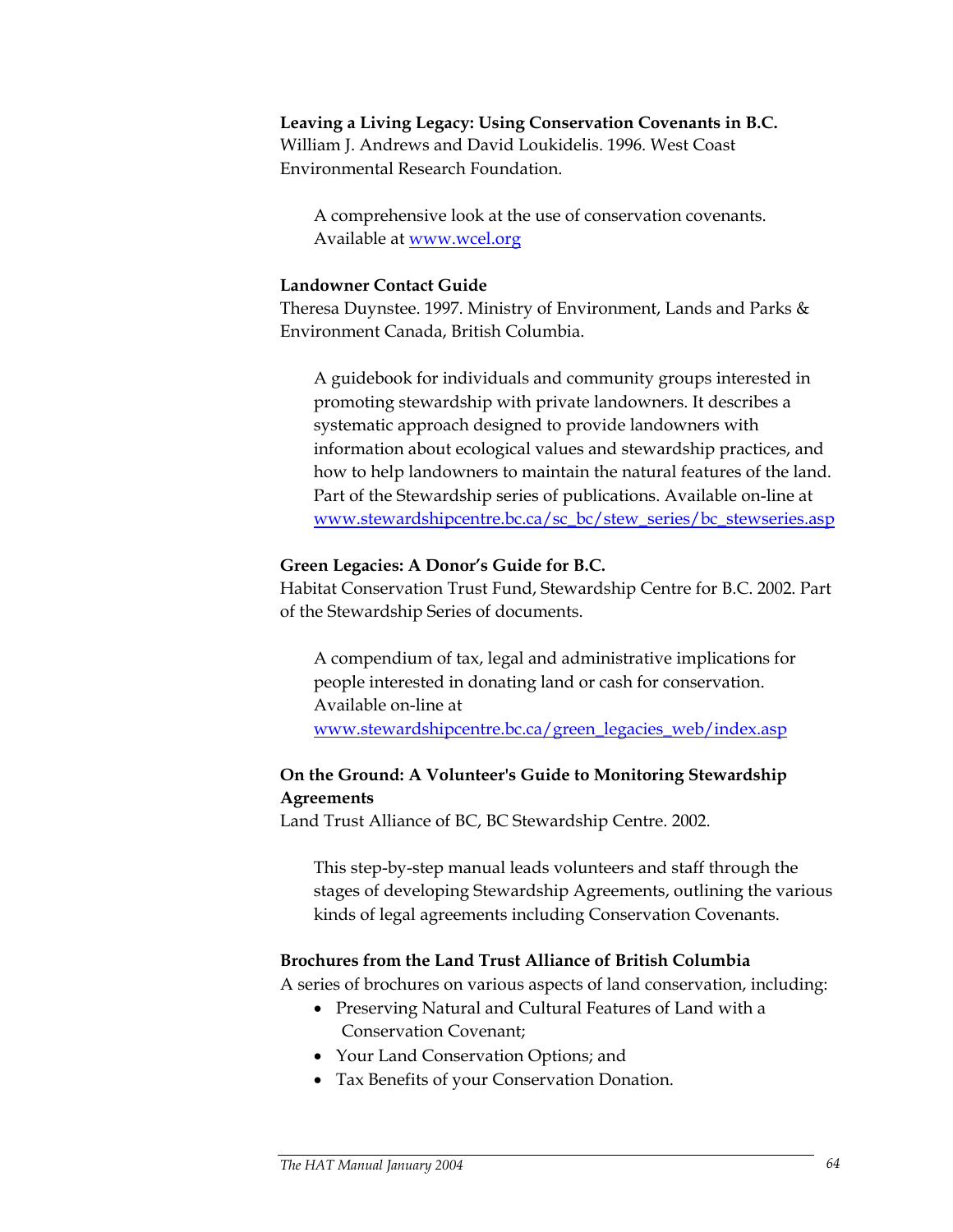Available from the Land Trust Alliance of British Columbia, http://landtrustalliance.bc.ca/

#### **Giving the Land a Voice: Mapping our Home Places**

Sheila Harrington, editor. 1999.

Chapter 8 (by Bill Turner) provides many examples of how individual landowners can protect the natural values on their property.

#### **Decision Support Tool for Invasive Species in Garry Oak and Associated Ecosystems**

Murray, C. and R.K. Jones. 2002. Prepared by ESSA Technologies Ltd. for the Garry Oak Ecosystems Recovery Team. Victoria, BC. 56pp. http://www.goert.ca/docs/goe\_dst.pdf (1.5MB)

This decision support tool (not a decision making tool) will help you make decisions regarding whether, and how, to manage invasive species in Garry oak and associated ecosystems (GOEs) in BC. It will provide you with guidance regarding the identification of an invasive species problem and management options for dealing with its control, and point to other sources of information that may help.

### **Towards a Decision Support Tool to Address Invasive Species in Garry Oak & Associated Ecosystems in B.C.**

Murray, C., and C. Pinkham**.** 2002. Prepared by ESSA Technologies Ltd., Victoria, B.C. for the GOERT Invasive Species Steering Committee, Victoria, BC. 96pp. http://www.goert.ca/docs/GOEDSTreport.pdf (1MB)

This report comprises the first step towards the development of a decision support tool for invasive species management. It includes chapters on

- Review of Current Status of Decision Support Tools for Invasive Species in BC;
- Gaps in Decision Support Tools/Methodologies;
- Decision Support Framework; and
- Top Ten GOE-Threatening Exotic Plant Species.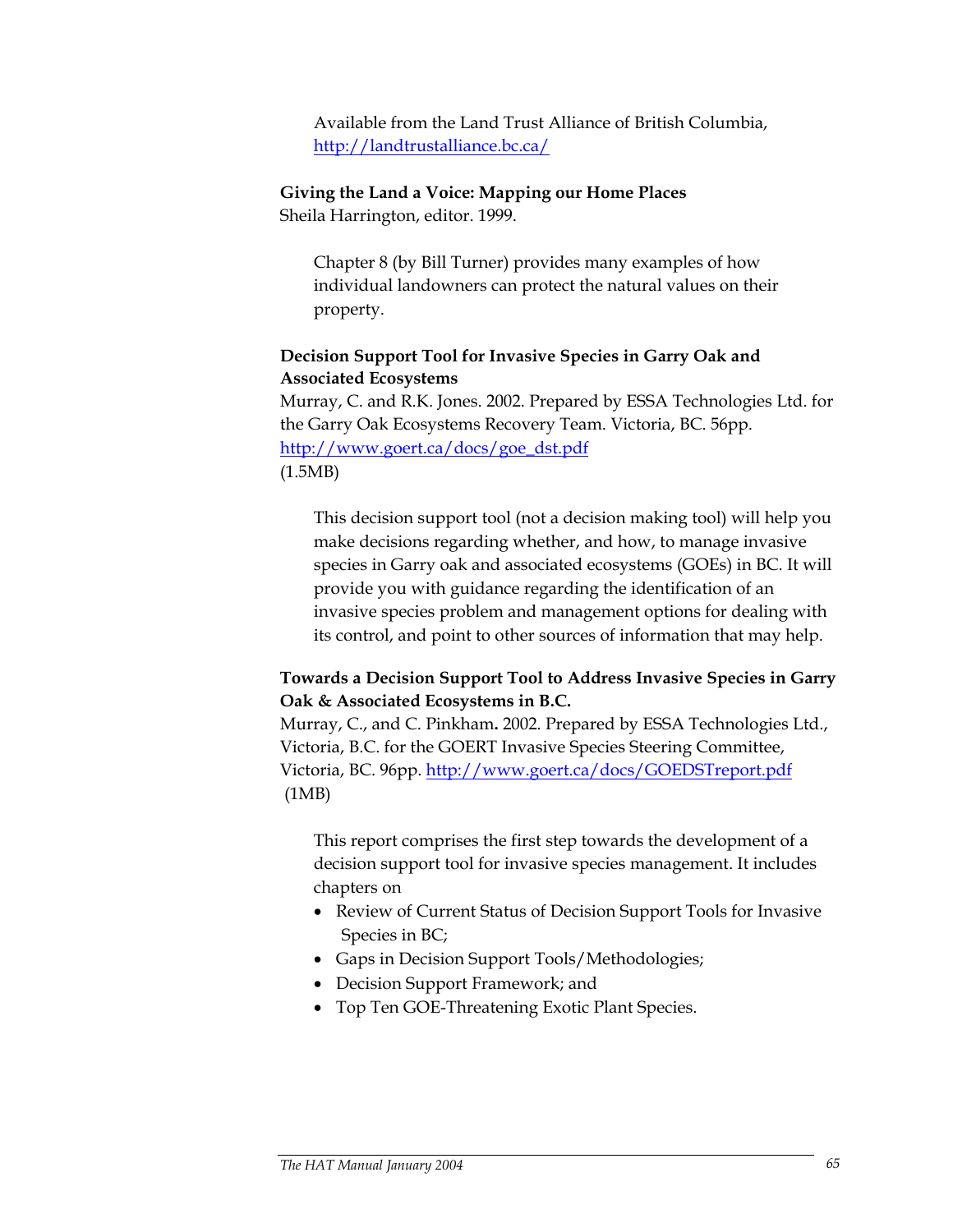## 5. Conclusion

There are many agencies, organisations and individuals working hard to protect natural areas in the Capital Region. Many areas have already been set aside as natural parks or covenanted lands.

But much more remains to be done. As an individual, there are many things that YOU can do:

- Find out about natural areas in your municipality (see section 4.1: Inventory);
- Find out about the efforts of conservation organisations in your area (find them through the Conservation Connection website: (www.conservationconnection.bc.ca)
- Support efforts by local governments and land trust organisations to protect natural areas;
- Share this manual with a friend, so that they can learn more.

*"Never doubt that a small group of thoughtful, committed citizens can change the world; indeed, it's the only thing that ever has." (Margaret Mead, anthropologist)*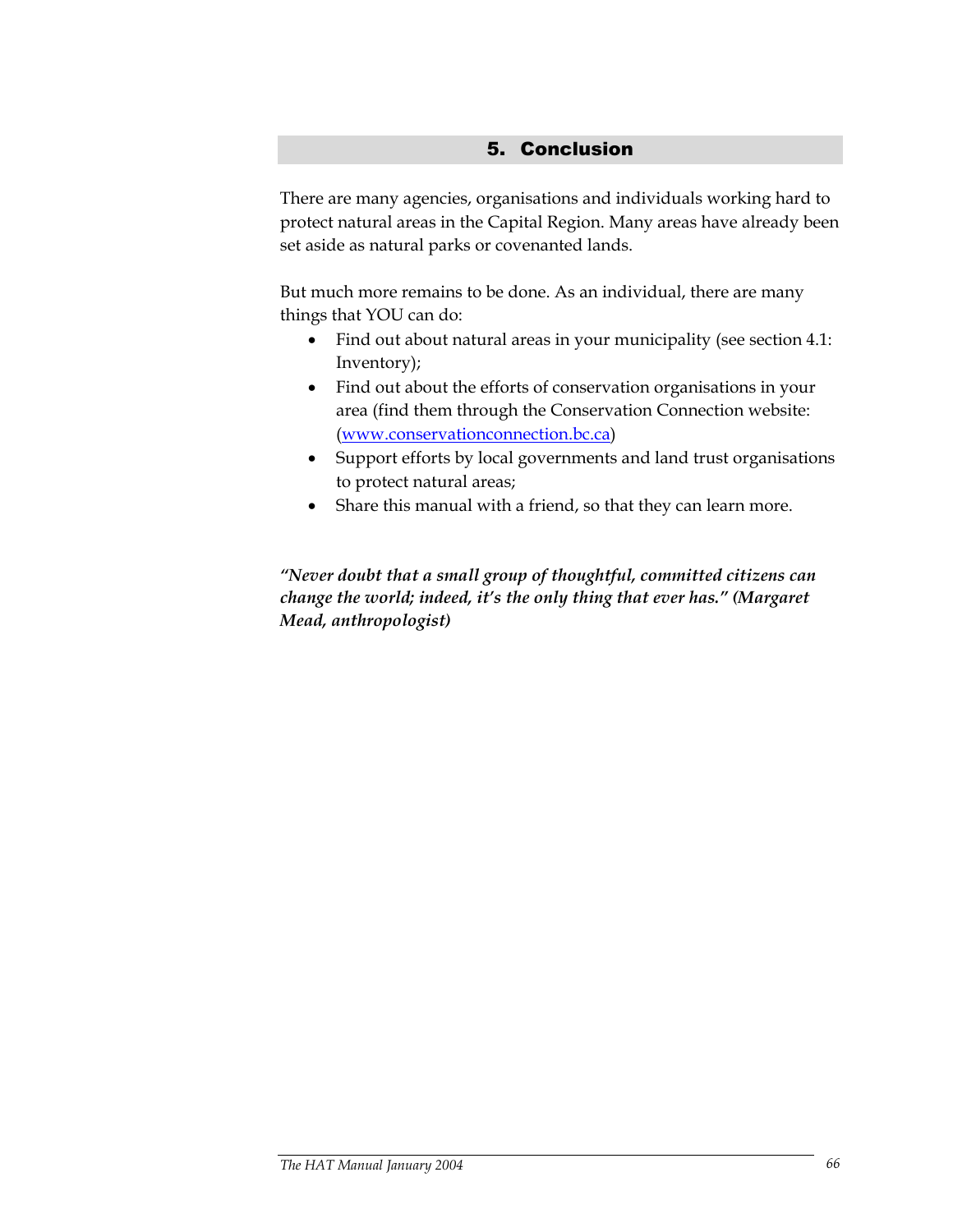### 6. References

American Forests. 1998. Regional Ecosystem Analysis Puget Sound Metropolitan Area: Calculating the Value of Nature. Final Report: 7/25/98. Washington, DC.

American Forests. 2002a. www.americanforests.org/graytogreen/air/

American Forests. 2002b. National Urban Tree deficit. www.americanforests.org/graytogreen/treedeficit/

BC Species Explorer. 2002. srmwww.gov.bc.ca/atrisk/

- Beauchesne, S.M,. and J.M. Cooper. 2002. Draft COSEWIC status report on Streaked Horned Lark *Eremophila alpestris strigata*. Comm. Status of Endangered Wildl. in Can., Ottawa, ON.
- Burton, B. 2002. Infrastructure Innovation: Root Barrier Design. PIBC News, April 2002.
- Campbell Goodall Traynor Consultants Ltd. 2000. Regional Growth Strategy Options Survey, Report of the Random Survey. www.crd.bc.ca/regplan/RGS/Choices/pdf/random2.pdf
- Campbell, S. and S. Pincott. 1995. Naturescape British Columbia, Provincial Guide. B.C. Ministry of Environment, Lands and Parks, Victoria, BC.
- *Canada Fisheries Act*, Section 34(1).
- Canadian Wildlife Service. 2002. Hinterlands Who's Who: The Benefits of Wildlife. www.cws-scf.ec.gc.ca/hww-fap/benefits/benefits.html
- Capital Regional District. 2003 August. Bylaw 2592. A Bylaw to Adopt a Regional Growth Strategy for the Capital Regional District. www.crd.bc.ca/regplan/rgs/reports/2003\_rgs\_bylaw.pdf
- Capital Regional District. 2003. Comprehensive Community Plan for Willis Point, Bylaw No. 1.

www.crd.bc.ca/bylaws/landusejuandefu\_1/index.htm

- Capital Regional District Land Acquisition Information. 2001. www.crd.bc.ca/parks/pdf/Acq02.pdf
- Capital Regional District Media Release, February 15, 2002. www.crd.bc.ca/media/aquisition.htm
- Capital Regional District Parks and Provincial Capital Commission. 1997. Regional Green/Blue Spaces Strategy. Victoria, BC.
- Capital Regional District Parks. 2000a. 2000 Annual Report. www.crd.bc.ca
- Capital Regional District Parks. 2000b. CRD Parks Master Plan. Victoria, BC.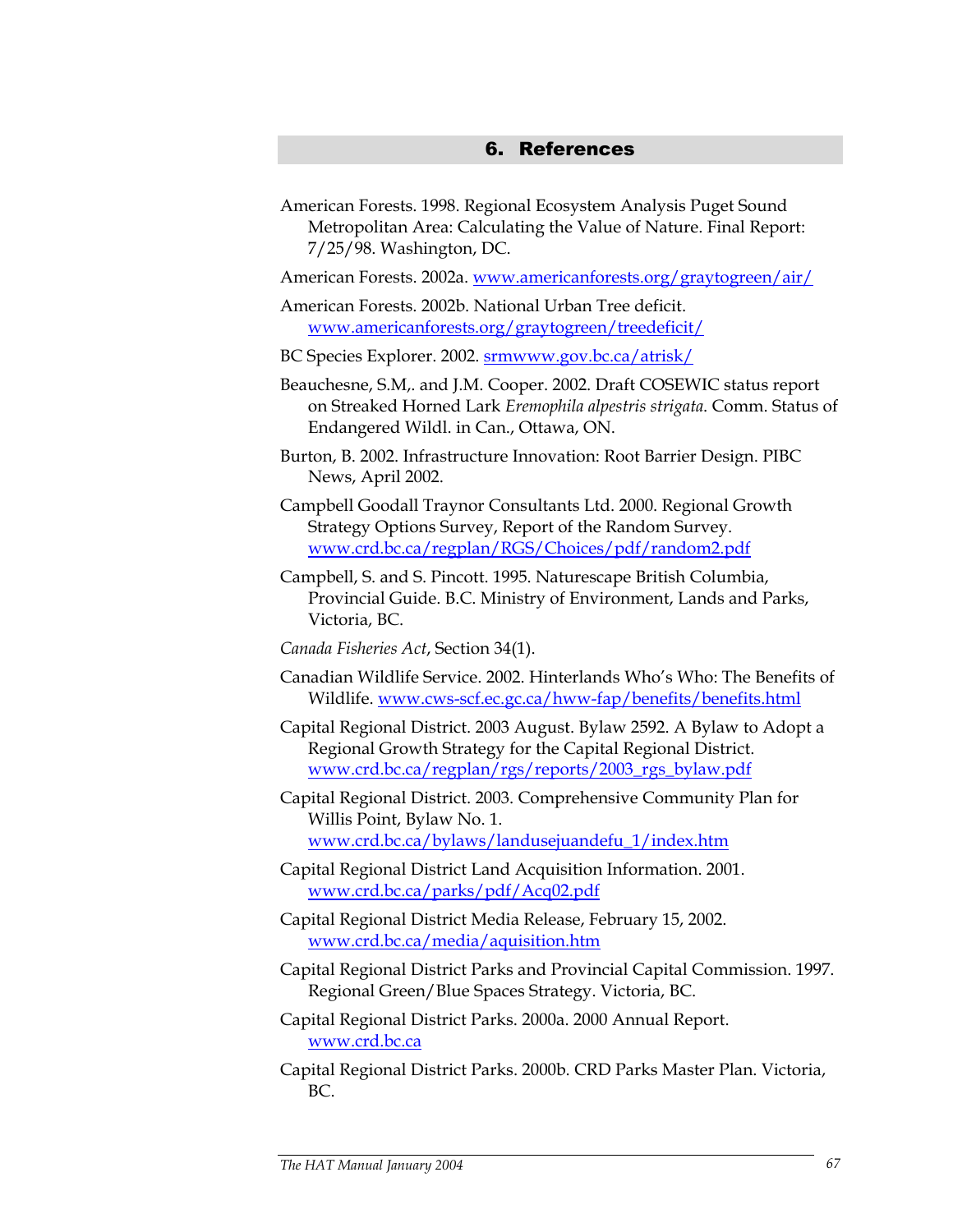- Capital Regional District Regional Growth Strategy website. 2002. www.crd.bc.ca/regplan/RGS/.
- Center for Watershed Protection. 1996. *In* Schueler, T. 1996. The Economics of Watershed Protection. Ellicott City, MD. Cited on www.pipeline.com/~mrrunoff/EconW.htm.
- Chillibeck, B., G. Chislett and G. Norris. 1992. Land Development Guidelines for the Protection of Aquatic Habitat. Fish. and Oceans Can. and B.C. Minist. Environ., Lands and Parks. Vancouver, BC.
- Conservation Data Centre (CDC). 2000. Extinct and Extirpated Species. Wildlife at Risk in British Columbia fact sheet. B.C. Minist. Environ., Lands and Parks. Victoria, BC. 2pp.
- Costanza, R., R. d'Arge, R. de Groot, S.Farber, M. Grasso, B. Hannon, K. Limburg, S. Naeem, R. V. O'Neill, J. Paruelo, R. Raskin, P. Sutton, and M. van den Belt. 1997. The value of the world's ecosystem services and natural capital. Nature 387:253-260.
- Cowichan Community Land Trust. http://www.island.net/~cclt Duncan, BC.
- CRD Roundtable on the Environment, 2000. CRD Environmental Trends. www.crd.bc.ca/envtrend/default.html
- CRD Roundtable on the Environment. 2003a. Rare and Fragile. Sensitive Ecosystems in Parks: A State of Environment Indicator for the Capital Regional District. Brochure. For more information see www.crd.bc.ca/rte
- CRD Roundtable on the Environment. 2003b. Through the Cracks: An Impervious Surfaces Indicator for the Capital Regional District. Brochure. www.crd.bc.ca/rte
- Curran, D. 2001. Economic Benefits of Natural Green Space Protection. Paper prepared for the POLIS project on Ecological Governance and Smart Growth British Columbia, May 2001 [quoting US National Parks Service study]. Victoria, BC.
- Daley, G., and K. Ellison. 2002. The New Economy of Nature *in* Green Business News, June 2002.
- District of Highlands. 1997. Official Community Plan. Highlands, BC. www.highlands.bc.ca/municipal\_office/Municipal\_Docs/Municipal \_Bylaws/076-100/094\_ocp.pdf
- District of Langford. 1999. A Guide for Preparing Development Permits for Environmentally Sensitive and Hazardous Areas. Brochure. Langford, BC.
- District of Langford. 2002. www.district.langford.bc.ca/newsarticle.asp?TopicID=16
- District of Langford Zoning Bylaw, subsection 3.16.01.
- Environment Canada. 2000. The Importance of Nature to Canadians: The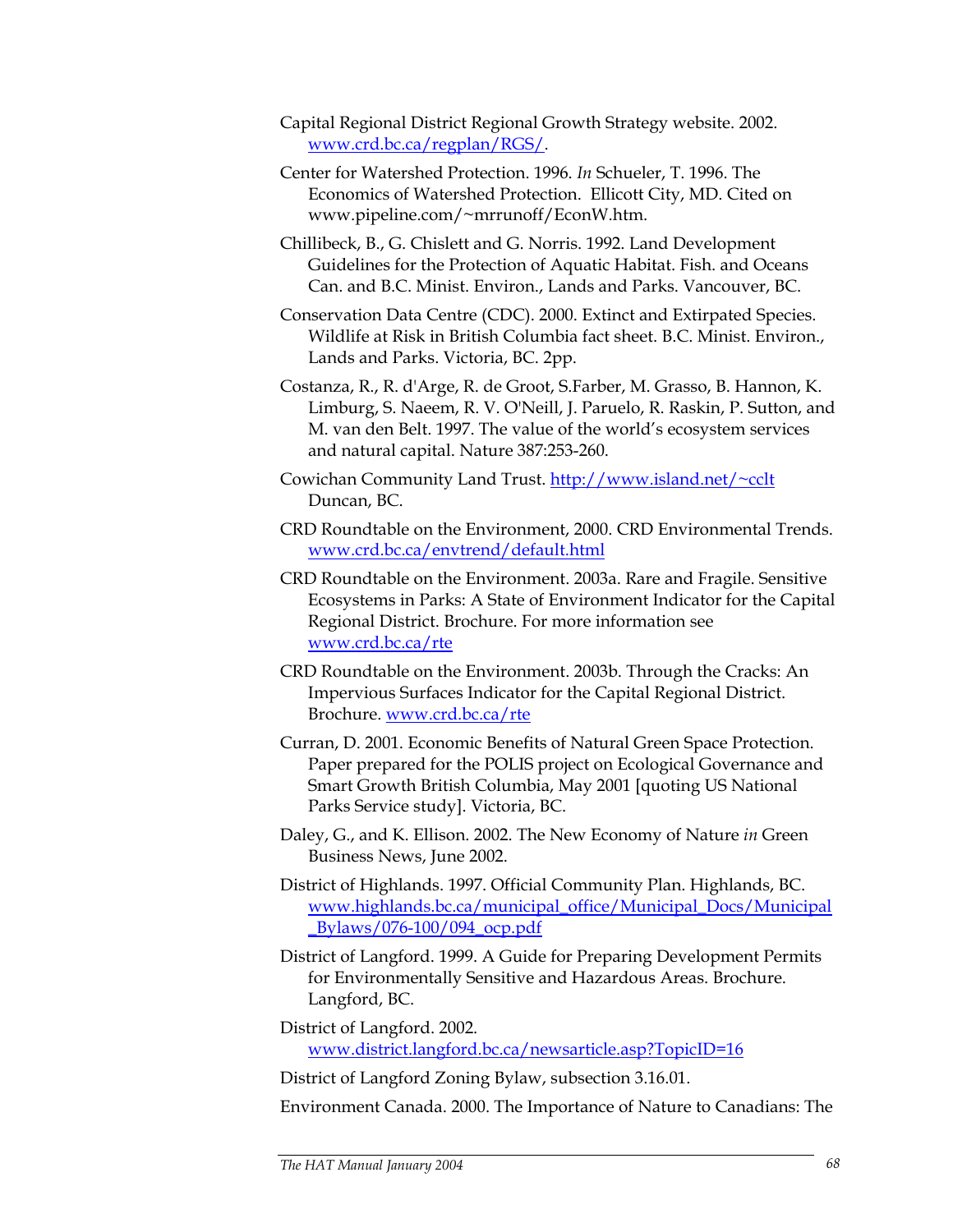Economic Significance of Nature-related Activities. Ottawa, ON.

- Esquimalt Lagoon Stewardship Initiative. 2002. Esquimalt Lagoon Stewardship Initiative. Brochure. Victoria, BC. www.veheap.crd.bc.ca/elsi/publications/elsi\_brochure.pdf
- Fraser River Action Plan. 1997. Wild, Threatened, Endangered, and Lost Streams of the Lower Fraser Valley: Summary Report. Fish. and Oceans Can.
- Fuchs, M.A. 2001. Towards a Recovery Strategy for Garry Oak and Associated Ecosystems in Canada: Ecological Assessment and Literature Review. Tech. Rep. EC/GB-00-030. Environ. Can., Can. Wildl. Serv., Pacific and Yukon Region, Delta, BC.
- Garry Oak Ecosystems Recovery Team. 2002. Recovery Strategy for Garry Oak and Associated Ecosystems and their Associated Species at Risk in Canada, 2001-2006. Draft 20 Feb 2002. Garry Oak Ecosystems Recovery Team, Victoria, BC.
- Garry Oak Ecosystems Recovery Team. 2003a. Invasive Species in Garry Oak and Associated Ecosystems in British Columbia. Garry Oak Ecosystems Recovery Team, Victoria, BC.(field manual)
- Garry Oak Ecosystems Recovery Team. 2003b. Species at Risk in Garry Oak and Associated Ecosystems in British Columbia. Garry Oak Ecosystems Recovery Team, Victoria, BC.(field manual)
- Gore, A. 1992. Former U.S. Vice-President, quoted *in* Earth in the Balance, Houghton Mifflin Publishers, Boston, MA.
- Harrington, S., ed. 1999. Giving the Land a Voice: Mapping Our Home Places. Land Trust Alliance of BC. Saltspring Island, BC.
- Harris, N.C. 2001. Programs for land-based habitat conservation in B.C.: A Report to the CRD Roundtable Subcommittee on Land Based Habitat. www.crd.bc.ca/rte/habitrpt.pdf
- Helvoigt, T. 1999. Oregon In-Migration Survey. Oregon Employment Department. Chapter 3: Quality of Life. Salem. OR.
- Ingram, J. 1999. When Cities Grow Wild Natural Landscaping from an Urban Planning Perspective. Wild Ones - Natural Landscapers, Ltd. www.for-wild.org/whenciti/ingram-21.htm
- International Society of Arboriculture. 1995. Benefits of Trees. Brochure. Champaign, IL.
- Kingsmill, S. 1993. Pollinators in Peril. Nat. Can., Spring 1993.
- Kirkby, K. 1993. Wetlands not Wastelands. Scenic America Tech. Info. Ser. 1(5).

*Land Title Act*, s. 85(3).

*Land Title Act*, section 219.

Lea, E.C. 2002. Historical Garry Oak Ecosystems of Greater Victoria and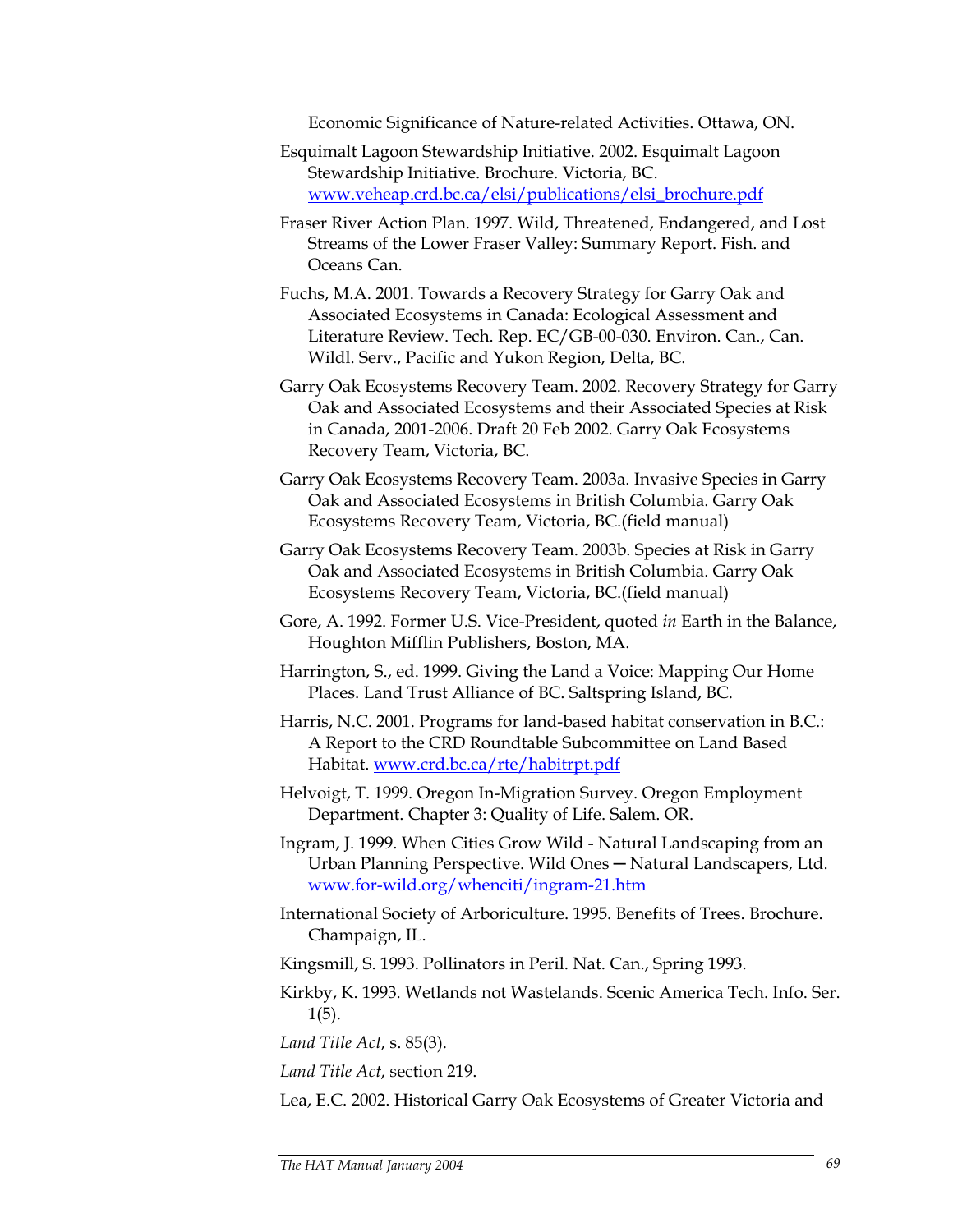Saanich Peninsula. 1:20,000 Map. Terr. Info. Branch, B.C. Minist. Sustainable Resour. Manage. Victoria, BC. www.goert.ca/reference/oak\_map.html

- *Local Government Act*, s. 343.1 (1).
- *Local Government Act*, s. 875(1)
- *Local Government Act*, s. 941 (1)(b).
- Martin, P. 2001. Speech to the National Round Table on the Environment and the Economy. Federal Minister of Finance, May 2001. www.fin.gc.ca/news01/01-053e.html
- McPhee, M., P. Ward, J. Kirkby, L. Wolfe, N. Page, K. Dunster, N. Dawe, and I. Nykwist. 2000. Sensitive Ecosystems Inventory: East Vancouver Island and Gulf Islands, 1993-1997. Volume 2: Conservation Manual. Can. Wildl. Serv., Pacific and Yukon Region, Delta, BC. Tech. Rep. Ser. No. 345.
- Ministry of Environment, Lands and Parks. 1998. Wildlife Trees in the Urban Environment. Brochure. Victoria, BC.
- Ministry of Water, Land and Air Protection (MWLAP). 2001a. Economic Benefits of British Columbia's Provincial Parks. Victoria, BC.
- Ministry of Water, Land and Air Protection (MWLAP). 2001b. Environmental Objectives, Best Management Practices and Requirements for Land Developments. Version 3, March 2001. wlapwww.gov.bc.ca/vir/pa/bmp\_dev.pdf
- Ministry of Water, Land and Air Protection (MWLAP). 2001c. Painting Community Green. Draft. B.C. Minist. Water, Land and Air Protection, Victoria, BC.
- Ministry of Water, Land and Air Protection (MWLAP). 2002a. Audit of Selected Polygons of the Sensitive Ecosystems Inventory of East Vancouver Island and Gulf Islands, 1999—2001. Victoria, BC. wlapwww.gov.bc.ca/vir/region\_reports.htm
- Ministry of Water, Land and Air Protection (MWLAP). 2002b. Environmental Trends. wlapwww.gov.bc.ca/soerpt/2risk/speciesglance.html
- Ministry of Water, Land and Air Protection (MWLAP). 2002c. Website wlapwww.gov.bc.ca/habitat/fish\_protection\_act/streamside\_protect ion/streamside\_protection.html
- Ministry of Water, Land and Air Protection and Environment Canada. 2002. Stormwater Management Planning: a Guidebook for British Columbia. Victoria, BC. http://wlapwww.gov.bc.ca/epd/epda/mpp/stormwater/stormwat er.pdf
- Murray, C. and R.K. Jones. 2002. Decision Support Tool for Invasive Species in Garry Oak and Associated Ecosystems. Prepared by ESSA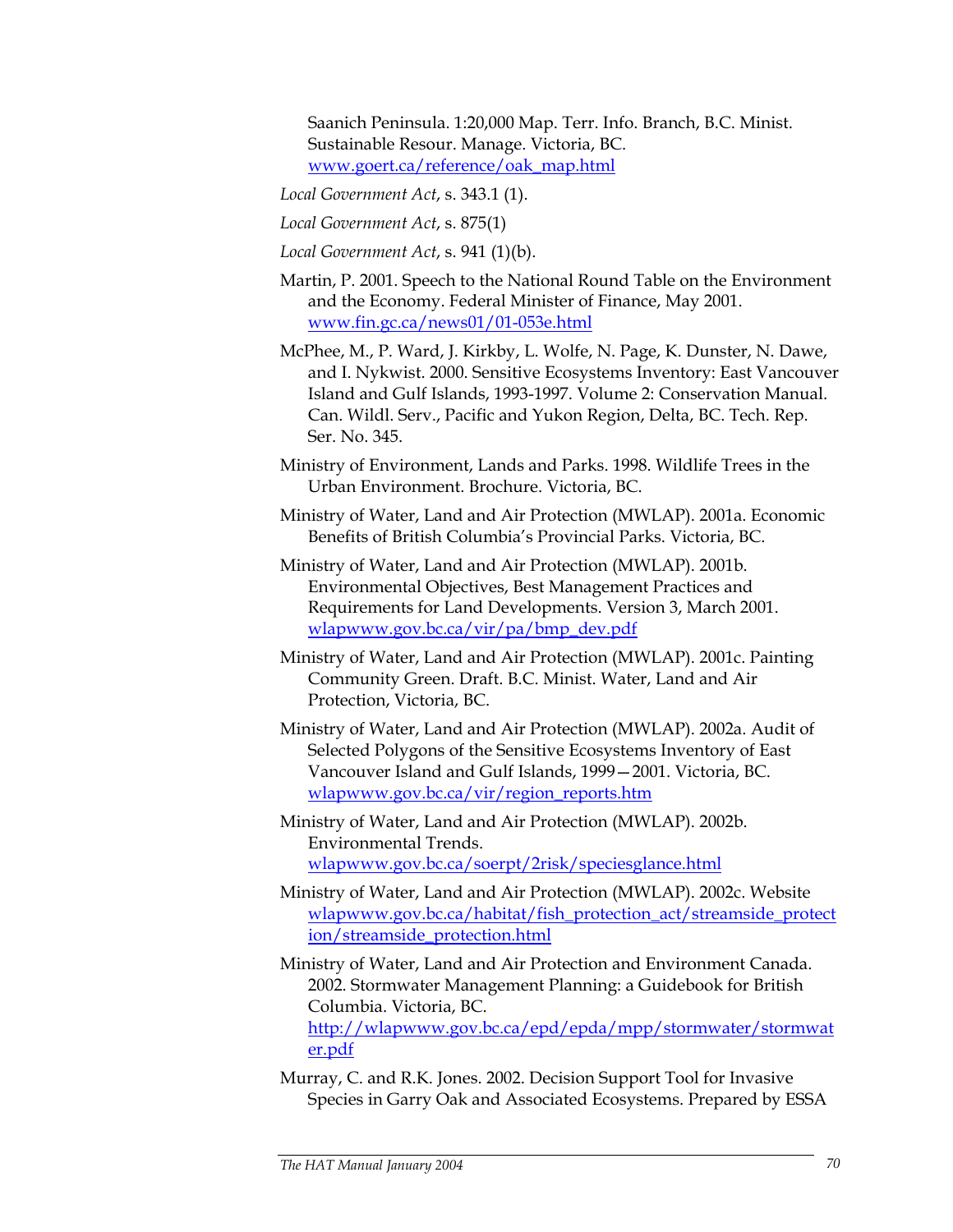Technologies Ltd. for the Garry Oak Ecosystems Recovery Team. Victoria, BC. 56pp. http://www.goert.cadocs/goe\_dst.pdf

- Murray, C. and C. Pinkham. 2002. Towards a Decision Support Tool to Address Invasive Species in Garry Oak & Associated Ecosystems in B.C. Prepared by ESSA Technologies Ltd., Victoria, B.C. for the GOERT Invasive Species Steering Committee, Victoria, BC. 96pp. http://www.goert.cadocs/GOEDSTreport.pdf
- National Association of Homebuilders, 1986. Cost Effective Site Planning—Single Family Development. Washington, DC.
- National Tree Community Foundation. 1992. Tree Plan Canada. Brochure. National Tree Foundation and Forestry Canada, Ottawa, ON.
- Nature Conservancy of Canada website. 2002. Catalogue of BC Properties, www.natureconservancy.ca
- North American Commission for Environmental Cooperation (NACEC). 2002. The North American Mosaic: A State of Environment Report. www.cec.org/soe
- Penn, B. 1996. Fictional example of a management agreement *in*  Stewardship Options: A Guide for Private Landowners in British Columbia. Saltspring Island, BC.
- Petit, J. 1998. Building Greener Neighborhoods: Trees as Part of the Plan. Quoted *in* Curran, D. 2001. Economic Benefits of Natural Green Space Protection. Paper prepared for the POLIS project on Ecological Governance and Smart Growth British Columbia, May 2001. Victoria, BC.
- Quayle, M., and Hamilton, S. 1999. Corridors of Green and Gold: Impacts of Riparian Suburban Greenways on Property Values. Dep. Fish. and Oceans Can. Univ. B.C., Vancouver, BC.
- Reid, A. 2000. Environics Fall 2000; Environics August 2000; Environics September 2000. http://erg.environics.net/news/
- Reiten, R., Portland General Corporation. 1990. Quoted *in* Sandborn, C., 1996. Green Space and Growth: Conserving Natural Areas in B.C. Communities.
- Sandborn, C. 1996. Green Space and Growth: Conserving Natural Areas in BC Communities. BC Commission on Resources and Environment. Wildlife Habitat Canada, Fisheries and Oceans Canada, Ministry of Municipal Affairs, Victoria, BC.
- Sandor, R. 2002. Quoted *in* Daly, G. and Ellison, K. The New Economy of Nature. Green Business News, June 2002.
- Schueler, T. 1995. Site Planning for Urban Stream Protection. Center for Watershed Protection, Metropolitan Washington Council of Governments, Ellicot City, MD.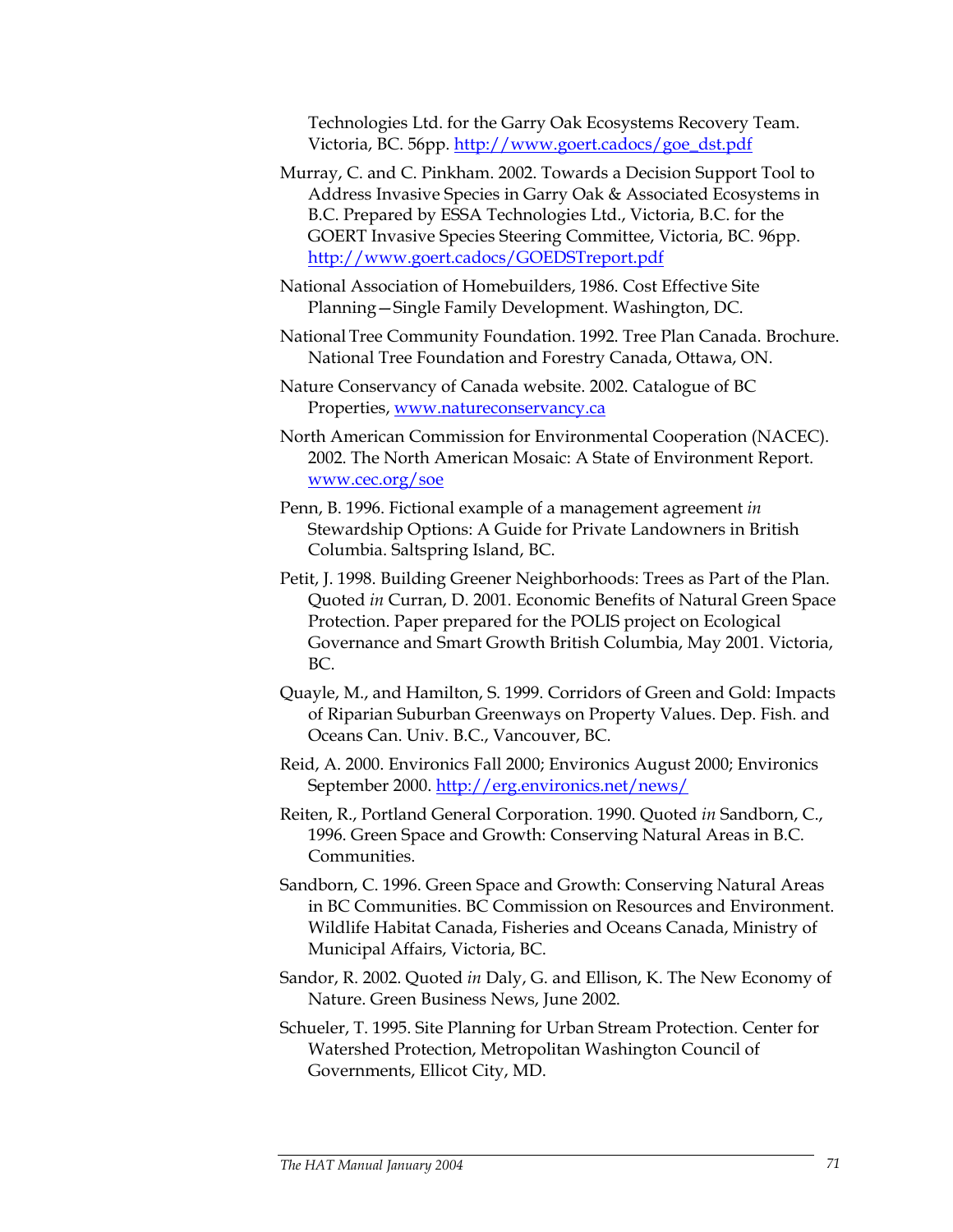- Schueler, T. 1996. The Economics of Watershed Protection. Center for Watershed Protection. Ellicot City, MD.
- The Land Conservancy of British Columbia. 2003.

http://tlc.bounceme.net/regioncontent.php?sectionid=123&regionac k=VI

Tourism Victoria. 2000. Exit Survey. Victoria, BC.

Tourism Victoria. 2002. http://www.islands.bc.ca/outdoor/frwildlife.htm

- Town of View Royal. 2000. Greenways Masterplan, Draft Report. Victoria, BC.
- Vancouver Island and Gulf Islands Travel and Business Guide. 2002. http://aabode.com/victoria/bird.html

Vancouver Island Technology Park website. 2002. www.vitp.ca/Features/place.asp

von Hausen, M. 2002. Leading Edges: Alternative Development Standards in British Columbia Municipalities. The Land Centre, Surrey, BC.

- Ward, P., G. Radcliffe, J. Kirkby, J. Illingworth, and C. Cadrin. 1998. Sensitive Ecosystems Inventory: East Vancouver Island and Gulf Islands 1993-1997. Volume 1: Methodology, Ecological Descriptions and Results. Environ. Can. Can. Wildl. Serv., Pacific and Yukon Reg., Delta, BC. Tech Rep. Ser. No. 320.
- Warrick, B., and T. Alexander, 1997. Looking for Hometown America. Urban Land, 27-29. *In* Curran, D. 2001. Economic Benefits of Natural Green Space Protection. POLIS project on Ecological Governance and Smart Growth British Columbia, May 2001. Victoria, BC.
- Wildlife Habitat Enhancement Council. 1992. The Economic Benefit of Wildlife Habitat Enhancement on Corporate Lands. Silver Spring, MD.

Willis Point Community Plan. 2002. www.crd.bc.ca/JdeFea/ocp/willis/3027byl.htm

Winston, M. 2000. Green economics: double benefit. Vancouver Sun, December 11, 2000, citing study by the US National Research Council, Nature and Human Society: Quest for a Sustainable World.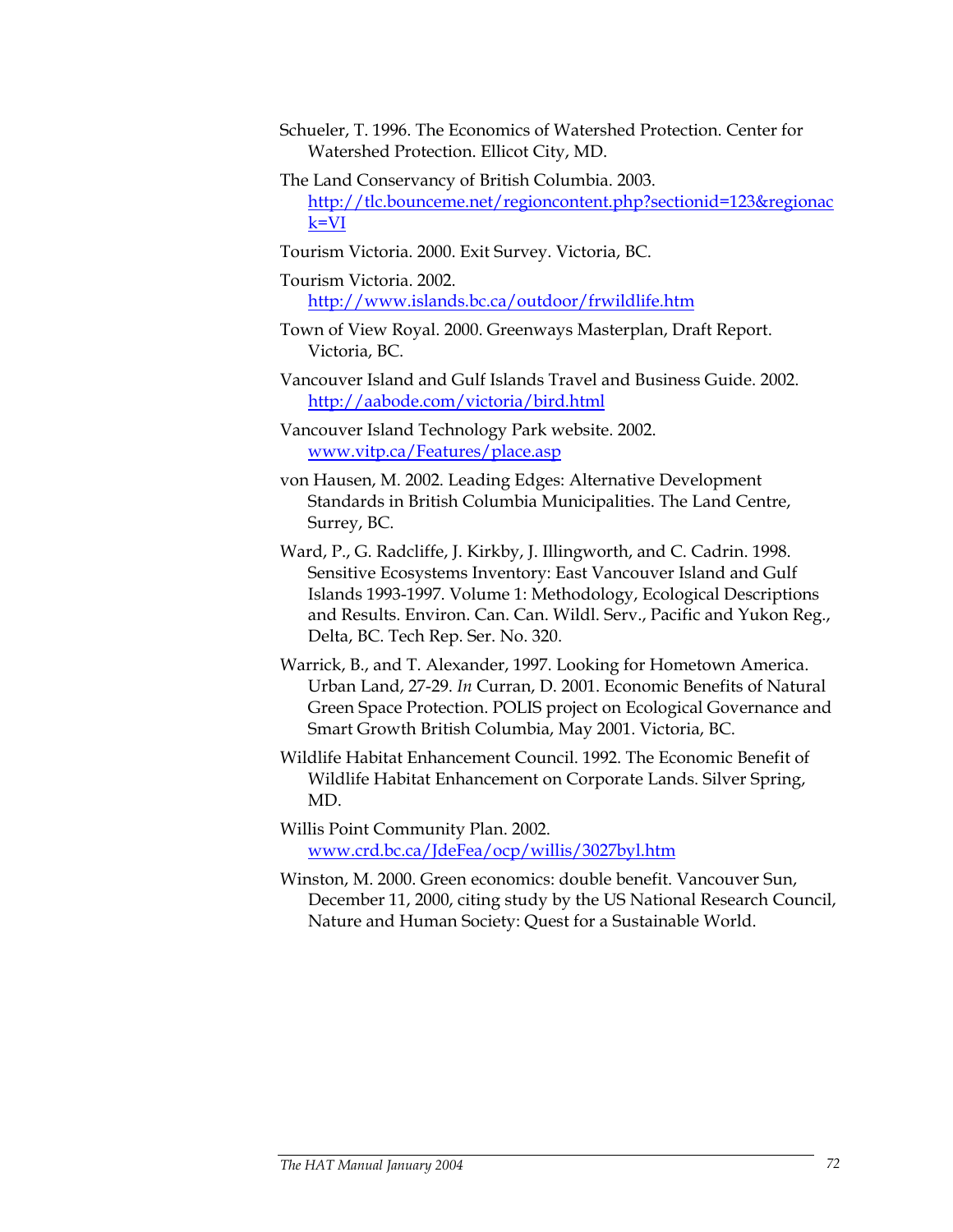### **Personal Communications**

Adams, L. Islands Trust. 2003. Baldwin, M. Planner, District of Langford. 2003. Cooper-Marcus, Dr. C. University of California Berkeley. 1996. Fraser, M. Planner, Village of Cumberland. 2001. Key, K. District of Highlands. 2002. Lawrence, S. Planner, City of Colwood. 2003. Pollard, A. Manager of Environmental Services, District of Saanich. 2003. Sikstrom, B. Planner, City of Victoria. 2003.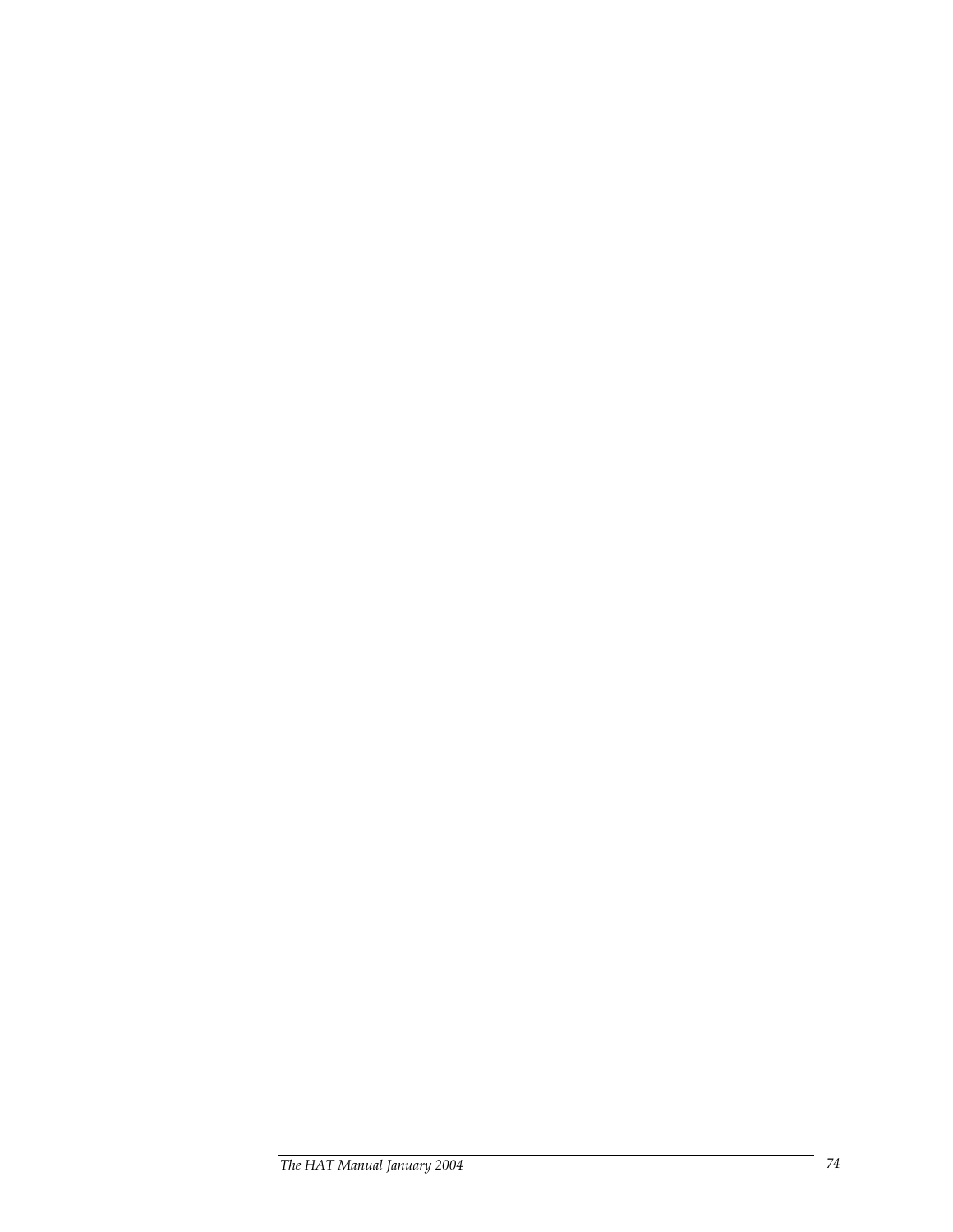# Appendix: The Nature of Decisions: A Guide for Local Government Politicians

Planner Kevin Key of *KeyPlan* prepared this essay on the role of decisionmaking in local government.

*"I was a-trembling, because I'd got to decide, forever, betwixt two things, and I knowed it. I studied a minute, sort of holding my breath, and then says to myself: 'All right, then, I'll go to hell.' " The Adventures of Huckleberry Finn, Mark Twain [1884]* 

The environmental costs of continual, incremental development of land for human use in the Vancouver Island/Gulf Islands portions of the Georgia Depression Ecoregion are immense, and can be seen in the existing development in this area. Large areas of land continue to be modified through settlement patterns, which results in loss of wildlife habitat, soil erosion and water contamination. Over 300,000 people will settle on Vancouver Island and the Gulf Islands in the next 20 years, at a time when the entire Georgia Basin population is predicted to grow from 6.6 million to almost 10 million. Development in this region marches on each day like rust, and its cumulative effect is rarely recognised. Decisions about development most often occur in local government: the towns, districts, unincorporated and trust areas near urbanised areas. Local governments have enormous responsibilities regarding land use, and their decisions can have significant environmental effects—all too often negative—particularly on a cumulative and regional scale.

With so many checks and balances in local government, and with such an array of planning tools, how could inappropriate developments occur? They occur because of an array of factors:

- the tradition of privacy and respect for private property in our culture supports a landowner's right to sell, alter or develop their property;
- local government has limited resources to encourage a conservation ethic in these owners;
- in the absence of a conservation ethic, landowners are less willing and/or less able to incorporate environmentally sound principles early in the development process;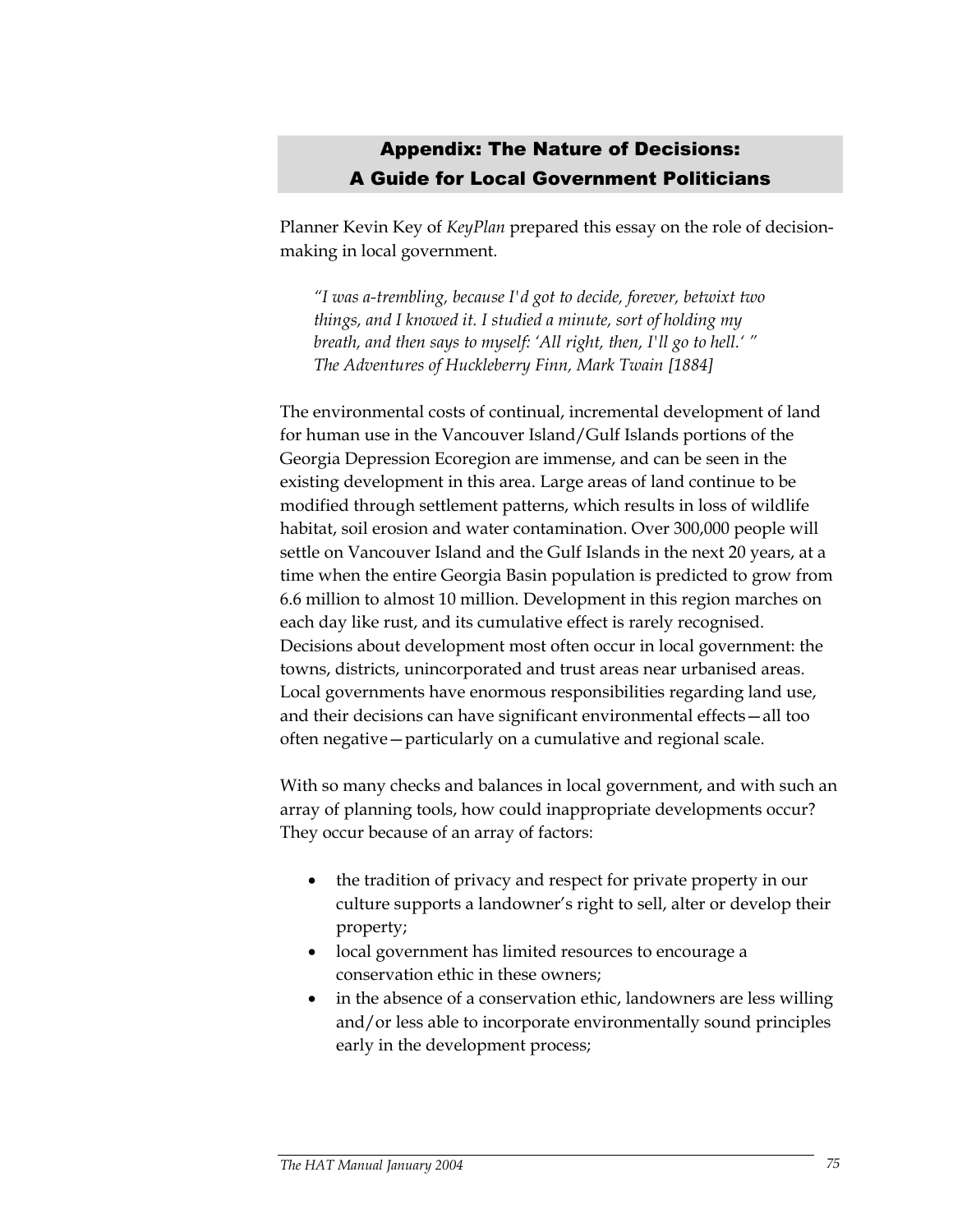- senior (federal and provincial) governments have limited resources to support even the minimum requirements to retain these principles;
- locally elected officials perceive risks in imposing new or unfamiliar requirements;
- decisions to extend existing patterns of development are easy to defend on the principles of fairness and equity; and
- the misguided belief that introducing a better design, or denying an inappropriate project, will have a negative local economic impact.

The challenge in the development approval process is to secure the conservation of environmentally sensitive land early on in the project, and to maintain an environmental design principle throughout the project. In order to gain the support for environmental conservation on valuable development land, it is necessary to demonstrate to developers and lenders that ecologically-sensitive design, though apparently more costly, will in fact increase the net value and return on equity of the project over the long term.

By not employing a conservation approach on environmentally sensitive land, we risk the loss of habitat and greenspace as well as the fragmentation of the ecosystem in these locations.

# Types of Decision

During the course of a three-year mandate in local government, an elected official will make approximately 4000 decisions—small and large—related to governance. They range from taking a position on an issue in a telephone call with a constituent, to giving staff comments or suggestions on a project, to voting on a major resolution such as a budget or an Official Community Plan (OCP). There are three classes of formal decisions:

- 1. **Administrative** decisions are those that affect the running of your organisation or involve direct dealings with a firm, contractor, etc. They do not usually involve the interests of an individual resident, taxpayer, or landowner, and are not subject to the requirements of openness and consultation that obligate other types of decisions.
- 2. **Legislative** decisions are those that have a direct effect on a wide range of parties jurisdiction-wide. These decisions require procedural fairness, and the courts have struck decisions that fail to uphold such fairness.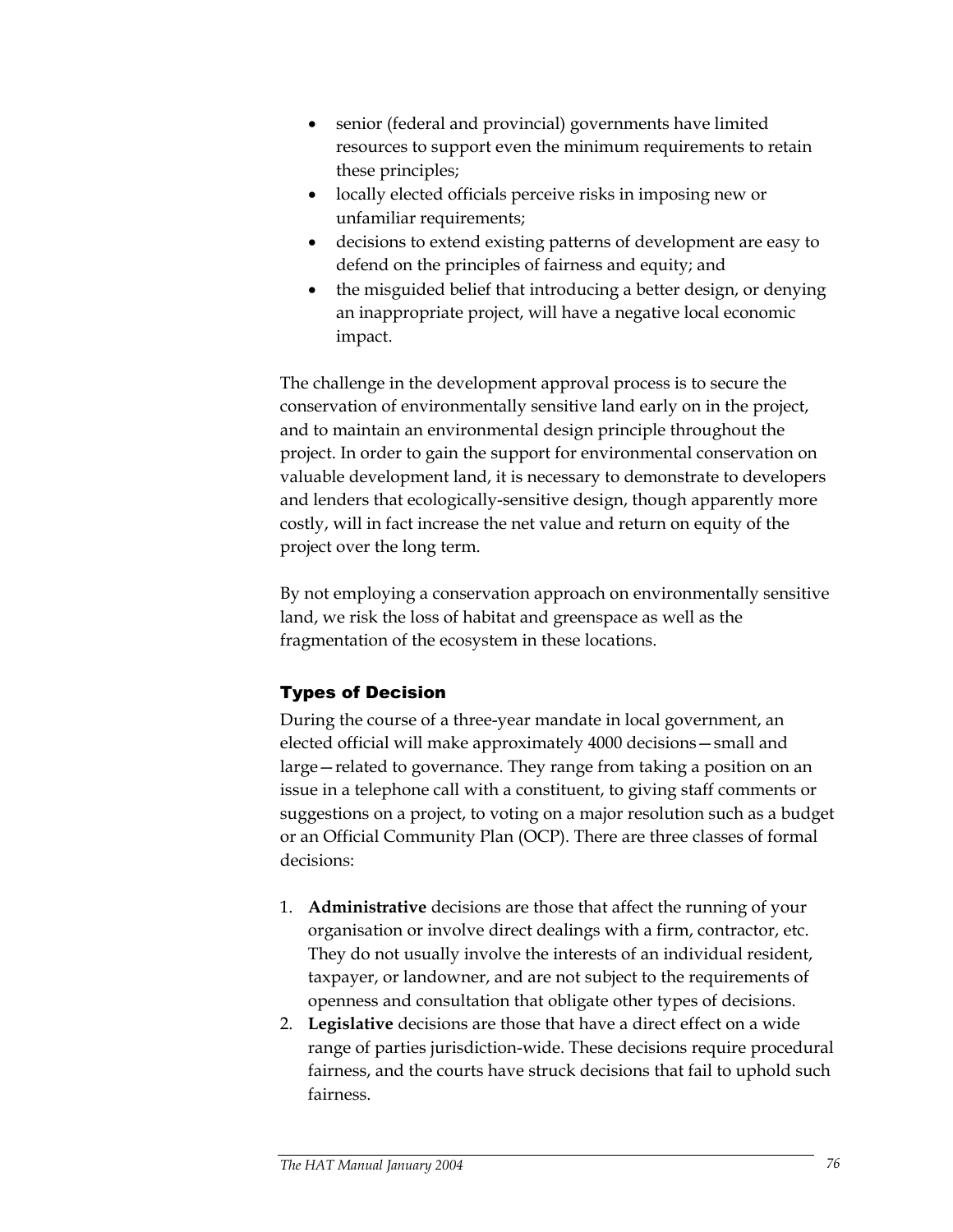3. **Quasi-judicial** decisions can have a direct effect—positive or negative—on an individual, firm or property or other defined group. Again, procedural fairness is required and it is here where the perception of such fairness must be demonstrated.

### Implications of Decisions

During the design and debate of the various elements of a project much is focused on the implications or after-effects of a particular decision, and whether or not the intended effects will occur. No approval process is without conjecture and exaggeration. Ideally though, the best approach to a project or issue is to initially introduce and apply available science into the processes and discussions. Otherwise, such information must be introduced to settle a contentious decision later in a process, particularly if strong positions and opinions have developed in the absence of scientific input. Using current scientific thought and available site information from the beginning assists in setting a tone for a process that will later incorporate more qualitative information and opinions.

One notable effect on the implication of a decision comes with the change of decision-makers at elections. While the new decision-makers may have been part of the initial process for decision-making, they may not have agreed with all of the components of a decision established by their predecessors. They may believe that their mandate requires changes to the original decision. For example, with a set of decisions, such as in an OCP, the change may be justified, but if the policy rationale and the structure of the OCP does not reflect this, other components of the OCP may suffer—especially those closely integrated to the component under change—, and the entire plan may be diminished as a result.

Elections bring on the ultimate accountability of decisions made (and not made). Incumbent decision-makers must speak to their track records as well as their promises, as do collective decision-making bodies. But as a result of the democratic process, these track records can be interpreted in many ways. For a variety of reasons, the environmental accountability of decision-makers is not always easily tracked. The involvement of many individuals in the implementation of a decision can alter its outcome, and there are many complex factors that determine environmental success or failure.

The BC Sprawl Report (2001) by Smart Growth BC looks at broad indicators to demonstrate the implications of many decisions. The report examined six local governments in three regional districts to search for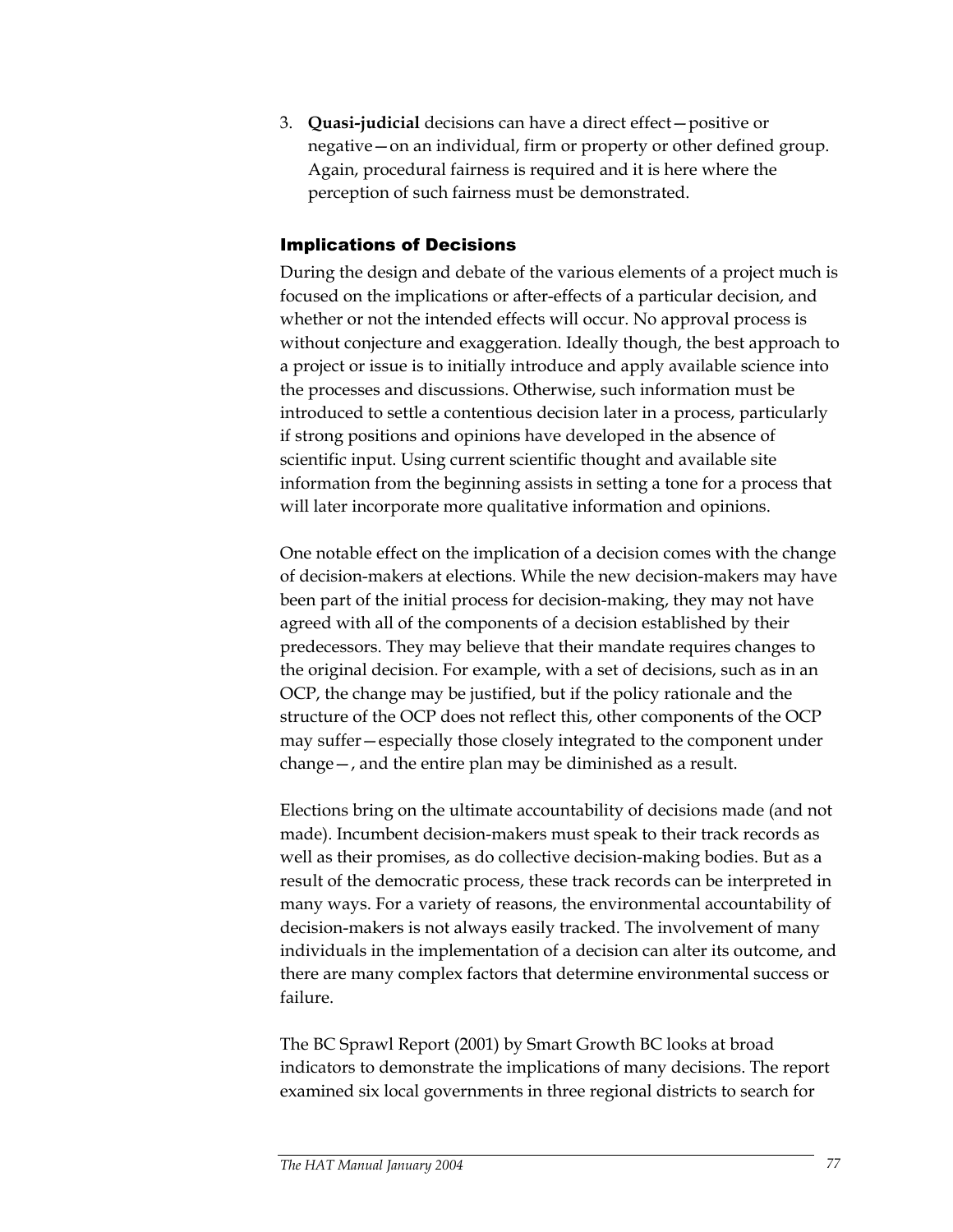the undesirable (and sometimes unintended) effects of poorly developed settlements. One effect is habitat destruction, though the authors note that the extent of historical destruction has not been effectively documented and monitored. An obvious challenge is the observation that small decisions can cumulatively create problems.

# Your Support Network for Effective Decision-making

The following is a brief overview of the elements that contribute towards effective decisions.

## **Staff and Advisors**

Your staff is an extremely important component of your support both before and after a decision is made. It is their professional responsibility to research all sorts of relevant background information for the decisionmaker to consider. The decision-maker then takes time to contemplate this information, as well as having one-on one conversations with various participants. Staff must also be capable of interpreting the work of other professionals for the decision-maker. This research involves…

Staff must also present a range of options for a decision and explain the implications of each. In some circumstances, an extreme or absurd option may be shown in order to reinforce the superior quality of a recommended option or to better understand all the options presented. It is inappropriate for a decision-maker to criticize this approach, and it is entirely inappropriate to discourage or limit the presentation of any option.

At a 1995 workshop sponsored by Union of BC Municipalities (UBCM) for decision-makers on Vancouver Island, participants reported that most development applications received by their councils or boards supplied only background information and a recommendation. Requests by staff for major decisions almost never addressed the economic, environmental, or social implications of a potential decision.

A complete Request for Decision to a decision-maker should address the following:

- *Background*: A description of the history of the issue and a chronology of events, particularly those related to decision making.
- *Issue*: A focus on the immediate decision to be made, as well as subsequent decisions. It is critical to separate the two steps.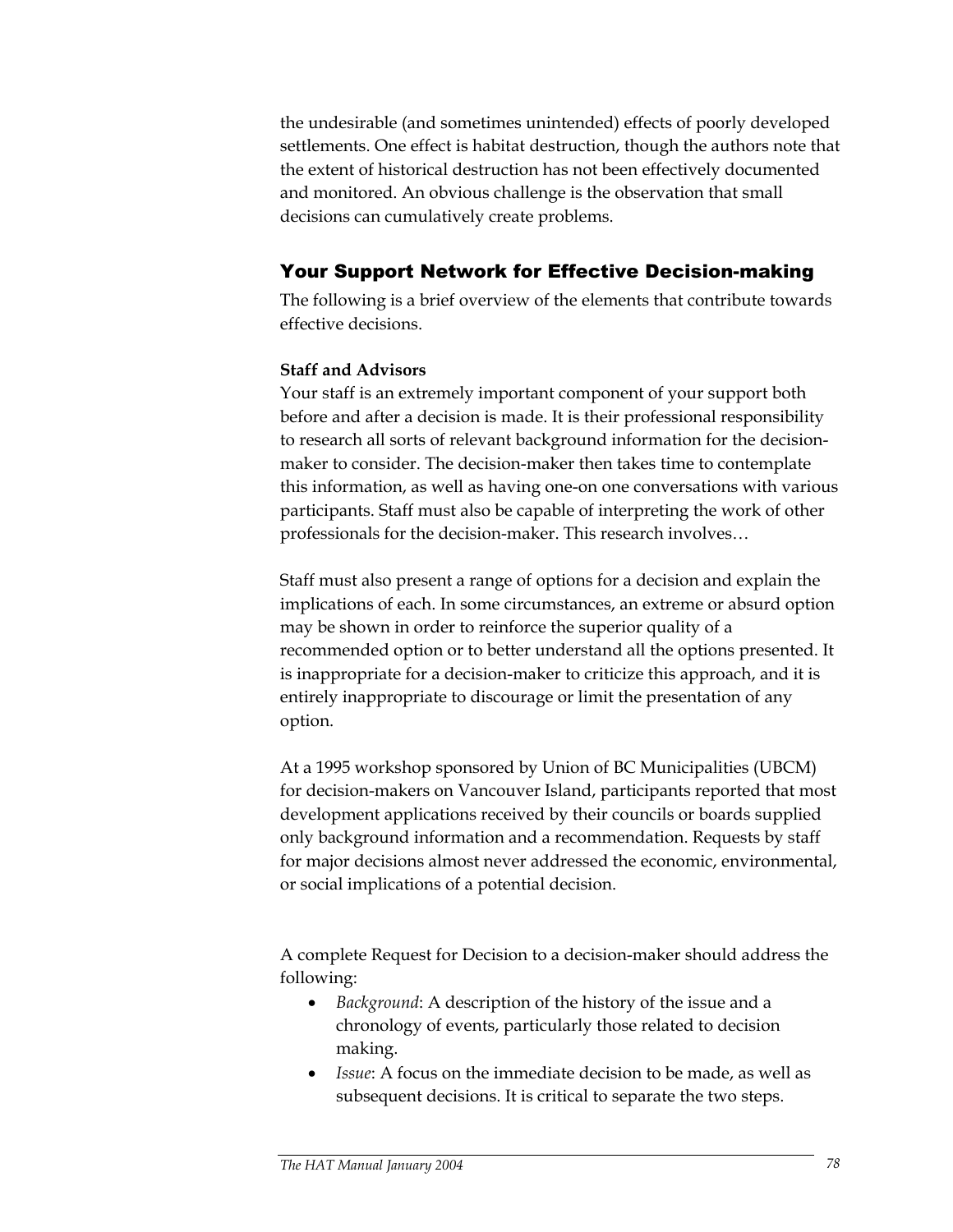- *Policy*: Is there an existing policy, written or not, that shapes or limits the range of possible decisions? Is there rationale within the policy to support and defend a decision? Are these policies adequate and current? Does this particular request for decision require a new policy?
- *Desired Outcome*: What would be the best result of a decision in the short term (related to the immediate issue), as well as in the long term?
- *Options*: A list of decision options with immediate outcomes (follow-up actions such as press releases or updating priorities).
- *Implications*: A comparison of implications in each of the options that details the expected effects of the decision (short and long term), organisational effects (change in policy, staffing, etc.), or financial effects (budgeting, etc.).

Regardless of the options presented and the preferred or recommended option provided, staff members are obligated to accept the decision and to work diligently to implement it. A decision-maker who voted contrary to the ultimate decision must also maintain the same spirit of support. It is always the responsibility of the decision-maker to openly articulate the rationale for a decision, especially when the decision differs from that recommended by staff, in order that its implementation can be understood and fully supported.

The following is a sample outline of the distinctive roles between staff and decision-makers:

| <b>Staff Role</b>                             | <b>Decision-Maker Role</b>                  |
|-----------------------------------------------|---------------------------------------------|
| Provide advice                                | Provide leadership                          |
| Implement directives, decisions<br>and policy | Set political direction                     |
| Provide quality information and               | Make decisions by choosing                  |
| alternatives                                  | between alternatives                        |
| Avoid politics                                | Avoid administrivia                         |
| Assist in conflict resolution                 | Reconcile political/constituent<br>conflict |
| Provide public information                    | Communicate with constituents               |

Advisors for decision-makers can exist in many forms, depending on the nature of the organisation. They can form an on-going committee or a time-limited task-force. They are an extremely important resource to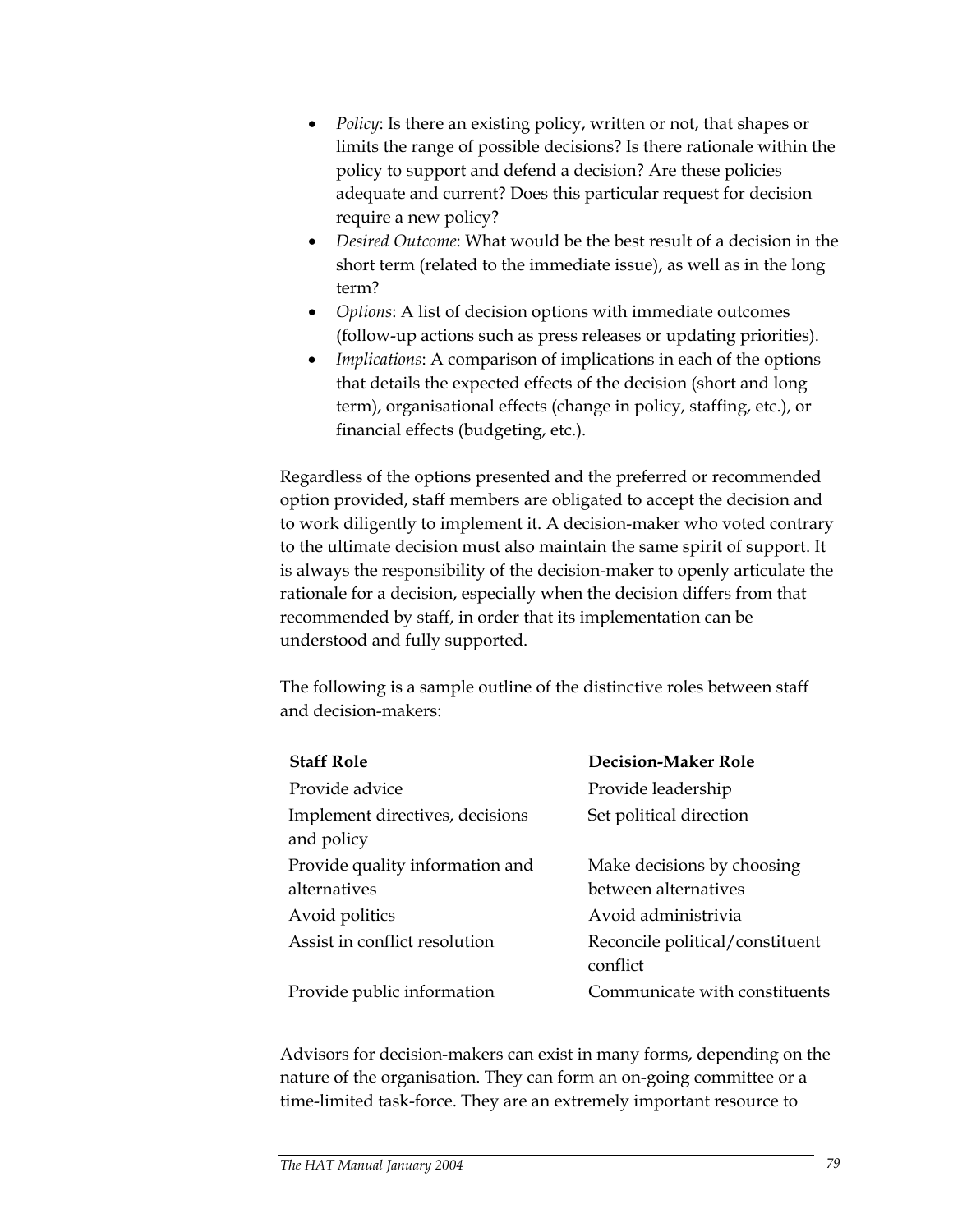decision-makers. Advisors can be a source of experienced, talented volunteers providing valuable work at little cost, or they can represent a focus group for the rest of your constituents. Participating in an advisory group is the best way for a future decision-maker to become familiar with process and group dynamics.

There are weaknesses in all advisory systems, but the most common flaw in environmental decision-making is asking your group to comment on a project without clearly giving guidance on what to address. Another problem occurs when volunteer environmental advisors are asked to comment on detailed and technical reports, particularly where no qualified staff is available for guidance.

#### **Public Consultation**

Much has been written elsewhere on approaches to consultation. The days of "Decide, Inform and Defend" as *modus operandi* is long gone. One excellent reference document on the subject is the *Public Involvement Program Manual of the City of North Vancouver's Engineering Department* (April, 1994). This manual emphasises the importance of choosing the appropriate methods for public involvement. When, how and to whom you inform, educate, canvass, revisit, and confirm must be clearly thought through. Some elements of this process need to be fixed firm for certainty and anticipation; others need the flexibility to be acted upon as a process unfolds so that precise consultation can be applied effectively.

With the all the public empowerment and involvement that occurs in decision-making—particularly at the local government level—there is the risk that bad decision-making can develop if too much dependence is placed on this one aspect. This occurs when a decision is based on the prevailing mood of those who participated in the consultation exercise, and where the goal is to make an "acceptable" decision rather than an "excellent" decision.

With any consultation exercise, there is first the obligation to educate participants about the process. Otherwise, the decision-makers can be reduced to mere poll-takers. Local knowledge offers extremely valuable environmental information to decision-makers, their staff, and advisors. Residents who live in an area can contribute extensive longitudinal observations as they witness the nights and days, seasons and the storms.

#### **Priorities**

Not all agencies use an overarching system to frame long-range planning and operations. For most decision-makers, it is highly useful to establish a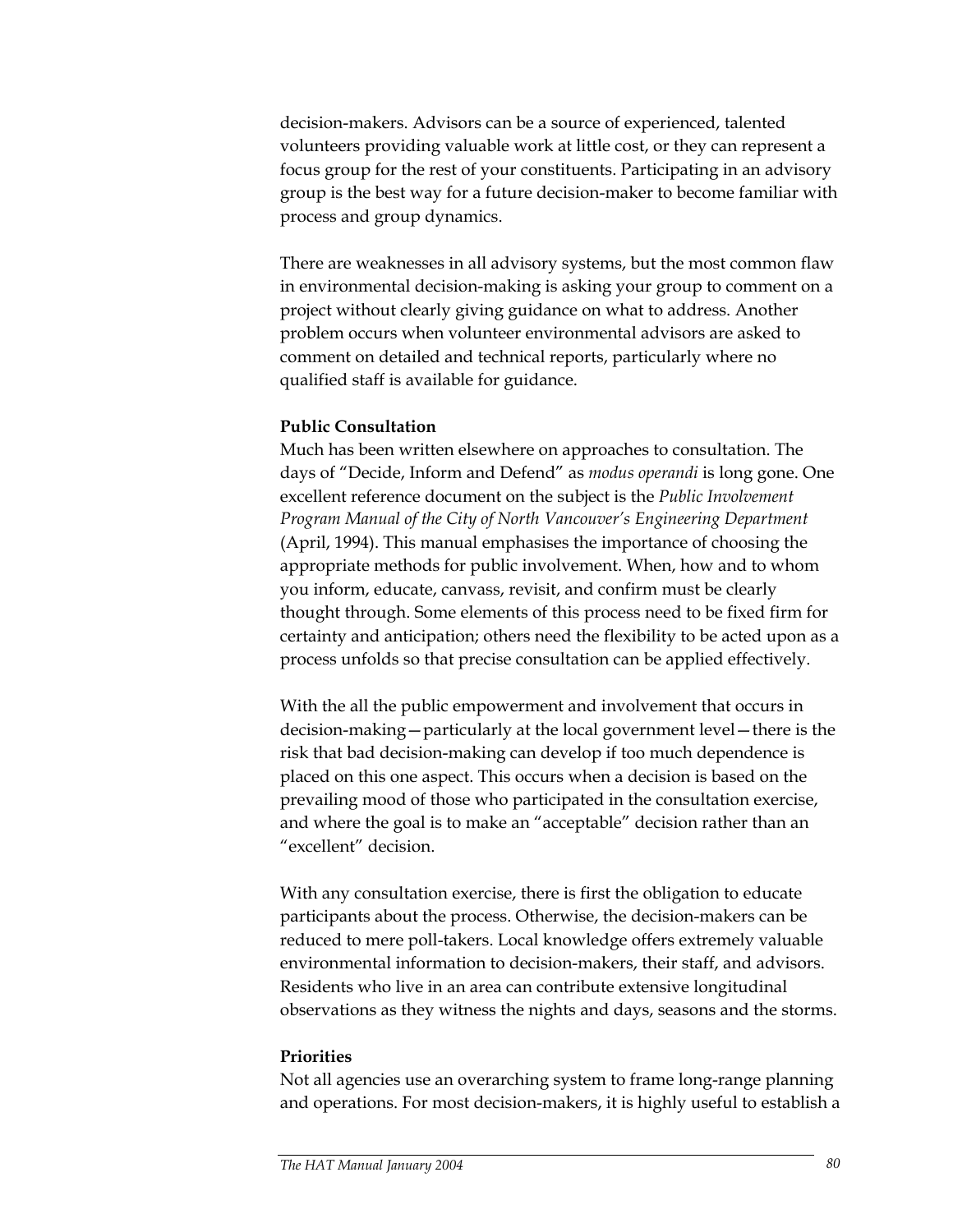set number of projects that will benefit from a higher level of attention and resources. The exercise of corporate priority setting determines whole classes of decisions, often by deferring some decisions so that others can be dealt with in a timelier manner. This might occur, for example, if there is a gap in environmental information and land-use decisions need to be deferred until the information is obtained and decisions can be made with more confidence. Most organisations cannot meet all the demands for their services, funding, etc. In this situation, a priority list helps define what an agency is working on in a way that preserves funds, time, and other resources for the most urgent projects. A common misunderstanding with priority-setting is that it can appear that lower priority items are less important. They are not; they are simply less urgent.

The program at its simplest need only list the name of the priority, prerequisites (funding, partners, seasonality, etc.), key milestones, and expected outcomes or products. It is also useful to have a secondary or "B" list of priorities in waiting, and it is always essential to revisit the priorities on a regular basis. When initially establishing priorities, a group of decision-makers may hold a retreat to examine, discuss, and weigh priorities; however, recent open-meeting legislation may require that these meetings be conducted in public forum.

#### **Processes**

Something as simple as the process leading to a decision—the road map—frequently causes conflict when a participant is unclear on the process. Sometimes staff are unfamiliar with a new or innovative tool. Perhaps a decision-maker is unclear on the steps of an existing tool or technique that is seldom used. An applicant may wish they had not initiated a specific process once they discover what it entails. They may be unfamiliar with the industry-specific language of the process and the agency, and occasionally may mistakenly liken it to other approval processes such as that for a driver's license or passport.

Any of this can lead to confusion—and delays—in the process, and confusion can create the perception that decisions have been predetermined or that only part of the process has been used to reach a predetermined decision. Decisions can be challenged in court when an agency does not apply its own formal standards in a fair and impartial manner.

A simple but valuable technique is to establish a custom written set of steps that must or may occur leading up to decisions. There may be a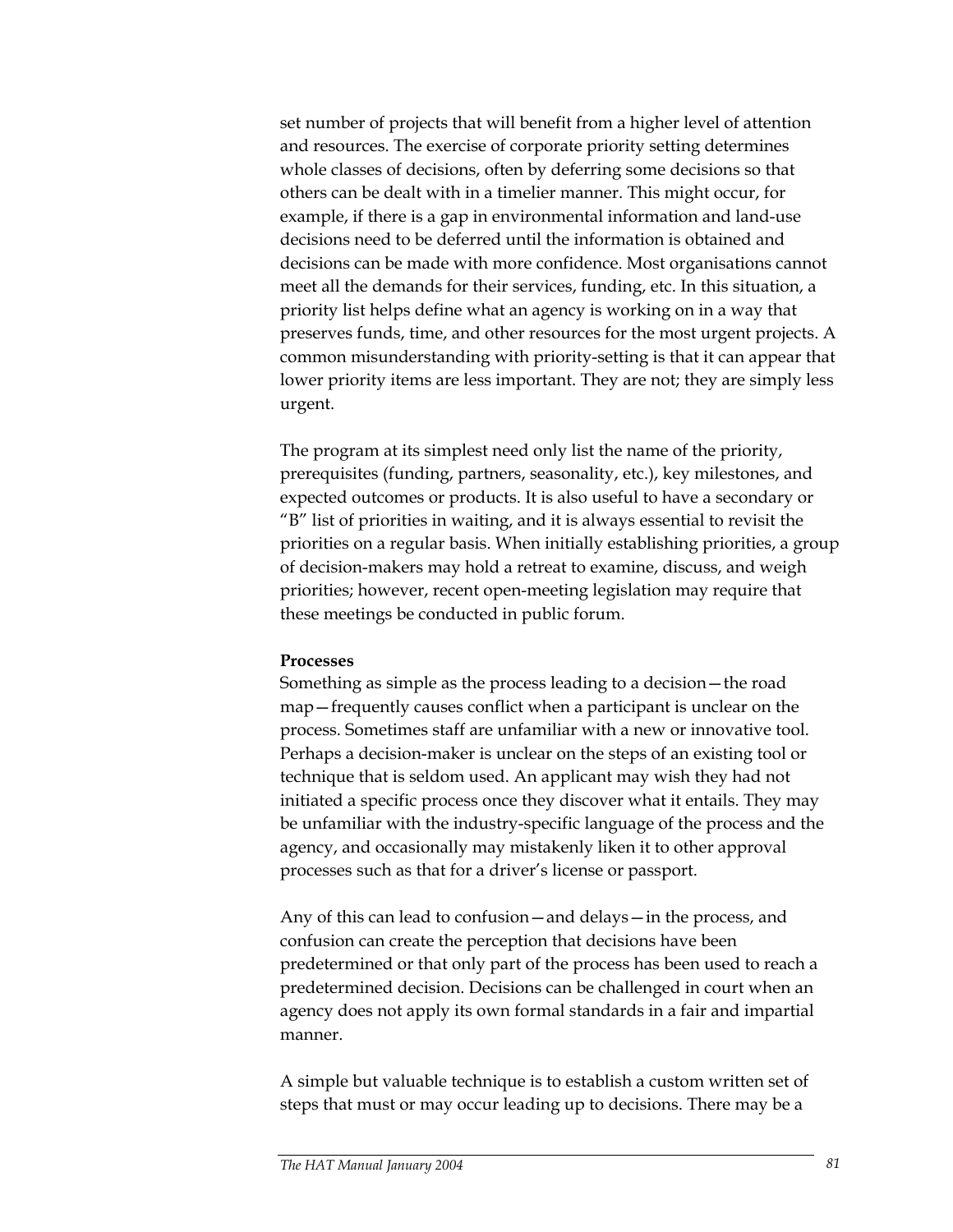standard or typical description of steps in a generic guide that can determine if a particular process deviates from norm. Care must always be taken to clearly articulate the purpose of the written set of steps so that confusion over expectations or commitments doesn't arise. The following is an example of a suitable explanatory note:

*Note: this document is only an example of a process that may occur. Variations to the \_\_\_\_\_\_\_\_\_\_ process after application are common. The document does not give an applicant the right to \_\_\_\_\_\_\_\_ approval if the process is followed. Council reserves its right to not proceed with any approval at any time during the process.* 

The authority for processes is usually established by legislation and is tailored to the jurisdiction by local regulations such as a procedural bylaw. Weaknesses occur if the procedure was poorly drafted (even incorrect grammar can create loopholes), if it includes an item that gives unauthorised powers to the decision-maker (a common flaw is the delegation of some follow-up decision to another person or agency), and if it is outdated as a result of revised legislation or subsequent case law.

It is the responsibility of staff to advise the decision-maker on the flexibility and limitations of a decision-making process, not only for efficiency and for fairness, but also to ensure the defensibility of a decision.

One challenge facing decision-makers, particularly in detailed projects that require multiple decisions, but even existing in simple, yes/no decisions, is the need to communicate to an applicant that some revisions to their application would improve its chance of acceptance. A prudent applicant will closely monitor the process by attending meetings and reading reports and minutes, etc., as a way of gauging the support of various stakeholders (who may be very vocal on their suggestions for project revision!). The decision-makers input to the application can be a great source of innovation because they have the big picture in mind, and ultimately the decision-maker must balance all factors when making the decision.

"Fettering discretion" is a term to describe an action—verbal or written that bargains away a decision-maker's powers through the agreement to make a decision before the appropriate time to do so. A decision-maker must remain open-minded to all advice and information until the time of decision; they may still carry, and even reveal, a bias or preference, but they must not allow themselves to "[prejudge] the matter to be decided to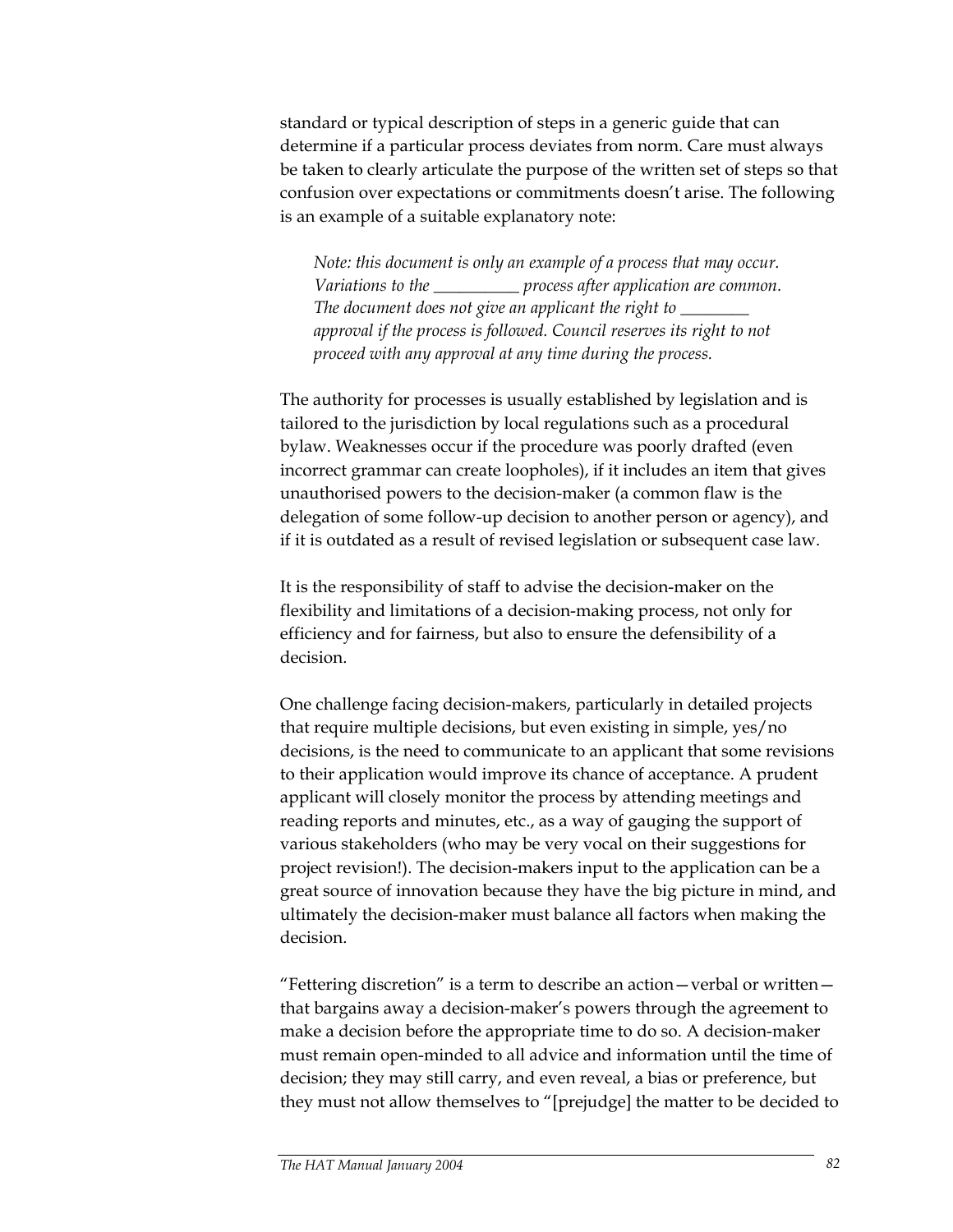the extent of no longer being capable of persuasion" [*Save Richmond Farmland Society* v*. Richmond* (1990), 2 M.P.L.R. (2d) 288 (S.C.C.)].

However, the courts have begun to recognise the hazards and inefficiencies of muzzling decision-makers until moments before a decision is made.

#### **Process Schedule**

Despite the establishment and regular revision of internal priorities, many of the project-oriented processes undertaken by local government are externally driven. Many factors cause these projects to be initiated: market timing, personal desires, corporate and estate needs, etc. A local government may have some control in creating or limiting project opportunities through, for example, the adoption of an OCP. But often the government receives several major rezoning applications simultaneously, all of which may have a profound effect on decisionmakers and their communities. The ensuing bottlenecks are particularly acute when there are limitations on application processing because of staff and volunteer time and resources, because of the timing of public consultation seasons (spring and fall), and because of competing priorities.

In these situations, the organisation must systematically manage the impact of application processes, which can be achieved by the scheduling of application processing to be accepted and examined without compromising due process, fairness, or other priorities.

A Development Process Schedule (see sample in the following table) is most applicable to large residential greenfield developments that propose land alteration and construction immediately after rezoning and subdivision approvals. This type and scale of development typically has the potential for significant impacts. Adopted as a policy, a Development Process Schedule creates an ordered method of application, community awareness and involvement, examination, decision and development. The workloads of decision-makers, their staff, and advisors could be better balanced if major events in the application processes could be forecast. It would also maximise the seasonality of specific process components (public consultation, environmental assessments, construction, etc.).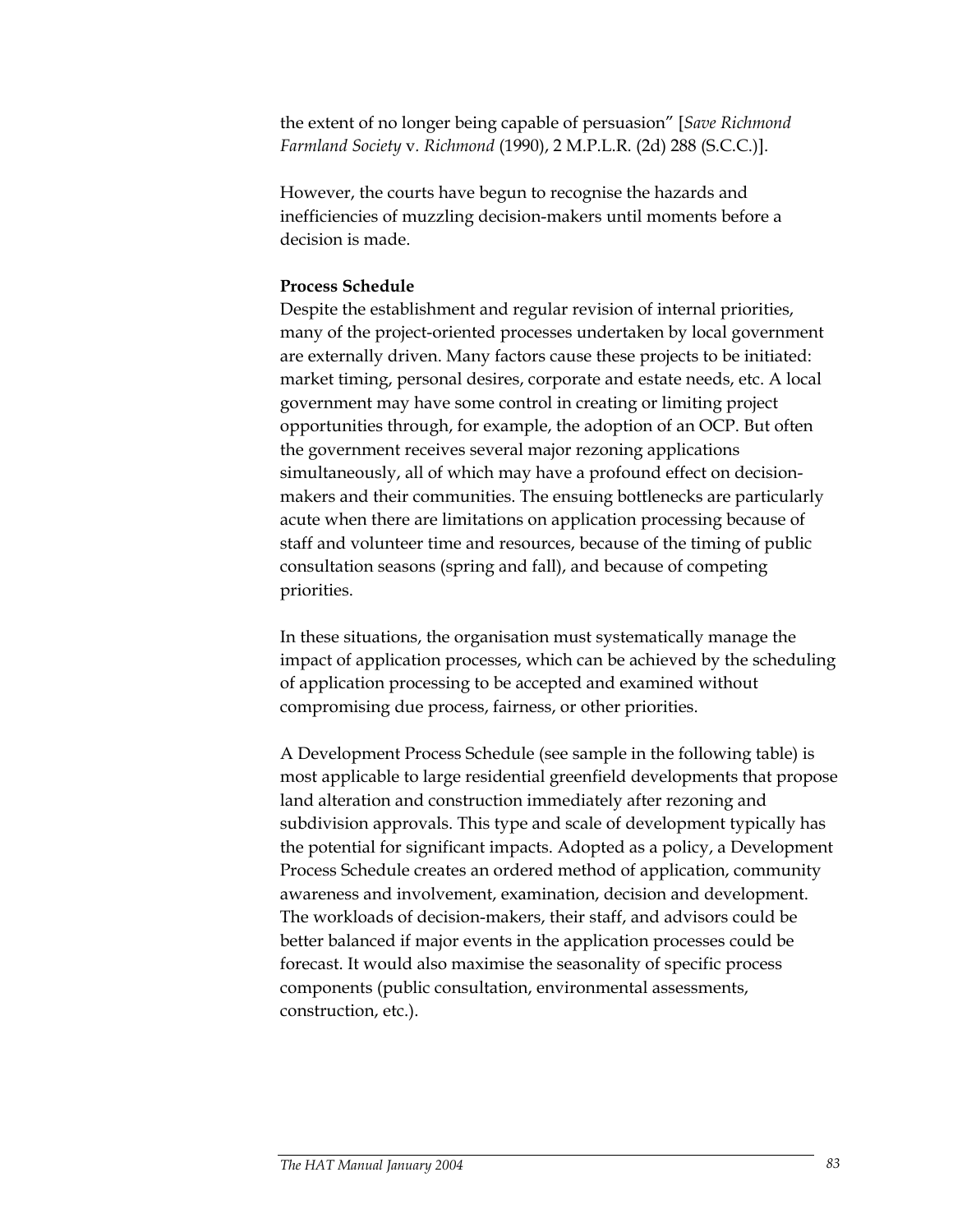## **Table: Sample Development Process Schedule**

| August    | Applicant consultation with staff; familiarization with documents (OCP,<br>Zoning, Subdivision Servicing Bylaws, environmental information), and<br>processes (municipal organization, key contacts, process schedule, meetings,<br>applicant obligations, amenity offers, etc.).                 |
|-----------|---------------------------------------------------------------------------------------------------------------------------------------------------------------------------------------------------------------------------------------------------------------------------------------------------|
| September | Site surveying: identification of major landscape features (boundaries,<br>watercourses, trails, etc.) and placement of reference markers on site.                                                                                                                                                |
| October   | Rezoning application submitted with preliminary reports as needed<br>(environmental, parks, roads, ground water, drainage, fire hazard, amenity<br>offer), and a conceptual design showing desired land uses and density.<br>Revision or refinement to OCP EPA mapping is provided.               |
| October   | Application and staff report submitted to decision-makers for initial<br>consideration. Referral of application to Advisory Committees and other<br>agencies. Decision-makers, Staff and Volunteers inspect site.                                                                                 |
| November  | Applicant meetings and presentations to Advisory Committees and Staff.<br>Potential public meeting sponsored by applicant. Advisory Committee and<br>Staff reports submitted to Decision-makers for consideration.                                                                                |
| December  | Decision-makers' consideration of 1st reading of proposed bylaws, which<br>are referred to relevant agencies for comment and recommendation.                                                                                                                                                      |
| January   | Potential impacts of drainage, erosion, landslip, windfall are investigated<br>and reported.                                                                                                                                                                                                      |
| February  | Commencement of bio-inventory which identifies sensitive environments,<br>wildlife habitat, and rare or threatened species.                                                                                                                                                                       |
| March     | On-site sewage disposal testing (percolation tests and soils analysis).<br><b>Preliminary reports</b> are amended (if necessary) and submitted.                                                                                                                                                   |
| April     | Bio-inventory report is submitted. Conceptual design is amended as<br>necessary and is submitted showing sensitive areas, parkland dedications,<br>road and trail corridors, and approximate locations for dwelling unit sites<br>and driveways. Potential public meeting sponsored by applicant. |
| May       | Reports and conceptual design submitted to decision-makers, who give a<br>2nd reading to the proposed bylaws and sets a date for a public hearing.                                                                                                                                                |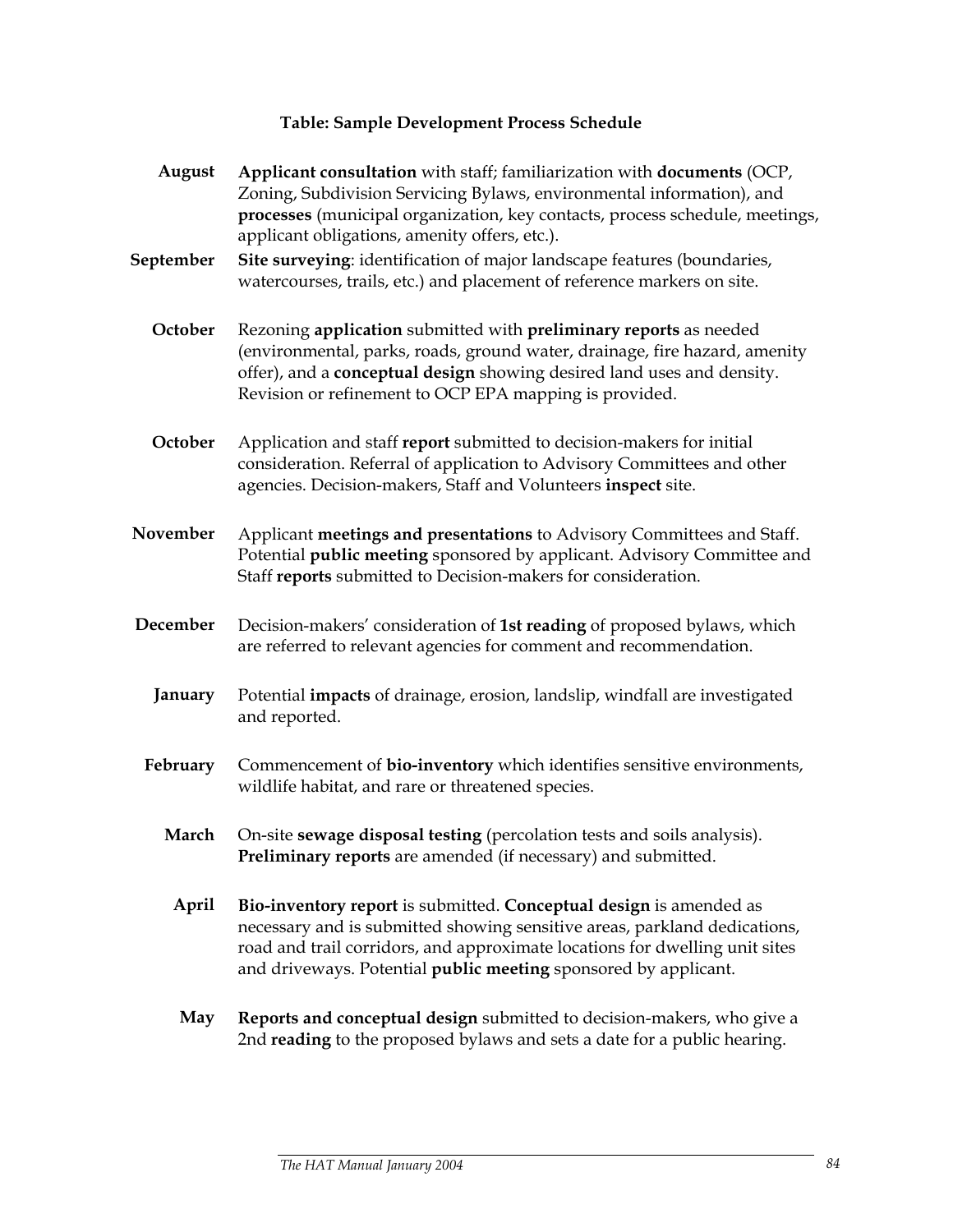- **June Public Hearing**. Decision-makers' amendment of proposed bylaws (if required) and **bylaw adoption**.
- **June Subdivision proposal** submitted with required reports (ground water, drainage, environmental assessment) and plans. Proposal referred to agencies for comment. Preliminary subdivision approval issued by Approving Officer.
- **June Development Permit application** (if any) and staff report submitted to Decision-makers for issuance.
- **June** Detailed parcel, park and roadway surveying. **Tree Cutting Permit applications** submitted for driveways & dwelling unit sites. Road and driveway clearing and building.
- **July Road building** involving stream crossings, if any. Submission of **Subdivision Application** for final examination by Approving Officer.

The intent of the policy should be that the schedule has flexibility. Variations in exercising the policy would require reasonable justification and must not conflict with the intent of the policy. There are several types of applications that need not follow the schedule completely. For example, those that propose a legitimisation or alteration of an existing use or those that involve a relatively small area of land could follow an altered schedule.

The Development Process Schedule would be a policy followed by decision-makers and staff, and it would be strongly recommended to applicants. It could not take the form of a bylaw that directly regulated applicants. The *Local Government Act* requires that the decision-makers shall consider all applications that require approval. Staff cannot prescreen the applications in order to deny them. Decision-makers do, however, have the ability to deny or table an application based on inappropriate timing or insufficient information. An application can also be denied if the applicant significantly delays the process by neglecting to provide required information. Although there is no legislation that creates deadline limitations for consideration (as there is with subdivision approvals), the courts may look dimly on any proposal that was not afforded due process.

### **Policies and Regulations**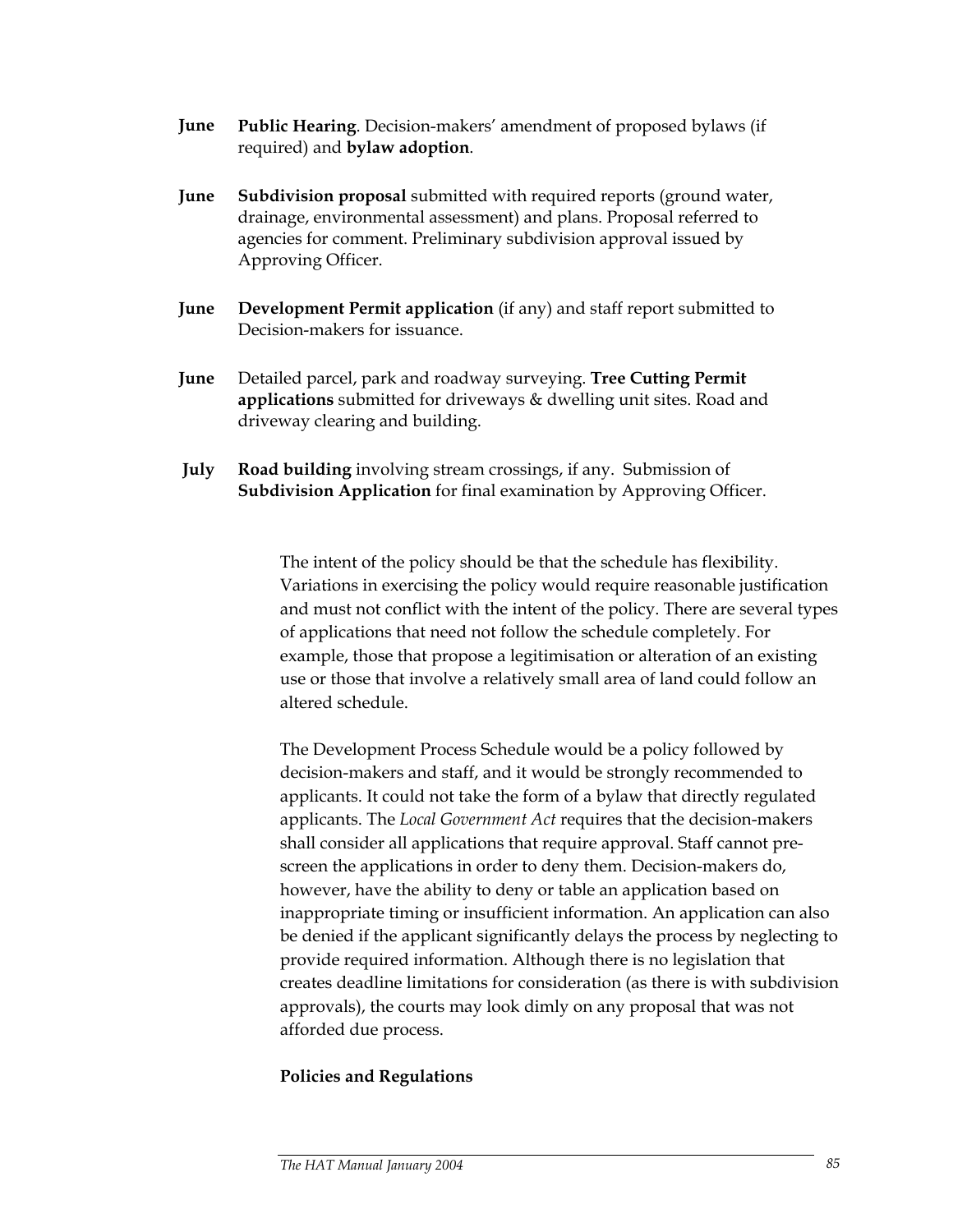Decisions may be partially pre-made by policies that have been established in anticipation of the decision. When designed and interpreted correctly, policies give great certainty to all participants on the desired outcome of an application or other decision. The OCP is the most comprehensive expression of public policy and affects decisionmakers and staff in their day-to-day operations. For non-profit organisations, their constitution may create the framework for their decision-related policies.

There are a variety of ways in which plans or policies are created. Such creation is distinguished by two main elements; one is the source of the need for the policy (e.g., proactive or reactive, response to opportunity or to crisis), and the other is the focus of the process. Regarding the latter element, there are two paths in which to take: a problem-solving approach or a vision-based approach.

The problem-solving approach might be characterised as fixing the squeaky wheel. A problem arises and the immediate reaction is to create a remedy. This approach has a practical appeal to those suffering from the problem, particularly if a commitment is made to arrive at a remedy in a timely manner. Moreover, the solution is likely to undergo a good test of feasibility if it is anticipated that it will be put into action immediately after the process.

There are several challenges in this policy-creation approach. Such a process may be unable to address larger, systemic problems because of its concentrated focus on treating the apparent symptoms at the expense of a thorough examination. The end-product may be diminished because the orientation of this approach is with the past rather than the future.

A vision-based approach is directed to the future and is distinguished by the relatively unconstrained pursuit of establishing what a decisionmaker or community wants to achieve without first knowing *how* to achieve it. This approach is distinguished by the *anticipation* of future obstacles and the desire for a more comprehensive end-product that articulates integrated results. One limitation of the visionary approach is maintaining the integrity of the policy as it passes from one political mandate to another. Two challenges during the visioning process are having the discipline to produce practical prescriptions for implementation as well as tempering unrealistically high expectations.

Both challenges require careful management in order to recognise the voids between the vision and both current and expected realities. This is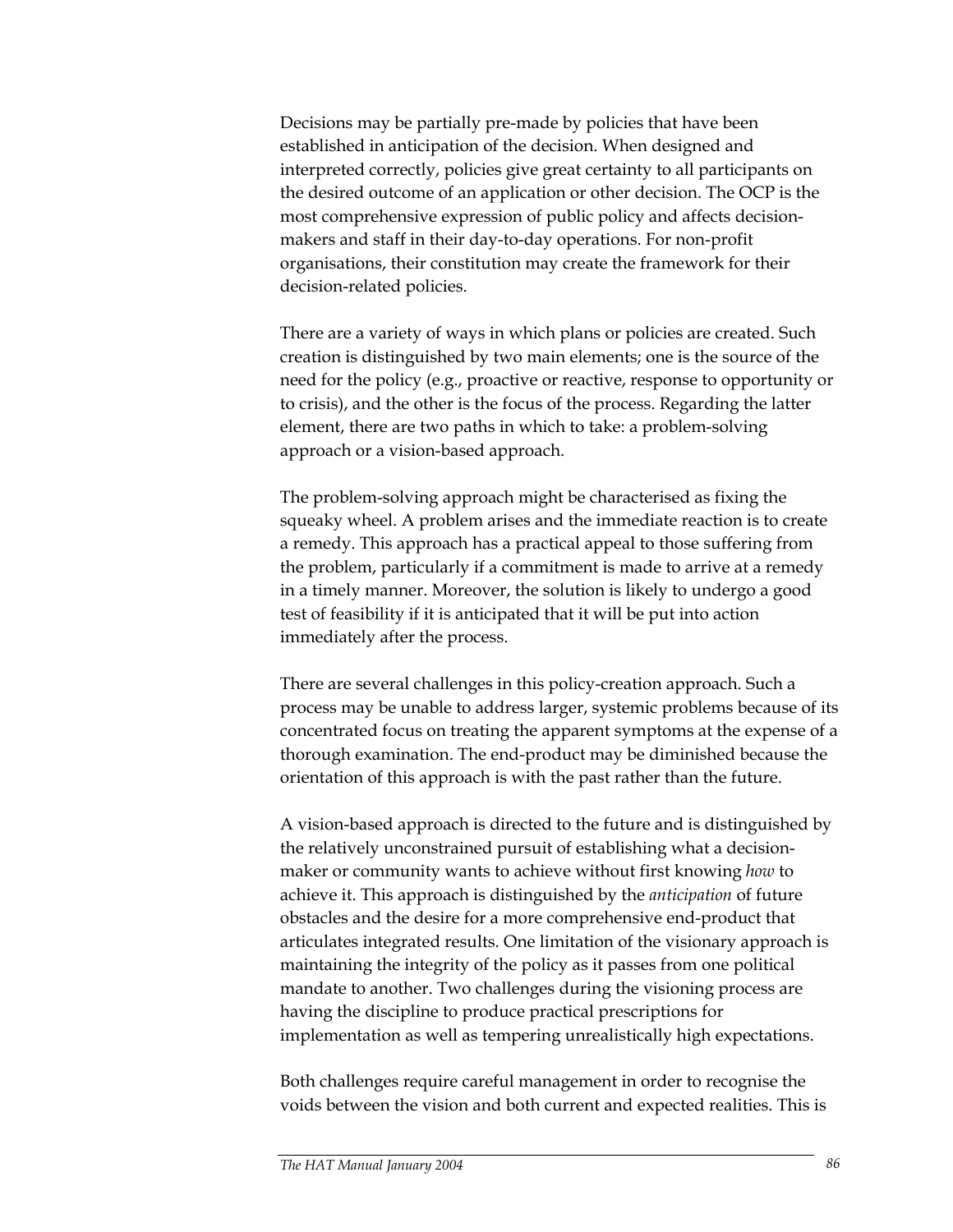particularly important in local government visioning exercises that are highly dependent on complex external forces that may be influenced by provincial, national, or even international factors.

Regardless of the approach, any policy-making exercise must never focus so narrowly that the problem it purports to solve or the vision it seeks to create also generates undesirable but foreseeable by-products.

The key pillar of policy-making is the obligation to create a policy within our legislative means. Do we have the power to do this? And if we do not have the power, should we take steps to acquire it? Without the ability to defend our policy—particularly if it undergoes court scrutiny—the whole exercise can become worthless, wasting resources and dashing expectations.

Another aspect of policy-making that has emerged over the last several decades is the question of whether a particular agency should even embark into a policy area. Perhaps another agency, sector of the economy, or part of society is the more appropriate body for initiating the desired change. This question has been addressed through public-private partnerships, joint ownership of lands and covenants, shared resources in management, and the rise of the volunteer and non-profit sectors.

One common method of policy-making is comparative analysis, which usually amounts to a survey of comparable practices in surrounding or similarly structured areas. This can be a great convenience in beginning to shape new policy because the best pre-existing format and practices can be chosen from which to customise your own. Comparative analysis can also be used to demonstrate to those hesitant to embark on a new policy course that it has successfully functioned in another jurisdiction. However, it is the obligation of the policy-makers to properly compare policies, which entails not just the cursory review of the policy, bylaw, etc., but an examination into the context and culture in which the comparable policy was adopted, the situation in which it is implemented, and the actual effectiveness of the implementation.

Much has been written elsewhere on policy-crafting, but regarding local decisions related to environmental issues, one notable weakness of policy-use stands out. With such a fast rate of change in legislation and case law, with responsive public opinion and consultation, with new and innovative tools, and with ever-advancing scientific technique and technology, a policy can become out of date and ineffective quite quickly. It is imperative to review policies on a timely basis. In the spirit of Huck